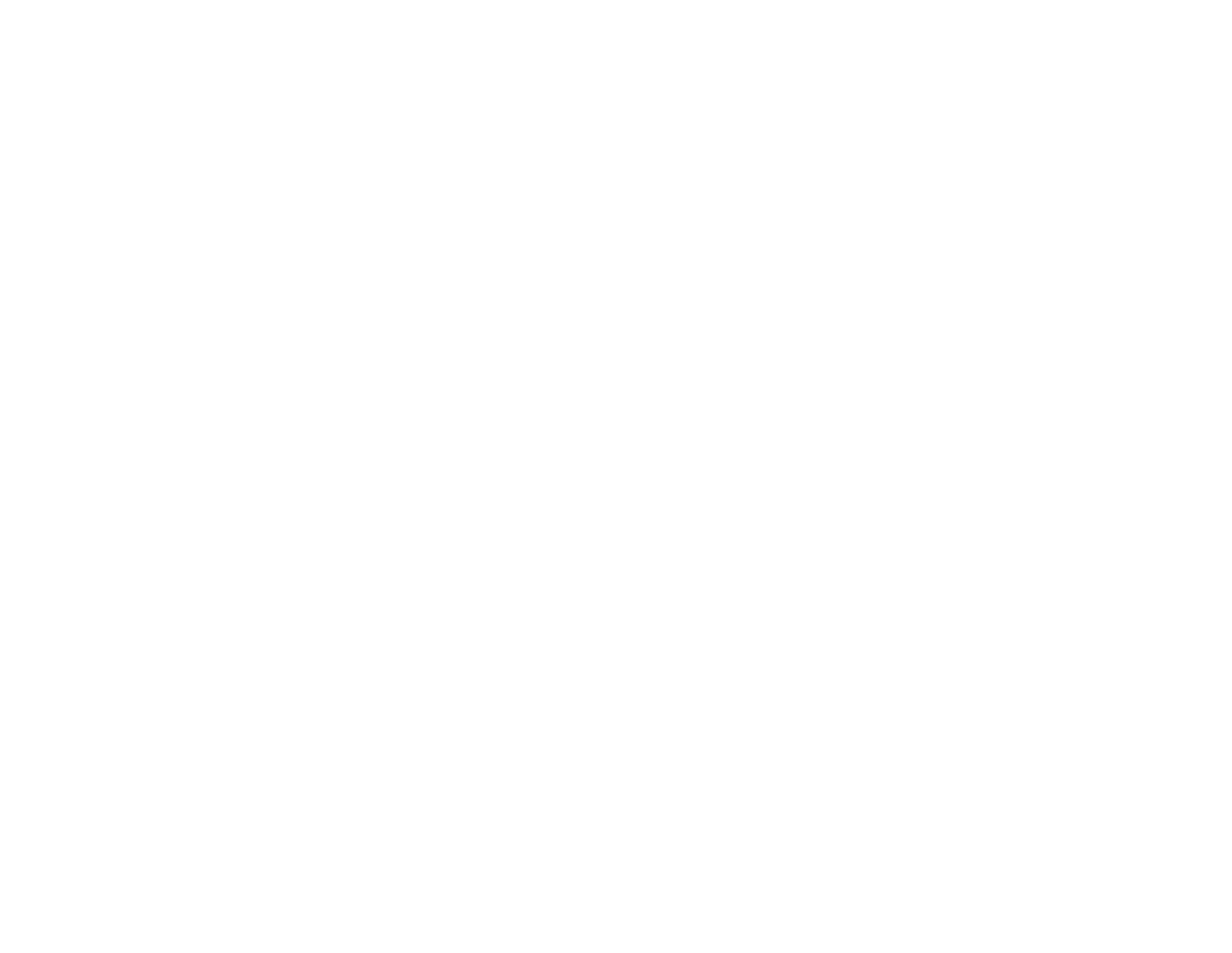| What does DSHS do well?                                                                                                            | What could DSHS do better?                                                                                                                                                                                                                                                                                                                                     | <b>Additional Comments</b> | <b>Client Characteristics*</b>                                              |
|------------------------------------------------------------------------------------------------------------------------------------|----------------------------------------------------------------------------------------------------------------------------------------------------------------------------------------------------------------------------------------------------------------------------------------------------------------------------------------------------------------|----------------------------|-----------------------------------------------------------------------------|
| They help me with food stamps and medical.                                                                                         | I have no idea.                                                                                                                                                                                                                                                                                                                                                |                            | 37 year old female in Eastern<br>Washington using program(s)<br>EMZ.        |
| I like their help. When you have a problem, you<br>can call your caseworker.                                                       |                                                                                                                                                                                                                                                                                                                                                                |                            | 17 year old male in Western<br>Washington using program(s) EM               |
| I do like the programs that DSHS offers.                                                                                           | I like everything they do, the way they help you,<br>etc.                                                                                                                                                                                                                                                                                                      |                            | 1 year old female in Western<br>Washington using program(s) EM              |
| I like that they have been able to help us<br>through the tough times.                                                             |                                                                                                                                                                                                                                                                                                                                                                |                            | 14 year old male in Western<br>Washington using program(s) EM               |
| They provide good help and support for me and<br>my family.                                                                        | I believe offer some disabled people more<br>services - food assistance, cash, and medical.                                                                                                                                                                                                                                                                    |                            | 33 year old female in Western<br>Washington using program(s) EM             |
| They help me.                                                                                                                      | I don't like dealing with them, cause I have some<br>anxiety issues about leaving my home and I<br>have to sit and wait so long in the office.                                                                                                                                                                                                                 |                            | 48 year old female in Western<br>Washington using program(s) EM             |
| We are able to deal with them and they listen to<br>the needs.                                                                     | Coordinate better with the doctors.                                                                                                                                                                                                                                                                                                                            |                            | 62 year old male in Eastern<br>Washington using program(s) EM               |
|                                                                                                                                    | They could divide it up, and if you could use less<br>food stamps and get that difference in cash<br>would be helpful.                                                                                                                                                                                                                                         |                            | 5 year old male in Western<br>Washington using program(s) EM                |
| They are willing to help anybody, they don't turn<br>anyone away.                                                                  | When on GAX or GAU they need to have less<br>loopholes to retain your benefits. It seems like<br>they have you do a lot of requirements just to<br>keep benefits. Some requirements seem to be a<br>little over the top just to maintain eligibility.                                                                                                          |                            | 36 year old male in Western<br>Washington using program(s)<br><b>EMX</b>    |
| They help us out when we need it.                                                                                                  | Maybe be a little more organized. I had to<br>resend paperwork several times!                                                                                                                                                                                                                                                                                  |                            | 24 year old female in Western<br>Washington using program(s)<br><b>CEMZ</b> |
| When I talk to the lady that runs the office I get<br>results.                                                                     | Make the 800 number on the back of the<br>medical ID card more efficient, talk to a person<br>who knows something, instead of a machine. I<br>turned in verification within 10 days, and I would<br>turn it in and they would inevitably lose it. I had<br>to get this information from my doctor. I would<br>have to put it in a box, and they would lose it. |                            | 63 year old male in Western<br>Washington using program(s) EM               |
| I appreciate that they give me food assistance. I<br>would like to get some help with housing. And,<br>be able to see my children. | Include dental services in the package.                                                                                                                                                                                                                                                                                                                        |                            | 33 year old male in Western<br>Washington using program(s)<br><b>EHM</b>    |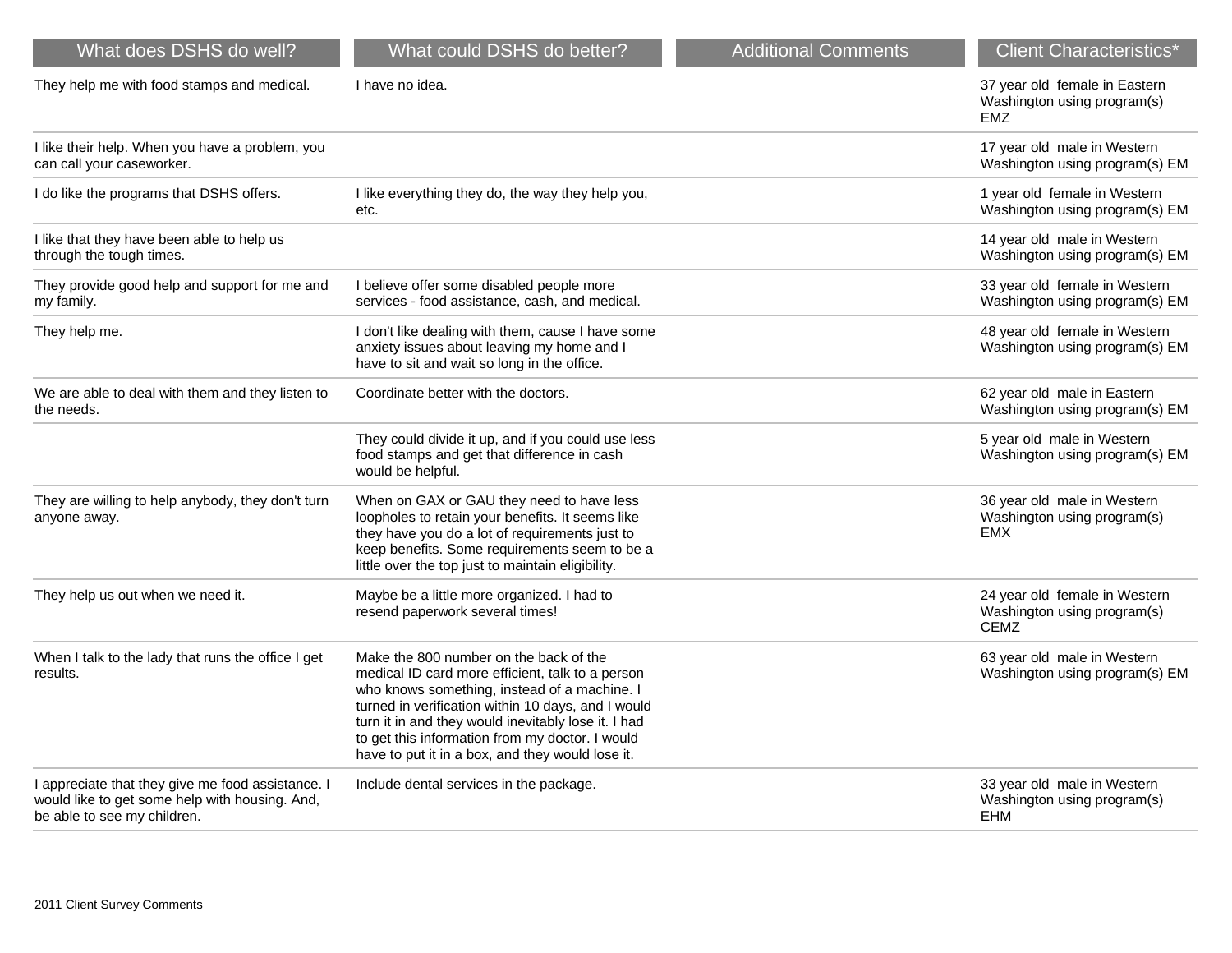| What does DSHS do well?                                                                                             | What could DSHS do better?                                                                                                                                                   | <b>Additional Comments</b> | <b>Client Characteristics*</b>                                              |
|---------------------------------------------------------------------------------------------------------------------|------------------------------------------------------------------------------------------------------------------------------------------------------------------------------|----------------------------|-----------------------------------------------------------------------------|
| You don't always have to go to the office, and<br>they provide services over the phone.                             | I arrived after 5 p.m. and the door was locked at<br>CSO. It would be very nice if there were a<br>secure drop box where I could leave requested<br>paperwork.               |                            | 17 year old male in Western<br>Washington using program(s) EM               |
| I was very happy and satisfied with the medical<br>help when I was pregnant and immediately after<br>my pregnancy.  | I like some days you could go in and some<br>people are courteous and nice, and other days<br>you go in and the people are not nice or helpful.                              |                            | 42 year old female in Western<br>Washington using program(s) M              |
| They are nice.                                                                                                      | Not take services away from people that need it,<br>or cut their money back. GAX is \$339, 'cause I<br>pay \$200 rent a month, and now I will only get<br>\$266 a month now. |                            | 30 year old female in Western<br>Washington using program(s)<br><b>EHM</b>  |
| I like that they help you when you are in need.                                                                     | They could get more people to answer phones<br>when you call.                                                                                                                |                            | 20 year old female in Western<br>Washington using program(s) EM             |
| The last time I had to re-apply we got to talk with<br>the financial worker and she was very nice.                  | Have more clerks - long waits.                                                                                                                                               |                            | 69 year old female in Western<br>Washington using program(s) E              |
| They helped me with my problems - a lot! They<br>told me how they could help me.                                    |                                                                                                                                                                              |                            | 32 year old female in Western<br>Washington using program(s)<br><b>EMVZ</b> |
| They are willing just to help.                                                                                      |                                                                                                                                                                              |                            | 30 year old male in Eastern<br>Washington using program(s) DM               |
| They are willing to check up on things affecting<br>my family and they would visit my home once<br>every two weeks. |                                                                                                                                                                              |                            | 2 year old male in Western<br>Washington using program(s) CD                |
| The people are very friendly and understanding<br>with my needs and are willing to help me if they<br>can.          | Child Support office hasn't been as supportive<br>by doing things in a timely manner. It was very<br>frustrating.                                                            |                            | 35 year old female in Western<br>Washington using program(s) EZ             |
| I like the great help that they give me.                                                                            | The person is very nice most of the time, but if<br>people are there when it is close to closing time<br>they act like they are being bothered.                              |                            | 5 year old male in Western<br>Washington using program(s) EM                |
| They try to help me. My caseworker really does<br>help me a lot.                                                    | I'm not sure there is anything. They are doing a<br>good job for me and my family.                                                                                           |                            | 6 year old female in Eastern<br>Washington using program(s)<br><b>CEM</b>   |
| I really like being able to call in and talk to a live<br>person and do interview over the phone.                   | They could make the website easier to use.                                                                                                                                   |                            | 16 year old female in Western<br>Washington using program(s) EM             |
|                                                                                                                     | DSHS could speed up the process and get a<br>quick answer back to us.                                                                                                        |                            | 37 year old male in Western<br>Washington using program(s) E                |
| The internet services, 'cause I don't have a car.                                                                   |                                                                                                                                                                              |                            | 17 year old female in Eastern<br>Washington using program(s) E              |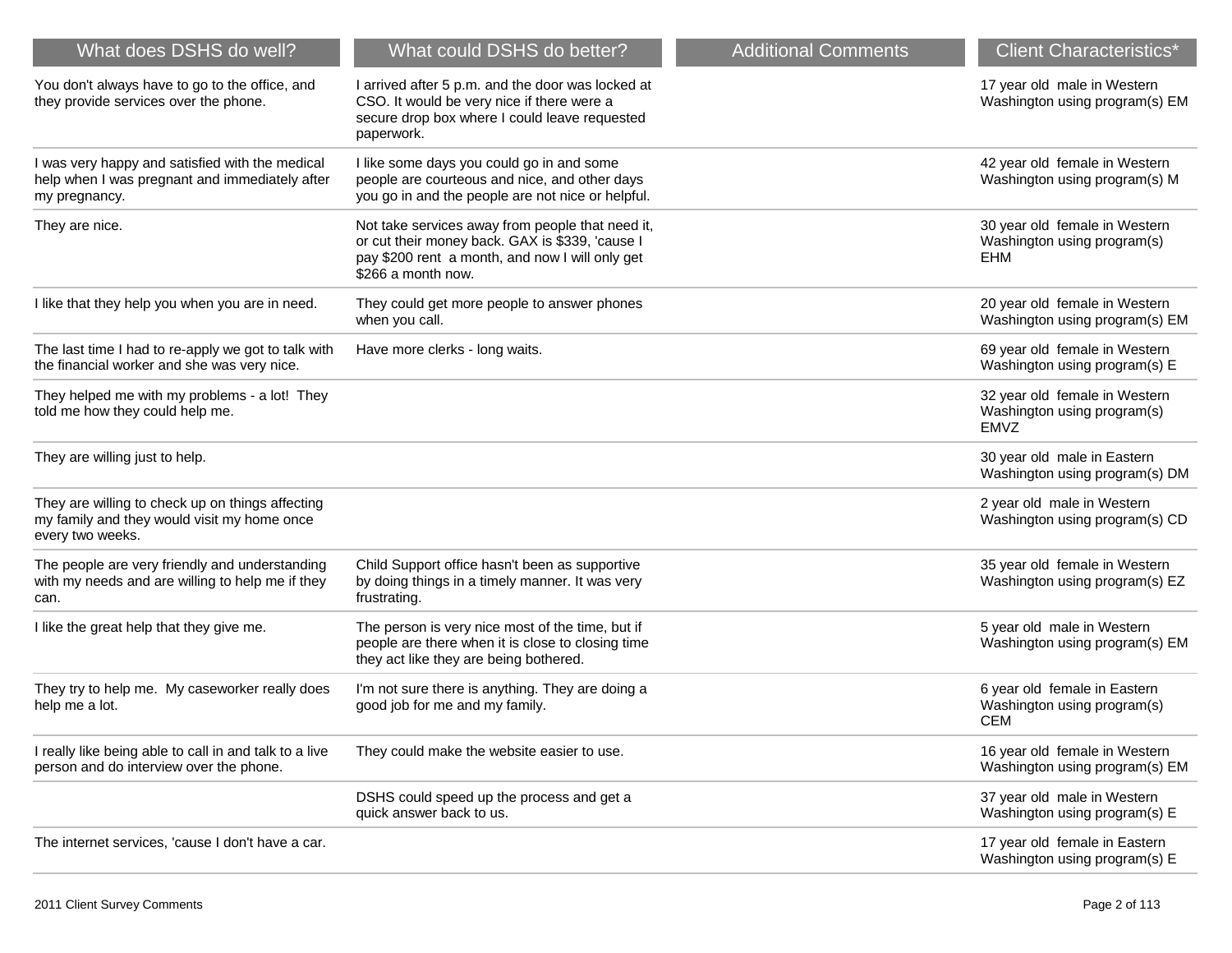| What does DSHS do well?                                                                          | What could DSHS do better?                                                                                                                                                                                                                                                                                                                                                                                                                                                                                                                                     | <b>Additional Comments</b>                                                                              | <b>Client Characteristics*</b>                                            |
|--------------------------------------------------------------------------------------------------|----------------------------------------------------------------------------------------------------------------------------------------------------------------------------------------------------------------------------------------------------------------------------------------------------------------------------------------------------------------------------------------------------------------------------------------------------------------------------------------------------------------------------------------------------------------|---------------------------------------------------------------------------------------------------------|---------------------------------------------------------------------------|
| The majority of the staff are courteous and they<br>do answer my questions in a reasonable time. |                                                                                                                                                                                                                                                                                                                                                                                                                                                                                                                                                                |                                                                                                         | 29 year old male in Eastern<br>Washington using program(s)<br><b>EHMX</b> |
| They are a help economically, and generally<br>they are there to help and that is a good thing.  | They could communicate openly and they are<br>not very forthcoming with information (i.e. if I<br>applied for food stamps and was eligible for<br>other programs, they would not tell me). I have<br>had foster children for 3 years and this is the<br>first year I have heard anything about resources<br>to help with their needs during that time of year.<br>Also I had a foster child that wet the bed, and<br>because of her age I could have received free<br>diapers, but I found out later through another<br>foster parent that that was available. |                                                                                                         | 1 year old female in Eastern<br>Washington using program(s)<br><b>CEM</b> |
| When I go there, they take a long time to see<br>me because there are so many applicants there.  | Have more personnel so clients can be seen<br>quicker.                                                                                                                                                                                                                                                                                                                                                                                                                                                                                                         |                                                                                                         | 75 year old female in Eastern<br>Washington using program(s) EM           |
| They are always there when you need them,<br>and they very seldom tell you 'no.'                 |                                                                                                                                                                                                                                                                                                                                                                                                                                                                                                                                                                |                                                                                                         | 54 year old male in Eastern<br>Washington using program(s) EM             |
| If I get the bus ride over there, they are helpful.                                              | It is difficult to get in touch with the Bellingham<br>office and I have call Arlington instead and I am<br>on hold 50 minutes!                                                                                                                                                                                                                                                                                                                                                                                                                                |                                                                                                         | 46 year old female in Western<br>Washington using program(s) EZ           |
| I needed help and they helped me.                                                                |                                                                                                                                                                                                                                                                                                                                                                                                                                                                                                                                                                |                                                                                                         | 8 year old female in Eastern<br>Washington using program(s) EM            |
| They are cooperative and polite. They try to do<br>their job the best they can.                  | Maybe open more branches and make more<br>phone lines available. Sometimes when I call it<br>takes more than hour to get in touch with<br>someone.                                                                                                                                                                                                                                                                                                                                                                                                             | I don't clearly understand the documents,<br>and then we have to explain to the worker<br>what we need. | 10 year old female in Western<br>Washington using program(s) EM           |
|                                                                                                  | Client has to go into the office to pick up her<br>check, and if the first of the month falls on a<br>weekend it is not convenient. They don't have<br>the cards that they put the money on here at the<br>tribal TANF.                                                                                                                                                                                                                                                                                                                                        |                                                                                                         | 7 year old female in Western<br>Washington using program(s) EM            |
|                                                                                                  |                                                                                                                                                                                                                                                                                                                                                                                                                                                                                                                                                                | Everything is fine!                                                                                     | 72 year old female in Eastern<br>Washington using program(s) EM           |
| I like that they do everything on time.                                                          |                                                                                                                                                                                                                                                                                                                                                                                                                                                                                                                                                                |                                                                                                         | 77 year old female in Western<br>Washington using program(s)<br>AEM       |
| I like my case manager.                                                                          | Make the office bigger, waiting room is very<br>crowded all the time.                                                                                                                                                                                                                                                                                                                                                                                                                                                                                          |                                                                                                         | 18 year old female in Eastern<br>Washington using program(s) EM           |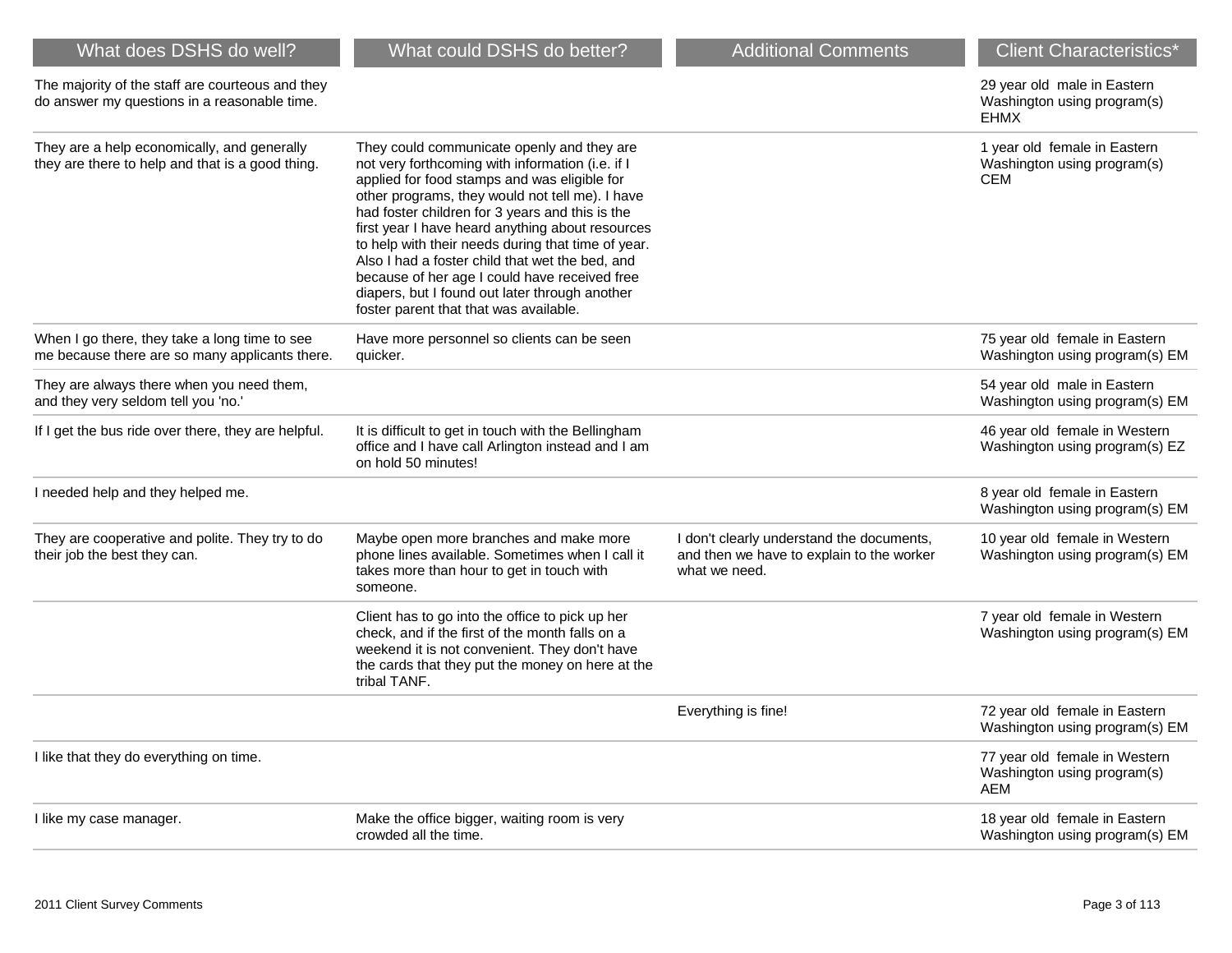| What does DSHS do well?                                                    | What could DSHS do better?                                                                                                                                                                                                                                                                       | <b>Additional Comments</b>                                                                                | <b>Client Characteristics*</b>                                      |
|----------------------------------------------------------------------------|--------------------------------------------------------------------------------------------------------------------------------------------------------------------------------------------------------------------------------------------------------------------------------------------------|-----------------------------------------------------------------------------------------------------------|---------------------------------------------------------------------|
| I like the fact that they help families.                                   | Consider the people that work in Oregon. We<br>pay Oregon State tax because we work there,<br>but the cost of working should be considered<br>when calculating benefits. I pay Oregon State<br>tax and Washington State tax.                                                                     |                                                                                                           | 12 year old female in Western<br>Washington using program(s) EM     |
|                                                                            | They could increase their phone lines so<br>someone could answer it.                                                                                                                                                                                                                             |                                                                                                           | 62 year old male in Western<br>Washington using program(s) E        |
| I like the efficiency of the KIOSK system.                                 | My DSHS office is really crowded - it is on N.<br>Maple in Spokane. They need a bigger office!                                                                                                                                                                                                   | I had a horrible time getting onto SSI. I finally<br>had to get an attorney and got on SSI after<br>that. | 50 year old female in Eastern<br>Washington using program(s)<br>EHM |
| It's easy access, you can use Internet, or call, or<br>go to their office. | Lately, for some reason, they have been very<br>busy or something, it is taking longer to get<br>them by phone. It takes more than 20 minutes to<br>get through.                                                                                                                                 |                                                                                                           | 6 year old female in Eastern<br>Washington using program(s) EM      |
|                                                                            | I think we have to update info every six months.<br>It would be nice not to have to update so often.                                                                                                                                                                                             |                                                                                                           | 16 year old female in Eastern<br>Washington using program(s) M      |
| The network of doctors is great.                                           |                                                                                                                                                                                                                                                                                                  |                                                                                                           | 15 year old male in Western<br>Washington using program(s) EM       |
| They have helped me with the food stamps.                                  | They could work with their hearts a little bit more<br>because, I really need the help now, 'cause I am<br>pregnant and I see they help others.                                                                                                                                                  |                                                                                                           | 3 year old male in Western<br>Washington using program(s) D         |
| I like how professional they were and how fast<br>we got services.         | Maybe if we had some direct dealing with DD or<br>DSHS, as we were referred to another state-<br>affiliated program.                                                                                                                                                                             |                                                                                                           | 3 year old male in Western<br>Washington using program(s) D         |
| I like the services for my children.                                       | I just need to get quicker appointments.                                                                                                                                                                                                                                                         |                                                                                                           | 12 year old female in Eastern<br>Washington using program(s) M      |
| You can call on them, and they provide services<br>quickly.                |                                                                                                                                                                                                                                                                                                  | I'm going to really need and miss the dental<br>for my disabled son.                                      | 23 year old male in Eastern<br>Washington using program(s) DM       |
| The people are very kind and I appreciate it.                              |                                                                                                                                                                                                                                                                                                  |                                                                                                           | 18 year old male in Western<br>Washington using program(s) EM       |
| Nothing.                                                                   | Turn in paper work and the DSHS office would<br>state that they never received. Applied three<br>times for services and finally got a response. I<br>even sent one return receipt requested and I got<br>the slip back showing that they had received it,<br>but they claimed they never got it. | No, I am good.                                                                                            | 53 year old male in Eastern<br>Washington using program(s) V        |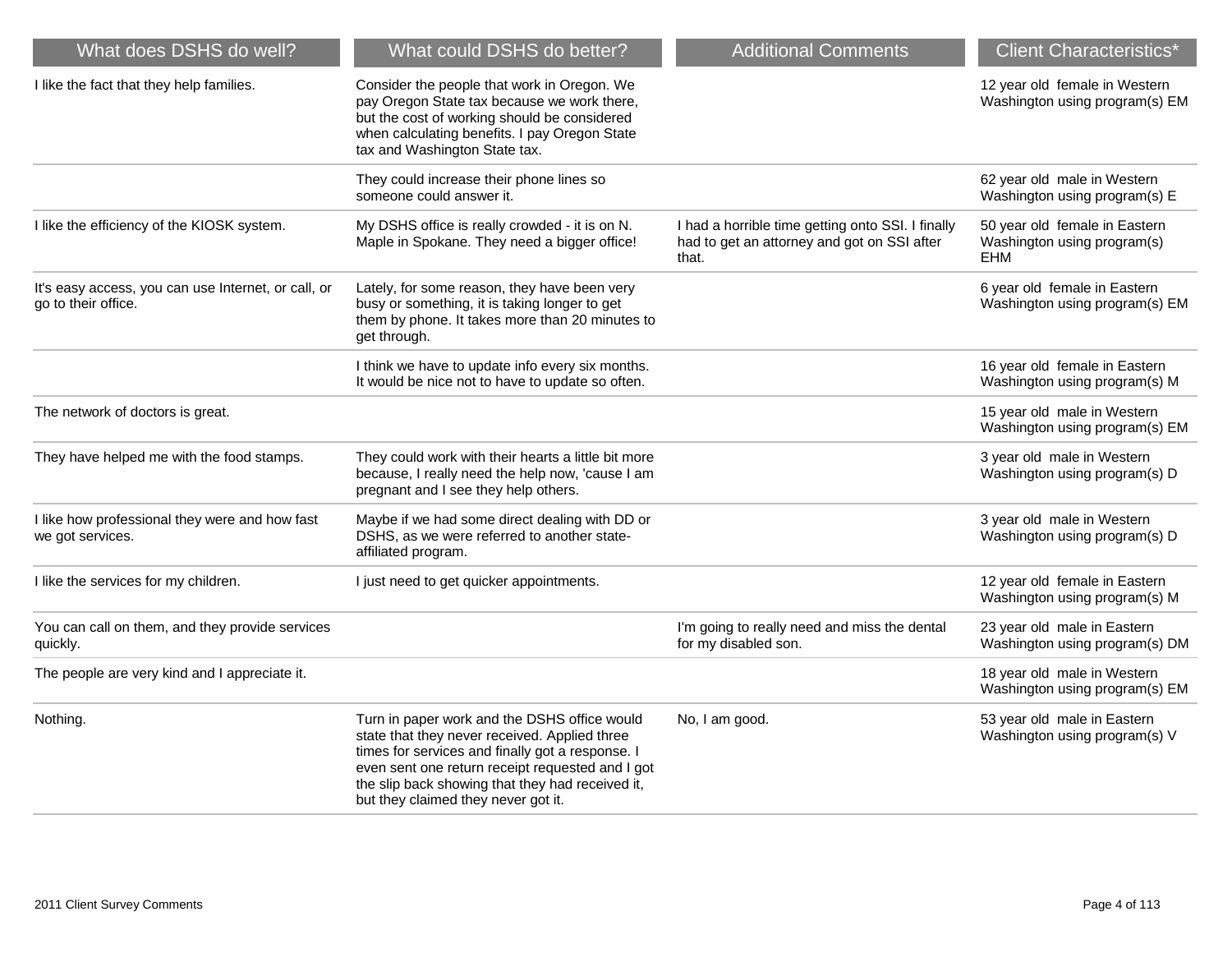| What does DSHS do well?                                                                                                              | What could DSHS do better?                                                                                                                                                                                                                                                                                                                                                                           | <b>Additional Comments</b>                                       | <b>Client Characteristics*</b>                                             |
|--------------------------------------------------------------------------------------------------------------------------------------|------------------------------------------------------------------------------------------------------------------------------------------------------------------------------------------------------------------------------------------------------------------------------------------------------------------------------------------------------------------------------------------------------|------------------------------------------------------------------|----------------------------------------------------------------------------|
| They have been very helpful with me, and<br>provide me with food stamps and medical.                                                 | Maybe have training so that all the workers have<br>the same training and can all answer the<br>questions so that you don't have to go to 3 or 4<br>different people for a answer.                                                                                                                                                                                                                   | No, you have been wonderful.                                     | 4 year old female in Eastern<br>Washington using program(s) EM             |
| It's easy to deal with my pharmacy having<br>DSHS.                                                                                   | They could have the caseworkers return phone<br>calls.                                                                                                                                                                                                                                                                                                                                               |                                                                  | 40 year old female in Eastern<br>Washington using program(s) EM            |
| Services that they provide like school help, you<br>get back on your feet. The way they prepare<br>you to go get a job is excellent. | Helping with braces for children and additional<br>dental services.                                                                                                                                                                                                                                                                                                                                  | No. That's it.                                                   | 9 year old male in Eastern<br>Washington using program(s) EM               |
|                                                                                                                                      | They could be more specific, especially when<br>they need something from you. Be more<br>detailed and specific on verification requests.<br>And be more timely, and have more workers<br>that are understanding and can be relating to<br>the clients in need. They need to have some<br>type of courtesy requirements and people skills<br>because I have felt like my needs were not<br>important. |                                                                  | 43 year old male in Western<br>Washington using program(s) EX              |
| They have provided me with my medical and<br>food stamps.                                                                            | Given a list of the dentists but it was hard to find<br>one that would take Medicaid, and also when I<br>needed to find a doctor for my pregnancy it was<br>hard to find one that would take the coupons. I<br>finally went to the yellow pages in the phone<br>book and started to call them to see which<br>doctors would take the coupon.                                                         | Nope.                                                            | 3 year old male in Western<br>Washington using program(s) EM               |
| Their new way of streamlining your needs by<br>going into the 'Kiosk' little machines in the<br>reception area.                      | The telephone lines are impossible to get<br>through, you are on hold for 45 minutes one<br>time and when you call at 4:45 when you finally<br>get through they say they are closed.                                                                                                                                                                                                                 |                                                                  | 8 year old female in Eastern<br>Washington using program(s) EM             |
| Communication is good and the services have<br>helped me.                                                                            | Provide dental care and eye care which is<br>needed and also physical therapy.                                                                                                                                                                                                                                                                                                                       | No.                                                              | 52 year old female in Eastern<br>Washington using program(s)<br><b>DEM</b> |
| They have helped me with the financial aid in<br>taking care of my husband.                                                          | Make the paperwork easier.                                                                                                                                                                                                                                                                                                                                                                           | No. I am just thankful for the assistance that I<br>have gotten. | 73 year old male in Western<br>Washington using program(s) AM              |
| The help I am able to get.                                                                                                           | The amount of time it takes to process<br>applications could be shortened and also the<br>reviews are too lengthy, the food stamp review<br>is taking two-and-a-half months so far, and I still<br>haven't heard if I am eligible. (They call about<br>paperwork which I already sent in, and then they<br>may add something needed onto the original<br>request.)                                   |                                                                  | 12 year old female in Western<br>Washington using program(s) EM            |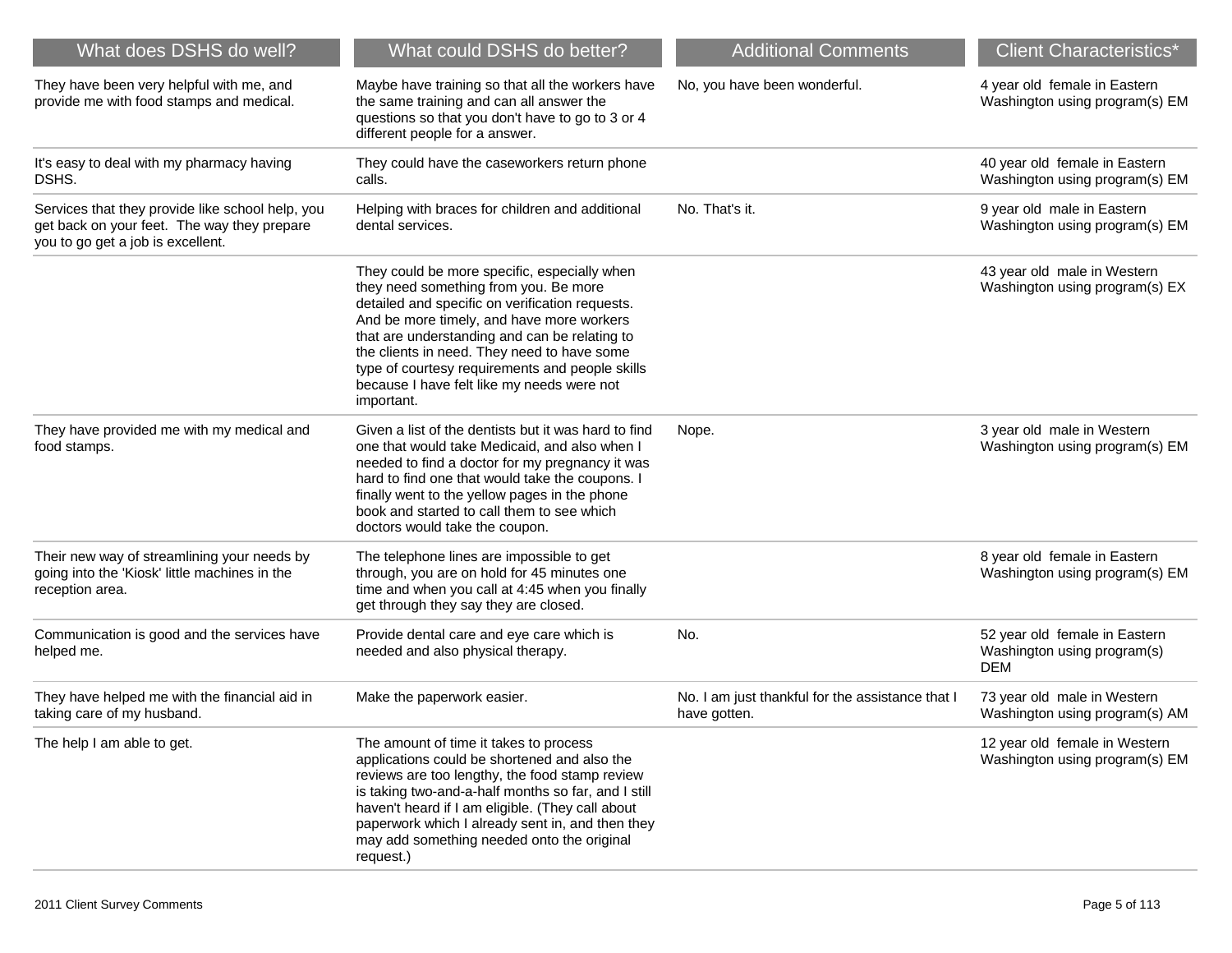| What does DSHS do well?                                                                                              | What could DSHS do better?                                                                                       | <b>Additional Comments</b>                                                                                                                                                                                                                                                                                                                                                                                                                                                                                                                                                       | <b>Client Characteristics*</b>                                              |
|----------------------------------------------------------------------------------------------------------------------|------------------------------------------------------------------------------------------------------------------|----------------------------------------------------------------------------------------------------------------------------------------------------------------------------------------------------------------------------------------------------------------------------------------------------------------------------------------------------------------------------------------------------------------------------------------------------------------------------------------------------------------------------------------------------------------------------------|-----------------------------------------------------------------------------|
| Being able to get services, and having food<br>stamps and medical.                                                   | Some caseworkers need to be more<br>understanding with their clients in dealing with<br>their disabilities.      | No.                                                                                                                                                                                                                                                                                                                                                                                                                                                                                                                                                                              | 13 year old male in Western<br>Washington using program(s)<br><b>CEM</b>    |
| The workers have been very helpful.                                                                                  | They could have respectful people receiving you<br>and talking to you in reception area.                         | I am kind of concerned about the dental<br>coverage, and resources, as I have been<br>unable to get information about what to do<br>about dental needs for very low income.                                                                                                                                                                                                                                                                                                                                                                                                      | 60 year old female in Western<br>Washington using program(s) EM             |
| They are very friendly and very helpful, and they<br>try to help you the best way they can.                          | The long wait that you have on the phone lines<br>when you call can be shortened.                                | No additional comments.                                                                                                                                                                                                                                                                                                                                                                                                                                                                                                                                                          | 15 year old female in Eastern<br>Washington using program(s)<br><b>CHM</b>  |
| The medical services have been great for when<br>my children get sick.                                               | No, everything is fine.                                                                                          | Nope. Everything is fine.                                                                                                                                                                                                                                                                                                                                                                                                                                                                                                                                                        | 36 year old female in Eastern<br>Washington using program(s) M              |
| They have helped me with my medical costs,<br>provided me with food stamps and other<br>services.                    | The different departments need to work together<br>and share information.                                        | Nope. Everything is OK.                                                                                                                                                                                                                                                                                                                                                                                                                                                                                                                                                          | 10 year old female in Western<br>Washington using program(s)<br><b>CEHM</b> |
| I appreciate the services - it is a big help to folks<br>that just entered the U.S. It's a great set of<br>programs! |                                                                                                                  | Since I started working, DSHS cut my wife's<br>medical coverage - our family really does<br>need that!                                                                                                                                                                                                                                                                                                                                                                                                                                                                           | 45 year old male in Western<br>Washington using program(s) EM               |
| The people are friendly and are nice.                                                                                |                                                                                                                  |                                                                                                                                                                                                                                                                                                                                                                                                                                                                                                                                                                                  | 21 year old female in Western<br>Washington using program(s) V              |
| They have taken care of my family.                                                                                   | Guidelines for the food stamps need to be more<br>in line with the guidelines for medical.                       | Nope. You have [been] wonderful.                                                                                                                                                                                                                                                                                                                                                                                                                                                                                                                                                 | 4 year old female in Western<br>Washington using program(s) EM              |
| Initially I really liked the acknowledgement I got<br>from Voc Rehab, and liked dealing with my first<br>supervisor. | I feel like if DVR had resources for computer<br>training that would be better.                                  | I guess I feel like I was really hopeful about<br>the services I would get from DVR but there<br>were really long delays because of work<br>overload by my counselor and lack of<br>resources around this area. After that with<br>the new counselor my benefits were<br>cancelled and it's been pretty much a long<br>battle to get them back. I felt that I was<br>getting a good connection with the supervisor<br>and she understood what my needs were<br>and she changed assignments so it's been a<br>battle to get what was originally set out when<br>we first started. | 46 year old female in Eastern<br>Washington using program(s) V              |
| They have provided me with food stamps and<br>medical for the last two years.                                        | It would be nice if the caseworker would notify<br>the client in a reasonable time of the action of<br>the case. | I don't.                                                                                                                                                                                                                                                                                                                                                                                                                                                                                                                                                                         | 3 year old female in Eastern<br>Washington using program(s) EM              |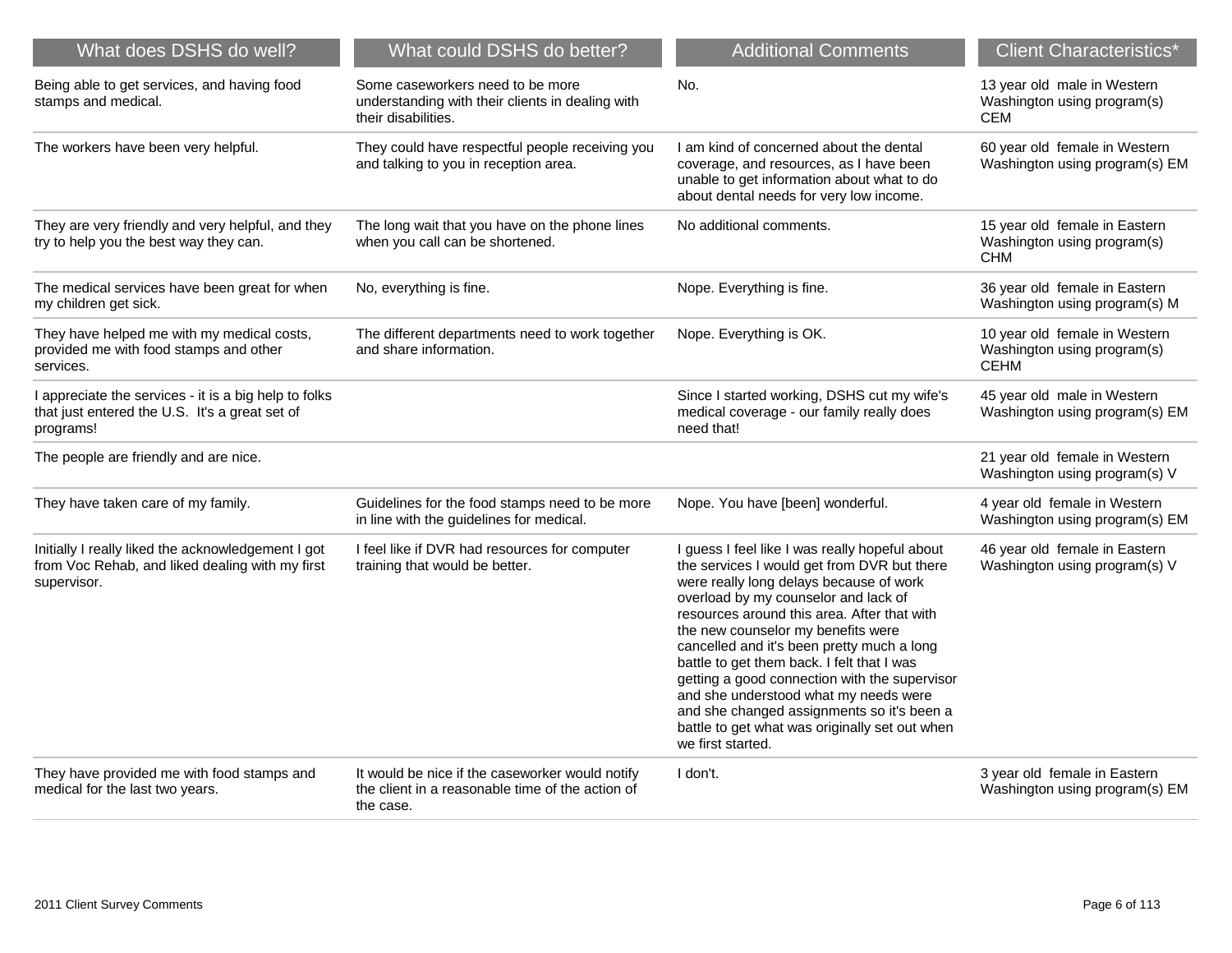| What does DSHS do well?                                                                                                                                                    | What could DSHS do better?                                                                                                                                                                                                                                 | <b>Additional Comments</b>                                                                                                                                                          | <b>Client Characteristics*</b>                                             |
|----------------------------------------------------------------------------------------------------------------------------------------------------------------------------|------------------------------------------------------------------------------------------------------------------------------------------------------------------------------------------------------------------------------------------------------------|-------------------------------------------------------------------------------------------------------------------------------------------------------------------------------------|----------------------------------------------------------------------------|
| The have treated me like a real person. They<br>didn't look down at me. They provided me with<br>the services that I needed like food stamps and<br>medical for my family. | Clearer forms like forms that a normal person<br>can understand. These forms need to be<br>corrected. Less paperwork. If you are sending<br>me a letter for each person in my family send it<br>in one envelope, not 10.                                   | I am grateful for the services that we<br>received when we needed them, and now it<br>has made us appreciate what we have now<br>and we are no longer on food stamps or<br>medical. | 9 year old male in Western<br>Washington using program(s) EM               |
| They have provided services in a quickly<br>manner, so that we could have food stamps and<br>medical.                                                                      | Start helping the people that really need it<br>instead of the ones that are taking advantage of<br>the services and don't need them.                                                                                                                      | Nope.                                                                                                                                                                               | 2 year old female in Eastern<br>Washington using program(s) EM             |
| They have provided me with the medical<br>necessary.                                                                                                                       | Cut back on the paperwork that is necessary to<br>apply for assistance. Provide dental and eye<br>care.                                                                                                                                                    | No.                                                                                                                                                                                 | 7 year old male in Western<br>Washington using program(s) M                |
| The help that I'm able to get from them.                                                                                                                                   | They could be quicker about getting back to<br>people.                                                                                                                                                                                                     |                                                                                                                                                                                     | 14 year old female in Western<br>Washington using program(s) EM            |
| They have provided me with food stamps and<br>medical, and I am very grateful.                                                                                             | Provide dental and vision with your medical<br>coupons.                                                                                                                                                                                                    | Nope.                                                                                                                                                                               | 2 year old female in Eastern<br>Washington using program(s) EM             |
| Almost everything that my children need is<br>covered and this is very helpful.                                                                                            | Provide dental and also a list of the dentists that<br>will accept the medical coupons so that you do<br>not have to call. Also, it would be helpful if more<br>medical was provided for the adults that do not<br>have it provided with their employment. | It would be helpful if there was a directory of<br>reasonable resources that someone could<br>use if denied benefits from DSHS.                                                     | 2 year old female in Eastern<br>Washington using program(s) M              |
| I always wanted for my son to learn what he will<br>need to do to care of himself if we are not<br>around, and that was the plan, to help son learn<br>stuff.              | I [think] that working individually with son can<br>help him to learn what he needs to take care of<br>himself, I wish he had more help learning that.                                                                                                     |                                                                                                                                                                                     | 29 year old male in Eastern<br>Washington using program(s)<br>DMV          |
| I got what I needed, the results that I needed<br>were to work and I got work.                                                                                             | Respond to phone calls and e-mails faster.                                                                                                                                                                                                                 |                                                                                                                                                                                     | 38 year old male in Western<br>Washington using program(s) V               |
| It is not a long wait time to get in and talk to a<br>worker. They provide me with medical and food<br>stamps.                                                             | Nothing.                                                                                                                                                                                                                                                   | No.                                                                                                                                                                                 | 20 year old female in Eastern<br>Washington using program(s) EM            |
| The caseworker is nice, and they have provided<br>me with medical and food stamps.                                                                                         | Listen to people more and not be so difficult.                                                                                                                                                                                                             | No, that's it.                                                                                                                                                                      | 24 year old female in Western<br>Washington using program(s)<br><b>EMZ</b> |
| They have provided us with medical services<br>that are needed.                                                                                                            | I hope that they will continue services for eye<br>glasses and dental.                                                                                                                                                                                     | No, not at this time.                                                                                                                                                               | 25 year old male in Eastern<br>Washington using program(s) M               |
| Nothing. I really don't like accepting help from<br>anyone, but now I have too many health issues<br>and need help. Thank God DSHS has ALWAYS<br>helped me!!               | Don't take all the budget cuts out on the people<br>who really need help! People who are old,<br>disabled, or sick are the ones that are getting<br>benefits cut - it's not fair. There are people who<br>abuse the system - cut them first.               |                                                                                                                                                                                     | 64 year old female in Eastern<br>Washington using program(s) EM            |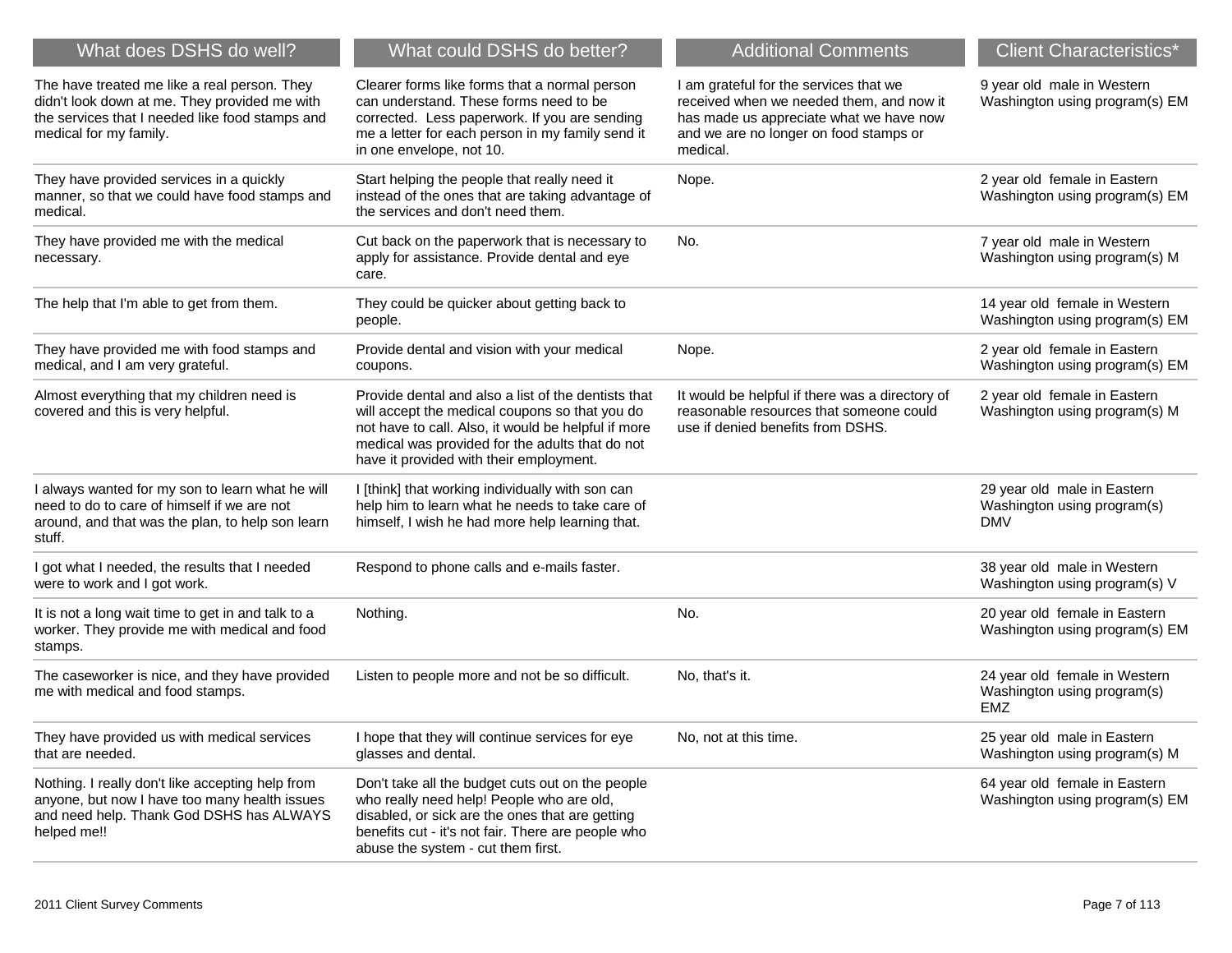| What does DSHS do well?                                                                                                                                       | What could DSHS do better?                                                                                                                                                                                                                                                                                                                                                                        | <b>Additional Comments</b> | <b>Client Characteristics*</b>                                             |
|---------------------------------------------------------------------------------------------------------------------------------------------------------------|---------------------------------------------------------------------------------------------------------------------------------------------------------------------------------------------------------------------------------------------------------------------------------------------------------------------------------------------------------------------------------------------------|----------------------------|----------------------------------------------------------------------------|
| The medical they give.                                                                                                                                        | They could have more workers. Sometimes<br>when you are at their office, you are there for 6<br>hours average. It seems like they are<br>understaffed. Most of their paperwork is in<br>Spanish on the information boards is in Spanish.<br>You have to ask them to get a form in English.<br>The time it takes to get food stamps when I<br>bring in all the required verification is very long. |                            | 11 year old male in Eastern<br>Washington using program(s) EM              |
| The pediatrician seems pretty good.                                                                                                                           |                                                                                                                                                                                                                                                                                                                                                                                                   |                            | 4 year old male in Western<br>Washington using program(s) M                |
| They can provide something for a family that is<br>in dire need, and that they were very friendly,<br>and that there is an outlet of help available.          | When filling out paperwork, it takes a while for<br>them to get back to you. (2 weeks or so before<br>they would get back to you or call you.) The wait<br>at the CSO always has a very long wait line.                                                                                                                                                                                           |                            | 29 year old female in Eastern<br>Washington using program(s) EM            |
| That they are quick.                                                                                                                                          |                                                                                                                                                                                                                                                                                                                                                                                                   |                            | 7 year old male in Eastern<br>Washington using program(s) M                |
| We really haven't had to deal with anything. We<br>just applied for Basic Health when my husband<br>lost his job, and they sent us cards for the<br>children. | Don't know anything.                                                                                                                                                                                                                                                                                                                                                                              |                            | 4 year old male in Western<br>Washington using program(s) M                |
|                                                                                                                                                               | Care.                                                                                                                                                                                                                                                                                                                                                                                             |                            | 9 year old female in Western<br>Washington using program(s) EM             |
| I like everything right now, but if they change it<br>I'm not going to be too happy.                                                                          |                                                                                                                                                                                                                                                                                                                                                                                                   |                            | 73 year old female in Western<br>Washington using program(s) M             |
| Usually, if you get the right person, they try to<br>work with you and do what they can.                                                                      | They could find a way of working a family that<br>starts to get earnings/income, to work them off<br>the benefits in a couple months time, instead of<br>just cutting them off immediately upon getting a<br>job.                                                                                                                                                                                 |                            | 25 year old female in Eastern<br>Washington using program(s)<br><b>EMZ</b> |
| I like when I go they treated me well, with<br>respect.                                                                                                       | I would like to get the medical coupon, they say<br>I'm not eligible now because of my age and I get<br>a little unemployment benefits now.                                                                                                                                                                                                                                                       |                            | 48 year old female in Eastern<br>Washington using program(s)<br><b>EMZ</b> |
| I like that they have a new little room where you<br>can go fill out forms on line, in the reception<br>area (Everett CSO).                                   |                                                                                                                                                                                                                                                                                                                                                                                                   |                            | 17 year old male in Western<br>Washington using program(s) EM              |
| The fact that when you ask a question at DSHS<br>they are respectful and answer your questions.                                                               | Maybe having more workers, 'cause sometimes<br>they leave you on hold for a very long time.                                                                                                                                                                                                                                                                                                       |                            | 23 year old female in Eastern<br>Washington using program(s) M             |
| The people that I have talked with have been<br>very professional and courteous and helpful.                                                                  | Simplify their mailings. I have to call on letters<br>received that I don't understand.                                                                                                                                                                                                                                                                                                           |                            | 1 year old male in Western<br>Washington using program(s) EM               |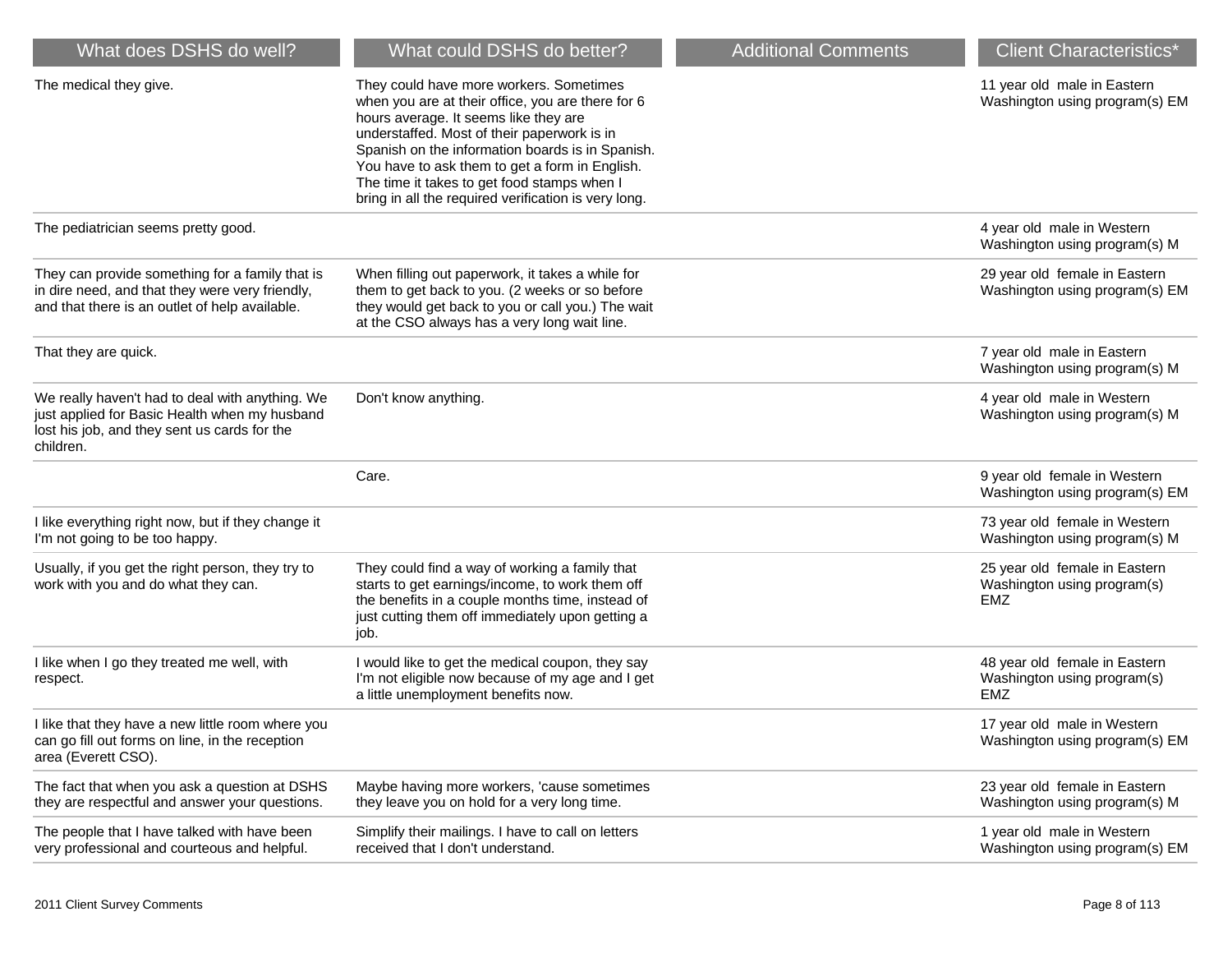| What does DSHS do well?                                                                                     | What could DSHS do better?                                                                                                                                                                                                                                                                                                                                            | <b>Additional Comments</b>                                                                                                                                                                             | <b>Client Characteristics*</b>                                             |
|-------------------------------------------------------------------------------------------------------------|-----------------------------------------------------------------------------------------------------------------------------------------------------------------------------------------------------------------------------------------------------------------------------------------------------------------------------------------------------------------------|--------------------------------------------------------------------------------------------------------------------------------------------------------------------------------------------------------|----------------------------------------------------------------------------|
|                                                                                                             | Change their medical plan, like actually offer<br>dental for adults.                                                                                                                                                                                                                                                                                                  |                                                                                                                                                                                                        | 19 year old female in Western<br>Washington using program(s) EM            |
| I know that my daughter has medical coverage<br>even if her dad's medical insurance might not<br>cover her. | Maybe make more accessible the providers<br>accepting DSHS medical cards! I need a list of<br>providers to look at!                                                                                                                                                                                                                                                   | It is very difficult to find primary care<br>physicians and dentists that will accept<br>DSHS medical cards. Need a website list!                                                                      | 1 year old female in Western<br>Washington using program(s) M              |
| They were there when I needed help badly!                                                                   |                                                                                                                                                                                                                                                                                                                                                                       |                                                                                                                                                                                                        | 73 year old female in Western<br>Washington using program(s) EM            |
| I like protection for me and my daughter from<br>disease.                                                   |                                                                                                                                                                                                                                                                                                                                                                       |                                                                                                                                                                                                        | 1 year old female in Eastern<br>Washington using program(s) EM             |
| They help you when you need it.                                                                             | Have another line in the office so you don't have<br>to wait forever to talk to someone.                                                                                                                                                                                                                                                                              |                                                                                                                                                                                                        | 18 year old female in Western<br>Washington using program(s) EM            |
| I am really satisfied with Medicare and food<br>assistance.                                                 |                                                                                                                                                                                                                                                                                                                                                                       |                                                                                                                                                                                                        | 44 year old female in Western<br>Washington using program(s)<br><b>EHM</b> |
| The best thing is that they cover all my son's<br>needs.                                                    |                                                                                                                                                                                                                                                                                                                                                                       |                                                                                                                                                                                                        | 16 year old male in Western<br>Washington using program(s) EM              |
|                                                                                                             | I think it could be easier to talk to a live person<br>on the phone!                                                                                                                                                                                                                                                                                                  |                                                                                                                                                                                                        | 33 year old female in Western<br>Washington using program(s) M             |
| It's easy.                                                                                                  | I don't like the fact that illegal aliens can get<br>assistance so easily.                                                                                                                                                                                                                                                                                            |                                                                                                                                                                                                        | 10 year old male in Western<br>Washington using program(s) EM              |
| They've really helped me with paying for my<br>tutor - I have dyslexia. Helped me pay for my<br>books also. | I really have nothing to say.                                                                                                                                                                                                                                                                                                                                         | Joy Shields is an awesome person and has<br>been very helpful and has given me the<br>confidence I needed. She always treats me<br>like a peer and has given me the<br>encouragement to press forward. | 40 year old male in Western<br>Washington using program(s) V               |
| It gives us an opportunity and more food.                                                                   | Raise payment level guidelines.                                                                                                                                                                                                                                                                                                                                       |                                                                                                                                                                                                        | 11 year old female in Western<br>Washington using program(s) EM            |
| For [name redacted] they have done great, but<br>for the rest of the kids they need improvement.            | The automated telephone NEEDS TO GO !! I<br>have several children receiving Medicaid and it's<br>crazy that I have to provide the same<br>information for each child's review. Can't they all<br>be put on one card and have one review? It is<br>very time-consuming to provide the same<br>information over and over again! This is<br>extremely frustrating to me! |                                                                                                                                                                                                        | 9 year old male in Western<br>Washington using program(s) DM               |
| Not much.                                                                                                   | Not have so much paperwork.                                                                                                                                                                                                                                                                                                                                           |                                                                                                                                                                                                        | 7 year old male in Western<br>Washington using program(s) EM               |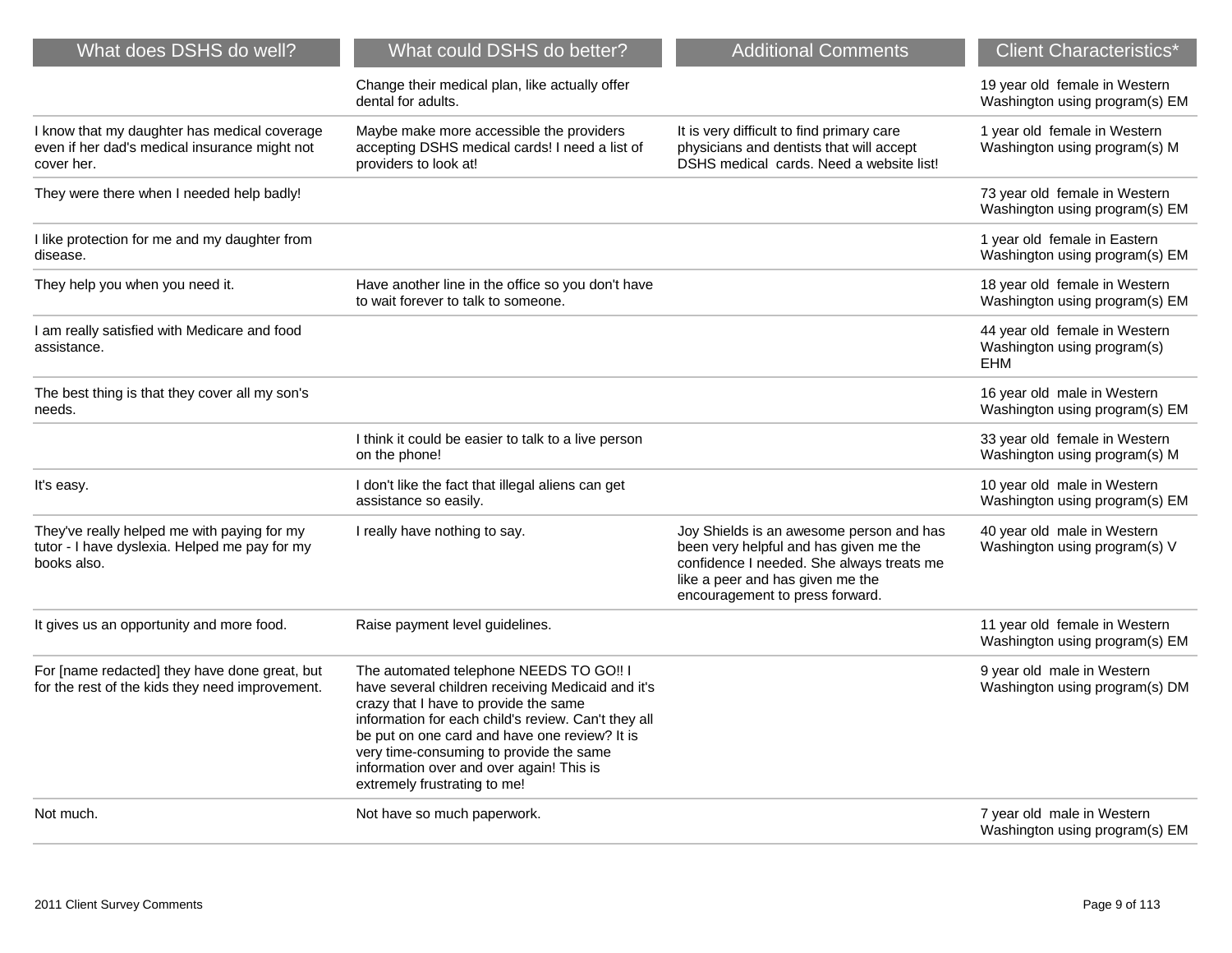| What does DSHS do well?                                                                                                                                            | What could DSHS do better?                                                                                                                                                      | <b>Additional Comments</b>                                                                                                                                                                                                      | <b>Client Characteristics*</b>                                             |
|--------------------------------------------------------------------------------------------------------------------------------------------------------------------|---------------------------------------------------------------------------------------------------------------------------------------------------------------------------------|---------------------------------------------------------------------------------------------------------------------------------------------------------------------------------------------------------------------------------|----------------------------------------------------------------------------|
| That they will help you if you qualify.                                                                                                                            | When I dial the 800 number, you must push lots<br>of buttons, wait, and sometimes get<br>disconnected. I would much prefer to speak<br>directly with a person - not a computer. |                                                                                                                                                                                                                                 | 5 year old male in Western<br>Washington using program(s) EM               |
| I like the end results (medical & food assistance).                                                                                                                | Make it a little easier to get "live support". I don't<br>like the automated concept and it's difficult to<br>get in touch with a live person.                                  |                                                                                                                                                                                                                                 | 33 year old female in Western<br>Washington using program(s)<br><b>EMZ</b> |
| I like the medical coverage.                                                                                                                                       | Make the Internet site more user-friendly and<br>less confusing.                                                                                                                |                                                                                                                                                                                                                                 | 21 year old female in Western<br>Washington using program(s) EM            |
| They always treat me with courtesy and respect.                                                                                                                    | Come up with a program where the mother is a<br>low-income person and she also could qualify<br>for medical coverage.                                                           |                                                                                                                                                                                                                                 | 14 year old male in Western<br>Washington using program(s)<br>EHM          |
| I really don't like dealing with DSHS! Too much<br>waiting, and it is a whole day event.                                                                           | See above comment!                                                                                                                                                              | Overall DSHS does a good job but I have<br>some complaints regarding DDD. I went in to<br>get more food assistance because my ex-<br>husband stopped paying child support. There<br>were lots of delays in getting an increase. | 18 year old male in Eastern<br>Washington using program(s)<br><b>DEM</b>   |
| DSHS staff were willing to be open to my<br>unusual situation. I have a Masters Degree and<br>was looking for higher level work.                                   | Shorten the waiting list.                                                                                                                                                       | I am pleased that DSHS is helping out some<br>of the less severely disabled people.                                                                                                                                             | 54 year old female in Western<br>Washington using program(s) V             |
| They seemed to be on the same approach as<br>me, and we did what made sense, to use the<br>skills I had and added ones that I needed (DVR).                        |                                                                                                                                                                                 |                                                                                                                                                                                                                                 | 63 year old male in Western<br>Washington using program(s) V               |
| Basically, everything!                                                                                                                                             | The personnel seem to take out what happens<br>to us on usthe client.                                                                                                           |                                                                                                                                                                                                                                 | 5 year old male in Western<br>Washington using program(s) EM               |
| It helps my daughter a lot with medical services.<br>Without DSHS services, a lot of people would<br>be in big trouble without medical care for their<br>children. |                                                                                                                                                                                 |                                                                                                                                                                                                                                 | 1 year old female in Western<br>Washington using program(s) EM             |
| They talk to me about everything.                                                                                                                                  |                                                                                                                                                                                 |                                                                                                                                                                                                                                 | 28 year old male in Western<br>Washington using program(s) DM              |
| Very lenient about giving time to get<br>documentation.                                                                                                            |                                                                                                                                                                                 |                                                                                                                                                                                                                                 | 50 year old female in Western<br>Washington using program(s) DM            |
| They are always right there for you and answer<br>any questions. They were very helpful in helping<br>to plan for son's future.                                    |                                                                                                                                                                                 | He has an excellent caseworker and he is<br>always there for him.                                                                                                                                                               | 23 year old male in Eastern<br>Washington using program(s) D               |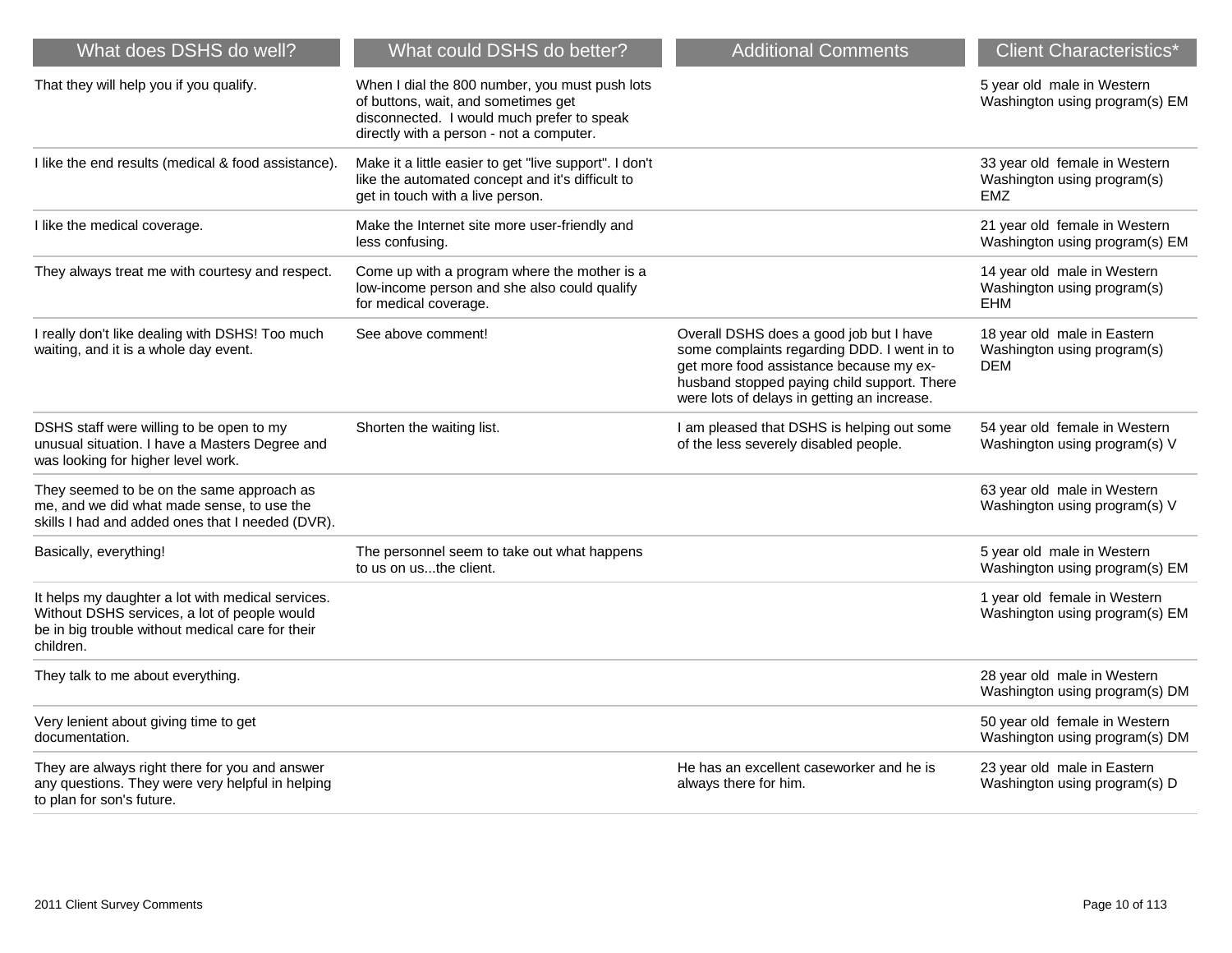| What does DSHS do well?                                                                                                                                                       | What could DSHS do better?                                                                                                                                                                                | <b>Additional Comments</b>                                                                                                                                                                                                                                                                                                                                                                                            | <b>Client Characteristics*</b>                                              |
|-------------------------------------------------------------------------------------------------------------------------------------------------------------------------------|-----------------------------------------------------------------------------------------------------------------------------------------------------------------------------------------------------------|-----------------------------------------------------------------------------------------------------------------------------------------------------------------------------------------------------------------------------------------------------------------------------------------------------------------------------------------------------------------------------------------------------------------------|-----------------------------------------------------------------------------|
| I like some of the people at DVRthey are very<br>pleasant and knowledgeable.                                                                                                  | They could provide more services, but they are<br>short of funding.                                                                                                                                       | I highly praise DVR for the work they have<br>done. I am very worried about cutbacks due<br>to funding shortages. There are lots of folks<br>that need DSHS services!                                                                                                                                                                                                                                                 | 71 year old male in Western<br>Washington using program(s) V                |
| The personnel at DVR were the best of any<br>dealings I have had with DSHS.                                                                                                   | DSHS broad brushes everything they do and<br>uses a general form by lumping all sorts of<br>clients together. That doesn't always serve the<br>best purpose of individual clients.                        |                                                                                                                                                                                                                                                                                                                                                                                                                       | 46 year old female in Western<br>Washington using program(s)<br><b>DMV</b>  |
| I have a real good caseworker and he helps me<br>a lot in providing me with all the time that I want<br>to do.                                                                | I don't know what they can improve. Everything<br>is OK.                                                                                                                                                  | Nope, that's it.                                                                                                                                                                                                                                                                                                                                                                                                      | 23 year old male in Western<br>Washington using program(s) V                |
| When I need help I go directly to the office and<br>they help me right away.                                                                                                  | They could be nicer.                                                                                                                                                                                      |                                                                                                                                                                                                                                                                                                                                                                                                                       | 2 year old female in Western<br>Washington using program(s)<br><b>DEM</b>   |
| They have responded to me within 24 hours.<br>When I needed them they were there for me.                                                                                      | The wait that you have when you go into the<br>office needs to be corrected.                                                                                                                              | Not at this time.                                                                                                                                                                                                                                                                                                                                                                                                     | 58 year old female in Western<br>Washington using program(s)<br><b>EMV</b>  |
| They listen to me and help my son who is<br>disabled. They help me when I need help filling<br>out forms.                                                                     |                                                                                                                                                                                                           |                                                                                                                                                                                                                                                                                                                                                                                                                       | 15 year old male in Eastern<br>Washington using program(s)<br><b>DEM</b>    |
| They get medical care.                                                                                                                                                        | It would be nice if he could see his DD<br>caseworker more often. I know she has a very<br>heavy caseload, and I know that she doesn't<br>have time to see her clients more than once or<br>twice a year. | Cannot find a dentist that takes coupons, so<br>we have located D-cod which is a mobile<br>dental college. The part of the company I<br>work for is located in Lewis County and<br>Thurston County, and the people in Thurston<br>County have the same problem locating<br>dental services, and Thurston County's D-<br>cod is full, the closest dental provider is in<br>Seattle. D-cod cannot take any new clients. | 61 year old male in Western<br>Washington using program(s) DM               |
| I like the fact that they changed their program to<br>let you know right away if you are eligible for<br>benefits and you can get those benefits (food<br>stamps) right away. | I think it would be better if you could talk to a live<br>person when you call in and not an automated<br>machine.                                                                                        |                                                                                                                                                                                                                                                                                                                                                                                                                       | 16 year old male in Western<br>Washington using program(s)<br><b>DEM</b>    |
| They have provided [name redacted] with the<br>services that in the future will benefit her.                                                                                  | Explain in a readable document all the services<br>that are available to the client.                                                                                                                      | No, that's fine.                                                                                                                                                                                                                                                                                                                                                                                                      | 24 year old female in Western<br>Washington using program(s)<br><b>DEMV</b> |
| Their services are really good.                                                                                                                                               |                                                                                                                                                                                                           |                                                                                                                                                                                                                                                                                                                                                                                                                       | 20 year old male in Eastern<br>Washington using program(s) DM               |
| It is easy to get assistance. I have not had any<br>problems.                                                                                                                 | I don't have anything that I can think of, other<br>than when you call the 800# there is a long wait.                                                                                                     | No. Everything is OK.                                                                                                                                                                                                                                                                                                                                                                                                 | 49 year old female in Eastern<br>Washington using program(s)<br><b>EMVZ</b> |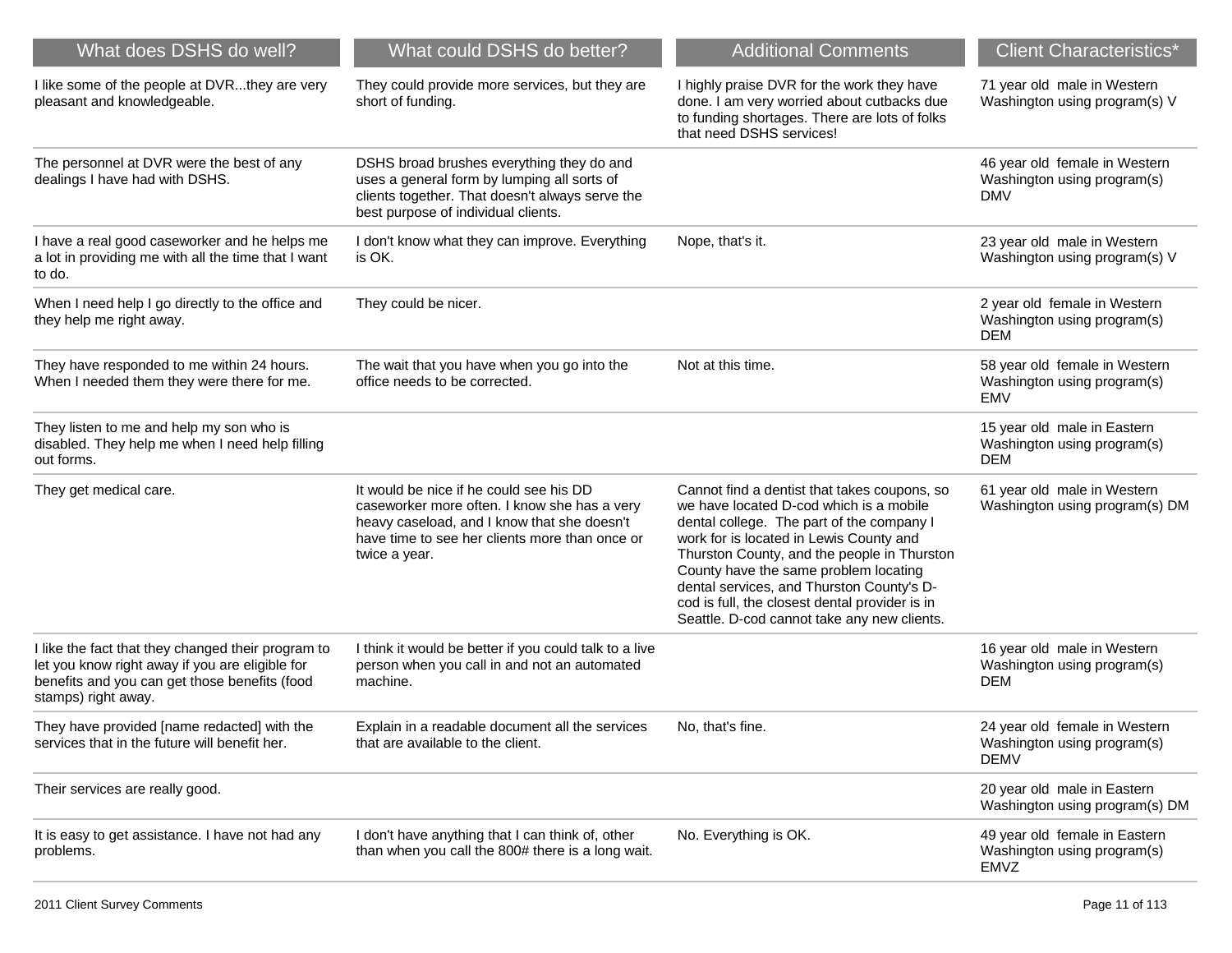| What does DSHS do well?                                                                                                                                                                                                                                            | What could DSHS do better?                                                                                                                                                         | <b>Additional Comments</b>                                                                        | <b>Client Characteristics*</b>                                             |
|--------------------------------------------------------------------------------------------------------------------------------------------------------------------------------------------------------------------------------------------------------------------|------------------------------------------------------------------------------------------------------------------------------------------------------------------------------------|---------------------------------------------------------------------------------------------------|----------------------------------------------------------------------------|
| They are quick to respond.                                                                                                                                                                                                                                         |                                                                                                                                                                                    |                                                                                                   | 36 year old male in Western<br>Washington using program(s)<br><b>DEM</b>   |
| They knew what to do and how to get me food<br>stamps fast. I received very good service.                                                                                                                                                                          | Nothing.                                                                                                                                                                           | Nope. Nothing.                                                                                    | 52 year old male in Western<br>Washington using program(s)<br><b>EMV</b>   |
| I like the people.                                                                                                                                                                                                                                                 | Not cut funding.                                                                                                                                                                   | DDD has a very lengthy process to get<br>services. I have been working with them for<br>17 years. | 17 year old female in Eastern<br>Washington using program(s)<br><b>DHM</b> |
| They helped me with hospitalization and back<br>surgery.                                                                                                                                                                                                           | They could let you stay longer after major<br>surgery so you don't have problems after<br>surgery.                                                                                 |                                                                                                   | 24 year old male in Western<br>Washington using program(s) DM              |
| They provide funding to assist me in life.                                                                                                                                                                                                                         |                                                                                                                                                                                    |                                                                                                   | 19 year old male in Western<br>Washington using program(s)<br><b>DMV</b>   |
| I like the fact that I don't always have to go to<br>the office and sit - I can do it on the phone.                                                                                                                                                                | The people on the 800 number don't have<br>access to current records. They had a 4-year-<br>old medical that was canceled, and it took a lot<br>to get it all straightened out.    |                                                                                                   | 9 year old female in Western<br>Washington using program(s)<br><b>DEM</b>  |
| I don't want to complete the entire survey but I<br>will provide overall comments about DD and<br>medical programs. I feel my daughter is very<br>well cared for and that the medical card is a<br>Godsend and invaluable for my daughter. Thank<br>you very much! | I am appalled by all the proposed budget cuts to<br>state services.                                                                                                                |                                                                                                   | 13 year old female in Western<br>Washington using program(s) DM            |
| They are very aware of what her needs are.                                                                                                                                                                                                                         | I don't really know. We're VERY happy with<br>Lakeland Village - they have a wonderful<br>program.                                                                                 |                                                                                                   | 66 year old female in Eastern<br>Washington using program(s) DM            |
| They have helped me out with medical and food<br>assistance.                                                                                                                                                                                                       | Needs a caseworker that is more<br>understandable [understanding?]. The last<br>couple of months the worker that I have has not<br>returned any calls or keep appointment with me. | No. I don't think so.                                                                             | 17 year old female in Western<br>Washington using program(s)<br><b>DEM</b> |
| The speed at which they do stuff. They have<br>always been real good about providing me with<br>services.                                                                                                                                                          | Nothing that I can think of.                                                                                                                                                       | Nothing right now.                                                                                | 7 year old male in Western<br>Washington using program(s) DE               |
| They are very good about providing respite care.                                                                                                                                                                                                                   | Stop changing caseworkers. They make plans<br>and set goals with us, but they don't follow up<br>with all of the goals that they stated they would.                                | No, not at this point.                                                                            | 13 year old male in Western<br>Washington using program(s) D               |
| They are very helpful and courteous.                                                                                                                                                                                                                               | Nothing.                                                                                                                                                                           | No.                                                                                               | 47 year old male in Western<br>Washington using program(s) V               |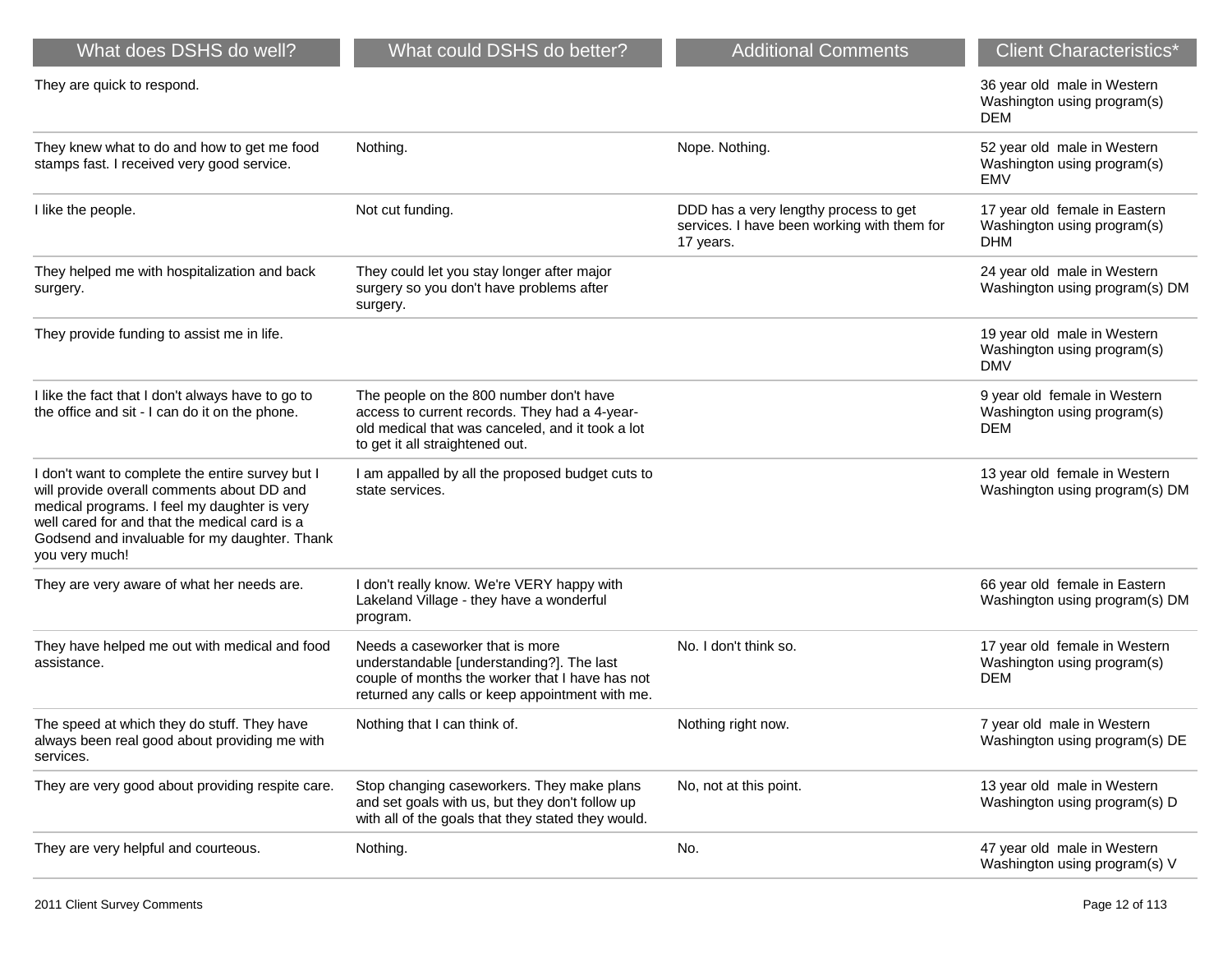| What does DSHS do well?                                                                                                                                                                                                                                                                       | What could DSHS do better?                                                                                                                                                                                                               | <b>Additional Comments</b>                                                                                                                               | <b>Client Characteristics*</b>                                               |
|-----------------------------------------------------------------------------------------------------------------------------------------------------------------------------------------------------------------------------------------------------------------------------------------------|------------------------------------------------------------------------------------------------------------------------------------------------------------------------------------------------------------------------------------------|----------------------------------------------------------------------------------------------------------------------------------------------------------|------------------------------------------------------------------------------|
| They are helpful.                                                                                                                                                                                                                                                                             | It is real hard to get medical assistance because<br>there are many places that do no accept the<br>medical cards or coupons. Also dental services<br>are real hard to get. Not very many dentists<br>accept the medical coupon or card. | No, I don't think so.                                                                                                                                    | 21 year old female in Eastern<br>Washington using program(s)<br><b>DEHMV</b> |
| I think the best part is that they are able to solve<br>problems. They also provide lots of medical<br>services for me.                                                                                                                                                                       | Don't buy a computer system just because it is<br>available. If your system is not broken, don't try<br>to fix it.                                                                                                                       | No. Just keep doing your good job and don't<br>stress over the cuts. It's all going to work out.                                                         | 39 year old male in Western<br>Washington using program(s) DM                |
| I love that they pay the pharmacy bills for my<br>son! My son is physically healthy, but he does<br>have to take very expensive medications for<br>psychiatric problems. We could NOT pay for his<br>prescriptions on our own and we are so very<br>grateful and happy that DD pays for them! | Pay for him to go see the psychiatrist - we are<br>having to pay out of pocket. We will no longer<br>have health insurance beginning January, and<br>he needs this help.                                                                 |                                                                                                                                                          | 9 year old male in Western<br>Washington using program(s) DM                 |
| Whatever the rules say I am to get is what I get.                                                                                                                                                                                                                                             |                                                                                                                                                                                                                                          |                                                                                                                                                          | 82 year old female in Western<br>Washington using program(s)<br>AEM          |
| When they say they are going to do something<br>they do it, but it is on their time schedule.                                                                                                                                                                                                 | More information about what they (DVR) can do<br>for clients. I would like for them to do is get more<br>help and options to their clients, and tell clients<br>all the options up front.                                                | Get the word out more so people know that<br>DSHS is out there and what they can do for<br>people (like in high schools).                                | 26 year old male in Western<br>Washington using program(s) V                 |
| I think they are trying their best.                                                                                                                                                                                                                                                           | There are too many supervisors. With DDD, I<br>like dealing with them, but it seems they have<br>too many supervisors and they seem really<br>afraid and paranoid that if they make a wrong<br>decision they will lose their jobs.       |                                                                                                                                                          | 44 year old male in Western<br>Washington using program(s) DM                |
| I like the working and the services.                                                                                                                                                                                                                                                          |                                                                                                                                                                                                                                          |                                                                                                                                                          | 84 year old male in Western<br>Washington using program(s)<br><b>AEM</b>     |
|                                                                                                                                                                                                                                                                                               |                                                                                                                                                                                                                                          | I was sent an application from DSHS and I<br>don't want anything, but maybe when I pass,<br>since I am 80 years old now, they could help<br>my son then. | 47 year old male in Western<br>Washington using program(s) D                 |
| They usually respond when you call. They have<br>been very helpful with [name redacted] with job<br>training and medical.                                                                                                                                                                     | They could respond to a parent call when they<br>have a question. They are cutting hours/medical<br>and dental and that is a concern.                                                                                                    | I don't understand why his DDD caseworker<br>has never checked on my son at his worksite<br>in all these years.                                          | 44 year old male in Western<br>Washington using program(s)<br><b>DMV</b>     |
| The DDD caseworker has a lot of empathy and<br>is concerned.                                                                                                                                                                                                                                  |                                                                                                                                                                                                                                          |                                                                                                                                                          | 61 year old female in Western<br>Washington using program(s) DM              |
| MY caseworker.                                                                                                                                                                                                                                                                                | They could clarify communication about<br>services and the process. Sometimes<br>information is not very easy to understand.                                                                                                             |                                                                                                                                                          | 18 year old male in Western<br>Washington using program(s) D                 |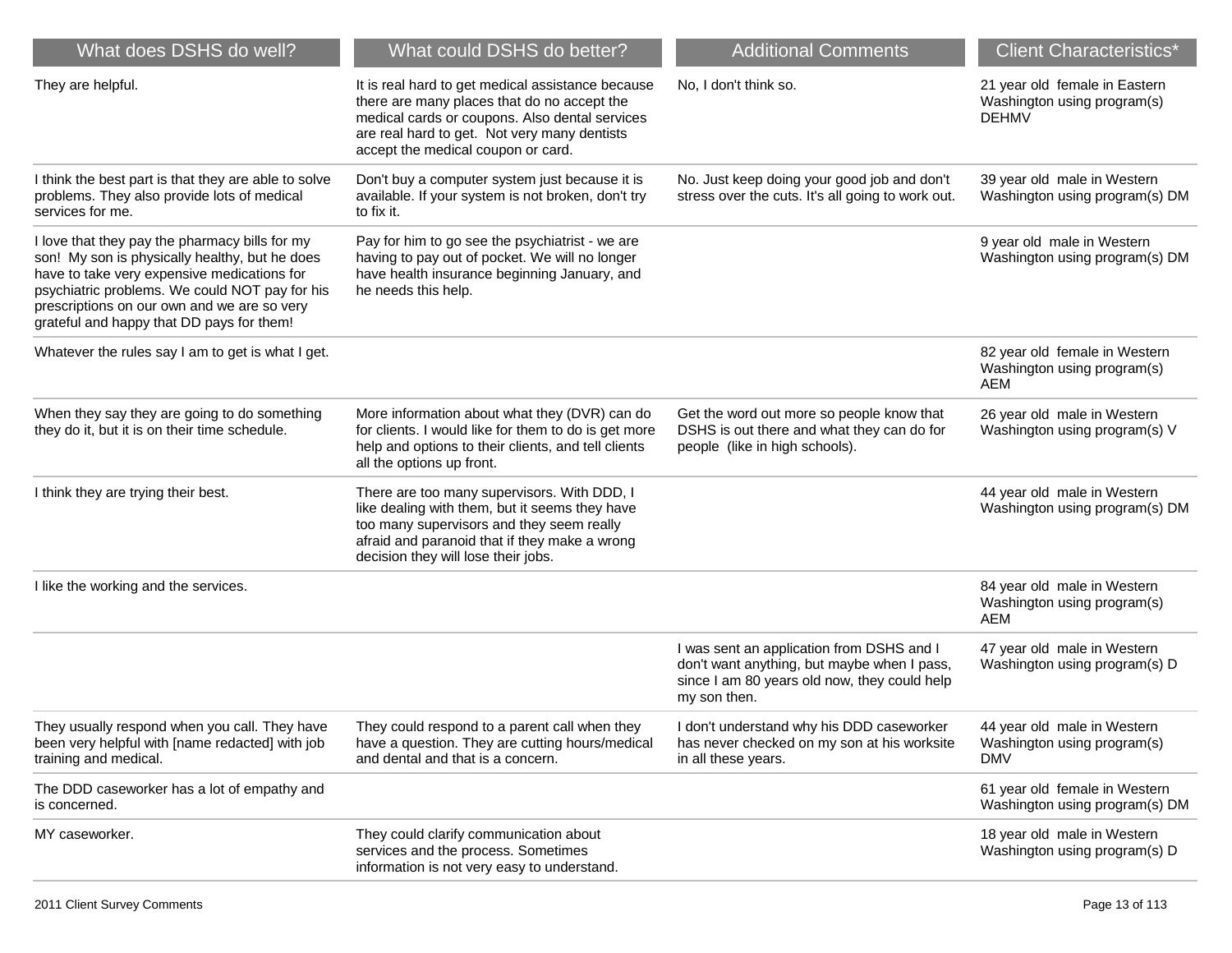| What does DSHS do well?                                                                                                             | What could DSHS do better?                                                                                                                                                                                                                                                           | <b>Additional Comments</b>  | <b>Client Characteristics*</b>                                              |
|-------------------------------------------------------------------------------------------------------------------------------------|--------------------------------------------------------------------------------------------------------------------------------------------------------------------------------------------------------------------------------------------------------------------------------------|-----------------------------|-----------------------------------------------------------------------------|
| Providing services needed for [name redacted].                                                                                      | They change her mental health doctor too often.                                                                                                                                                                                                                                      |                             | 26 year old female in Western<br>Washington using program(s)<br><b>DHM</b>  |
| DDD is a good resource, and as a parent it is<br>great to have a place to call for information and<br>support.                      | When I have to call about questions (CSO) it<br>was impossible to reach a live person.                                                                                                                                                                                               |                             | 52 year old male in Western<br>Washington using program(s) DM               |
| I like the way they help get people who need<br>help get it, like medical help and people who<br>can't get jobs.                    | Explain where they are and where the building is<br>and how to use public transportation to get there.                                                                                                                                                                               |                             | 39 year old male in Western<br>Washington using program(s) D                |
| They are everywhere and are easy to find.                                                                                           | If you go in person, you should have a better<br>system in place, 'cause a lot of people don't<br>have 3 or 4 hours to wait. I think there could be<br>a speedier process for certain things people are<br>there for (maybe they only need a piece of<br>paper or a quick question). |                             | 34 year old male in Eastern<br>Washington using program(s)<br><b>EMV</b>    |
|                                                                                                                                     | Have jobs categorized by disability. For<br>instance, they don't have jobs listed that one-<br>legged people can do.                                                                                                                                                                 |                             | 49 year old male in Eastern<br>Washington using program(s) V                |
| I can get information from the caseworker when<br>I need it and they have provided me with<br>medical services.                     | They could shorten the approval process to get<br>medical equipment. It shouldn't take 30-60 days<br>to get equipment.                                                                                                                                                               | Nope.                       | 9 year old female in Western<br>Washington using program(s) DM              |
| The DDD program was very helpful in providing<br>in-home service for the birth-to-three program. I<br>wish that it could be longer. | Increase the birth-to-three program until maybe<br>they are 5 instead of 3. It would have been<br>helpful if we had the support until she started<br>school.                                                                                                                         | Nope. I think that's great. | 3 year old female in Western<br>Washington using program(s) D               |
| They were helpful and kind.                                                                                                         | More follow-up.                                                                                                                                                                                                                                                                      | No, I don't [think] so.     | 4 year old male in Western<br>Washington using program(s) D                 |
| The people/staff can be pretty nice.                                                                                                |                                                                                                                                                                                                                                                                                      |                             | 45 year old male in Western<br>Washington using program(s)<br><b>DMV</b>    |
| I like my AAA caseworker, Rochelle Sunberg, a<br>lot.                                                                               | Maybe the agency could get a more workable<br>plan on individuality services and not so black<br>and white. I.e., my wheelchair is very old, and I<br>feel like they won't help me if I ask for help, or<br>even [provide] resources that may help me gets<br>my needs met.          |                             | 48 year old female in Western<br>Washington using program(s)<br><b>AEMV</b> |
| I am grateful for the help that they have<br>provided us. We are grateful for the effort and<br>desire that they put into it.       | Don't change case managers as often as they<br>do. The cuts that are happening in January will<br>really affect our family. Our hours have been<br>decreased, and we will have a hard time<br>adjusting.                                                                             | I don't think so.           | 26 year old male in Western<br>Washington using program(s)<br>ADM           |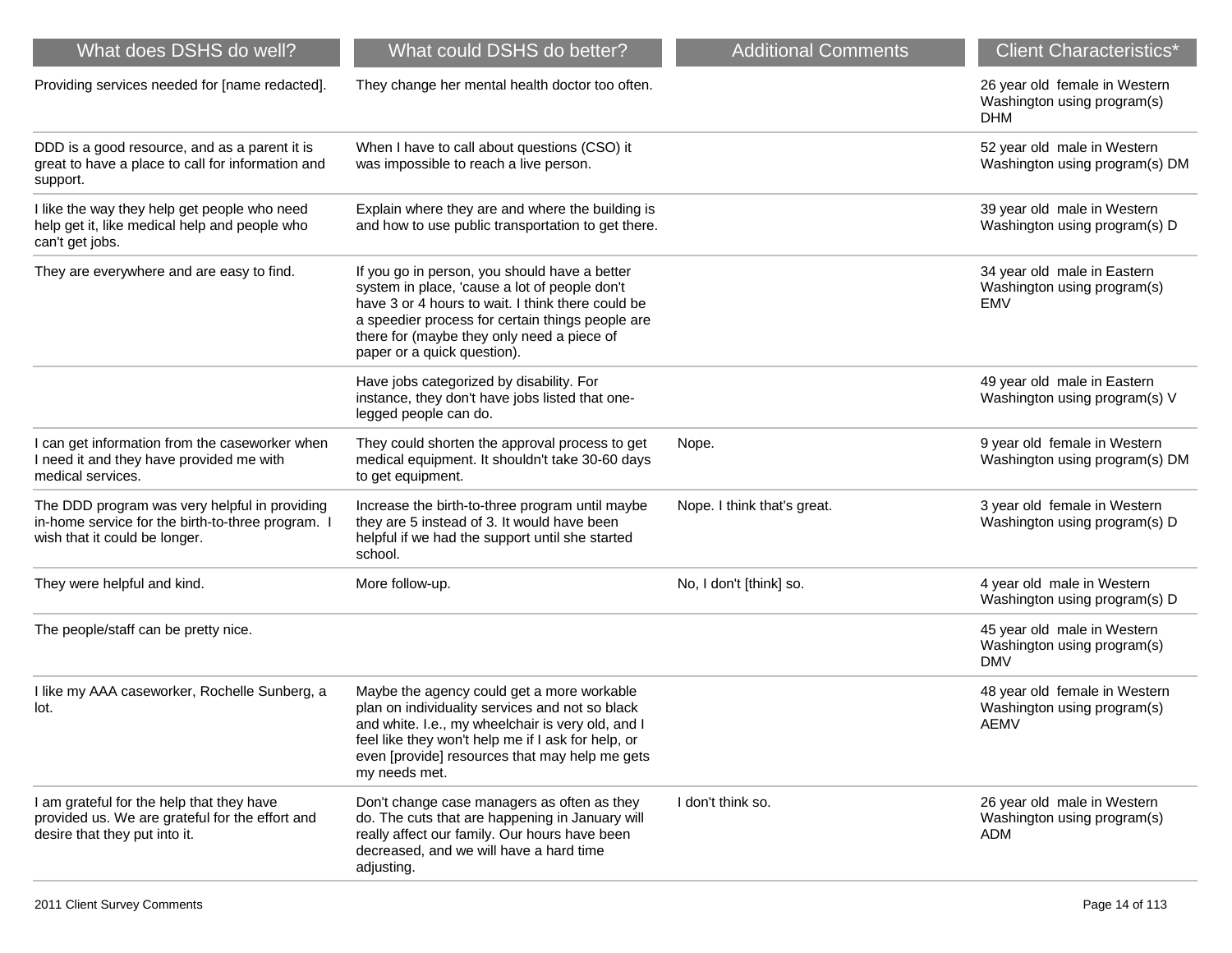| What does DSHS do well?                                                                                                                                                  | What could DSHS do better?                                                                                                                                                                                                                                                                                                                                                                                                                                                                                                                                                                                                                                                                                                                                        | <b>Additional Comments</b>                                                          | <b>Client Characteristics*</b>                                           |
|--------------------------------------------------------------------------------------------------------------------------------------------------------------------------|-------------------------------------------------------------------------------------------------------------------------------------------------------------------------------------------------------------------------------------------------------------------------------------------------------------------------------------------------------------------------------------------------------------------------------------------------------------------------------------------------------------------------------------------------------------------------------------------------------------------------------------------------------------------------------------------------------------------------------------------------------------------|-------------------------------------------------------------------------------------|--------------------------------------------------------------------------|
| I like his social worker. He understands [name<br>redacted's] needs well and is open to any<br>questions we have.                                                        | The cuts that are coming up in January are so<br>great that [name redacted] is not going to be<br>able to live independent and will have to move<br>back home which is a financial problem for the<br>family and it will set [name redacted] back<br>because he will no longer be able to live on his<br>own. He has no dental anymore and has co-<br>payments that he can not afford. He will be<br>alone without any support because of the<br>personal care hours and this is very dangerous.<br>It is also the policy that if a DD client works he<br>has the \$\$ deducted from his income dollar-for-<br>dollar, and because of this there is no incentive<br>to work because they can get the same amount<br>of money not working as they can get working. | Nope, I don't think so.                                                             | 25 year old male in Western<br>Washington using program(s)<br><b>DEM</b> |
| I wish they would try to look for jobs for clients<br>and goals for clients, since DVR won't do it. So<br>we could be provided with more opportunities.                  | For one thing, they could be more helpful to<br>clients like us. They should be there at the<br>window to talk to us when we come in when we<br>have questions like when we get a letter from<br>the courts and stuff like that.                                                                                                                                                                                                                                                                                                                                                                                                                                                                                                                                  |                                                                                     | 57 year old male in Western<br>Washington using program(s)<br><b>DMV</b> |
| I like the medical coverage for my kids.                                                                                                                                 | DSHS should have more live bodies answering<br>the phones. Once I talk to someone, sometimes<br>the staff person doesn't know what to do or what<br>is permitted.                                                                                                                                                                                                                                                                                                                                                                                                                                                                                                                                                                                                 |                                                                                     | 7 year old male in Western<br>Washington using program(s)<br><b>DEM</b>  |
| I think that the DSHS staff are doing their best. I<br>feel like the individual people that I deal with (I<br>have 13 adopted children) at DSHS are doing<br>their best. | My daughter's Medicaid is being managed thru<br>Molina. Regardless of what the issue is, we<br>always have to wait until our doctor writes a<br>letter to Molina. It takes too long. Molina refused<br>my DD daughter (3 years old) badly needed<br>diapers.                                                                                                                                                                                                                                                                                                                                                                                                                                                                                                      | Overall, DSHS and Medicaid have done an<br>outstanding job for my adopted children! | 3 year old female in Western<br>Washington using program(s) DM           |
|                                                                                                                                                                          | Our family health care we cannot get hearing<br>aid assistance, we tried to apply for help in DDD<br>or any branch of DSHS to try to get help with<br>getting hearing aids for my son, as we cannot<br>afford them for him. We do not fit the criteria of<br>DDD program to get help with this as he is a<br>child w/documented rare chromosome disorder<br>which affects his hearing. Maybe have a<br>network of resources once denied to aid in<br>locating help.                                                                                                                                                                                                                                                                                               |                                                                                     | 9 year old male in Eastern<br>Washington using program(s) D              |
| I like everything, (DDD/Medicaid), everything is<br>great.                                                                                                               | DDD could use send letters in Spanish so we<br>could understand. It would be great to have<br>interpreter services there.                                                                                                                                                                                                                                                                                                                                                                                                                                                                                                                                                                                                                                         |                                                                                     | 3 year old female in Western<br>Washington using program(s) DM           |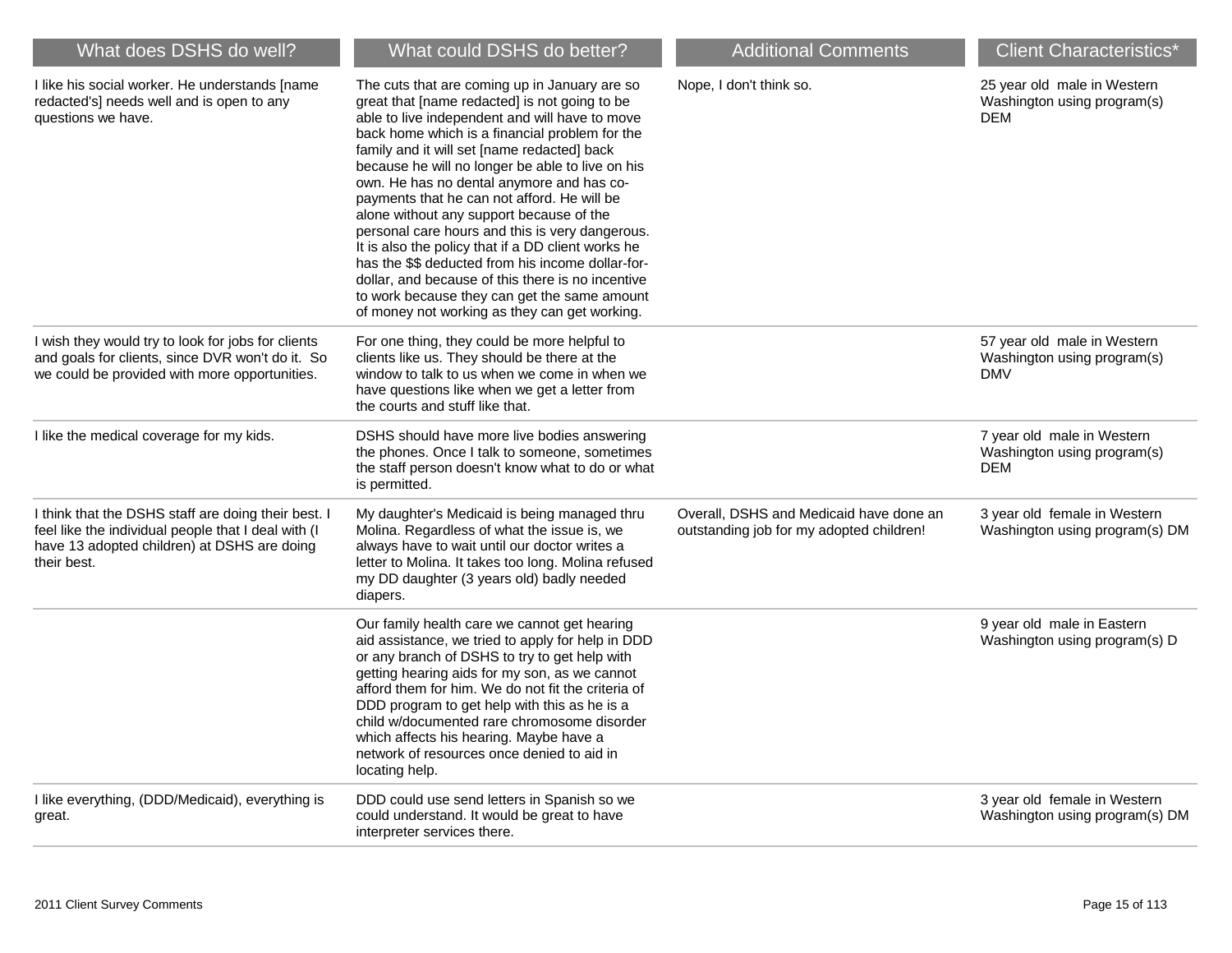| What does DSHS do well?                                                                                                                                                                           | What could DSHS do better?                                                                                                                                                                                                                                                                                                                                                                                                                                                                                  | <b>Additional Comments</b>                                                                                                                                                                                                                                                                        | <b>Client Characteristics*</b>                                              |
|---------------------------------------------------------------------------------------------------------------------------------------------------------------------------------------------------|-------------------------------------------------------------------------------------------------------------------------------------------------------------------------------------------------------------------------------------------------------------------------------------------------------------------------------------------------------------------------------------------------------------------------------------------------------------------------------------------------------------|---------------------------------------------------------------------------------------------------------------------------------------------------------------------------------------------------------------------------------------------------------------------------------------------------|-----------------------------------------------------------------------------|
|                                                                                                                                                                                                   | Send out the correct paperwork the first time!                                                                                                                                                                                                                                                                                                                                                                                                                                                              | It would be helpful if the right person called<br>with the correct information. I have talked to<br>different people who provide different<br>information. No one is completely correct,<br>and it seems to muddle up the system.                                                                 | 47 year old female in Eastern<br>Washington using program(s)<br>AEM         |
| It is good.                                                                                                                                                                                       | Provide more benefits.                                                                                                                                                                                                                                                                                                                                                                                                                                                                                      | My mother needs more hours of care and the<br>providers need a higher hourly rate.                                                                                                                                                                                                                | 73 year old female in Western<br>Washington using program(s)<br>AEM         |
| I really like how they help my grandmother.<br>Without them, she wouldn't be able to live here.                                                                                                   | They are doing great!                                                                                                                                                                                                                                                                                                                                                                                                                                                                                       | Thank you, and thanks for checking up on us.                                                                                                                                                                                                                                                      | 80 year old female in Western<br>Washington using program(s)<br>AEM         |
| When it comes to the food assistance, it doesn't<br>take long to get an appointment and get<br>benefits. The CSO staff and DVR staff are nice.                                                    | DVR - they should get back to clients within a<br>reasonable amount of time - I am speaking of<br>phone calls. They need to follow up with the<br>client, find out what's going on and don't make<br>decisions for the client. I was disappointed with<br>my DVR counselor and didn't want to deal with<br>her. She doesn't follow through on issues,<br>money owed to me, on certain paperwork going<br>to vendors, her name is [name redacted]. I leave<br>her messages and she doesn't return the calls. |                                                                                                                                                                                                                                                                                                   | 48 year old female in Western<br>Washington using program(s)<br><b>EHMV</b> |
| I like our caseworker - Michelle Wolf.                                                                                                                                                            |                                                                                                                                                                                                                                                                                                                                                                                                                                                                                                             | I hope that the state continues to fund DSHS<br>and their programs thoroughly in the future.                                                                                                                                                                                                      | 10 year old female in Eastern<br>Washington using program(s) D              |
| I like that I can pretty much pick a doctor that<br>can work with her, and I'm not stuck with just<br>one doctor.                                                                                 | Probably find services that are for my daughter<br>that would help her.                                                                                                                                                                                                                                                                                                                                                                                                                                     |                                                                                                                                                                                                                                                                                                   | 6 year old female in Eastern<br>Washington using program(s) DM              |
| I think they have been wonderful with the<br>assistance we've received for my son. They<br>seem to go out of their way to make sure we<br>have what we need. We have been treated very<br>nicely. | We had difficulties with DVR and employment<br>agencies interacting to try to help w/son's<br>employment and training. Finally after 2 years<br>we pulled son out and went to a different agency.                                                                                                                                                                                                                                                                                                           |                                                                                                                                                                                                                                                                                                   | 23 year old male in Western<br>Washington using program(s)<br><b>DEMV</b>   |
| I like that you actually work with the person. It's<br>personal - you get personal care and attention<br>and I'm pleasantly surprised by that care.                                               |                                                                                                                                                                                                                                                                                                                                                                                                                                                                                                             | Kim Gibson is our worker and she is very<br>accommodating, thorough, efficient, and<br>personable. One time when she was to come<br>out here her boss called and said she was<br>sick. It was really good to have the heads up.                                                                   | 28 year old male in Eastern<br>Washington using program(s) DM               |
|                                                                                                                                                                                                   |                                                                                                                                                                                                                                                                                                                                                                                                                                                                                                             | I have not dealt with DDD for over 2 years.<br>When 4-yr-old was an infant, I attempted to<br>try and get help with taking care of her in<br>home as I was only able to sleep a couple<br>hours a night. They did not help and did not<br>refer me to any other resources to help<br>w/situation. | 4 year old female in Western<br>Washington using program(s) D               |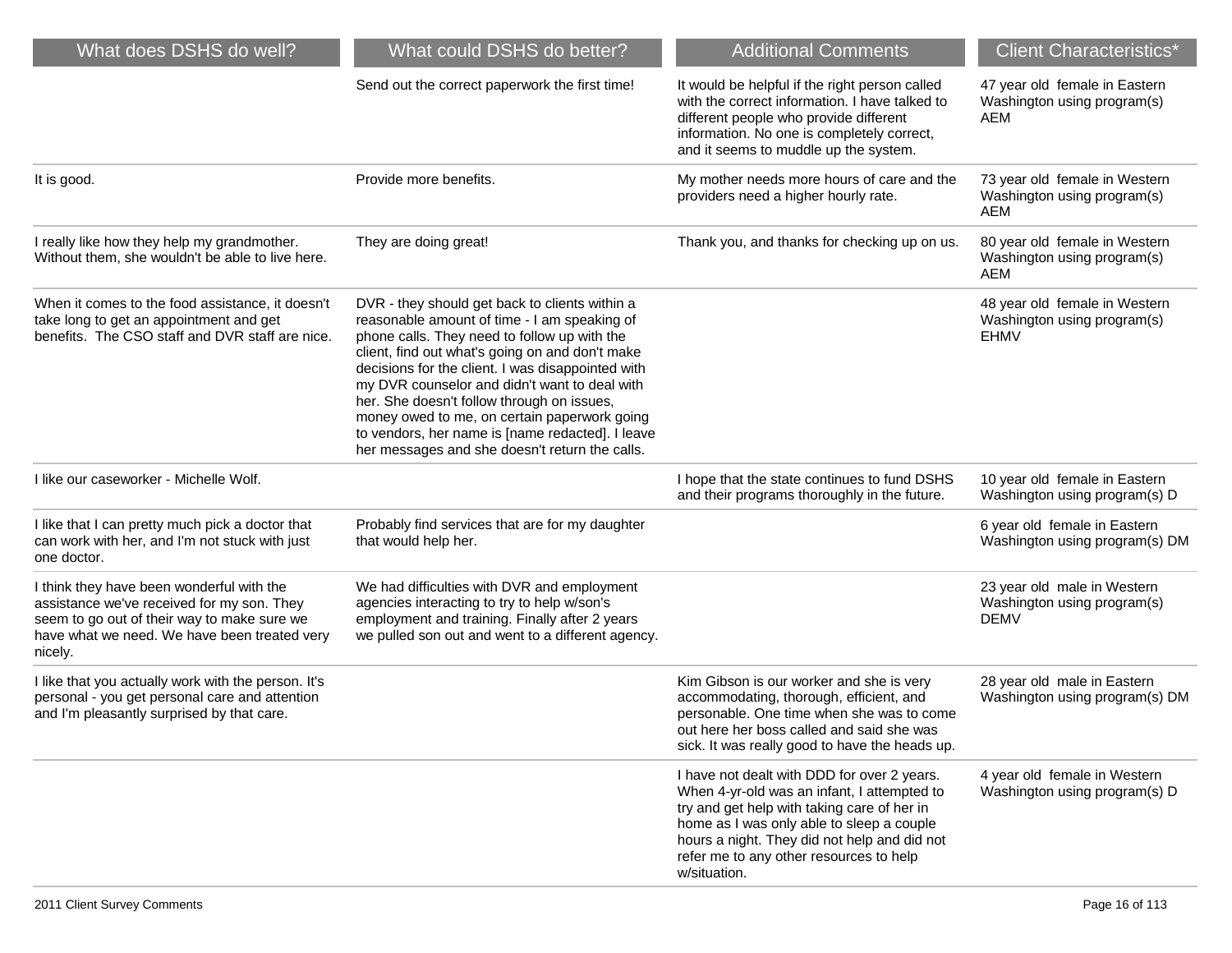| What does DSHS do well?                                                                                                                                                                                     | What could DSHS do better?                                                                                                                                                                                                                                                              | <b>Additional Comments</b>                                                                                                                                                                                                                                                                                                                                                                                                                                                                                                                                                                                      | <b>Client Characteristics*</b>                                               |
|-------------------------------------------------------------------------------------------------------------------------------------------------------------------------------------------------------------|-----------------------------------------------------------------------------------------------------------------------------------------------------------------------------------------------------------------------------------------------------------------------------------------|-----------------------------------------------------------------------------------------------------------------------------------------------------------------------------------------------------------------------------------------------------------------------------------------------------------------------------------------------------------------------------------------------------------------------------------------------------------------------------------------------------------------------------------------------------------------------------------------------------------------|------------------------------------------------------------------------------|
| I like DD and they look into child's needs and<br>the caseworker knows [name redacted's] needs.                                                                                                             | DSHS has been difficult for me, when I go to the<br>office and with what [name redacted] needs. It is<br>just real hard to work with DSHS.                                                                                                                                              | [Name redacted's] medical requests keep<br>being denied and that does not help our<br>situation.                                                                                                                                                                                                                                                                                                                                                                                                                                                                                                                | 10 year old female in Western<br>Washington using program(s) DM              |
|                                                                                                                                                                                                             | To be more informative or full disclosure of<br>services up front, rather than me trying to pull<br>teeth to find out what my son is eligible for.<br>(DDD)                                                                                                                             |                                                                                                                                                                                                                                                                                                                                                                                                                                                                                                                                                                                                                 | 20 year old male in Eastern<br>Washington using program(s) DM                |
| I like the people.                                                                                                                                                                                          |                                                                                                                                                                                                                                                                                         |                                                                                                                                                                                                                                                                                                                                                                                                                                                                                                                                                                                                                 | 50 year old male in Eastern<br>Washington using program(s)<br><b>DEHM</b>    |
| The caseworker we work with is a great guy and<br>is very helpful and knowledgeable.                                                                                                                        | I wish they could have dental coverage.                                                                                                                                                                                                                                                 |                                                                                                                                                                                                                                                                                                                                                                                                                                                                                                                                                                                                                 | 40 year old female in Western<br>Washington using program(s)<br><b>DEM</b>   |
| I really like the fact that they help us, and when<br>we go to work I really like the help they give to<br>get child care. Also, that they help us with the<br>benefits when we need a doctor for the kids. | They help some people that really do not need<br>the benefits and they lie to get benefits, when<br>other people really do need them. I have had<br>people who use false names etc. to get benefits,<br>and I have had some people come to me and try<br>to sell the food stamps to me. |                                                                                                                                                                                                                                                                                                                                                                                                                                                                                                                                                                                                                 | 3 year old male in Eastern<br>Washington using program(s) DM                 |
| Usually the people that work there are respectful<br>and helpful.                                                                                                                                           | They do not pay doctors. They submit for<br>payment and end up doing a lot of work for free.                                                                                                                                                                                            |                                                                                                                                                                                                                                                                                                                                                                                                                                                                                                                                                                                                                 | 47 year old female in Western<br>Washington using program(s) DM              |
| I guess the fact that once you have a case<br>person you can continue to contact that person<br>when you need help.                                                                                         | Funded better. It's hard to get on a program and<br>then it's cut.                                                                                                                                                                                                                      | We are really concerned about the letters<br>we've been receiving and the news we've<br>been reading about the cuts that are going to<br>be taking place in the near future for DD<br>clients. My brother is very happy at Medical<br>Lake and has thrived being there. They have<br>excellent programs for him and he enjoys<br>being able to live there and work. We do not<br>want to take him back into an adult home<br>environment - we've tried that and have not<br>been happy with that type of situation. I hope<br>that DSHS won't cut funding for these<br>important programs for their DD clients. | 43 year old male in Eastern<br>Washington using program(s) DM                |
| With DDD I've always gotten a manager with<br>compassion, i.e., continuity of care has been<br>very good.                                                                                                   | Not saying he can have one thing and then<br>taking the money away. He needs a new power<br>chair and we had the money set aside and the<br>state was going to make up the remainder, but<br>15 minutes before the check was cut the funding<br>was pulled.                             | They've got to do something with special<br>needs differently. Not enough individual<br>specific services individualized to the special<br>needs kids. Smaller expenditures can reduce<br>larger expenses later.                                                                                                                                                                                                                                                                                                                                                                                                | 28 year old male in Eastern<br>Washington using program(s) DM                |
| They are friendly and courteous and very helpful.                                                                                                                                                           | They could put more money on my food stamp<br>card.                                                                                                                                                                                                                                     |                                                                                                                                                                                                                                                                                                                                                                                                                                                                                                                                                                                                                 | 47 year old female in Western<br>Washington using program(s)<br><b>DEHMV</b> |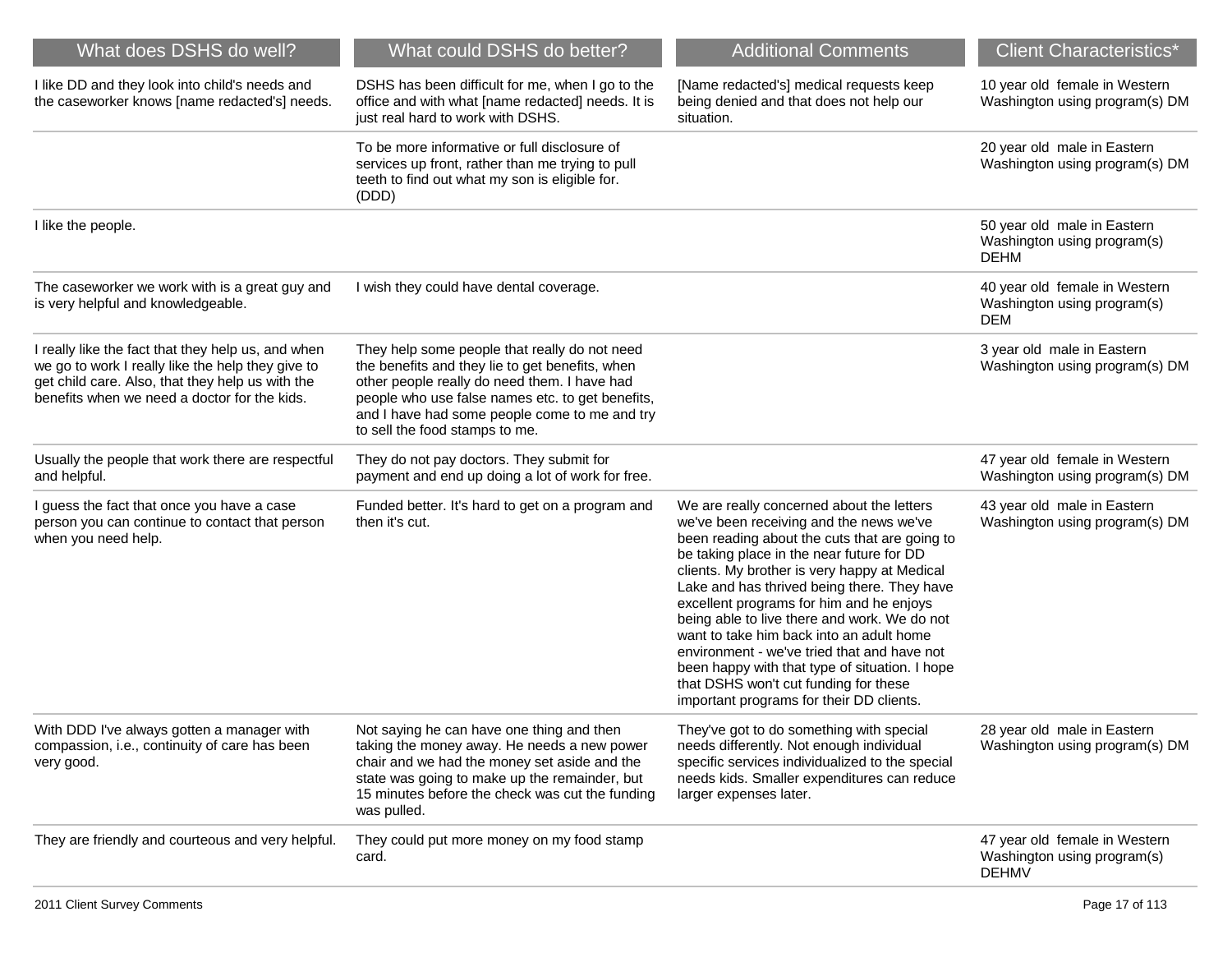| What does DSHS do well?                                                                                                                                                              | What could DSHS do better?                                                                                                                                                                                                                                                                                                     | <b>Additional Comments</b>                                      | <b>Client Characteristics*</b>                                                |
|--------------------------------------------------------------------------------------------------------------------------------------------------------------------------------------|--------------------------------------------------------------------------------------------------------------------------------------------------------------------------------------------------------------------------------------------------------------------------------------------------------------------------------|-----------------------------------------------------------------|-------------------------------------------------------------------------------|
| They do have this help line to call for questions<br>that is good 'cause you get a person and they<br>really are helpful. Also my daughter's DDD<br>caseworker is also very helpful. | I wish they could all interconnect and talk,<br>including SSI and DDD and all DSHS.                                                                                                                                                                                                                                            |                                                                 | 26 year old female in Western<br>Washington using program(s)<br><b>DEM</b>    |
| They helped me when I needed help.                                                                                                                                                   | Have less wait times on the phone.                                                                                                                                                                                                                                                                                             |                                                                 | 3 year old male in Western<br>Washington using program(s)<br><b>DEM</b>       |
| I deal with secondary affiliates, and they are<br>very understanding and very helpful.                                                                                               |                                                                                                                                                                                                                                                                                                                                |                                                                 | 4 year old male in Western<br>Washington using program(s) D                   |
| DVR is extremely helpful.                                                                                                                                                            | They can communicate and work better together<br>with other branches of DSHS and do what they<br>say they are going to do. They don't (Economic<br>Services) follow through with what they said<br>they are going to do. Paperwork always gets<br>lost, they don't return phone calls, a lot of<br>workers are unprofessional. |                                                                 | 24 year old female in Western<br>Washington using program(s)<br><b>EMVZ</b>   |
| They helped me a lot with whatever I needed.                                                                                                                                         |                                                                                                                                                                                                                                                                                                                                |                                                                 | 31 year old female in Western<br>Washington using program(s)<br><b>AEHMSV</b> |
|                                                                                                                                                                                      | I want to have a Christian worker.                                                                                                                                                                                                                                                                                             | I don't care for my caseworker, I don't like the<br>way she is. | 51 year old female in Eastern<br>Washington using program(s)<br><b>DEHM</b>   |
| The on-line application process.                                                                                                                                                     | The determination process for eligibility took 2<br>months, so they could expedite that process.<br>Services from DVR were good, but the job<br>coach was not good at service options that were<br>available. Job Source, Employment Security,<br>worker was very helpful.                                                     |                                                                 | 46 year old male in Eastern<br>Washington using program(s)<br><b>EVX</b>      |
| They do well with the medical, trying their best<br>to help people and get them the help they need.                                                                                  | I am trying to get help in DVR in getting a job<br>and going to school, and my worker is never in<br>and never returns my calls.                                                                                                                                                                                               |                                                                 | 24 year old male in Eastern<br>Washington using program(s)<br><b>EMV</b>      |
| It has been great having the medical services<br>for my children and getting food stamps when<br>needed.                                                                             | DSHS could improve the method of providing<br>information to families. Needed information for<br>daughter and her special needs, and felt like I<br>got the runaround.                                                                                                                                                         | I don't think so.                                               | 12 year old female in Western<br>Washington using program(s)<br><b>DEM</b>    |
| They are there to help if needed. They have<br>really helped us with money and medical and<br>dental needs.                                                                          | Provide dental care, eye care and other services<br>necessary to clients.                                                                                                                                                                                                                                                      | No, I don't think so.                                           | 60 year old female in Western<br>Washington using program(s) DM               |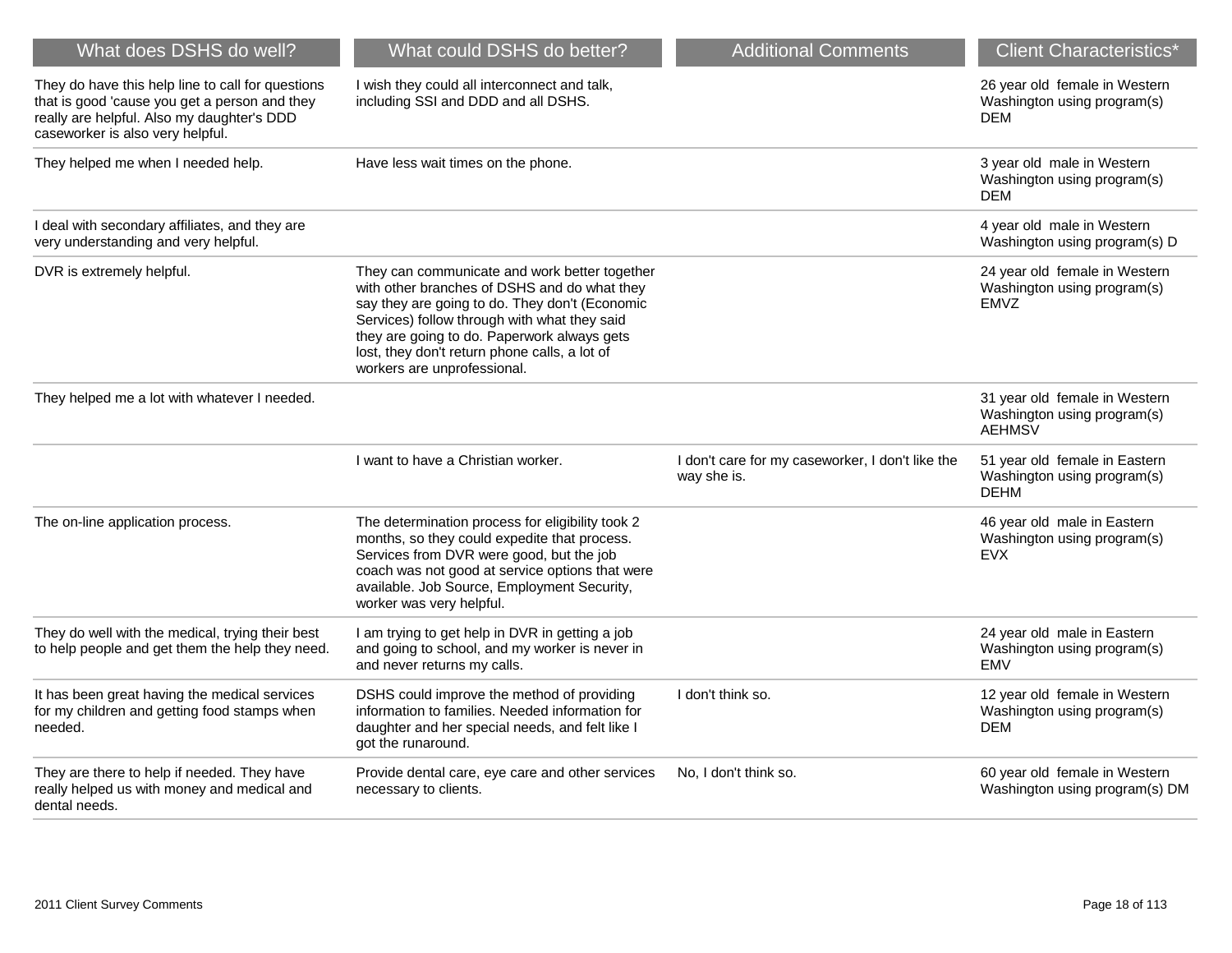| What does DSHS do well?                                                                                                                        | What could DSHS do better?                                                                                                                                                                                                                                                                                                                   | <b>Additional Comments</b>                                                                                                                                                                                                                                                                                                                                                      | <b>Client Characteristics*</b>                                               |
|------------------------------------------------------------------------------------------------------------------------------------------------|----------------------------------------------------------------------------------------------------------------------------------------------------------------------------------------------------------------------------------------------------------------------------------------------------------------------------------------------|---------------------------------------------------------------------------------------------------------------------------------------------------------------------------------------------------------------------------------------------------------------------------------------------------------------------------------------------------------------------------------|------------------------------------------------------------------------------|
| The workers are very respectful at Yakima CSO,<br>very caring and understanding. Sunnyside CSO<br>not so much, the workers are disrespectful.  | They need to work together better on all<br>programs, as DVR has approved me for<br>disability services but the CSO has not, they are<br>terminating me. If I am not on financial, I have to<br>go back to work, I don't get DVR services. I<br>don't understand how the different state<br>programs have different criteria for disability. |                                                                                                                                                                                                                                                                                                                                                                                 | 33 year old female in Eastern<br>Washington using program(s)<br><b>DEMVZ</b> |
| I'm good, and I'm happy.                                                                                                                       |                                                                                                                                                                                                                                                                                                                                              | I'm happy.                                                                                                                                                                                                                                                                                                                                                                      | 24 year old male in Western<br>Washington using program(s)<br><b>DEHM</b>    |
| They provide fair services, and make it able for<br>[name redacted] to stay in an Adult Family<br>Home and also provide her with medical care. | Provide dental and eye care, hearing aids.                                                                                                                                                                                                                                                                                                   | Nope.                                                                                                                                                                                                                                                                                                                                                                           | 54 year old female in Eastern<br>Washington using program(s) DM              |
| They are cooperative and pretty understanding.                                                                                                 |                                                                                                                                                                                                                                                                                                                                              |                                                                                                                                                                                                                                                                                                                                                                                 | 50 year old male in Western<br>Washington using program(s) DM                |
| They have provided [name redacted] with<br>assistance in living in an Adult Family Home and<br>medical care.                                   | I don't know.                                                                                                                                                                                                                                                                                                                                | No, not at this time.                                                                                                                                                                                                                                                                                                                                                           | 58 year old male in Eastern<br>Washington using program(s) DM                |
| They are caring, concerned and want to be<br>helpful, specifically with DDD. I am able to get<br>information pretty easily.                    | Getting dental is a problem.                                                                                                                                                                                                                                                                                                                 |                                                                                                                                                                                                                                                                                                                                                                                 | 51 year old male in Western<br>Washington using program(s)<br><b>DMV</b>     |
| It's good if you need them.                                                                                                                    |                                                                                                                                                                                                                                                                                                                                              |                                                                                                                                                                                                                                                                                                                                                                                 | 9 year old female in Western<br>Washington using program(s) D                |
| They have provided physical and speech<br>therapy for my son and I am very grateful for<br>that.                                               | Nothing that I can think of.                                                                                                                                                                                                                                                                                                                 | Nope, not at this time.                                                                                                                                                                                                                                                                                                                                                         | 2 year old male in Eastern<br>Washington using program(s) D                  |
| The caseworker that I have with DDD has been<br>very helpful.                                                                                  | I am very disappointed that they have had to cut<br>the services to my daughter. Society is going to<br>suffer because of all of these cuts.                                                                                                                                                                                                 | These cutbacks in social services are going<br>to affect the livelihood of people that really<br>need the help, and in the long run cause<br>more problems because they have nowhere<br>to go.                                                                                                                                                                                  | 10 year old female in Western<br>Washington using program(s) D               |
| The lady that came out was very nice and<br>personable and left us with a good feeling.                                                        | Look better at a person's needs more that<br>looking at the income at the income he has.<br>About \$100 over the limit and he can't get<br>services, the difference between SSI he used to<br>receive and the SSA DIB makes him ineligible<br>for services despite the fact that he really needs<br>the kinds of services that DD provides.  | When my son was in New Mexico he<br>received SSI and services like job coaching<br>and he worked for about 15 years. When 9-<br>11 came along he lost his job and then<br>qualified for SSADIB which was a little more<br>than his SSI. He then moved to Washington<br>and because of his DIB payments didn't<br>qualify for the job coaching and other<br>services through DD. | 36 year old male in Western<br>Washington using program(s)<br><b>DEM</b>     |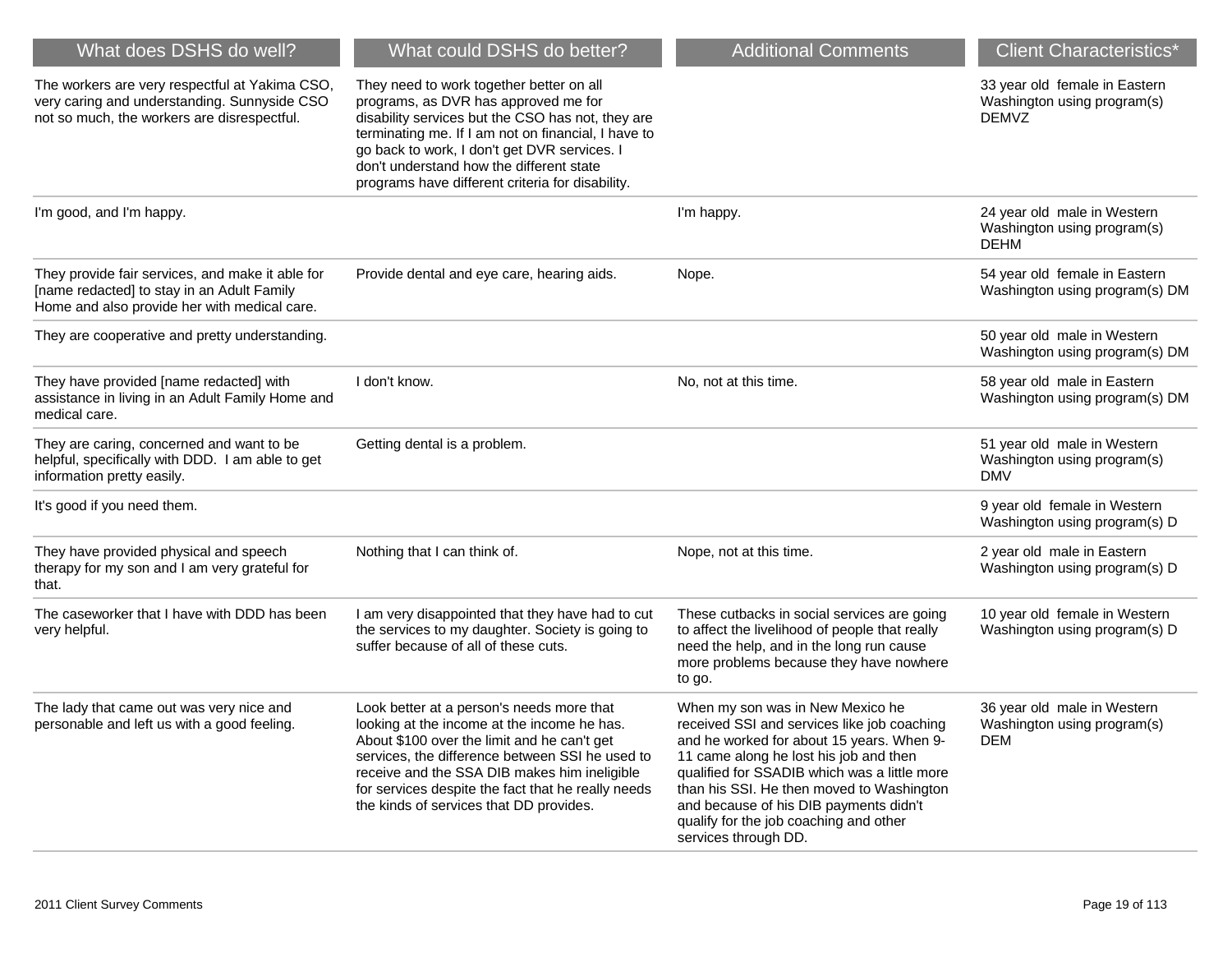| What does DSHS do well?                                                                                                                                          | What could DSHS do better?                                                                                                                                                                                                                                                                                                                                                                                                                                                                                                                                                        | <b>Additional Comments</b>                 | <b>Client Characteristics*</b>                                              |
|------------------------------------------------------------------------------------------------------------------------------------------------------------------|-----------------------------------------------------------------------------------------------------------------------------------------------------------------------------------------------------------------------------------------------------------------------------------------------------------------------------------------------------------------------------------------------------------------------------------------------------------------------------------------------------------------------------------------------------------------------------------|--------------------------------------------|-----------------------------------------------------------------------------|
| They provide me with medical assistance and<br>food stamps. DD is more understandable with<br>my children's disabilities than the CSO office is.                 | Better communication with the client. Don't be<br>so rude. Be more understanding.                                                                                                                                                                                                                                                                                                                                                                                                                                                                                                 | Nope. Everything is fine.                  | 4 year old female in Eastern<br>Washington using program(s)<br><b>DEM</b>   |
| It's been easy - all my questions have been<br>answered and the caseworker is always<br>available and very helpful.                                              | The choices in continuing education don't apply<br>to my client and our situation.                                                                                                                                                                                                                                                                                                                                                                                                                                                                                                |                                            | 42 year old female in Western<br>Washington using program(s) DM             |
| They are easy-going.                                                                                                                                             |                                                                                                                                                                                                                                                                                                                                                                                                                                                                                                                                                                                   |                                            | 21 year old female in Eastern<br>Washington using program(s)<br><b>EMV</b>  |
|                                                                                                                                                                  | They need to be more clear and nicer and have<br>more people that speak English. I needed help<br>but staff didn't believe me. I assume people<br>must be nearly homeless to qualify for help.<br>They didn't explain procedures well. They had<br>Asians there who didn't seem to work very<br>much. I work nearly the same hours as the<br>DSHS office so it's difficult to get there or get<br>them on the phone. They don't communicate<br>very well! There is too much rudeness and<br>waiting at DSHS. They need to review office<br>procedures and implement revised ones! |                                            | 27 year old female in Western<br>Washington using program(s)<br><b>EMVZ</b> |
| We haven't really received services from them.                                                                                                                   | Generate more revenue to make services more<br>widely available.                                                                                                                                                                                                                                                                                                                                                                                                                                                                                                                  |                                            | 7 year old male in Western<br>Washington using program(s) D                 |
| I like having the caseworker who will go to bat<br>for me when I need it.                                                                                        | Coordinate together better between<br>departments.                                                                                                                                                                                                                                                                                                                                                                                                                                                                                                                                |                                            | 26 year old female in Western<br>Washington using program(s) DM             |
| They come to the home every year and take of<br>everything at the home visit.                                                                                    |                                                                                                                                                                                                                                                                                                                                                                                                                                                                                                                                                                                   |                                            | 62 year old male in Eastern<br>Washington using program(s)<br><b>DEM</b>    |
| They are very helpful when I need help. They<br>help me with the medical for the kids. They are<br>very hard-working people. They are always very<br>nice to me. | Nothing.                                                                                                                                                                                                                                                                                                                                                                                                                                                                                                                                                                          | Nothing. They are doing fine.              | 10 year old male in Eastern<br>Washington using program(s)<br><b>CDM</b>    |
| They have helped me with my family and given<br>me food stamps, medical, money and other<br>services when I have needed them.                                    | Provide dental services. Offer different<br>resources for when people come in for help.<br>They don't tell all the resources that are<br>available.                                                                                                                                                                                                                                                                                                                                                                                                                               | Nope. I enjoy the services that I receive. | 13 year old female in Western<br>Washington using program(s)<br><b>DEM</b>  |
| I like the yearly evaluations and home visits<br>done by the DDD caseworker. He is very helpful<br>in providing information that is available to us.             | It is necessary to provide dental, hearing aids,<br>eye vision, foot care, outpatient physical<br>therapy, and the Medicare Part D copayment for<br>the clients.                                                                                                                                                                                                                                                                                                                                                                                                                  | Nope. I think everything is working well.  | 31 year old female in Western<br>Washington using program(s) DM             |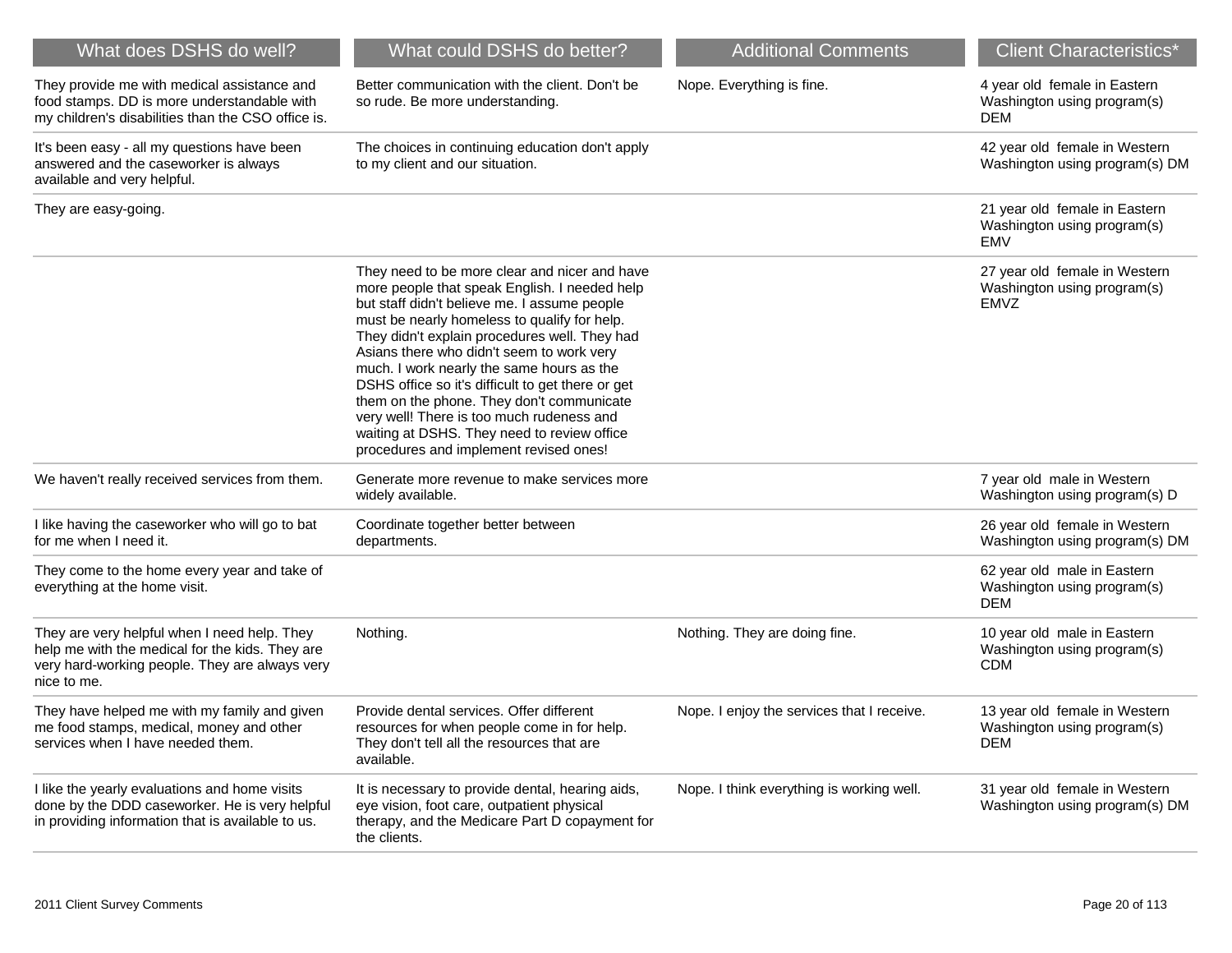| What does DSHS do well?                                                                                                            | What could DSHS do better?                                                                                                                                                                                                                                                                                                                                                                                                                                                                                                                               | <b>Additional Comments</b>                                                                                                                         | <b>Client Characteristics*</b>                                              |
|------------------------------------------------------------------------------------------------------------------------------------|----------------------------------------------------------------------------------------------------------------------------------------------------------------------------------------------------------------------------------------------------------------------------------------------------------------------------------------------------------------------------------------------------------------------------------------------------------------------------------------------------------------------------------------------------------|----------------------------------------------------------------------------------------------------------------------------------------------------|-----------------------------------------------------------------------------|
| They have helped us a lot, and provided us with<br>medical, food stamps, and services from DDD<br>and DVR.                         | Nothing. They are doing OK.                                                                                                                                                                                                                                                                                                                                                                                                                                                                                                                              | No, not really. Everything is fine.                                                                                                                | 20 year old male in Western<br>Washington using program(s)<br><b>DEMV</b>   |
| The relationship that we have built over the<br>years with DDD is great. They truly care about<br>our clients.                     | Help with the limitation of doctors accepting<br>medical coupons. Provide dental care for the<br>clients. Provide paperwork that can be<br>understood by the client, and give the client<br>enough time to respond to the requests that are<br>asked. 5 days is not enough time when mailing<br>the notice may take that amount of time and<br>then the client received the request after the<br>time frame in which to get the information to the<br>worker. If not returned in a timely matter you<br>may lose your benefits. This upset many clients. | DDD has been very supportive of this Adult<br>Family Home and that has caused it to be<br>very successful.                                         | 41 year old male in Western<br>Washington using program(s) DM               |
| It's helped me through hard times, and tell me<br>about daycare and help me try to get a job.                                      | Better communications.                                                                                                                                                                                                                                                                                                                                                                                                                                                                                                                                   |                                                                                                                                                    | 6 year old male in Eastern<br>Washington using program(s)<br><b>DEM</b>     |
| I have a hearing loss and they understood the<br>problem and were very good at helping me<br>accomplish what I wanted.             | I didn't get to choose the place I wanted to go to<br>get the hearing aids and I had to go to a specific<br>provider and it took extra time and cost the state<br>more than Costco. I felt that going to Costco<br>would have saved money for DVR and other<br>clients.                                                                                                                                                                                                                                                                                  | I would like to praise the people at the<br>Puyallup branch - they've been wonderful to<br>work with. They've always been extremely<br>helpful.    | 63 year old male in Western<br>Washington using program(s) V                |
| That they treat you good and help you.                                                                                             | For me everything is fine. Nothing.                                                                                                                                                                                                                                                                                                                                                                                                                                                                                                                      | No, that's it. Thank you.                                                                                                                          | 5 year old female in Eastern<br>Washington using program(s)<br><b>DEM</b>   |
| They've always been friendly when talking with<br>them.                                                                            | Probably keep me informed of services that<br>might be available to my daughter.                                                                                                                                                                                                                                                                                                                                                                                                                                                                         | When my daughter turned 18 she was<br>dropped from all the services she was<br>receiving. It's like when she turned 18 she<br>disappeared to them. | 24 year old female in Western<br>Washington using program(s) DM             |
| I could walk in and was able to be helped. That<br>was without an appointment.                                                     | They need to be more helpful in explaining what<br>they offer and how they can help you.                                                                                                                                                                                                                                                                                                                                                                                                                                                                 | It has been great and thank you.                                                                                                                   | 55 year old female in Eastern<br>Washington using program(s) V              |
| They are available to help.                                                                                                        | Have more funding.                                                                                                                                                                                                                                                                                                                                                                                                                                                                                                                                       |                                                                                                                                                    | 22 year old female in Western<br>Washington using program(s)<br><b>DEMV</b> |
| They allow me to get services that I desperately<br>needed at the time. They give me options for the<br>future and worked with me. |                                                                                                                                                                                                                                                                                                                                                                                                                                                                                                                                                          |                                                                                                                                                    | 41 year old male in Eastern<br>Washington using program(s) V                |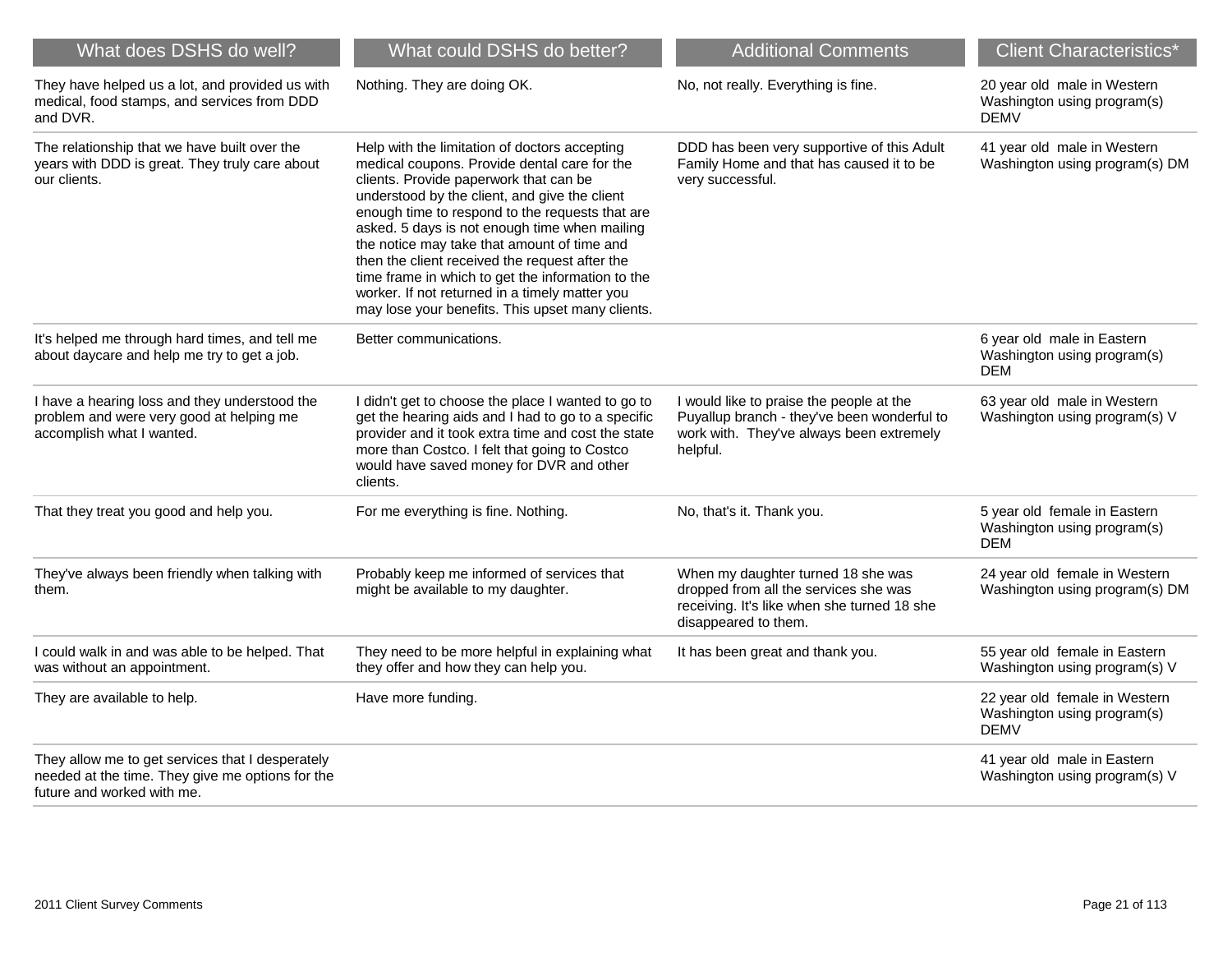| What does DSHS do well?                                                                                                                                                                                                                                           | What could DSHS do better?                                                                                                                                                                                                                                                                                                                                                                                                                                                                                                   | <b>Additional Comments</b>                                                                                                                                                                                                                                                                                         | <b>Client Characteristics*</b>                                              |
|-------------------------------------------------------------------------------------------------------------------------------------------------------------------------------------------------------------------------------------------------------------------|------------------------------------------------------------------------------------------------------------------------------------------------------------------------------------------------------------------------------------------------------------------------------------------------------------------------------------------------------------------------------------------------------------------------------------------------------------------------------------------------------------------------------|--------------------------------------------------------------------------------------------------------------------------------------------------------------------------------------------------------------------------------------------------------------------------------------------------------------------|-----------------------------------------------------------------------------|
| That you can use the computer to get<br>information, and that I don't have to use a phone<br>to be given automated answers or wait on the<br>phone or be put on hold for 30 minutes, etc.                                                                         | Speed up payments to medical providers so we<br>have more providers available to us. Get the<br>undocumented off of Medicaid and welfare and<br>concentrate on people born here. I know people<br>who were born here who were denied Medicaid<br>coverage because they had no Social Security<br>numbers for their kids. People who are illegal<br>give a fake Social Security numbers and they<br>get assistance. They need to restore cut dental<br>benefits for disabled adults as they need the<br>dental care the most. |                                                                                                                                                                                                                                                                                                                    | 35 year old male in Western<br>Washington using program(s)<br><b>DEM</b>    |
| They have really helped my kids.                                                                                                                                                                                                                                  | Allow people that don't have medical insurance<br>to get on Basic Health.                                                                                                                                                                                                                                                                                                                                                                                                                                                    |                                                                                                                                                                                                                                                                                                                    | 50 year old female in Western<br>Washington using program(s) V              |
| I like all the different options and different<br>programs they have. Some are for different<br>income levels, so you still have options for other<br>programs if your income is too high. They are<br>pretty good about referring you where you can<br>get help. | I think on the medical end, some things are<br>really hard to get approved for. Some<br>medications or equipment needed. I have a hard<br>time getting replacement parts for my son's<br>wheelchair he has grown out of, and it is a long<br>drawn out process we have been dealing with<br>since May.                                                                                                                                                                                                                       |                                                                                                                                                                                                                                                                                                                    | 9 year old male in Eastern<br>Washington using program(s)<br><b>DEHM</b>    |
| I like DDD and having an individual case<br>manager who I can go to and ask questions.                                                                                                                                                                            | Coordinate and communicate with each other.                                                                                                                                                                                                                                                                                                                                                                                                                                                                                  |                                                                                                                                                                                                                                                                                                                    | 38 year old female in Western<br>Washington using program(s)<br><b>DEM</b>  |
| That I have Kris Kelley as my daughter's DDD<br>caseworker.                                                                                                                                                                                                       | Give me back the hours for my respite, as I<br>have to maintain my own health and doctor<br>appointments.                                                                                                                                                                                                                                                                                                                                                                                                                    | I get medical through Madigan. And with the<br>hours of my care giving job I cannot get<br>dental as they say I have to get both medical<br>and dental as a package deal. They take out<br>\$150 or so a month for union dues and they<br>don't give me dental. Before the union got<br>involved I was better off. | 37 year old female in Western<br>Washington using program(s) DM             |
| I can always get through to the case manager if<br>I need to.                                                                                                                                                                                                     | Realize that their clients grow up, and need to<br>change over from children's programs to adult<br>services.                                                                                                                                                                                                                                                                                                                                                                                                                |                                                                                                                                                                                                                                                                                                                    | 25 year old female in Eastern<br>Washington using program(s)<br><b>DEHM</b> |
| They are very helpful and have provided me<br>with the needs of food stamps and medical.                                                                                                                                                                          | Nothing.                                                                                                                                                                                                                                                                                                                                                                                                                                                                                                                     | Nope.                                                                                                                                                                                                                                                                                                              | 64 year old male in Western<br>Washington using program(s)<br>EMV           |
| They help me survive.                                                                                                                                                                                                                                             | Maybe have better dental services.                                                                                                                                                                                                                                                                                                                                                                                                                                                                                           |                                                                                                                                                                                                                                                                                                                    | 53 year old female in Western<br>Washington using program(s)<br>AEHM        |
| Their office is right by my house, and easy to<br>get to.                                                                                                                                                                                                         | They are condescending disrespectful. They<br>can't think on their own and do not follow up with<br>plans as stated.                                                                                                                                                                                                                                                                                                                                                                                                         | Nope.                                                                                                                                                                                                                                                                                                              | 57 year old female in Eastern<br>Washington using program(s)<br><b>EVZ</b>  |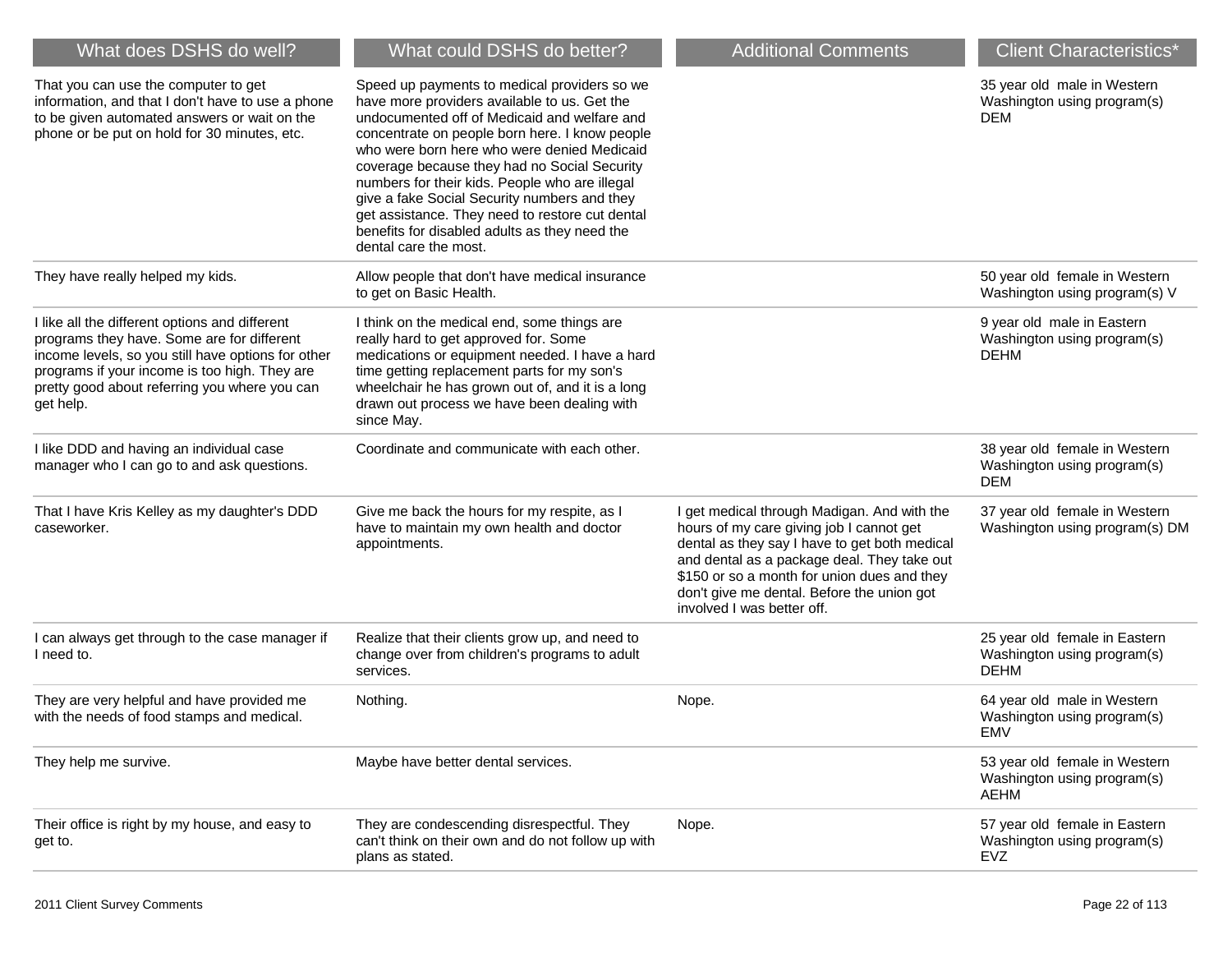| What does DSHS do well?                                                                                                                                                                                                     | What could DSHS do better?                                                                                                                                                                      | <b>Additional Comments</b>                                                                                                                                                                                                                                 | <b>Client Characteristics*</b>                                              |
|-----------------------------------------------------------------------------------------------------------------------------------------------------------------------------------------------------------------------------|-------------------------------------------------------------------------------------------------------------------------------------------------------------------------------------------------|------------------------------------------------------------------------------------------------------------------------------------------------------------------------------------------------------------------------------------------------------------|-----------------------------------------------------------------------------|
| The woman who worked with us at DDD was<br>very helpful and friendly and easy to talk to.                                                                                                                                   | I don't know.                                                                                                                                                                                   | Nope. Thank you.                                                                                                                                                                                                                                           | 23 year old male in Western<br>Washington using program(s)<br><b>DMV</b>    |
| The one-on-one service they give to their DVR<br>clients.                                                                                                                                                                   | In the beginning stages, they kept changing my<br>caseworkers, which was confusing.                                                                                                             |                                                                                                                                                                                                                                                            | 49 year old female in Eastern<br>Washington using program(s) V              |
|                                                                                                                                                                                                                             | Put a body on the phones.                                                                                                                                                                       |                                                                                                                                                                                                                                                            | 39 year old male in Western<br>Washington using program(s) DM               |
| My son has not had any services since 3-5-06,<br>and at that time it was with Kindering Center in<br>Bellevue and was only until he reached the age<br>of 3. These services were paid by DSHS.                              | Paid more to places like Kindering Center to<br>help with the care that is needed.                                                                                                              | Nope.                                                                                                                                                                                                                                                      | 7 year old male in Western<br>Washington using program(s) D                 |
| They have provided me with the services that I<br>have needed like food stamps and money. They<br>have helped me manage my life so that I have<br>been able to live. The mental health services<br>have been very grateful. | It is very hard to get dental work and I have<br>heard that in 2011 the dental services are being<br>denied. I need dental services.                                                            | Nothing.                                                                                                                                                                                                                                                   | 29 year old female in Western<br>Washington using program(s)<br><b>EHMV</b> |
| It gave me hope that our daughter could get<br>better. We got a lot of help and information and<br>very professional. What we learned from them<br>really helped.                                                           | Maybe if they had more staff to come into the<br>home. It's difficult to go into the office when you<br>have several children, and that would be very<br>helpful for them to come to the house. |                                                                                                                                                                                                                                                            | 2 year old female in Western<br>Washington using program(s) D               |
| Easy for me, because I knew what I needed to<br>get the help that I needed.                                                                                                                                                 | I have no idea. Don't give them any problems<br>because they have a hard enough job as it is.                                                                                                   | No, that's it.                                                                                                                                                                                                                                             | 35 year old male in Western<br>Washington using program(s)<br><b>EHMSV</b>  |
| Most of the people are very helpful and showed<br>me what I needed to do and what was available<br>and not. For me, I have appreciated the<br>personal help.                                                                | They get pretty backed up in Wapato - they may<br>need more staff and a bigger office space.                                                                                                    | I feel lucky that I've gotten the help we<br>needed. I really appreciate everything that<br>DSHS programs have done for me.                                                                                                                                | 41 year old male in Eastern<br>Washington using program(s)<br><b>EMVZ</b>   |
| I like it that lots of things are automated - if you<br>follow the rules everything goes well. I love the<br>Qwest card and the automatic recharging. The<br>deposit to my card account is timely and very<br>efficient.    | DSHS could communicate better between<br>DSHS offices. Sometimes applications, etc.<br>have to be mailed from one DSHS office to<br>another one and it takes extra time!                        | I would really hope that when you read my<br>comments and look into what was requested<br>of me. And, look into what was provided and<br>why the caseworker gave me such a hard<br>time! I felt like she was trying to wear me<br>down so I would give up. | 48 year old female in Western<br>Washington using program(s) EV             |
| They get whatever I need and accommodate my<br>needs. I took an aptitude test which identified<br>what I could do.                                                                                                          | For other DVR clients who are going to college,<br>allow them to take summer classes and not be<br>denied that right.                                                                           |                                                                                                                                                                                                                                                            | 46 year old male in Western<br>Washington using program(s) V                |
| We have had a totally good experience with our<br>DVR counselor. She has been very helpful all<br>the way from 10th grade all the way.                                                                                      |                                                                                                                                                                                                 |                                                                                                                                                                                                                                                            | 21 year old male in Western<br>Washington using program(s) MV               |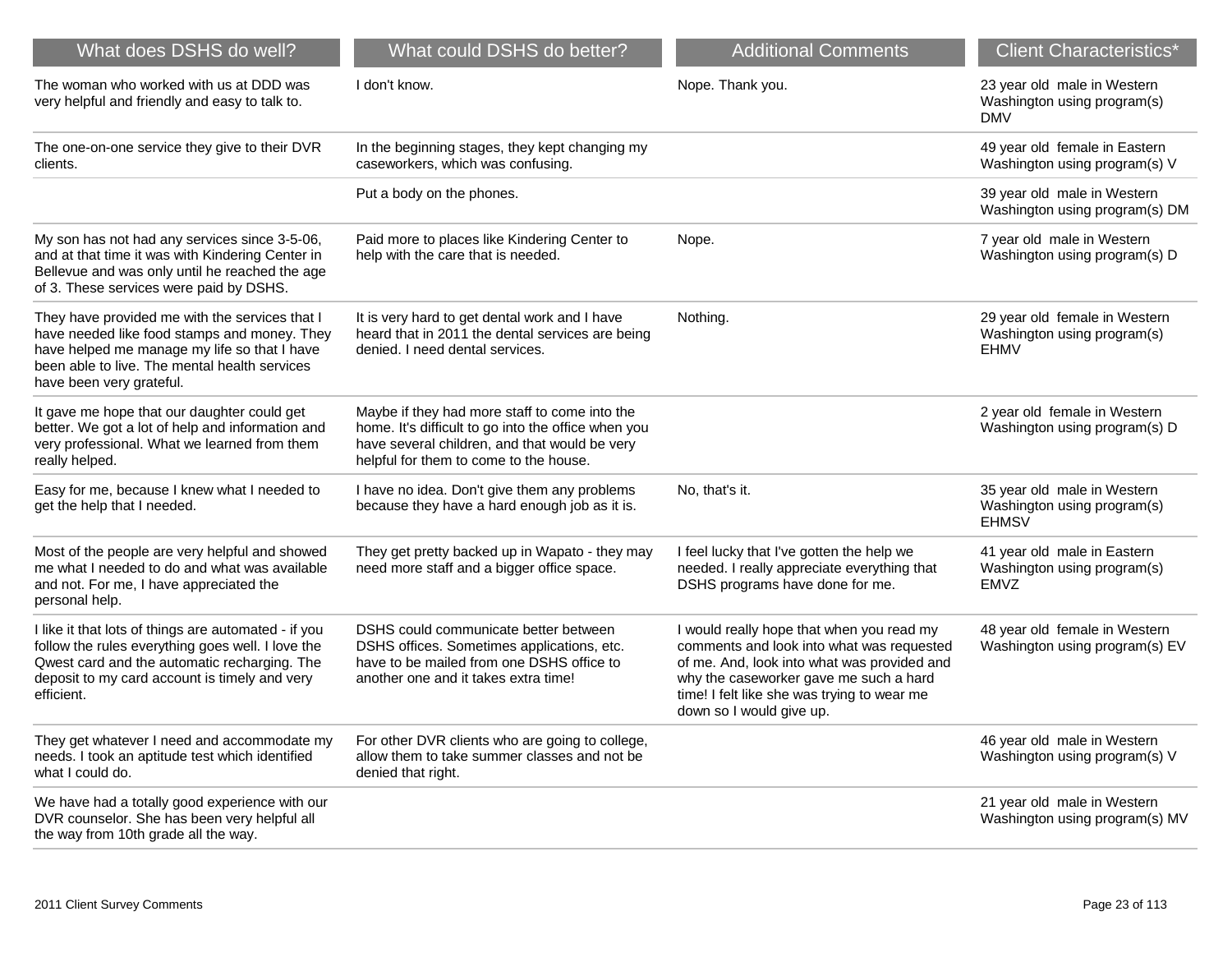| What does DSHS do well?                                                                                                                                                         | What could DSHS do better?                                                                                                                                                                                                                                                                                             | <b>Additional Comments</b>                                                                                                                                                                                                                                      | <b>Client Characteristics*</b>                                              |
|---------------------------------------------------------------------------------------------------------------------------------------------------------------------------------|------------------------------------------------------------------------------------------------------------------------------------------------------------------------------------------------------------------------------------------------------------------------------------------------------------------------|-----------------------------------------------------------------------------------------------------------------------------------------------------------------------------------------------------------------------------------------------------------------|-----------------------------------------------------------------------------|
| They really did seem to have great interaction<br>with the special education teachers at the high<br>school (DVR). They explained very well what<br>they could do for the kids. |                                                                                                                                                                                                                                                                                                                        | Thank you! DVR contracted with a private<br>agency to give my son assistance in<br>completing a resume. They were fabulous,<br>and my son got a job.                                                                                                            | 20 year old male in Western<br>Washington using program(s) V                |
| Nothing.                                                                                                                                                                        | They are condescending. It was at the CSO. I<br>don't understand why my 22-year-old daughter<br>is not considered an adult on her own when<br>most places consider 18 to be an adult. We<br>each rent a room and share the common area -<br>we pay rent to a third party.                                              | Medical Assistance - I spent seven months<br>laid up with a broken foot because Medicare<br>wouldn't cover it and doctors refused to cast<br>my leg. I am on disability and covered by<br>Medicare. I didn't have a cast on my broken<br>foot for SEVEN months. | 50 year old female in Western<br>Washington using program(s)<br>EMV         |
| I like the fact that I get food assistance.                                                                                                                                     | It would be wonderful if the various divisions<br>worked better with one another!                                                                                                                                                                                                                                      | I think the biggest thing [is] you need more<br>help, but it's not likely to happen!                                                                                                                                                                            | 38 year old male in Western<br>Washington using program(s)<br><b>EMV</b>    |
| I like the fact that they are able to help out<br>taking care of my son, who has disabilities.                                                                                  |                                                                                                                                                                                                                                                                                                                        | I am happy there are services like this for<br>children that need them and you are doing a<br>good job!                                                                                                                                                         | 5 year old male in Western<br>Washington using program(s) DM                |
| I like working with some of the staff.                                                                                                                                          | DSHS staff don't listen to the whole problem and<br>take that into consideration. Some of the staff<br>need to be more open to people's feelings -<br>some staff have been really rude.                                                                                                                                |                                                                                                                                                                                                                                                                 | 43 year old female in Western<br>Washington using program(s)<br><b>EVZ</b>  |
| They help me find a job.                                                                                                                                                        | The counselors should be more considerate<br>when a client misses a job interview.                                                                                                                                                                                                                                     |                                                                                                                                                                                                                                                                 | 20 year old female in Western<br>Washington using program(s) V              |
| They helped me with my schooling.                                                                                                                                               | They should have better training to explain what<br>is available and don't make me dig for answers.                                                                                                                                                                                                                    |                                                                                                                                                                                                                                                                 | 47 year old male in Eastern<br>Washington using program(s) EV               |
| The job they do is fine.                                                                                                                                                        | They ask for the same information over and<br>over, when I already turned it in. Some of the<br>bosses don't want to fill out the information the<br>office requires, so if they could just call the<br>employer and get the information from them,<br>sometimes the employer does not have time to<br>fill out forms. |                                                                                                                                                                                                                                                                 | 40 year old female in Eastern<br>Washington using program(s)<br><b>EHMV</b> |
| I liked the fact that they remembered me and<br>helped me find someone who helped me find a<br>job and trained me.                                                              | They can do more of the job training work and<br>not put so much back on me.                                                                                                                                                                                                                                           |                                                                                                                                                                                                                                                                 | 23 year old male in Western<br>Washington using program(s)<br><b>EHMV</b>   |
| They help me with case management and<br>doctors and give me support.                                                                                                           |                                                                                                                                                                                                                                                                                                                        |                                                                                                                                                                                                                                                                 | 51 year old male in Western<br>Washington using program(s)<br><b>EHMV</b>   |
| The disability services have been stronger on<br>being clear on regulations and qualifications.                                                                                 | The coordination between divisions could be<br>pulled together a little better.                                                                                                                                                                                                                                        |                                                                                                                                                                                                                                                                 | 49 year old male in Western<br>Washington using program(s)<br>AEMV          |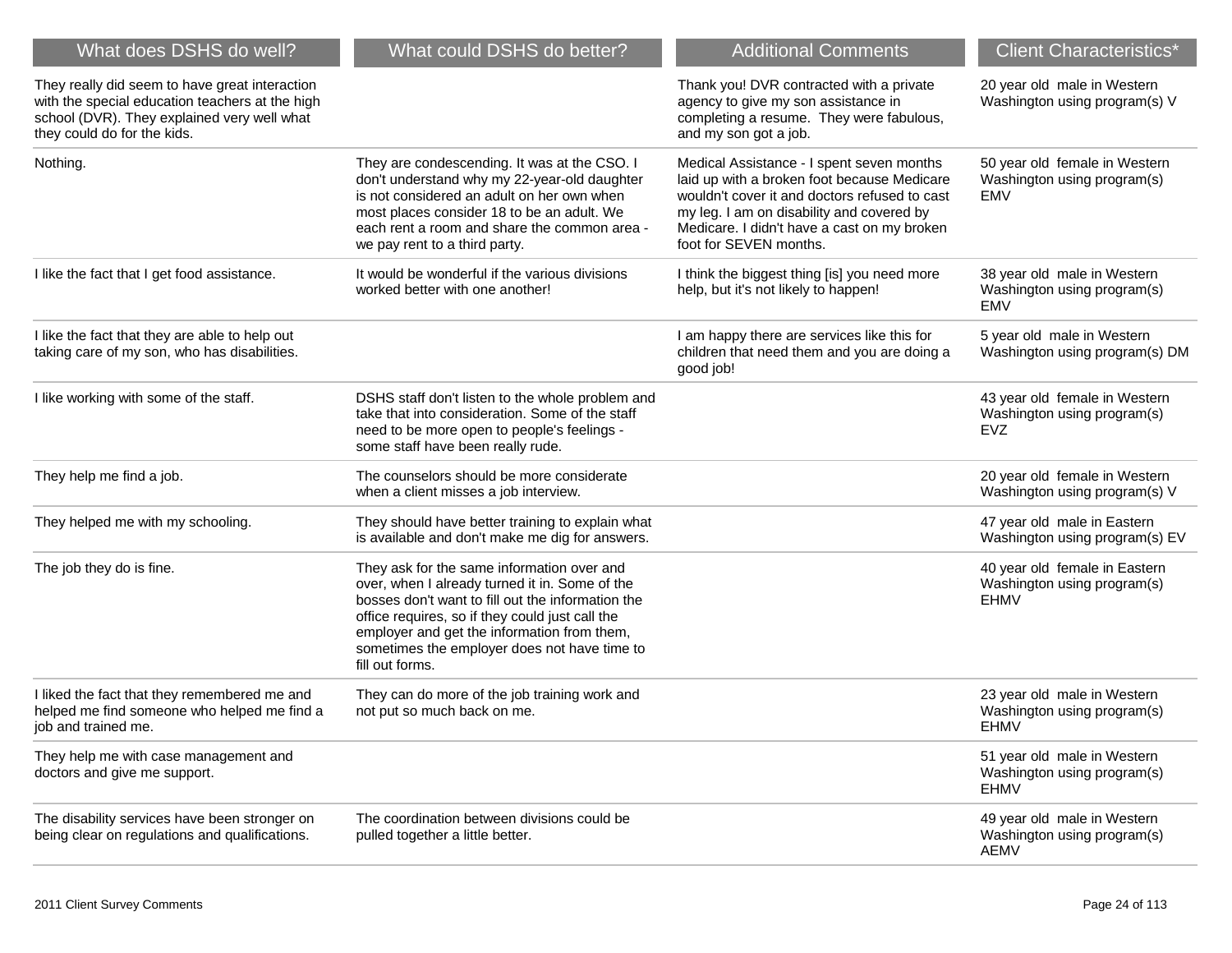| What does DSHS do well?                                                                           | What could DSHS do better?                                                                                                                                                                                                                                                                                                                                                                                                        | <b>Additional Comments</b> | <b>Client Characteristics*</b>                                               |
|---------------------------------------------------------------------------------------------------|-----------------------------------------------------------------------------------------------------------------------------------------------------------------------------------------------------------------------------------------------------------------------------------------------------------------------------------------------------------------------------------------------------------------------------------|----------------------------|------------------------------------------------------------------------------|
| Nothing.                                                                                          | Get rid of children.                                                                                                                                                                                                                                                                                                                                                                                                              |                            | 33 year old male in Western<br>Washington using program(s)<br><b>CEHMSVX</b> |
| Staff truly care about those in need and they<br>treat me with respect.                           | It appears that DVR is understaffed as I have to<br>wait for appointment for 3 weeks. Also DVR<br>referred me to SL Start in Wenatchee to help<br>me re-write a resume. I met with them weekly<br>and each time they did nothing. It was a total<br>waste of my time and DSHS money. They said<br>they would help me condense 3 resumes down<br>to 1 page and every week they said they would<br>help and did absolutely nothing. |                            | 57 year old female in Eastern<br>Washington using program(s) HV              |
| When I apply for services they help me.                                                           | Not lose client's paper work, 'cause then it is<br>late and they close the case and that pisses me<br>off.                                                                                                                                                                                                                                                                                                                        |                            | 33 year old female in Western<br>Washington using program(s)<br><b>EVZ</b>   |
|                                                                                                   | The different agencies do not communicate with<br>each other. They don't treat you well, they treat<br>you like you are wasting their time. You can<br>have an appointment scheduled and you have<br>to sit there and wait all day.                                                                                                                                                                                               |                            | 36 year old male in Western<br>Washington using program(s)<br><b>EMSVX</b>   |
| I like getting my monthly food card, and I like my<br>services from Columbia River Mental Health. | Give me a doctor that I would not have to wait a<br>month or 2 to get an appointment.                                                                                                                                                                                                                                                                                                                                             |                            | 61 year old male in Western<br>Washington using program(s)<br><b>EMSV</b>    |
|                                                                                                   | DVR or DDD could do a OJT with my son that<br>would be helpful.                                                                                                                                                                                                                                                                                                                                                                   |                            | 26 year old male in Western<br>Washington using program(s)<br><b>DEMV</b>    |
| They worked directly with my disabilities.                                                        |                                                                                                                                                                                                                                                                                                                                                                                                                                   |                            | 68 year old female in Western<br>Washington using program(s) V               |
| The customer service.                                                                             |                                                                                                                                                                                                                                                                                                                                                                                                                                   |                            | 48 year old male in Western<br>Washington using program(s) V                 |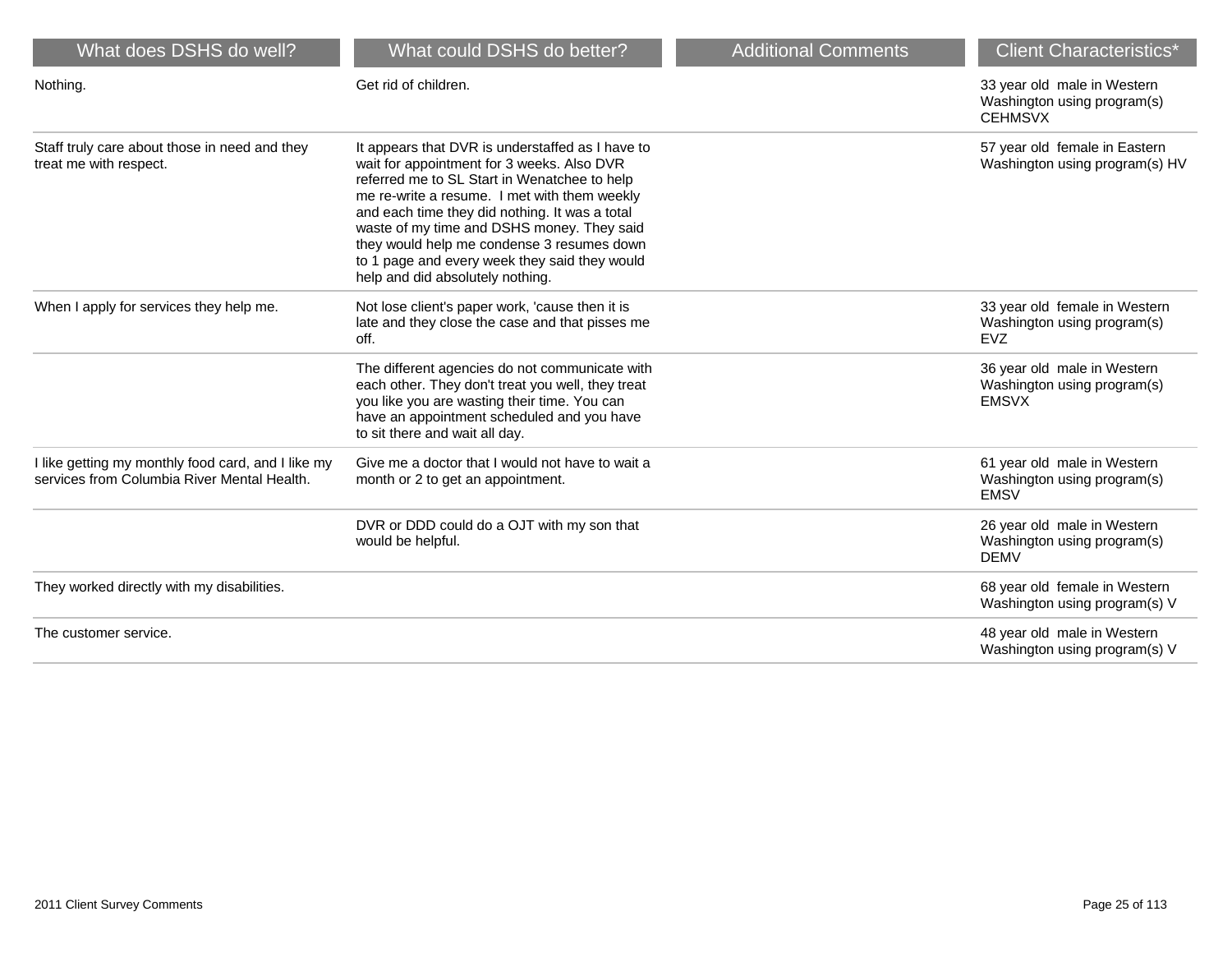| What does DSHS do well?                                                                                                                                                          | What could DSHS do better?                                                                                                                                                                                                                                                                                                                                                                                                                                                                                                                                                                                                                                                                                                                                                                                                                                                                                                                     | <b>Additional Comments</b>                                                                                                                                                                                                                  | <b>Client Characteristics*</b>                                            |
|----------------------------------------------------------------------------------------------------------------------------------------------------------------------------------|------------------------------------------------------------------------------------------------------------------------------------------------------------------------------------------------------------------------------------------------------------------------------------------------------------------------------------------------------------------------------------------------------------------------------------------------------------------------------------------------------------------------------------------------------------------------------------------------------------------------------------------------------------------------------------------------------------------------------------------------------------------------------------------------------------------------------------------------------------------------------------------------------------------------------------------------|---------------------------------------------------------------------------------------------------------------------------------------------------------------------------------------------------------------------------------------------|---------------------------------------------------------------------------|
|                                                                                                                                                                                  | Offer any assistance at all in the DVR program,<br>as I feel like I was left in the dark. They didn't<br>follow through. And the only contact number<br>they had for me was my phone, and they never<br>left me messages. I only went through DVR<br>twice, and I was qualified with my medical<br>condition, but they would not help enroll me in<br>school, and would not help with financial<br>assistance. They didn't have a steady counselor<br>and kept changing counselors on me, and I<br>would get a counselor who was inexperienced.<br>They would ask me to do this program for<br>school grants and I had already done this<br>before, I was trying to get Federal funds for<br>financial aid and they wanted to get marks for<br>enrolling me in a class, but they did not help me<br>with getting financial aid. They could give a little<br>more personal service/counseling for clients, I<br>don't feel like I got any help. |                                                                                                                                                                                                                                             | 38 year old male in Western<br>Washington using program(s) V              |
| When I call I get very friendly, helpful people on<br>the phone. I deal with DSHS mostly on the<br>phone.                                                                        |                                                                                                                                                                                                                                                                                                                                                                                                                                                                                                                                                                                                                                                                                                                                                                                                                                                                                                                                                | It's sad that some of the Medicaid cuts are<br>going to affect so many of our clients (i.e.<br>pharmacy, dental, vision, end of life care). If<br>we lose Hospice we will have to move the<br>people we are caring for into a nursing home. | 50 year old male in Eastern<br>Washington using program(s)<br><b>DEMV</b> |
| The personal service.                                                                                                                                                            | Be open more hours.                                                                                                                                                                                                                                                                                                                                                                                                                                                                                                                                                                                                                                                                                                                                                                                                                                                                                                                            |                                                                                                                                                                                                                                             | 67 year old female in Western<br>Washington using program(s) V            |
|                                                                                                                                                                                  |                                                                                                                                                                                                                                                                                                                                                                                                                                                                                                                                                                                                                                                                                                                                                                                                                                                                                                                                                | I really appreciate getting help with new<br>hearing aids, that helped me keep my job,<br>DVR helped me with that.                                                                                                                          | 58 year old female in Eastern<br>Washington using program(s) V            |
| I like the way they helped me with the food<br>stamps. They took a bit longer to get the<br>money, but the money really helped me out.<br>WA State is the BEST system out there. | The way they analyze my needs they just didn't<br>have all my medical records and they deny<br>people without having all the information that<br>you need to determine eligibility for programs<br>you can get. Monitor food stamps better - some<br>people who don't need them, get them and the<br>people who really need it, don't get it. Many<br>people are just using the food stamps for drugs,<br>not food. People should be checked out better<br>on how they're using food stamps - they<br>shouldn't be wasted on people that don't use<br>them right.                                                                                                                                                                                                                                                                                                                                                                              |                                                                                                                                                                                                                                             | 54 year old male in Western<br>Washington using program(s)<br><b>EMV</b>  |
| I like my caseworker, Heather McDonald.                                                                                                                                          |                                                                                                                                                                                                                                                                                                                                                                                                                                                                                                                                                                                                                                                                                                                                                                                                                                                                                                                                                | I am very happy with DSHS. They have really<br>gone the extra mile for me and helped me<br>out.                                                                                                                                             | 21 year old male in Eastern<br>Washington using program(s)<br><b>DMV</b>  |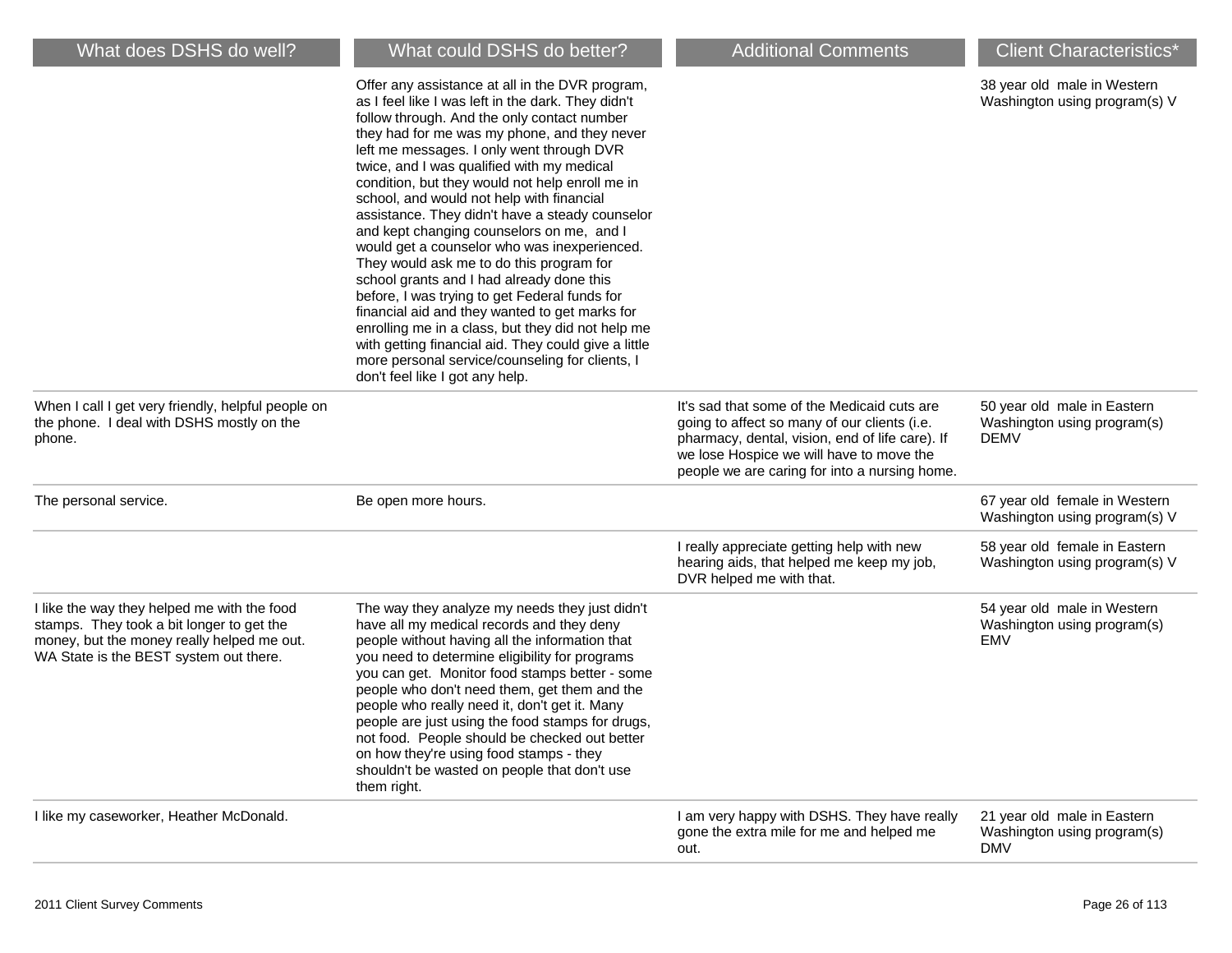| What does DSHS do well?                                                                                                                                                                                           | What could DSHS do better?                                                                                                                                                                                                                                                                                                                                                                                                        | <b>Additional Comments</b>                                                                                                                                                                                                                                                                                                                                                                                                                                                                                                                                                                                                             | <b>Client Characteristics*</b>                                               |
|-------------------------------------------------------------------------------------------------------------------------------------------------------------------------------------------------------------------|-----------------------------------------------------------------------------------------------------------------------------------------------------------------------------------------------------------------------------------------------------------------------------------------------------------------------------------------------------------------------------------------------------------------------------------|----------------------------------------------------------------------------------------------------------------------------------------------------------------------------------------------------------------------------------------------------------------------------------------------------------------------------------------------------------------------------------------------------------------------------------------------------------------------------------------------------------------------------------------------------------------------------------------------------------------------------------------|------------------------------------------------------------------------------|
| I think they help the needy and they do the best<br>they can.                                                                                                                                                     |                                                                                                                                                                                                                                                                                                                                                                                                                                   |                                                                                                                                                                                                                                                                                                                                                                                                                                                                                                                                                                                                                                        | 57 year old female in Western<br>Washington using program(s)<br><b>EMVZ</b>  |
| They listen to you.                                                                                                                                                                                               |                                                                                                                                                                                                                                                                                                                                                                                                                                   |                                                                                                                                                                                                                                                                                                                                                                                                                                                                                                                                                                                                                                        | 53 year old female in Eastern<br>Washington using program(s) VZ              |
| Any problems that arise are solved and done<br>correctly.                                                                                                                                                         | Maybe have more telephone operators -<br>sometimes I can't get in touch with folks or am<br>on hold too long.                                                                                                                                                                                                                                                                                                                     |                                                                                                                                                                                                                                                                                                                                                                                                                                                                                                                                                                                                                                        | 26 year old male in Eastern<br>Washington using program(s)<br><b>EHMV</b>    |
| It paid for my medications and they don't worry<br>about preexisting conditions.                                                                                                                                  | I think they don't work efficiently. You are<br>suppose to have a social worker, and the social<br>worker never calls you back. They seem to be<br>understaffed.                                                                                                                                                                                                                                                                  |                                                                                                                                                                                                                                                                                                                                                                                                                                                                                                                                                                                                                                        | 48 year old female in Western<br>Washington using program(s)<br><b>EMV</b>   |
| They make my life feel better.                                                                                                                                                                                    |                                                                                                                                                                                                                                                                                                                                                                                                                                   |                                                                                                                                                                                                                                                                                                                                                                                                                                                                                                                                                                                                                                        | 58 year old male in Eastern<br>Washington using program(s)<br><b>EHMV</b>    |
| That they are willing to help people.                                                                                                                                                                             | They could improve their food stamp program,<br>they need to consider people's bills. They need<br>to figure out a way to increase the food stamps<br>to meet people's needs.                                                                                                                                                                                                                                                     |                                                                                                                                                                                                                                                                                                                                                                                                                                                                                                                                                                                                                                        | 24 year old female in Eastern<br>Washington using program(s)<br><b>CDEMV</b> |
|                                                                                                                                                                                                                   | They need to look at things overall, instead of<br>going by their guidelines. If they look at the<br>income and what is going out of your pocket,<br>they need to balance things more. I pay 185 for<br>kidney medicine, and then there is Lipitor and a<br>number of medications that come out of my<br>pocket and Medicare/Medicaid don't pay for, I<br>think they need to take all that into consideration<br>for food stamps. | I am glad that we have it, even though the<br>political issues and ups and downs of the<br>programs. They are fair at what they can do<br>with the different agencies and budgets.                                                                                                                                                                                                                                                                                                                                                                                                                                                     | 52 year old female in Western<br>Washington using program(s)<br>MVZ          |
| Sometimes I feel that DSHS isn't really wanting<br>to help me out. I do know that there are many<br>good people who work for DSHS and want to<br>help people out, but the system as a whole<br>needs improvement. | They can help us get health insurance! I think<br>that I have to be dead in order to get health<br>insurance. I'm an American citizen - why I am I<br>without health insurance??!! We're all human<br>beings we need healthcare to be available to us.<br>There were so many roadblocks for me to be<br>able to get health insurance. I got a horrible ear<br>infection and couldn't get the medical care.                        | DSHS needs to really deal the with health<br>insurance issues. The clinics like Seamar<br>that DSHS contracts with are somewhat of a<br>third world - bottom of the barrel - medical<br>care clinics. People deserve quality<br>healthcare and DSHS should try and get<br>better medical healthcare clinics for their<br>clients. I couldn't believe how DSHS thinks<br>that it's alright to let the contracted clinics<br>treat clients the way they do! I could have<br>died - it turns out that all I needed was a \$10<br>bottle of medicine, but I had to suffer with<br>terrible pain for months before I was finally<br>helped. | 51 year old male in Western<br>Washington using program(s) EV                |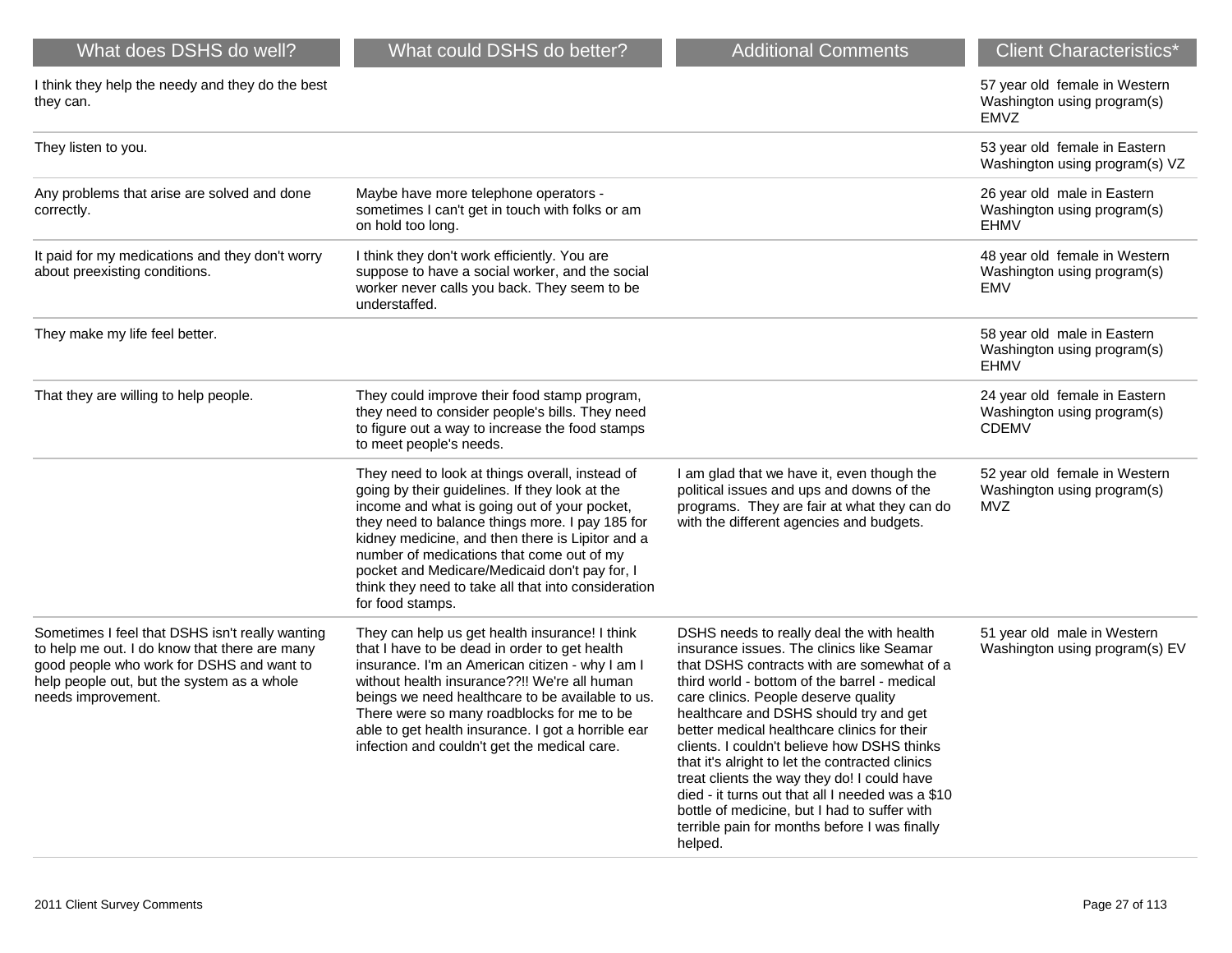| What does DSHS do well?                                                                                                                                           | What could DSHS do better?                                                                                                                                                                                                                                                                                                                                                                                                                                                                                                                                                | <b>Additional Comments</b> | <b>Client Characteristics*</b>                                            |
|-------------------------------------------------------------------------------------------------------------------------------------------------------------------|---------------------------------------------------------------------------------------------------------------------------------------------------------------------------------------------------------------------------------------------------------------------------------------------------------------------------------------------------------------------------------------------------------------------------------------------------------------------------------------------------------------------------------------------------------------------------|----------------------------|---------------------------------------------------------------------------|
| My best experience has been with DDD.<br>Because for the most part the staff has been<br>respectful and have a genuine concern with<br>helping.                   | I don't like that they are forcing clients to be<br>evaluated to be determined to see if they are<br>potential predators when one incident occurs<br>that is characteristic of their disability. I don't<br>think that they should be threatening people to<br>deny them other support services if they refuse<br>to live in one of these homes for predators. I<br>think they need to monitor the mental health<br>agencies more appropriately because we are<br>not receiving adequate services from them and<br>also are being treated with disrespect and<br>ignored. |                            | 21 year old male in Western<br>Washington using program(s)<br><b>DHMV</b> |
| They are easy to get to and they helped me out<br>with psychological problems and helped me find<br>out where my employment strengths are.                        |                                                                                                                                                                                                                                                                                                                                                                                                                                                                                                                                                                           |                            | 54 year old male in Western<br>Washington using program(s) V              |
| I think they are very sufficient [efficient] about<br>dealing with people. They are there to make<br>sure people's needs are met.                                 |                                                                                                                                                                                                                                                                                                                                                                                                                                                                                                                                                                           |                            | 27 year old male in Western<br>Washington using program(s)<br><b>DMV</b>  |
| They are pretty good at explaining things (i.e.<br>their forms, etc).                                                                                             | Their services are getting harder and harder to<br>get. DVR is messed up, the provider would keep<br>changing and every time I would go I would be<br>dealing with a different person (case worker)<br>which was very discouraging. So I didn't<br>continue with them and really never got any<br>services.                                                                                                                                                                                                                                                               |                            | 53 year old male in Western<br>Washington using program(s)<br><b>EMV</b>  |
| They try to help me.                                                                                                                                              |                                                                                                                                                                                                                                                                                                                                                                                                                                                                                                                                                                           |                            | 86 year old female in Western<br>Washington using program(s)<br>AEM       |
| I like the DVR program.                                                                                                                                           | When you go in for a visit they could speed up<br>the line a little bit or have a courtesy counter.                                                                                                                                                                                                                                                                                                                                                                                                                                                                       |                            | 40 year old male in Eastern<br>Washington using program(s)<br><b>HMV</b>  |
|                                                                                                                                                                   | When they see people my age, they should<br>provide pamphlets and more information about<br>services, especially about aging services. DSHS<br>staff should make more efforts to contact aging<br>folks when they are in the 80s or 90s! Also, it is<br>very difficult to get appointments for doctors and<br>medical specialists - they have a very long<br>backlog of patients.                                                                                                                                                                                         |                            | 90 year old male in Eastern<br>Washington using program(s)<br>AEM         |
| I would say that I most like that compared to<br>San Francisco or Sacramento - I noticed that I<br>get immediate response from DSHSmuch<br>shorter waiting times. | Please review the eligibility program and make<br>some adjustments.                                                                                                                                                                                                                                                                                                                                                                                                                                                                                                       |                            | 73 year old male in Eastern<br>Washington using program(s)<br>AEM         |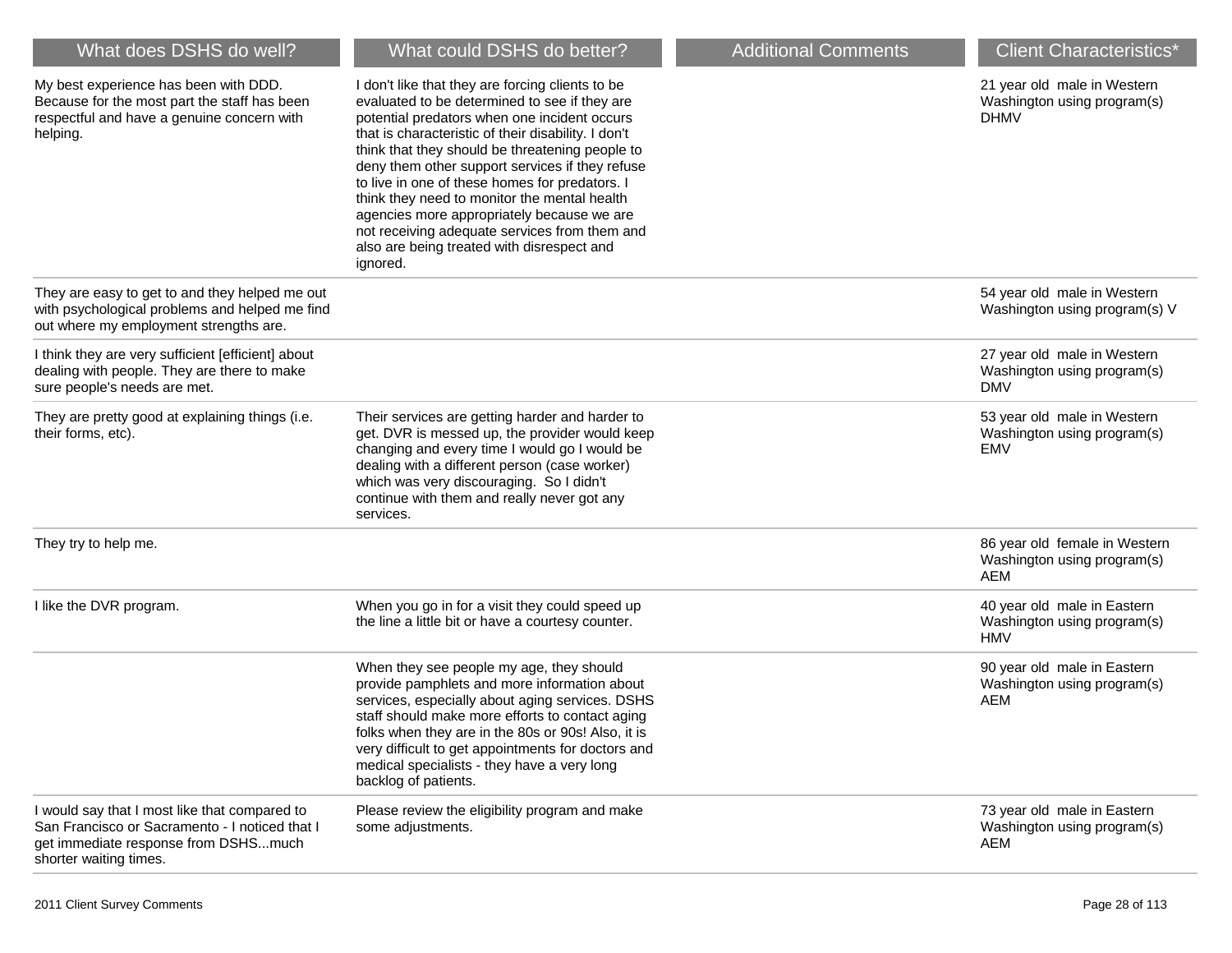| What does DSHS do well?                                                                                                                                 | What could DSHS do better?                                                                                                                                                    | <b>Additional Comments</b>                                                             | <b>Client Characteristics*</b>                                             |
|---------------------------------------------------------------------------------------------------------------------------------------------------------|-------------------------------------------------------------------------------------------------------------------------------------------------------------------------------|----------------------------------------------------------------------------------------|----------------------------------------------------------------------------|
| The customer service is good.                                                                                                                           | Provide more interpreter services.                                                                                                                                            | The service is very good and I am happy with<br>it.                                    | 77 year old female in Western<br>Washington using program(s)<br>AEM        |
| I am happy with the services.                                                                                                                           |                                                                                                                                                                               |                                                                                        | 77 year old female in Western<br>Washington using program(s)<br>AEM        |
| They help my mother.                                                                                                                                    |                                                                                                                                                                               |                                                                                        | 86 year old female in Western<br>Washington using program(s)<br>AEM        |
| DSHS is always there for me and is helpful.                                                                                                             |                                                                                                                                                                               | I appreciate you are doing this survey to try<br>to improve services!                  | 79 year old female in Western<br>Washington using program(s)<br><b>AEM</b> |
| Nothing!                                                                                                                                                | They need to privatize DSHS services - get the<br>government out of it. DSHS staff are just robots.<br>Is it good - Yes! Is it broken - Yes! And, yes it is<br>getting worse. |                                                                                        | 87 year old female in Eastern<br>Washington using program(s) AM            |
| I like my caseworker, Teresa Bissette, a lot -<br>she is very helpful.                                                                                  | Quit sending out so much duplicate paperwork -<br>a lot of trees are dying.                                                                                                   |                                                                                        | 49 year old female in Western<br>Washington using program(s)<br><b>AEM</b> |
| My mom's social worker Heather Dagg is the<br>best, awesome.                                                                                            | They are totally annihilated much of the dental<br>services like crowns. Mental health used to have<br>arts and crafts like beads that have been<br>discontinued.             | Surveyor John was very nice. I don't usually<br>like doing surveys but he made it fun. | 87 year old female in Western<br>Washington using program(s)<br><b>AHM</b> |
| I don't have to worry about not getting food; I<br>don't have to worry about paying for the doctor.<br>Everything is pretty much taken care of for her. | Wish that Physical Therapy was available for<br>her.                                                                                                                          | It takes 2 to 3 days before the case manager<br>calls back when a message is left.     | 59 year old female in Western<br>Washington using program(s)<br><b>AEM</b> |
| I like dealing with DSHS.                                                                                                                               | Everything they can do for people to feel better.                                                                                                                             |                                                                                        | 72 year old female in Western<br>Washington using program(s)<br><b>AHM</b> |
| The people.                                                                                                                                             | They need more help seem to be short-handed.<br>Nowhere near enough dental providers.                                                                                         |                                                                                        | 89 year old female in Western<br>Washington using program(s) AM            |
| Everything is OK. when I call them, they are nice.                                                                                                      |                                                                                                                                                                               |                                                                                        | 76 year old male in Western<br>Washington using program(s)<br>AEM          |
| They are nice and they are courteous. They<br>actually have a lot of good services.                                                                     | Give me some more foods stamps. I get mine<br>on the 9th. It would be really nice to get them on<br>the first of the month when I get my Social<br>Security.                  |                                                                                        | 53 year old female in Western<br>Washington using program(s)<br>AEM        |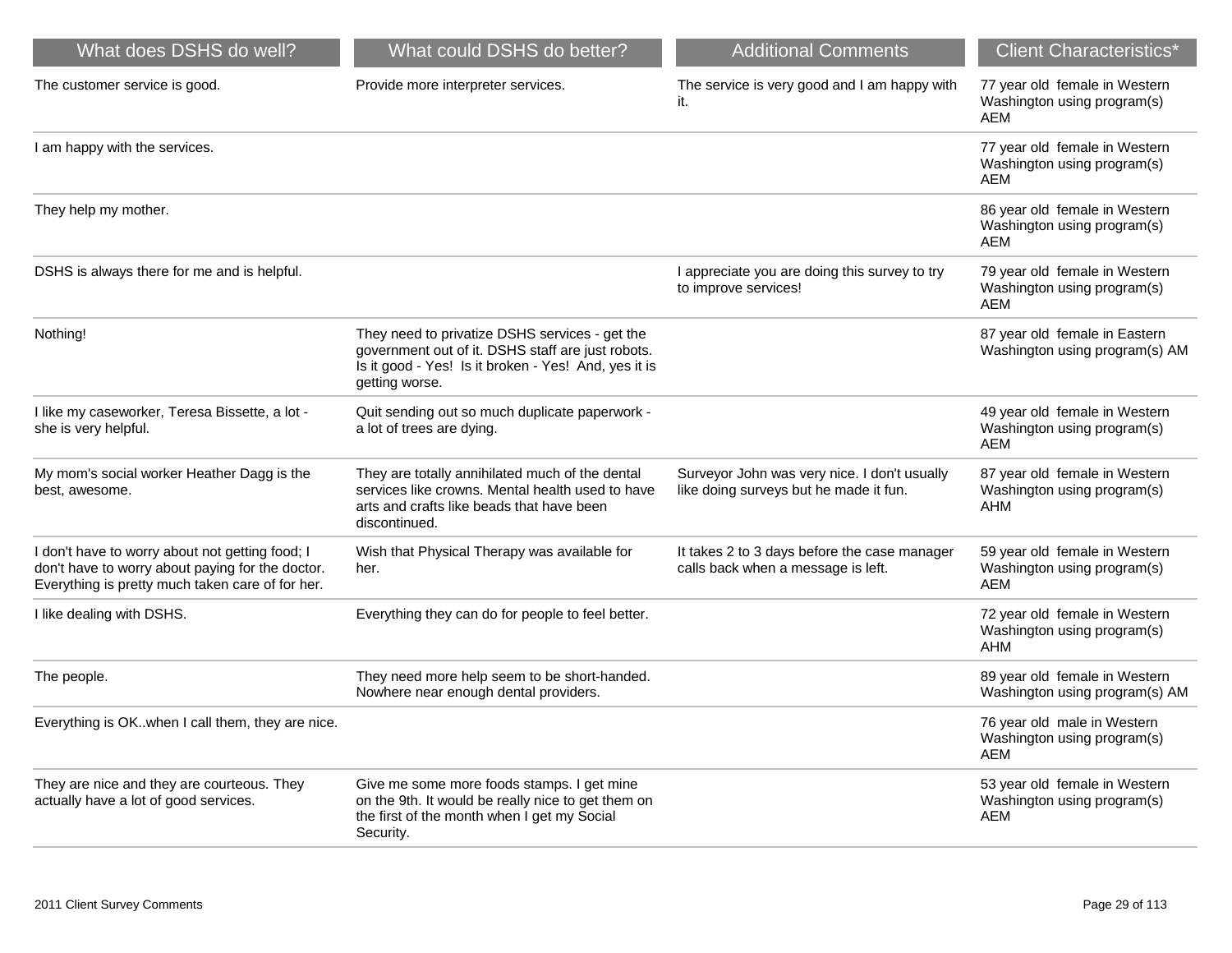| What does DSHS do well?                                                                                                                     | What could DSHS do better?                                                                                                                                                                                                       | <b>Additional Comments</b>                                                                                                                                                                                                                             | <b>Client Characteristics*</b>                                               |
|---------------------------------------------------------------------------------------------------------------------------------------------|----------------------------------------------------------------------------------------------------------------------------------------------------------------------------------------------------------------------------------|--------------------------------------------------------------------------------------------------------------------------------------------------------------------------------------------------------------------------------------------------------|------------------------------------------------------------------------------|
| They are timely in their paperwork and their<br>recertifications.                                                                           |                                                                                                                                                                                                                                  |                                                                                                                                                                                                                                                        | 62 year old female in Western<br>Washington using program(s) AM              |
| Nothing.                                                                                                                                    | I don't know. They only help with going to doctor<br>or grocery shopping, they could help with more<br>services.                                                                                                                 |                                                                                                                                                                                                                                                        | 62 year old male in Western<br>Washington using program(s)<br>AEMX           |
| Any time we go we get the services we need.                                                                                                 |                                                                                                                                                                                                                                  |                                                                                                                                                                                                                                                        | 76 year old female in Western<br>Washington using program(s)<br>AEM          |
| I like that they give very clear information.                                                                                               | They can improve in how fast they respond and<br>they process the application. And especially<br>they need to have more people working to<br>answer the 800 number regarding Medicaid<br>questions.                              |                                                                                                                                                                                                                                                        | 81 year old male in Western<br>Washington using program(s)<br>AEM            |
| Without it I wouldn't be able to pay for my<br>medical bills or live in my home.                                                            | It would be better if my caregiver didn't have to<br>do continuing education.                                                                                                                                                    |                                                                                                                                                                                                                                                        | 44 year old female in Western<br>Washington using program(s)<br>AEM          |
| They are very prompt and courteous.                                                                                                         |                                                                                                                                                                                                                                  |                                                                                                                                                                                                                                                        | 84 year old female in Eastern<br>Washington using program(s) AM              |
| I appreciate the services.                                                                                                                  | When the reviews come up, not make it so<br>difficult. During my last review, they made a<br>mistake with some numbers and tried to throw<br>me out of the system!                                                               | I believe that DSHS should do a better job in<br>making clients know what is available. I am<br>basically speaking of medical assistance.                                                                                                              | 45 year old female in Western<br>Washington using program(s) AM              |
| I like that it makes it nice to have food stamps<br>and helping me with my disabilities. They do<br>good work helping people who need help. | When I call Medical I never get a call back in 24<br>hours, and I don't understand Spend Down - no<br>one has really explained to me. I don't know<br>who's paying for the doctor visits, and it's<br>confusing and frustrating. |                                                                                                                                                                                                                                                        | 57 year old female in Eastern<br>Washington using program(s)<br><b>AEHMZ</b> |
| I think it works fine, I think it is fine for the<br>moment.                                                                                | I think if they could increase food stamps it<br>would be good, I don't think it is quite enough.                                                                                                                                |                                                                                                                                                                                                                                                        | 85 year old female in Western<br>Washington using program(s)<br><b>AEM</b>   |
| I like that they take care of me.                                                                                                           |                                                                                                                                                                                                                                  | I had a biopsy last week on Thursday, and<br>they were supposed to call me on Monday to<br>let me know the results. And a nurse called<br>me who can't give me information, and she<br>said the doctor has to tell me. And I find that<br>frustrating. | 75 year old female in Western<br>Washington using program(s)<br><b>AEM</b>   |
| It's fine, I get medical coupons so I can go to the<br>doctor.                                                                              |                                                                                                                                                                                                                                  |                                                                                                                                                                                                                                                        | 92 year old female in Eastern<br>Washington using program(s) AM              |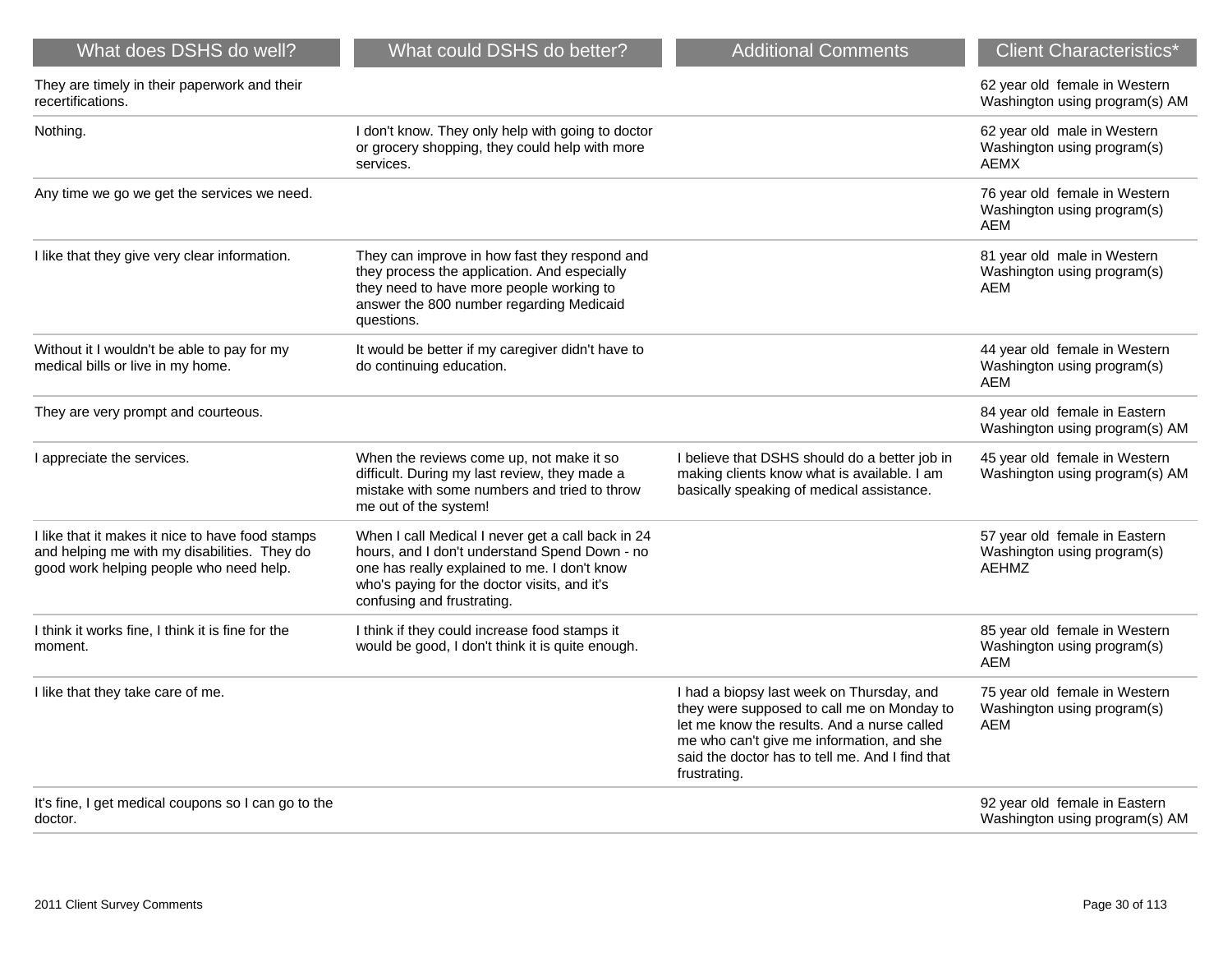| What does DSHS do well?                                                                                                            | What could DSHS do better?                                                                                                                                                                                          | <b>Additional Comments</b>                                                                                                                                      | <b>Client Characteristics*</b>                                                |
|------------------------------------------------------------------------------------------------------------------------------------|---------------------------------------------------------------------------------------------------------------------------------------------------------------------------------------------------------------------|-----------------------------------------------------------------------------------------------------------------------------------------------------------------|-------------------------------------------------------------------------------|
| I appreciate their services.                                                                                                       | They are hard to get a hold of, it is really hard to<br>get a hold of a live person, their automated<br>system is long and frustrating. They definitely<br>need more people, they seem to be very short<br>staffed. | They need more people. I called about<br>services yesterday and I was put on hold,<br>and they had 14 people in front of me. That<br>was not a good experience. | 67 year old female in Eastern<br>Washington using program(s) AM               |
| I like that they are pretty timely and provide<br>enough information when I ask or need it.                                        |                                                                                                                                                                                                                     |                                                                                                                                                                 | 82 year old female in Western<br>Washington using program(s)<br><b>AEHM</b>   |
| I like them.                                                                                                                       | I don't know if this is a part of that, I like my<br>pillbox for putting my medicine in. The pill box<br>to order a [message ended here].                                                                           |                                                                                                                                                                 | 82 year old female in Western<br>Washington using program(s)<br><b>AEM</b>    |
| I'm pretty lucky - they're doing the best they can.                                                                                | I think they are pretty much covering things.                                                                                                                                                                       | Please brush up on RSD [reflex sympathetic<br>dystrophy] - No one knows how much it hurts.                                                                      | 54 year old female in Western<br>Washington using program(s)<br><b>AEHMSZ</b> |
| I think they are trying to take good care of us.                                                                                   |                                                                                                                                                                                                                     |                                                                                                                                                                 | 73 year old male in Western<br>Washington using program(s)<br><b>AEM</b>      |
| They are always there for us when we have<br>questions. They are very good at answering<br>questions and directing us where to go. |                                                                                                                                                                                                                     |                                                                                                                                                                 | 67 year old female in Western<br>Washington using program(s)<br><b>AEM</b>    |
| The case manager is very good about taking<br>care of my husband's needs.                                                          | It would be nice if the food assistance would be<br>reinstated. I am the only one working and that<br>would be a great help. He has a special diet that<br>he has to follow.                                        | The \$85 SSI doesn't go very far! It would be<br>very good to get a larger amount.                                                                              | 54 year old male in Western<br>Washington using program(s)<br>AEM             |
| They take good care of him.                                                                                                        | It would be a lot simpler if there were and easier<br>way to get transportation. We have to use<br>DART and you need a week's notice. For<br>MERCY you need advance notice for that<br>transportation as well.      |                                                                                                                                                                 | 39 year old male in Western<br>Washington using program(s) AM                 |
| I usually don't have any problems.                                                                                                 | Get rid of the push the buttons on the phones to<br>try to talk to a real person.                                                                                                                                   | I wish they'd get rid of those dang phones<br>and have real people talk to me so I don't<br>have a stroke.                                                      | 64 year old female in Western<br>Washington using program(s) AM               |
| Sure it is not bad.                                                                                                                | I'm fine the way it is.                                                                                                                                                                                             |                                                                                                                                                                 | 78 year old female in Western<br>Washington using program(s)<br>AEM           |
| The food stamps and medical.                                                                                                       |                                                                                                                                                                                                                     |                                                                                                                                                                 | 72 year old female in Western<br>Washington using program(s)<br><b>AEM</b>    |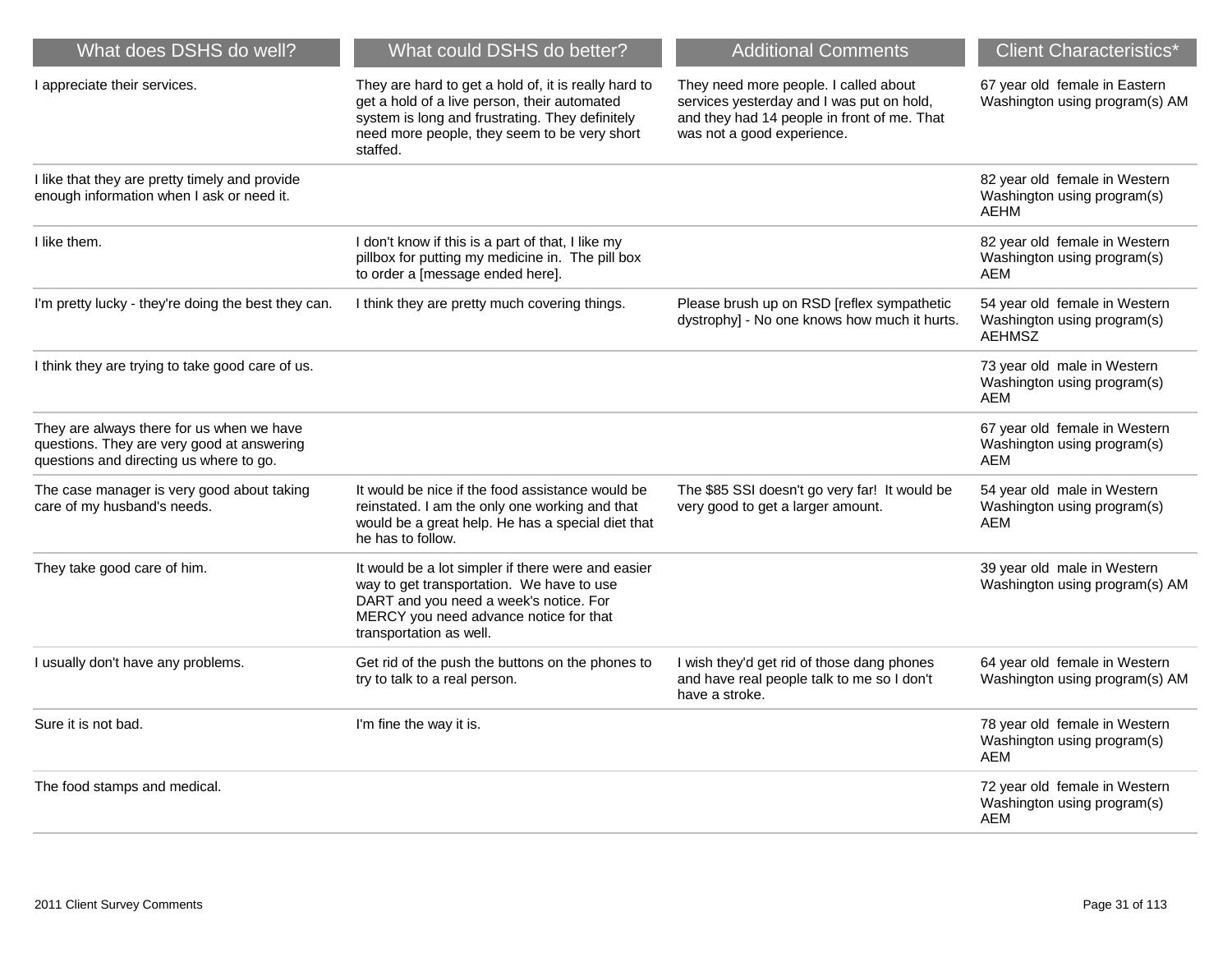| What does DSHS do well?                                                                                                                                                                                      | What could DSHS do better?                                                                                                                                                                                                                                                                                                                                                  | <b>Additional Comments</b>                                                                                                                                                                                                                                                                                                                                                                                                                                                                                                                                                                                                                                                                                                                                                                                                                                                        | <b>Client Characteristics*</b>                                             |
|--------------------------------------------------------------------------------------------------------------------------------------------------------------------------------------------------------------|-----------------------------------------------------------------------------------------------------------------------------------------------------------------------------------------------------------------------------------------------------------------------------------------------------------------------------------------------------------------------------|-----------------------------------------------------------------------------------------------------------------------------------------------------------------------------------------------------------------------------------------------------------------------------------------------------------------------------------------------------------------------------------------------------------------------------------------------------------------------------------------------------------------------------------------------------------------------------------------------------------------------------------------------------------------------------------------------------------------------------------------------------------------------------------------------------------------------------------------------------------------------------------|----------------------------------------------------------------------------|
| When I was in need to make a transition in my<br>life - I was in U of W hospital at the time, DSHS<br>helped me out greatly with the things I needed<br>and accepted at the time.                            |                                                                                                                                                                                                                                                                                                                                                                             |                                                                                                                                                                                                                                                                                                                                                                                                                                                                                                                                                                                                                                                                                                                                                                                                                                                                                   | 56 year old male in Western<br>Washington using program(s)<br><b>AEMS</b>  |
| I like dealing with DSHS because his<br>caseworker at DDD is knowledgeable about his<br>needs.                                                                                                               | Provide more information in general. A lot of<br>times we are unsure what to ask.                                                                                                                                                                                                                                                                                           |                                                                                                                                                                                                                                                                                                                                                                                                                                                                                                                                                                                                                                                                                                                                                                                                                                                                                   | 35 year old male in Western<br>Washington using program(s)<br>ADM          |
| They provide services and pay for a lot of her<br>medical supplies. If it weren't for Medicaid she<br>probably would not be with us. We have<br>received home health care and medicine has<br>been paid for. | Listen. When she was admitted to the hospital<br>for a urinary tract infection, we told them that<br>she could not walk, and was listed as end stage<br>Alzheimer's. We informed the medical providers<br>that she was not able to walk. They assisted her<br>in walking anyway, and ended up breaking her<br>foot. On top of that they insisted they did<br>nothing wrong. | The survey was wonderful and easy. As far<br>as DSHS goes, they are understaffed, but in<br>the last week I have dealt with some rude<br>and insensitive workers. [Name redacted],<br>who is trying to get my son on SSI, and I<br>explained I was unable to get my son to an<br>appointment for appeal for SSI, due to a<br>recent knee surgery. I called [name redacted]<br>and explained this, as my son has chronic<br>pain with cluster headaches (and borderline<br>personality disorder, ADHD, GAD, PTSD &<br>suicidal) and is unable to use public<br>transportation, etc., for him to get to<br>appointment. Worker took hard line approach<br>and said that if he cannot make it to his<br>appointments we will have to stop the SSI<br>facilitation process. I am very unhappy with<br>DSHS. And I think all DSHS workers must be<br>sensitive to the clients in need. | 88 year old female in Western<br>Washington using program(s) AM            |
| I like that DSHS is helping people like us giving<br>us food stamps and medical, I appreciate that.                                                                                                          | I would like to have dental.                                                                                                                                                                                                                                                                                                                                                |                                                                                                                                                                                                                                                                                                                                                                                                                                                                                                                                                                                                                                                                                                                                                                                                                                                                                   | 73 year old female in Western<br>Washington using program(s)<br><b>AEM</b> |
| Good programs.                                                                                                                                                                                               | Government make better. The Russian<br>community needs more.                                                                                                                                                                                                                                                                                                                | I think doing survey is good.                                                                                                                                                                                                                                                                                                                                                                                                                                                                                                                                                                                                                                                                                                                                                                                                                                                     | 80 year old female in Eastern<br>Washington using program(s)<br>AEM        |
| Unsure.                                                                                                                                                                                                      |                                                                                                                                                                                                                                                                                                                                                                             |                                                                                                                                                                                                                                                                                                                                                                                                                                                                                                                                                                                                                                                                                                                                                                                                                                                                                   | 67 year old female in Western<br>Washington using program(s)<br>AEM        |
| Getting in and out of the office quick.                                                                                                                                                                      |                                                                                                                                                                                                                                                                                                                                                                             |                                                                                                                                                                                                                                                                                                                                                                                                                                                                                                                                                                                                                                                                                                                                                                                                                                                                                   | 61 year old male in Eastern<br>Washington using program(s)<br><b>AEHM</b>  |
| I think that everything is good, and when the<br>people need help, and they help them.                                                                                                                       |                                                                                                                                                                                                                                                                                                                                                                             |                                                                                                                                                                                                                                                                                                                                                                                                                                                                                                                                                                                                                                                                                                                                                                                                                                                                                   | 80 year old female in Eastern<br>Washington using program(s)<br>AEM        |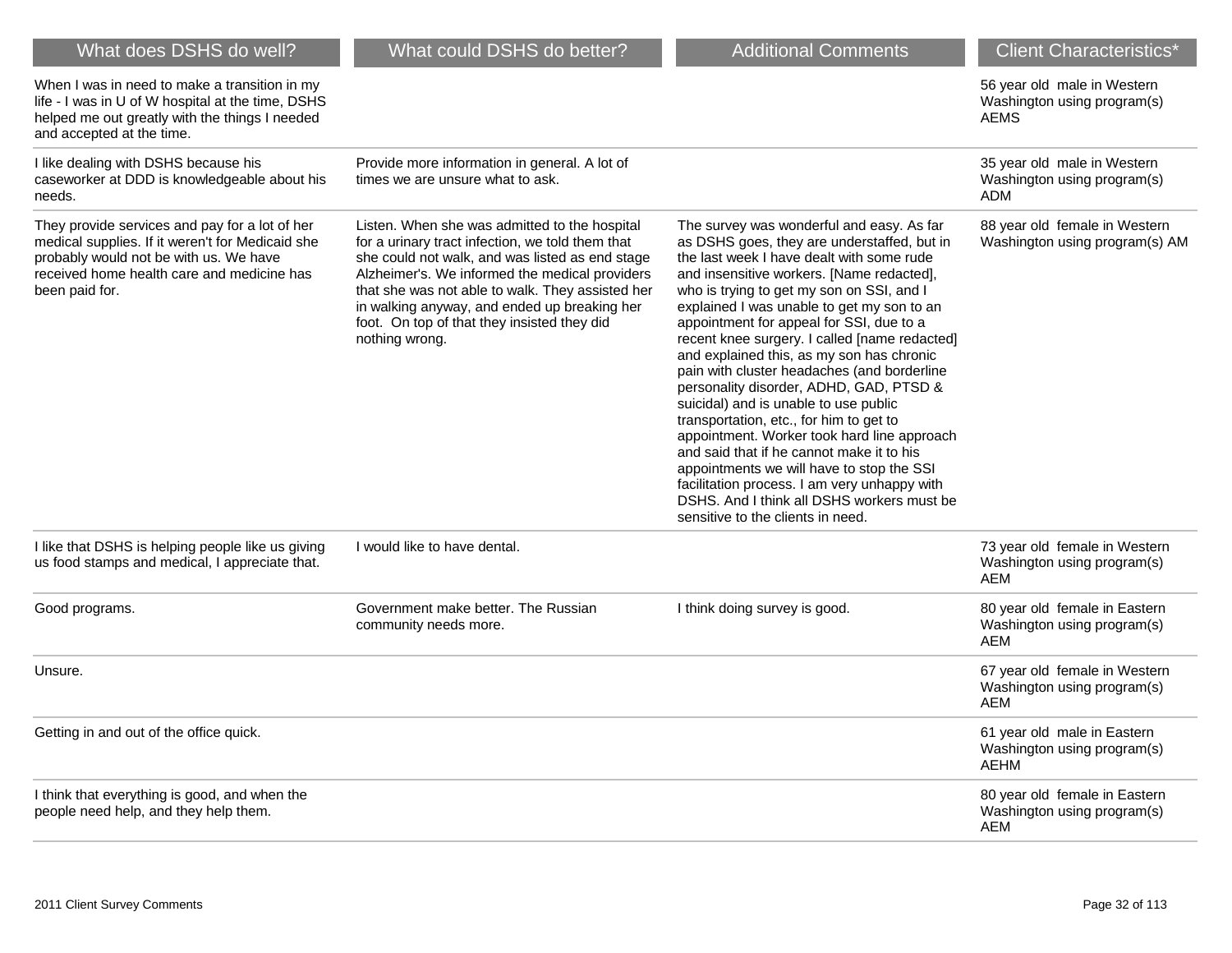| What does DSHS do well?                                                                                                                                                                                | What could DSHS do better?                                                                                  | <b>Additional Comments</b>                                                                                                                                                                                                                       | <b>Client Characteristics*</b>                                             |
|--------------------------------------------------------------------------------------------------------------------------------------------------------------------------------------------------------|-------------------------------------------------------------------------------------------------------------|--------------------------------------------------------------------------------------------------------------------------------------------------------------------------------------------------------------------------------------------------|----------------------------------------------------------------------------|
| I like their speed and accuracy when handling<br>my case.                                                                                                                                              |                                                                                                             |                                                                                                                                                                                                                                                  | 70 year old male in Western<br>Washington using program(s)<br><b>AEHM</b>  |
| They are usually there when I need the help.                                                                                                                                                           |                                                                                                             |                                                                                                                                                                                                                                                  | 24 year old male in Eastern<br>Washington using program(s)<br><b>AEM</b>   |
| The people are nice mostly.                                                                                                                                                                            | People could use a few more food stamps with<br>the prices of the food for the special diet.                | The government needs to do more for certain<br>people, like seniors.                                                                                                                                                                             | 63 year old female in Western<br>Washington using program(s)<br><b>AEM</b> |
| The service is fast.                                                                                                                                                                                   |                                                                                                             |                                                                                                                                                                                                                                                  | 55 year old male in Western<br>Washington using program(s)<br><b>AEM</b>   |
| I guess because I am a state employee, and I<br>used to work with DSHS, if you fill out the forms<br>correctly and completely and make sure you<br>have all required information attached, it is easy. |                                                                                                             |                                                                                                                                                                                                                                                  | 81 year old male in Western<br>Washington using program(s) AM              |
| I really don't have an answer.                                                                                                                                                                         |                                                                                                             |                                                                                                                                                                                                                                                  | 64 year old male in Western<br>Washington using program(s) AM              |
| It has just has been a help for me with my<br>daughter, we are older now and have been able<br>to keep her out of a rest home.                                                                         | For us it has been pretty flexible and helpful.<br>The medical is number one for me.                        |                                                                                                                                                                                                                                                  | 45 year old female in Western<br>Washington using program(s)<br><b>AEM</b> |
| I like them because they are helping my mother-<br>in-law.                                                                                                                                             | I think they should have one person to help with<br>all the various DSHS services.                          | Explanations are really hard to get, my in-<br>laws would not be able to understand. I am<br>helping them and it seems like when I talk to<br>nursing homes, they give clear explanations<br>that I am unable to get through any DSHS<br>office. | 74 year old female in Western<br>Washington using program(s) AM            |
| There is needs [help?] there when people need<br>them.                                                                                                                                                 |                                                                                                             |                                                                                                                                                                                                                                                  | 32 year old male in Eastern<br>Washington using program(s)<br>AEHM         |
| I like, when the benefits are almost expired, that<br>they notify me in time of that so there is no<br>interruption of benefits.                                                                       | I think they are doing a good job for someone<br>who does not have a job to get medication and<br>services. |                                                                                                                                                                                                                                                  | 48 year old male in Western<br>Washington using program(s)<br>AHM          |
| I like her caseworker, Paul Snow. He does his<br>best and tries to accommodate us and get what<br>she needs. He calls back very quickly and gives<br>me advice.                                        | Sometimes not take forever to get some things<br>done - for example, slow paperwork process.                |                                                                                                                                                                                                                                                  | 59 year old female in Western<br>Washington using program(s)<br>AEM        |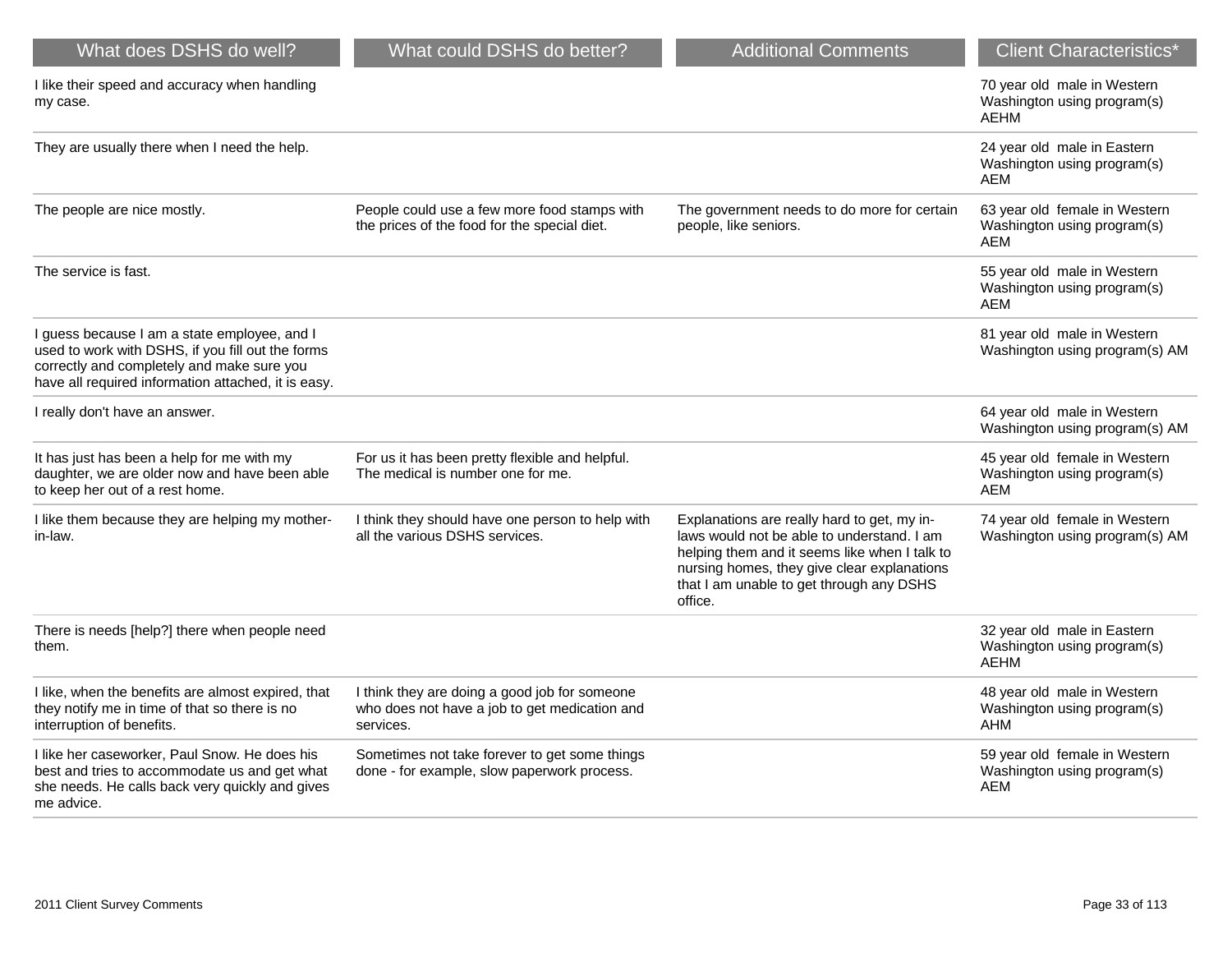| What does DSHS do well?                                                                                                                                 | What could DSHS do better?                                                                                                                                                                                                                                                                                                                                                                                                                                                                                                             | <b>Additional Comments</b>                                                                                                                                                                                                                                                                                                                                                                                                                          | <b>Client Characteristics*</b>                                               |
|---------------------------------------------------------------------------------------------------------------------------------------------------------|----------------------------------------------------------------------------------------------------------------------------------------------------------------------------------------------------------------------------------------------------------------------------------------------------------------------------------------------------------------------------------------------------------------------------------------------------------------------------------------------------------------------------------------|-----------------------------------------------------------------------------------------------------------------------------------------------------------------------------------------------------------------------------------------------------------------------------------------------------------------------------------------------------------------------------------------------------------------------------------------------------|------------------------------------------------------------------------------|
| I have never had problems with DSHS in my<br>dealings. I am pretty well informed about what I<br>can get or not get.                                    | Mental health - it could do better in helping<br>mentally ill people. I have a daughter who is<br>mentally ill and she cannot get any help. She<br>lives on the streets and cannot get any help. All<br>the mental health advocates ask, "What kind of<br>drugs do you want today?" I think there needs to<br>be more counseling available.                                                                                                                                                                                            |                                                                                                                                                                                                                                                                                                                                                                                                                                                     | 63 year old female in Western<br>Washington using program(s)<br>AEHM         |
| I like all the services that are set up and DSHS<br>takes care of all of it and the only time we have<br>to communicate is for annual reviews.          |                                                                                                                                                                                                                                                                                                                                                                                                                                                                                                                                        |                                                                                                                                                                                                                                                                                                                                                                                                                                                     | 37 year old female in Western<br>Washington using program(s)<br><b>ADEHM</b> |
| I like the kindness and the willingness to help.                                                                                                        | I think it would be best to continue to do<br>everything and not cancel any services.                                                                                                                                                                                                                                                                                                                                                                                                                                                  | I just want to thank the interpreter and to<br>thank you for the attention and time that you<br>took to talk to me.                                                                                                                                                                                                                                                                                                                                 | 78 year old male in Western<br>Washington using program(s)<br><b>AEM</b>     |
| They understand what I need - they are very<br>helpful and very caring.                                                                                 | I have to wait too long in the office for<br>assistance.                                                                                                                                                                                                                                                                                                                                                                                                                                                                               |                                                                                                                                                                                                                                                                                                                                                                                                                                                     | 83 year old female in Western<br>Washington using program(s)<br><b>AEHM</b>  |
| The caseworkers are good and responsive.                                                                                                                | Financially, they could pay for the medical<br>services that the facility I live in provides.                                                                                                                                                                                                                                                                                                                                                                                                                                          |                                                                                                                                                                                                                                                                                                                                                                                                                                                     | 91 year old female in Western<br>Washington using program(s) AM              |
| Nothing.                                                                                                                                                | Allow the client and provider to sit with the Case<br>Manager when they do a comprehensive<br>assessment. They never let us know what a<br>client is doing until a month later. For example,<br>the AFH gets a letter on November 15 saying<br>that services will be discontinued on November<br>1! In a letter, DSHS says that you have 10 days<br>to respond from November 1 and we got the<br>letter on November 15. Then, we file a protest<br>which costs them and DSHS a ton of money.                                           | Could DSHS ask the provider one time to<br>have a meeting to discuss how to provide the<br>services. Client doesn't need to be reviewed<br>every year unless there is a dramatic<br>change. This seems to be a waste of time<br>and money.                                                                                                                                                                                                          | 53 year old female in Western<br>Washington using program(s)<br>AHM          |
| They are very good. Every time I go in about<br>something, they take care of me.                                                                        |                                                                                                                                                                                                                                                                                                                                                                                                                                                                                                                                        |                                                                                                                                                                                                                                                                                                                                                                                                                                                     | 68 year old female in Western<br>Washington using program(s)<br>AEMZ         |
| I like the fact that they are there to support<br>people with disabilities. It is comforting to have a<br>safety net. It's a safe place to go for help. | There aren't many choices for doctors in the<br>dental, optometry, dermatology, and allergy<br>fields. I think dental coverage and treatment<br>should be expanded. It is difficult to find a<br>dentist to accept the DSHS medical card. It<br>would be good if a CSO was located closer to<br>me. I have to ride a ParaTransit vehicle for one<br>hour each way to and from the CSO. I heard a<br>rumor that Washington is a state where clients<br>come from out-of-state to get on DSHS<br>services - it is easier to get on here. | I would like it if DSHS would consider a<br>holistic approach. I was supposed to get an<br>air purifier but DSHS said you couldn't prove<br>that an air purifier would work so they<br>wouldn't approve it. I think we need a current<br>and whole medical approach. Dental<br>coverage is terrible - routine cleaning should<br>be covered always. I am grateful the<br>programs are there for folks like me but they<br>do need some improvement! | 56 year old female in Western<br>Washington using program(s)<br><b>AEHMS</b> |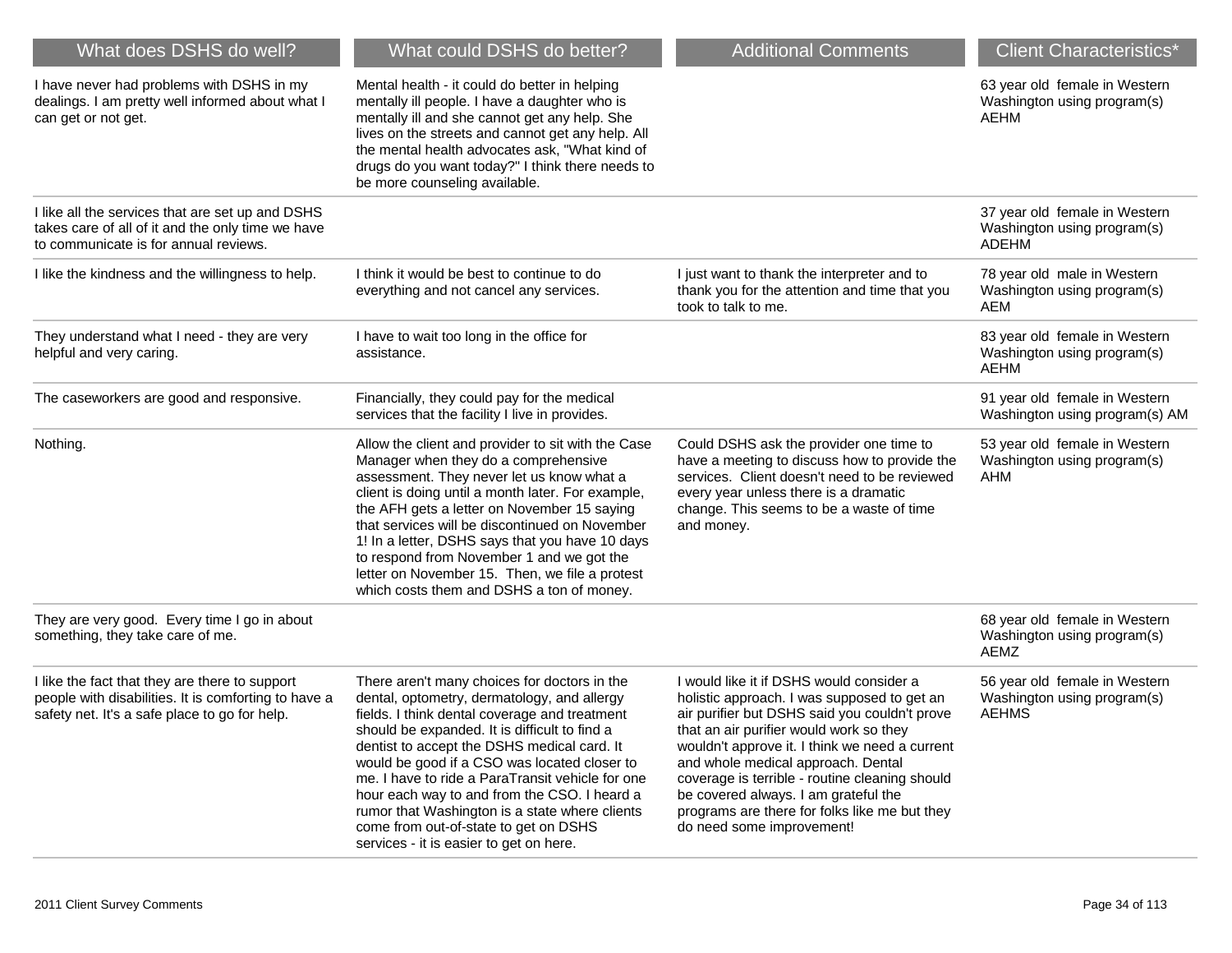| What does DSHS do well?                                                          | What could DSHS do better?                                                                                                                                                               | <b>Additional Comments</b>                       | <b>Client Characteristics*</b>                                             |
|----------------------------------------------------------------------------------|------------------------------------------------------------------------------------------------------------------------------------------------------------------------------------------|--------------------------------------------------|----------------------------------------------------------------------------|
| They are approachable and do a good job.                                         |                                                                                                                                                                                          |                                                  | 71 year old female in Western<br>Washington using program(s)<br>AEM        |
| They certainly provide services that I would not<br>get otherwise.               | Stop penalizing me because I live with a family<br>member. DSHS reduces the amount of<br>caregiver hours because I live with my mother.                                                  |                                                  | 44 year old female in Eastern<br>Washington using program(s) AM            |
| I like the social worker who comes and visits.                                   | I don't like to go all the way downtown to Seattle<br>to get MH services. I'd rather get them in<br>Shoreline area.                                                                      |                                                  | 58 year old female in Western<br>Washington using program(s)<br>AHM        |
| They helped me out when I needed it.                                             | DSHS used to provide for wheelchairs and bath<br>equipment and they no longer do. They need to<br>do better in the dental care area. Lots of<br>dentists won't take the Medicaid card.   | DSHS sucks sometimes.                            | 49 year old male in Western<br>Washington using program(s)<br>AEM          |
| I like their courtesy.                                                           |                                                                                                                                                                                          |                                                  | 85 year old female in Eastern<br>Washington using program(s) AM            |
| They have always been fast and courteous for<br>me.                              | Give us more services and more food<br>assistance.                                                                                                                                       | I am satisfied and happy that DSHS helped<br>me. | 78 year old female in Eastern<br>Washington using program(s)<br>AEM        |
| I think they are friendly, helpful and prompt.<br>They help me a lot.            |                                                                                                                                                                                          |                                                  | 73 year old female in Western<br>Washington using program(s)<br><b>AHM</b> |
| They still assist with care needs and come to my<br>place to do the evaluations. | Transportation is a very great need I have.                                                                                                                                              |                                                  | 100 year old female in Western<br>Washington using program(s) AM           |
| I get my appointments and don't have to deal<br>with anybody.                    | I wouldn't have any idea.                                                                                                                                                                |                                                  | 77 year old female in Western<br>Washington using program(s)<br>AHM        |
| They are really courteous and understanding.                                     | Hire more staff.                                                                                                                                                                         |                                                  | 52 year old female in Eastern<br>Washington using program(s) AM            |
| That they helped me with my food and medical.                                    |                                                                                                                                                                                          |                                                  | 79 year old female in Western<br>Washington using program(s)<br>AEM        |
| It has been pretty seamless for the things that<br>mom has needed.               | It gets a little confusing with the doctor's bill as I<br>am not sure if I should pay or not. And one time<br>I paid a bill and was reimbursed because it was<br>covered under Medicaid. |                                                  | 90 year old female in Western<br>Washington using program(s)<br><b>AEM</b> |
| They help me when I need it and they take me<br>to doctor when I need to.        | Give me a woman care provider so I can take<br>showers, if she can also take me to my doctor<br>appointments. I have a man now who takes me<br>to doctor appointments.                   |                                                  | 77 year old female in Western<br>Washington using program(s) AM            |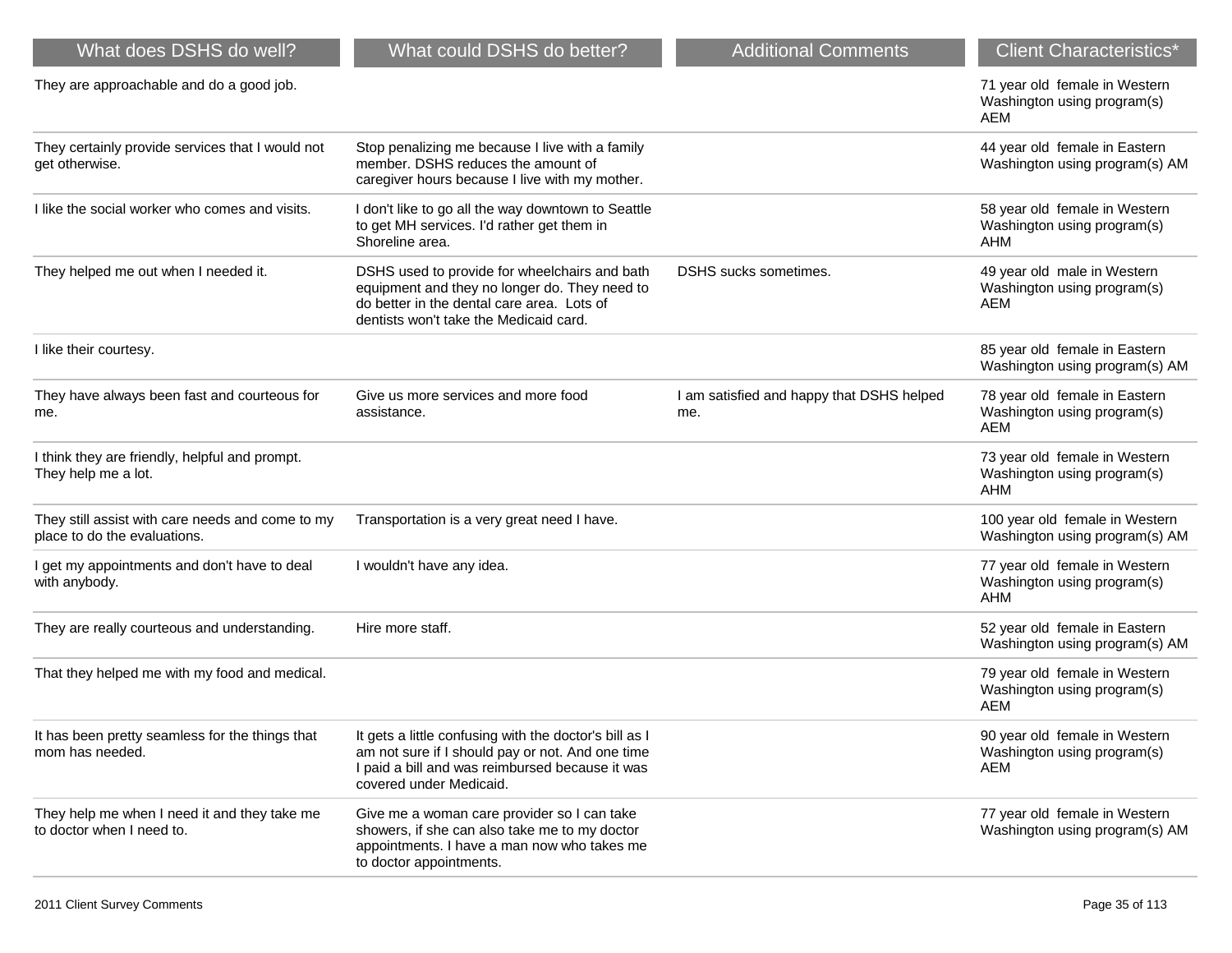| What does DSHS do well?                                                                                                                                                                                                                                                                                                            | What could DSHS do better?                                                                                                                                                                                                                                                                                                                                                                   | <b>Additional Comments</b>                                                                                                                                                                                                                                                                                           | <b>Client Characteristics*</b>                                              |
|------------------------------------------------------------------------------------------------------------------------------------------------------------------------------------------------------------------------------------------------------------------------------------------------------------------------------------|----------------------------------------------------------------------------------------------------------------------------------------------------------------------------------------------------------------------------------------------------------------------------------------------------------------------------------------------------------------------------------------------|----------------------------------------------------------------------------------------------------------------------------------------------------------------------------------------------------------------------------------------------------------------------------------------------------------------------|-----------------------------------------------------------------------------|
| Well because when I need them they are there.                                                                                                                                                                                                                                                                                      | I don't know. They've been awful good to me.                                                                                                                                                                                                                                                                                                                                                 |                                                                                                                                                                                                                                                                                                                      | 92 year old female in Eastern<br>Washington using program(s) AM             |
| She tells me she likes it.                                                                                                                                                                                                                                                                                                         | She don't know about that.                                                                                                                                                                                                                                                                                                                                                                   |                                                                                                                                                                                                                                                                                                                      | 84 year old female in Western<br>Washington using program(s)<br><b>AEM</b>  |
| I like the accessibility, and I can come to them<br>with a problem and they can help me categorize<br>it and lead me in the correct direction.                                                                                                                                                                                     | Our son lives with us and we get 3 letters - one<br>for my son, one for my husband and one for<br>me! It would be nice to receive 1 letter with all<br>our names on it.                                                                                                                                                                                                                      |                                                                                                                                                                                                                                                                                                                      | 35 year old male in Western<br>Washington using program(s)<br><b>ADM</b>    |
| I like working with our caseworker, Diana Woods.                                                                                                                                                                                                                                                                                   |                                                                                                                                                                                                                                                                                                                                                                                              |                                                                                                                                                                                                                                                                                                                      | 50 year old female in Western<br>Washington using program(s)<br><b>ADM</b>  |
| I like the caseworker she has right now,<br>Roxanne Kamea. I like the fact that my daughter<br>has the same caseworker.                                                                                                                                                                                                            |                                                                                                                                                                                                                                                                                                                                                                                              |                                                                                                                                                                                                                                                                                                                      | 30 year old female in Western<br>Washington using program(s)<br><b>ADM</b>  |
| I am very happy with the quality of the staff.<br>They seem concerned.                                                                                                                                                                                                                                                             |                                                                                                                                                                                                                                                                                                                                                                                              |                                                                                                                                                                                                                                                                                                                      | 87 year old male in Western<br>Washington using program(s) AM               |
| I think they are very impersonal. There is a real<br>lack of information about what's available to me.                                                                                                                                                                                                                             | It is difficult to get doctors, etc. to accept the<br>DSHS medical card. Also, I don't know where to<br>go to get services. It would be really nice if<br>DSHS put out a list of what's available and what<br>vendors are available. What's covered? How do<br>I find a dentist? For a long time, I didn't even<br>know I had a case manager. Do I have a case<br>manager now and who is it? | How do I find out about the answers to my<br>previous questions in this survey?                                                                                                                                                                                                                                      | 60 year old female in Western<br>Washington using program(s)<br><b>AEHM</b> |
| They are pretty cut and dried. Now, I understand<br>the system and pretty much know what my<br>benefits are, but it took a long time to develop<br>the understanding what my Mom's benefits are.<br>It took two years, which is entirely too long. The<br>labyrinth of bureaucracytoo many layers of<br>bureaucracy and paperwork. | See comment on 23. DSHS should focus on<br>your customers, start with the client and work<br>backwards. Here is our client - what do we need<br>to do?                                                                                                                                                                                                                                       | The AFH situation needs to be totally<br>overhauled. It is a complete racket! She has<br>lived in three of them and I had to take her<br>out of all three.                                                                                                                                                           | 82 year old female in Western<br>Washington using program(s) AM             |
| I only deal with DSHS with April Michalthe<br>caseworker and she is the best!                                                                                                                                                                                                                                                      |                                                                                                                                                                                                                                                                                                                                                                                              |                                                                                                                                                                                                                                                                                                                      | 70 year old male in Western<br>Washington using program(s)<br>AEM           |
| They have dedicated people that are trying to<br>help and are trying to do a professional job and<br>really help. When you call and talk to them it all<br>works out.                                                                                                                                                              | Large organization and has a lot of problems.<br>More coordination of stuff for individual people.<br>They are very overworked with large caseloads.                                                                                                                                                                                                                                         | Client mentioned that when she switched<br>from private medical insurance to Medicaid<br>her doctor's office refused to keep her as a<br>client. When she talked to the doctor, he<br>agreed to keep seeing her. She felt that the<br>nurse was rude, but was thankful that the<br>doctor treated her with courtesy. | 64 year old female in Western<br>Washington using program(s)<br><b>AHM</b>  |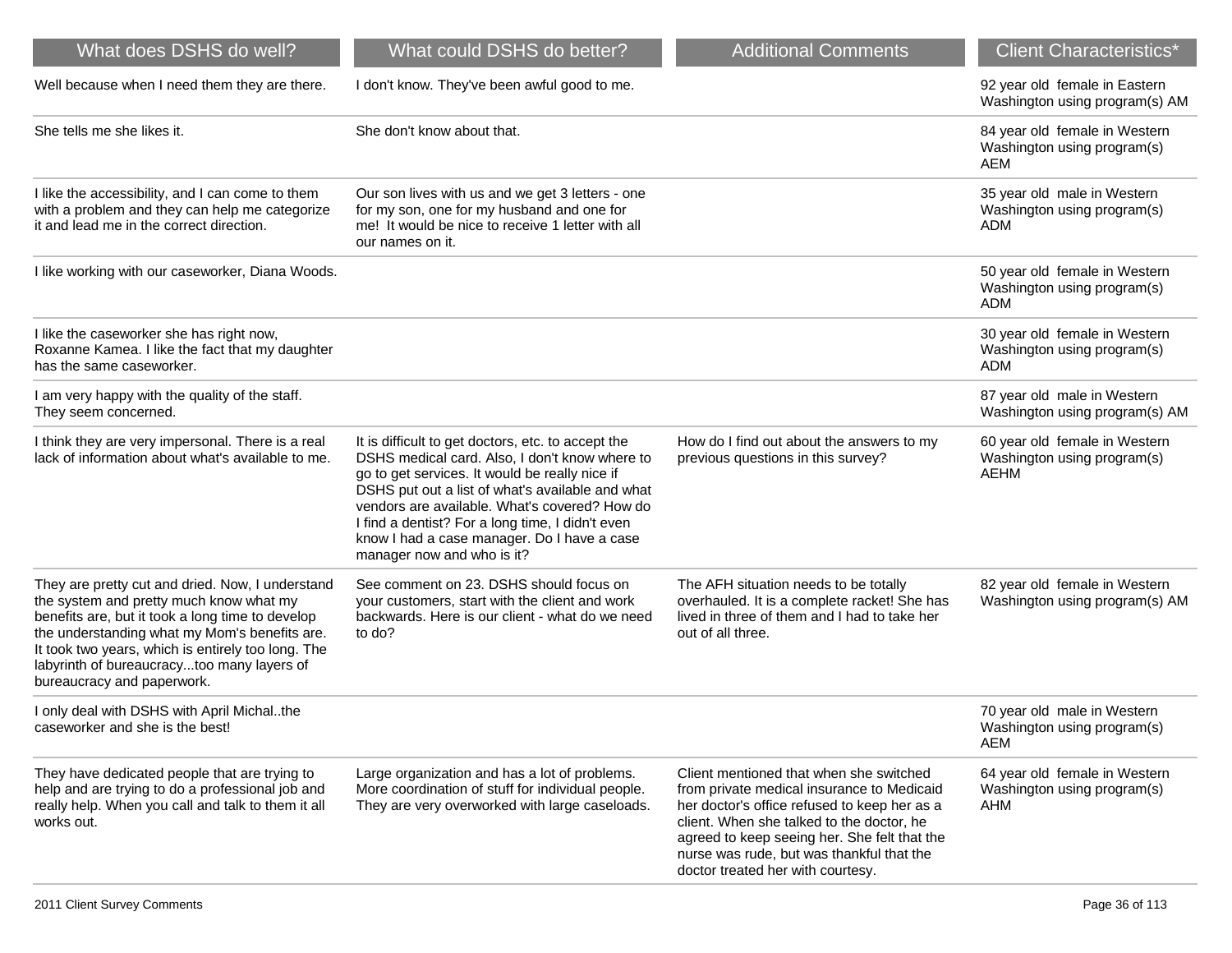| What does DSHS do well?                                                                                                                                                           | What could DSHS do better?                                                                                                                                                                                                                                           | <b>Additional Comments</b>                                                                                      | <b>Client Characteristics*</b>                                             |
|-----------------------------------------------------------------------------------------------------------------------------------------------------------------------------------|----------------------------------------------------------------------------------------------------------------------------------------------------------------------------------------------------------------------------------------------------------------------|-----------------------------------------------------------------------------------------------------------------|----------------------------------------------------------------------------|
| I have really been satisfied with the information<br>that I have gotten about programs and the staff<br>have been very good about keeping me<br>informed about what is happening. | Hire more case managers.                                                                                                                                                                                                                                             |                                                                                                                 | 89 year old female in Western<br>Washington using program(s) AM            |
| They have helped me when I have needed help.<br>It is my safety net and I very much need it.                                                                                      | More funding, and that they could do their job<br>better and faster.                                                                                                                                                                                                 | I just hope that people aren't afraid to pay the<br>taxes that provide the services that are<br>greatly needed. | 62 year old female in Western<br>Washington using program(s)<br><b>AHM</b> |
| That they are honest.                                                                                                                                                             | I don't think there is anything.                                                                                                                                                                                                                                     |                                                                                                                 | 75 year old female in Western<br>Washington using program(s)<br><b>AEM</b> |
| I have no problem with DSHS and I don't have<br>to gripe about anything.                                                                                                          | It used to be that my caregiver could take me to<br>dinners but now they say they cannot do it<br>because it's a social thing and it's not allowed.<br>My sight is too poor to go by myself.                                                                         |                                                                                                                 | 78 year old female in Western<br>Washington using program(s) AM            |
| I like how quickly they responded in sending in-<br>home care workers to me. I had a couple that<br>didn't work out but they were quickly replaced by<br>DSHS.                    | Nothing that I can think of.                                                                                                                                                                                                                                         | I would be lost without the DSHS program. I<br>think it's an outstanding organization all the<br>way around.    | 64 year old male in Western<br>Washington using program(s)<br>AEM          |
| When I needed the food stamps, it was quick to<br>get them.                                                                                                                       | I wish they would send me monthly balances of<br>my child support payments, 'cause I don't know<br>how much I owe and I pay them regularly. I was<br>hoping I could work with them about keeping<br>part of my income tax return to help with my<br>household bills. |                                                                                                                 | 44 year old male in Eastern<br>Washington using program(s)<br><b>ESX</b>   |
| It is easy to get help when you go there.                                                                                                                                         | Maybe cut down the wait in the office. It is hard<br>when I have to take my young daughter in there<br>and wait for such a long time.                                                                                                                                |                                                                                                                 | 19 year old female in Eastern<br>Washington using program(s) EM            |
|                                                                                                                                                                                   | Rebecca Law, where children have rights, is not<br>an effective law for having children receive<br>discipline to correct bad behavior which will<br>most likely end up in jail or prison.                                                                            |                                                                                                                 | 69 year old male in Eastern<br>Washington using program(s) CZ              |
| I like that I have medical for my son to get<br>counseling.                                                                                                                       |                                                                                                                                                                                                                                                                      |                                                                                                                 | 17 year old male in Eastern<br>Washington using program(s)<br>HMX          |
| I like our CSO office that I go through. Everyone<br>in there is very helpful. It is easier to go into the<br>office than use the 1-800 line.                                     | It would be better to go back to calling the local<br>office than the new 1-800 number that is<br>impossible to get through.                                                                                                                                         |                                                                                                                 | 29 year old female in Eastern<br>Washington using program(s) EZ            |
| They were pretty helpful when I received<br>services.                                                                                                                             | Have more locations.                                                                                                                                                                                                                                                 |                                                                                                                 | 22 year old female in Western<br>Washington using program(s) EZ            |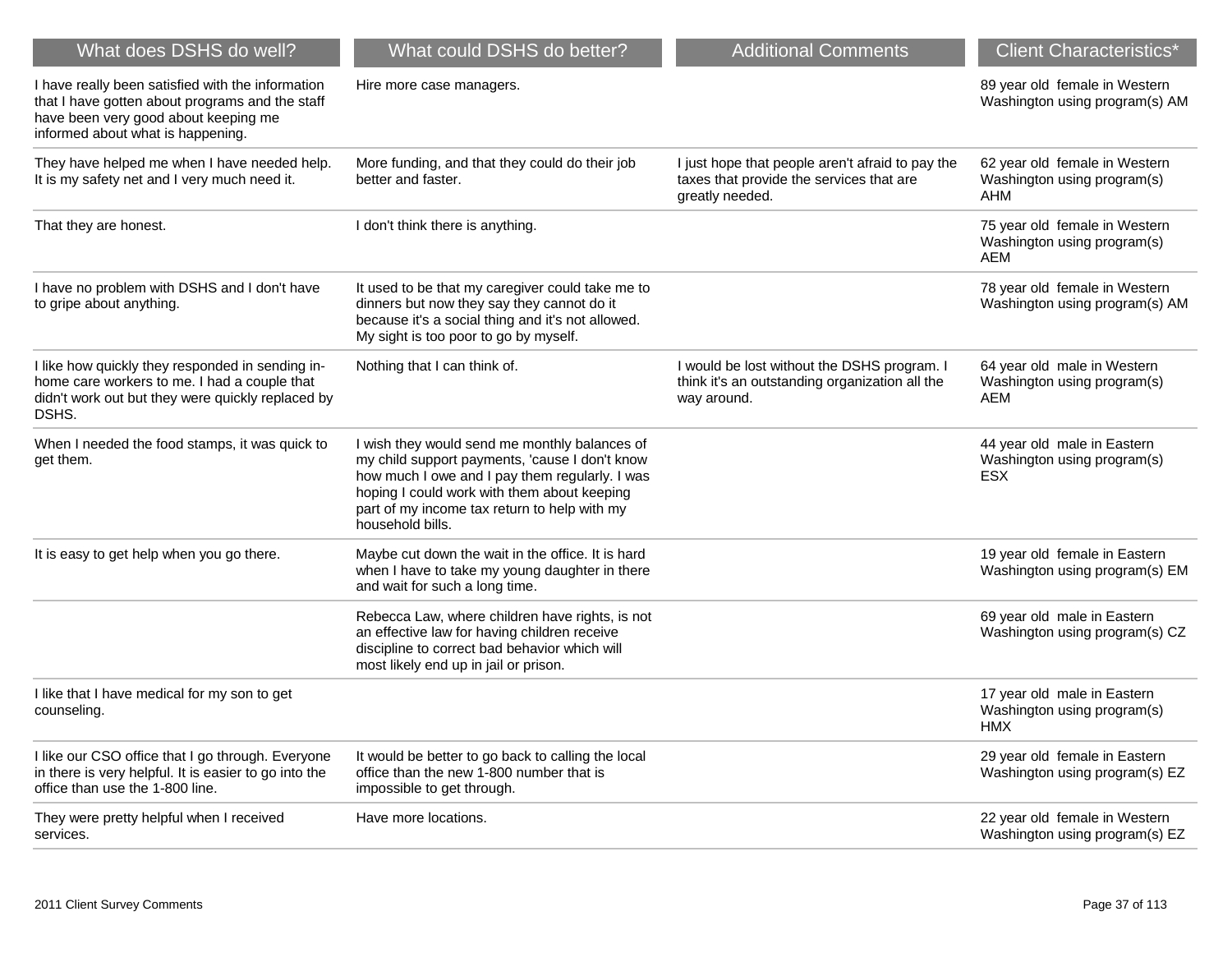| What does DSHS do well?                                                                                                                                                                                                 | What could DSHS do better?                                                                                                                                                                                                                                                                                                                                                                                                                                                             | <b>Additional Comments</b>                                                                                                                                           | <b>Client Characteristics*</b>                                               |
|-------------------------------------------------------------------------------------------------------------------------------------------------------------------------------------------------------------------------|----------------------------------------------------------------------------------------------------------------------------------------------------------------------------------------------------------------------------------------------------------------------------------------------------------------------------------------------------------------------------------------------------------------------------------------------------------------------------------------|----------------------------------------------------------------------------------------------------------------------------------------------------------------------|------------------------------------------------------------------------------|
| If I am in need it is easy to get help.                                                                                                                                                                                 | The people at the counter when you go into the<br>office need not be so rude and need to<br>understand that everyone has a different<br>problem that sometimes needs to be treated in<br>different ways. Sometimes these problems are<br>not even their choice.                                                                                                                                                                                                                        | No. You have been wonderful.                                                                                                                                         | 39 year old female in Eastern<br>Washington using program(s) EZ              |
| They have made it very easy to reapply for food<br>stamps and have given you enough time to get<br>the paperwork back. They have provided me<br>with the services of medical and food stamps<br>and I am very grateful. | It takes a long time to get a real person when<br>you call the 800#, and this could be corrected by<br>offering the option at the beginning of the call.<br>The option being to talk to a real person.                                                                                                                                                                                                                                                                                 | Nope, I think we are good.                                                                                                                                           | 54 year old female in Eastern<br>Washington using program(s)<br><b>EMZ</b>   |
| If I have a problem, I go in there and dealing<br>with them is fine.                                                                                                                                                    | They could improve the amount of food stamps<br>they provide.                                                                                                                                                                                                                                                                                                                                                                                                                          |                                                                                                                                                                      | 46 year old female in Eastern<br>Washington using program(s)<br><b>EHMX</b>  |
| The services that they provide.                                                                                                                                                                                         | Make it easier for a person to get food stamps.<br>Increase the amount of food stamps that you get<br>because it is not enough to make it through the<br>month.                                                                                                                                                                                                                                                                                                                        | No. Not really.                                                                                                                                                      | 20 year old female in Western<br>Washington using program(s)<br>EMSZ         |
| They can sometimes give me the help that I<br>need.                                                                                                                                                                     | They could be a little faster and efficient time<br>wise, and with people who have disabilities they<br>could give a bit of a priority.                                                                                                                                                                                                                                                                                                                                                |                                                                                                                                                                      | 26 year old female in Western<br>Washington using program(s)<br><b>CEMSZ</b> |
| They have helped me very much and been very<br>beneficial to me.                                                                                                                                                        | Nothing.                                                                                                                                                                                                                                                                                                                                                                                                                                                                               | No. I think they are so good.                                                                                                                                        | 32 year old female in Western<br>Washington using program(s)<br><b>EMSZ</b>  |
|                                                                                                                                                                                                                         | It took a very, very long time to go through the<br>application process.                                                                                                                                                                                                                                                                                                                                                                                                               |                                                                                                                                                                      | 33 year old female in Western<br>Washington using program(s) EX              |
| I like the Omak CSO as the workers are very<br>positive.                                                                                                                                                                | DCS needs to get their information correct. My<br>niece was placed with us, and I was a non-<br>needy relative. They sent me a letter that they<br>were going after the absent parent. The letters<br>were sent in an incorrect name to me, and my<br>niece's name was also incorrect, as was my<br>address. There was a waiver in place by the<br>TANF social worker to not attempt to contact the<br>absent parent due to child endangerment, and<br>they did not honor that waiver. | I was really upset when I heard that DCS was<br>attempting to contact the absent father, as<br>there is a history of allegations of sexual<br>abuse and molestation. | 42 year old female in Eastern<br>Washington using program(s) Z               |
| All the services that I have received have helped<br>me out a lot.                                                                                                                                                      | The worker could be a little happier and treat the<br>client a little better.                                                                                                                                                                                                                                                                                                                                                                                                          | Nope.                                                                                                                                                                | 30 year old female in Western<br>Washington using program(s)<br><b>EMSZ</b>  |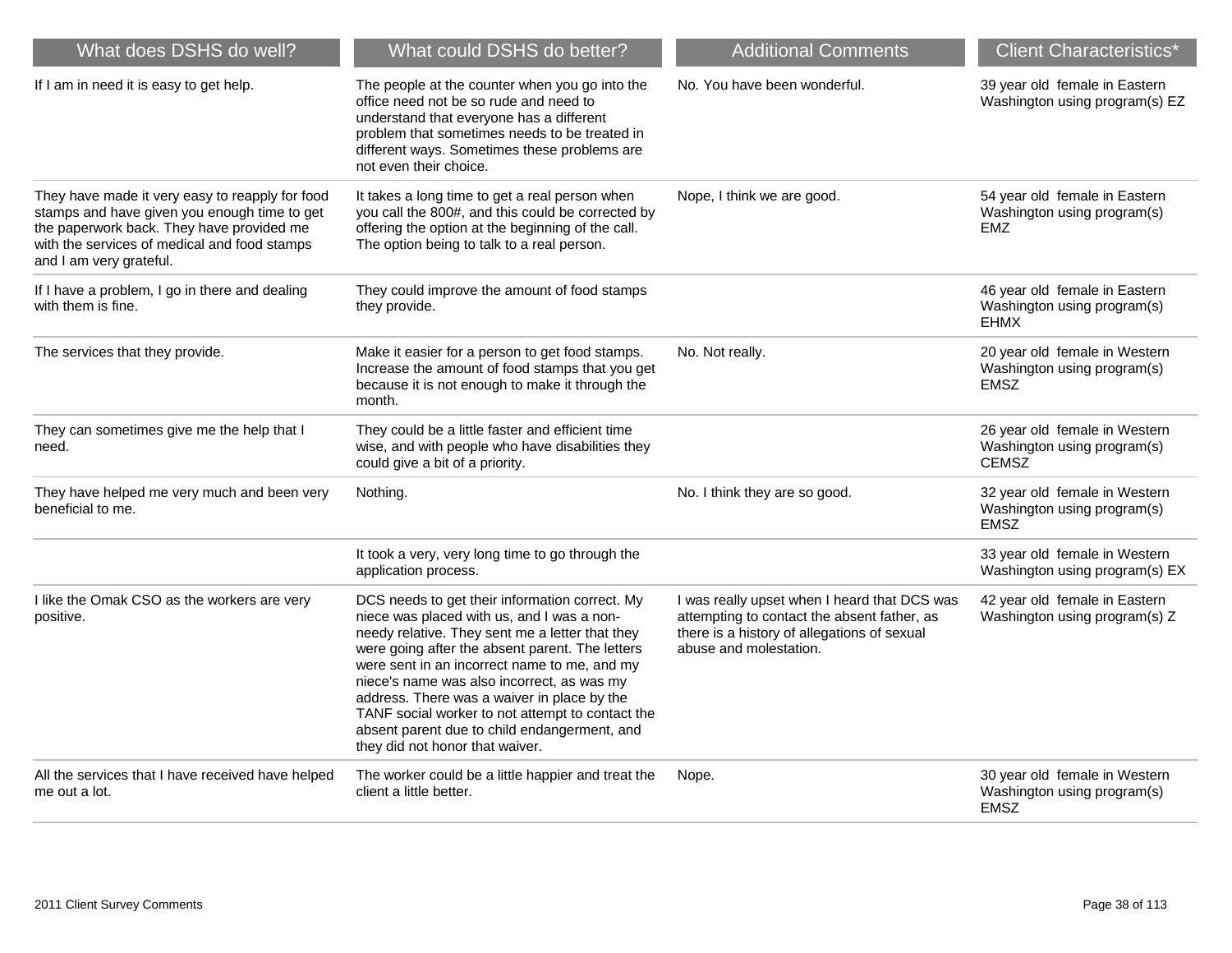| What does DSHS do well?                                                                                                                                      | What could DSHS do better?                                                                                                                                                                                                                                                                                                                                                  | <b>Additional Comments</b>                                                                                                      | <b>Client Characteristics*</b>                                             |
|--------------------------------------------------------------------------------------------------------------------------------------------------------------|-----------------------------------------------------------------------------------------------------------------------------------------------------------------------------------------------------------------------------------------------------------------------------------------------------------------------------------------------------------------------------|---------------------------------------------------------------------------------------------------------------------------------|----------------------------------------------------------------------------|
|                                                                                                                                                              | They could employ compassionate, thoughtful<br>and knowledgeable workers. Some workers are<br>very rude. One worker when we applied for<br>services told us we were not eligible for<br>anything. We spoke to her supervisor and her<br>supervisor told us we were eligible for<br>emergency assistance and food stamps and<br>medical. It was a very upsetting experience. |                                                                                                                                 | 34 year old male in Eastern<br>Washington using program(s)<br><b>EMX</b>   |
| They are all very courteous and treat you well.                                                                                                              |                                                                                                                                                                                                                                                                                                                                                                             |                                                                                                                                 | 40 year old female in Eastern<br>Washington using program(s)<br><b>EMZ</b> |
|                                                                                                                                                              | Take action quicker when pursuing child support.                                                                                                                                                                                                                                                                                                                            | At the CSO, it is very difficult to get through<br>the automated system, and I had lots of<br>trouble getting to a live person. | 33 year old female in Western<br>Washington using program(s) EZ            |
| The worker that I have is very helpful and we<br>have a great relationship in which I have been<br>able to receive my support.                               | Nothing.                                                                                                                                                                                                                                                                                                                                                                    | Nothing.                                                                                                                        | 47 year old female in Western<br>Washington using program(s) Z             |
| Their customer service was very good and very<br>supportive!                                                                                                 |                                                                                                                                                                                                                                                                                                                                                                             |                                                                                                                                 | 47 year old female in Eastern<br>Washington using program(s) Z             |
| The Office of Child Support has been very<br>helpful in providing services for me. Also the<br>medical and the food stamps that are provided<br>have helped. | Be clearer when they provide answers to my<br>questions. The time limit that they give you to<br>return information needs to be extended.                                                                                                                                                                                                                                   | I don't. I hope that this helps.                                                                                                | 34 year old female in Eastern<br>Washington using program(s)<br><b>EMZ</b> |
| It comes in handy and they have provided me<br>with food stamps for me and my children.                                                                      | It is fine like it is. Everything is fair.                                                                                                                                                                                                                                                                                                                                  | No. Keep up the good work.                                                                                                      | 23 year old female in Eastern<br>Washington using program(s) EZ            |
| I don't think anything!                                                                                                                                      | Maybe they can put better persons in the office<br>that understands the cases, and answers really<br>relevant questions! They sometimes cannot<br>answer my questions.                                                                                                                                                                                                      |                                                                                                                                 | 34 year old male in Western<br>Washington using program(s) X               |
| They have accountable for the support that I pay.                                                                                                            | Nothing.                                                                                                                                                                                                                                                                                                                                                                    | No. That's it.                                                                                                                  | 51 year old male in Western<br>Washington using program(s) EZ              |
| They help me out with my medical and my food<br>assistance.                                                                                                  | The staff don't seem to understand the<br>problems that I have very well. The spend down<br>is too high.                                                                                                                                                                                                                                                                    |                                                                                                                                 | 65 year old female in Western<br>Washington using program(s)<br><b>EMZ</b> |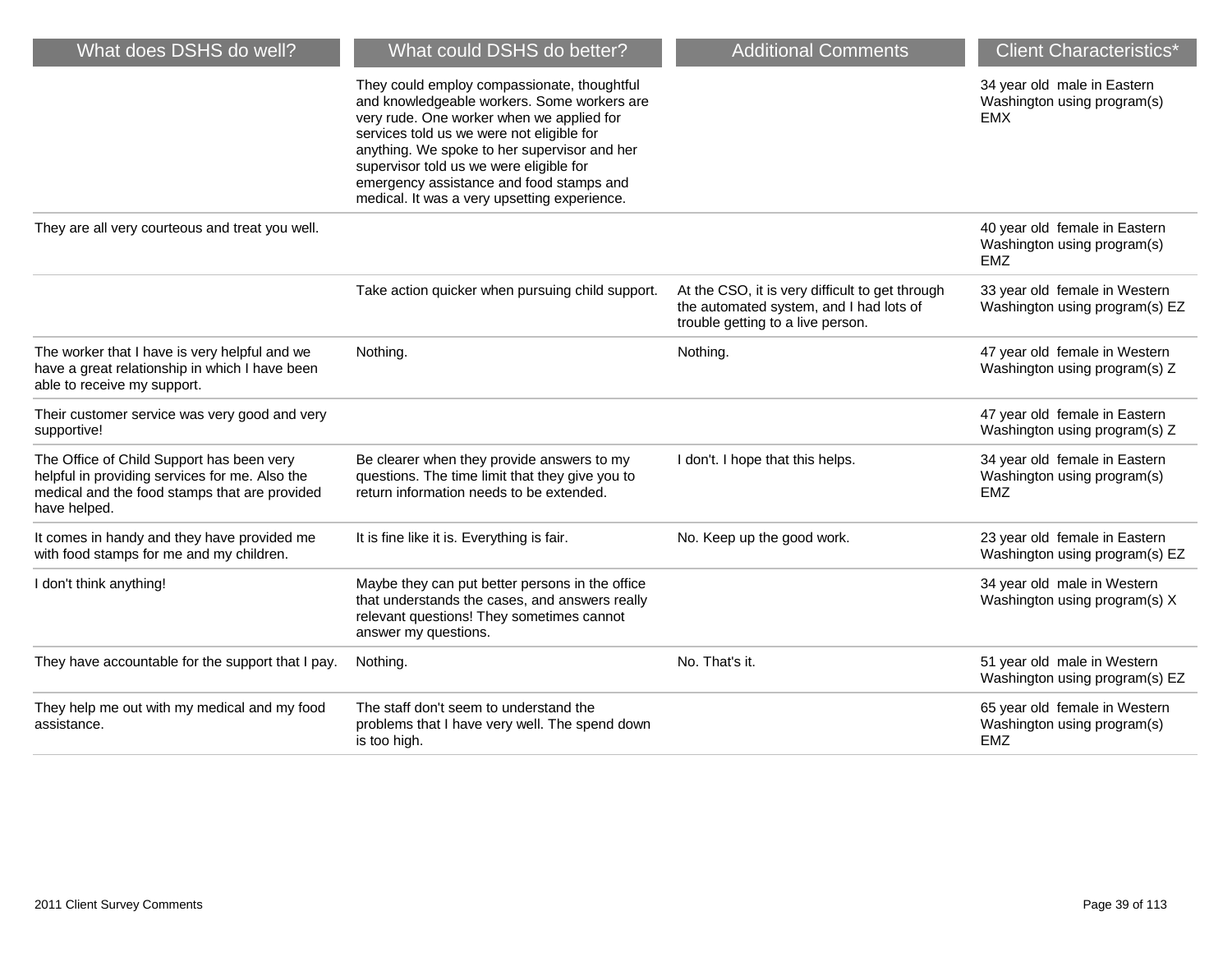| What does DSHS do well?                                                                                                       | What could DSHS do better?                                                                                                                                                                                                     | <b>Additional Comments</b>                                                                                                                                                                                                                                                                                                                                                                                                         | <b>Client Characteristics*</b>                                              |
|-------------------------------------------------------------------------------------------------------------------------------|--------------------------------------------------------------------------------------------------------------------------------------------------------------------------------------------------------------------------------|------------------------------------------------------------------------------------------------------------------------------------------------------------------------------------------------------------------------------------------------------------------------------------------------------------------------------------------------------------------------------------------------------------------------------------|-----------------------------------------------------------------------------|
| They are consistent and stuck it out long<br>termDCS.                                                                         | Have more live persons on the phone!                                                                                                                                                                                           | Time after time over the years I have<br>received a questionnaire so I could assist in<br>finding my ex-husband. My question is: With<br>all the resources DSHS staff have at hand,<br>why can't they find him themselves? I have<br>heard over the years that my ex-husband<br>had children with other women and I have<br>heard that I was put at the bottom of the<br>support list because my son was older than<br>the others. | 50 year old female in Western<br>Washington using program(s) Z              |
| I like the services I get.                                                                                                    | Have more courteous staff at ESA.                                                                                                                                                                                              |                                                                                                                                                                                                                                                                                                                                                                                                                                    | 30 year old female in Eastern<br>Washington using program(s)<br><b>EMZ</b>  |
| I like that they only send a monthly statement<br>instead of sending something every time I get a<br>check.                   | Don't make clients wait so long on the phone on<br>hold and through the queuing system.                                                                                                                                        |                                                                                                                                                                                                                                                                                                                                                                                                                                    | 53 year old female in Western<br>Washington using program(s) Z              |
| They are always kind and courteous.                                                                                           | Be open 24 hours per day!                                                                                                                                                                                                      |                                                                                                                                                                                                                                                                                                                                                                                                                                    | 49 year old male in Western<br>Washington using program(s) EX               |
| They are easy to deal with.                                                                                                   |                                                                                                                                                                                                                                |                                                                                                                                                                                                                                                                                                                                                                                                                                    | 45 year old male in Western<br>Washington using program(s) X                |
| I like that I don't have to ask my ex-husband for<br>child support. I like that we don't have to have<br>these conversations. | I wish there was a way to deal with the absent<br>parent to make them be more responsible and<br>make them pay the amounts they have to pay<br>without going back to court and incur expenses<br>and is timely.                |                                                                                                                                                                                                                                                                                                                                                                                                                                    | 58 year old female in Western<br>Washington using program(s) Z              |
| It is convenient.                                                                                                             | Child support - my children are over 18 now.<br>DCS has been taking out money and I don't<br>make enough money. They did not explain that<br>clearly to me. They say I am paying arrears but<br>won't give me any information! | It makes it easy to do telephone interviews<br>with DSHS staff at CSO or DCS.                                                                                                                                                                                                                                                                                                                                                      | 41 year old male in Western<br>Washington using program(s)<br><b>EMVX</b>   |
| Nothing.                                                                                                                      | Have more staff at all programs to answer<br>phone calls - I don't like the computerized<br>system at all and it is very difficult to get a live<br>person.                                                                    | Client's mother stated that they pay private<br>pay mental health provider. They had client<br>go to a state pay facility for 6 months in the<br>last 2 years. They changed to private pay as<br>the state pay would not let her see<br>psychiatrist. She was required to go to<br>counseling and she does not do well in that<br>setting.                                                                                         | 20 year old female in Western<br>Washington using program(s)<br><b>EHMZ</b> |
| The workers are doing their job as best they can.                                                                             | DCS needs a complete overhaul, as my child<br>has a dead beat dad who quits whenever DCS<br>tries to contact him.                                                                                                              |                                                                                                                                                                                                                                                                                                                                                                                                                                    | 53 year old female in Eastern<br>Washington using program(s) EZ             |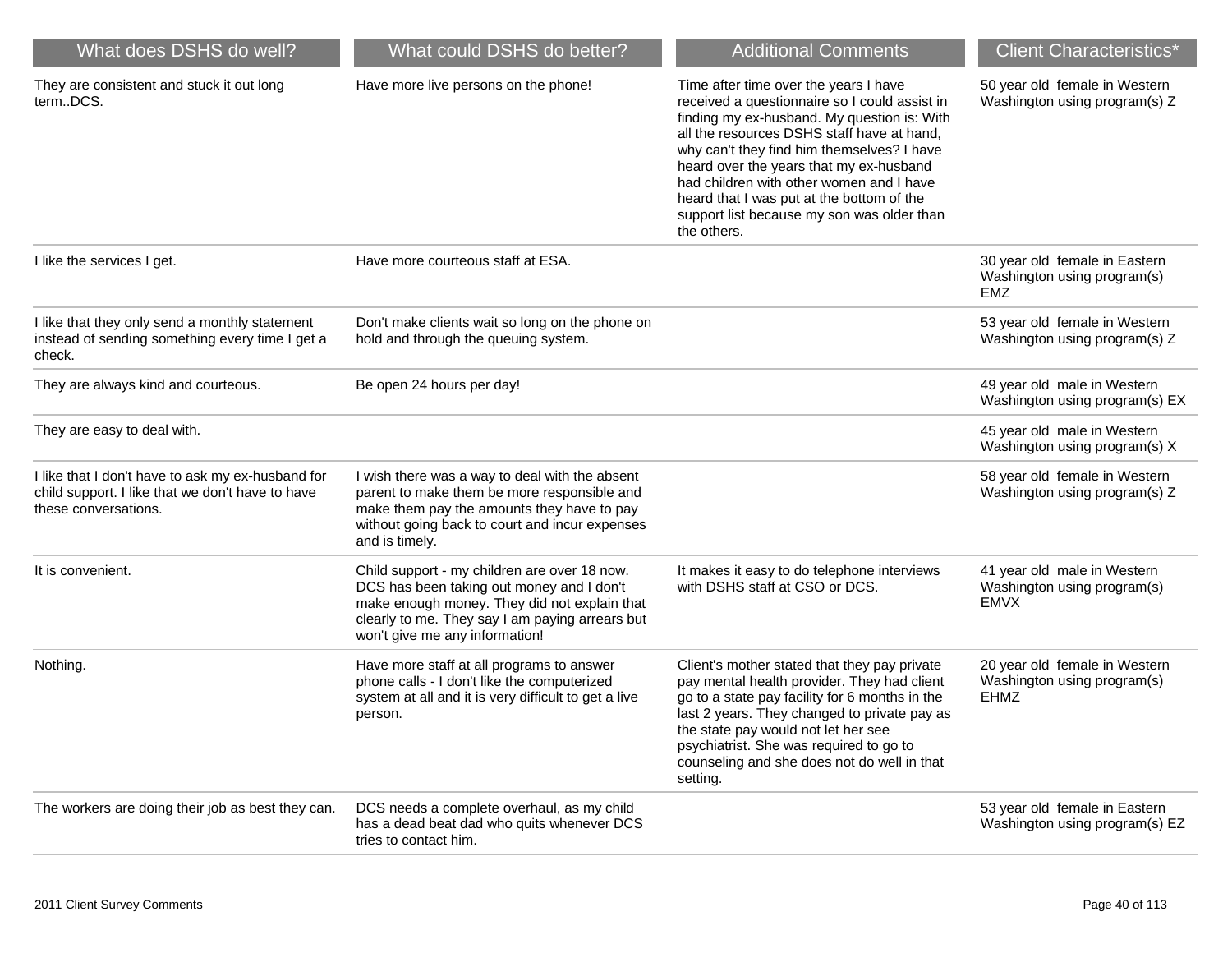| What does DSHS do well?                                                                                                      | What could DSHS do better?                                                                                                                                                                                                                                                          | <b>Additional Comments</b> | <b>Client Characteristics*</b>                                             |
|------------------------------------------------------------------------------------------------------------------------------|-------------------------------------------------------------------------------------------------------------------------------------------------------------------------------------------------------------------------------------------------------------------------------------|----------------------------|----------------------------------------------------------------------------|
| They are understanding of the situation and they<br>do try to help with the situation.                                       | The phone waiting time is so long and is<br>inconvenient when you have kids.                                                                                                                                                                                                        |                            | 33 year old female in Western<br>Washington using program(s) Z             |
| Some of their employees are outstanding!                                                                                     | Make the programs clear for people like me<br>don't know anything about services, and explain<br>things a lot clearer than they do.                                                                                                                                                 |                            | 65 year old male in Eastern<br>Washington using program(s) EZ              |
| I think they are very honest.                                                                                                |                                                                                                                                                                                                                                                                                     |                            | 73 year old female in Eastern<br>Washington using program(s) Z             |
| I like that they are there when you need them to<br>be.                                                                      | I think one thing that they could do more is to<br>treat people as the staff would like to be<br>treated. They tend to "look down" at people<br>applying [for] assistance.                                                                                                          |                            | 41 year old female in Western<br>Washington using program(s)<br>EMZ.       |
|                                                                                                                              | They did not know the answer to my question<br>about depositing money into my bank account.<br>They did not explain why money was deposited.<br>They speak too fast, and I am Chinese and<br>learning English and it would be nice if they had<br>more patience.                    |                            | 36 year old female in Western<br>Washington using program(s) EZ            |
| I appreciate that they can help out.                                                                                         | When I dropped off assistance, sometimes the<br>CSO lost my documents. They said they didn't<br>have them and I had to resubmit them. I was<br>worried about submitting my personal bank<br>statements with account number and password<br>on them.                                 |                            | 34 year old female in Western<br>Washington using program(s)<br><b>EMZ</b> |
| I like that if I have a problem I will call, but if I go<br>into the office they do a pretty good job of<br>problem solving. | It's hard to call them as it is a long wait. I prefer<br>going into the office because of that.                                                                                                                                                                                     |                            | 47 year old female in Western<br>Washington using program(s)<br>EMZ.       |
| I'm grateful that it is a resource for people who<br>need help.                                                              |                                                                                                                                                                                                                                                                                     |                            | 59 year old female in Western<br>Washington using program(s) Z             |
| The help that I receive from them.                                                                                           | Collect the \$60,000 back child support that is<br>owed to me.                                                                                                                                                                                                                      |                            | 36 year old female in Western<br>Washington using program(s) CZ            |
| Their services help with our grandchildren.                                                                                  | They don't tell you how long you have to wait to<br>qualify for help. When my job ended due to<br>disability they didn't explain that I could be<br>added onto grandchildren's grant. Initial visit<br>was that I wouldn't qualify for anything, the<br>process was very confusing. |                            | 55 year old male in Western<br>Washington using program(s) EZ              |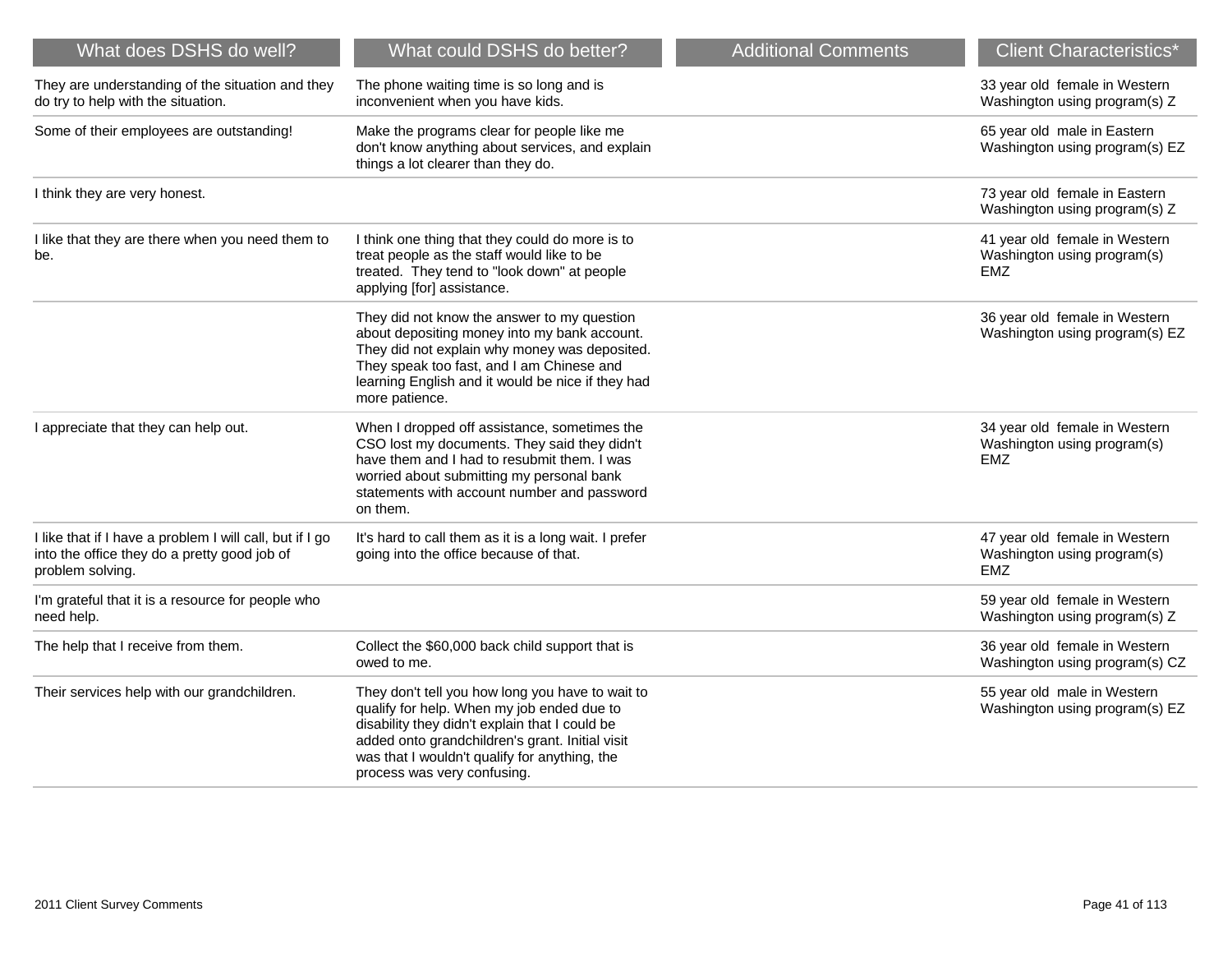| What does DSHS do well?                                                                                                                                                                                   | What could DSHS do better?                                                                                                                                                                                                                                                                                                                  | <b>Additional Comments</b>                                                                                                                                                                                                                                                                                                                                                   | <b>Client Characteristics*</b>                                             |
|-----------------------------------------------------------------------------------------------------------------------------------------------------------------------------------------------------------|---------------------------------------------------------------------------------------------------------------------------------------------------------------------------------------------------------------------------------------------------------------------------------------------------------------------------------------------|------------------------------------------------------------------------------------------------------------------------------------------------------------------------------------------------------------------------------------------------------------------------------------------------------------------------------------------------------------------------------|----------------------------------------------------------------------------|
| My child support shows up and I can track it.                                                                                                                                                             | Make the custodial and non-custodial parent<br>more aware of what their child support<br>agreement actually states. There are too many<br>statements on the child support order that can<br>be interpreted too many different ways.                                                                                                         | In regards to my husband's case as a non-<br>custodial parent, I have been dealing with<br>issues involving his case and the support<br>enforcement officer is pretty much being<br>unfair to us because of the situation. He<br>didn't want to hear what I had to say and said<br>we didn't have the right to request a hearing<br>without a good reason. He was very rude. | 32 year old female in Western<br>Washington using program(s) Z             |
| They were very courteous, kind, considerate.                                                                                                                                                              |                                                                                                                                                                                                                                                                                                                                             | We had three different caseworkers (DCS),<br>the years we were collecting child support the<br>service was always good, communication<br>between new caseworkers, they were<br>sensitive, and pro-active when my daughter<br>passed away.                                                                                                                                    | 41 year old female in Western<br>Washington using program(s) Z             |
| When I talked to someone they were actually<br>able to answer my questions and I did not get<br>the run around.                                                                                           |                                                                                                                                                                                                                                                                                                                                             |                                                                                                                                                                                                                                                                                                                                                                              | 37 year old female in Western<br>Washington using program(s) Z             |
| They seem to be there when you need them.                                                                                                                                                                 |                                                                                                                                                                                                                                                                                                                                             |                                                                                                                                                                                                                                                                                                                                                                              | 64 year old female in Eastern<br>Washington using program(s) Z             |
| They let me know what I need and they were<br>able to help me and work with me and my son.                                                                                                                | Maybe they could keep appointments on time<br>within reason and not make you wait and wait.                                                                                                                                                                                                                                                 |                                                                                                                                                                                                                                                                                                                                                                              | 27 year old female in Eastern<br>Washington using program(s)<br><b>EMZ</b> |
|                                                                                                                                                                                                           | They could listen to you and they could treat you<br>like a civil human being. They have lost a lot of<br>paperwork recently that I can't replace and it is<br>going to mess up my child care services and I'll<br>have to pay child care out of my pocket 'cause I<br>can't replace the lost paperwork because my<br>boss doesn't do that. | They treat people like they are dirt (CSO).<br>The furlough day is sometimes the only day I<br>can run errands.                                                                                                                                                                                                                                                              | 44 year old female in Eastern<br>Washington using program(s)<br><b>EMZ</b> |
| Their service of collecting child support has<br>greatly increased the chance of getting child<br>support.                                                                                                | I feel like the absent parent of your child may<br>have received special treatment because she<br>had other children because the prosecuting<br>attorney would not prosecute a parent who has<br>several other children and I don't feel this right.                                                                                        |                                                                                                                                                                                                                                                                                                                                                                              | 36 year old male in Western<br>Washington using program(s) Z               |
| The DD side of DSHS is what benefits us the<br>most in helping [name redacted].                                                                                                                           | I don't have any response.                                                                                                                                                                                                                                                                                                                  |                                                                                                                                                                                                                                                                                                                                                                              | 70 year old male in Western<br>Washington using program(s)<br><b>DHM</b>   |
| It is easy to get the benefits of people that are<br>eligible to get the services that they need. Also it<br>has helped to have the medical, food stamps,<br>mental health and drug and alcohol services. | Put my effort in dealing with clients that are<br>frauding the department.                                                                                                                                                                                                                                                                  | Just get the fraud workers to do their job,<br>because I feel the fraud clients are taking<br>away the benefits that the clients in real need<br>deserve.                                                                                                                                                                                                                    | 18 year old female in Eastern<br>Washington using program(s)<br><b>HMS</b> |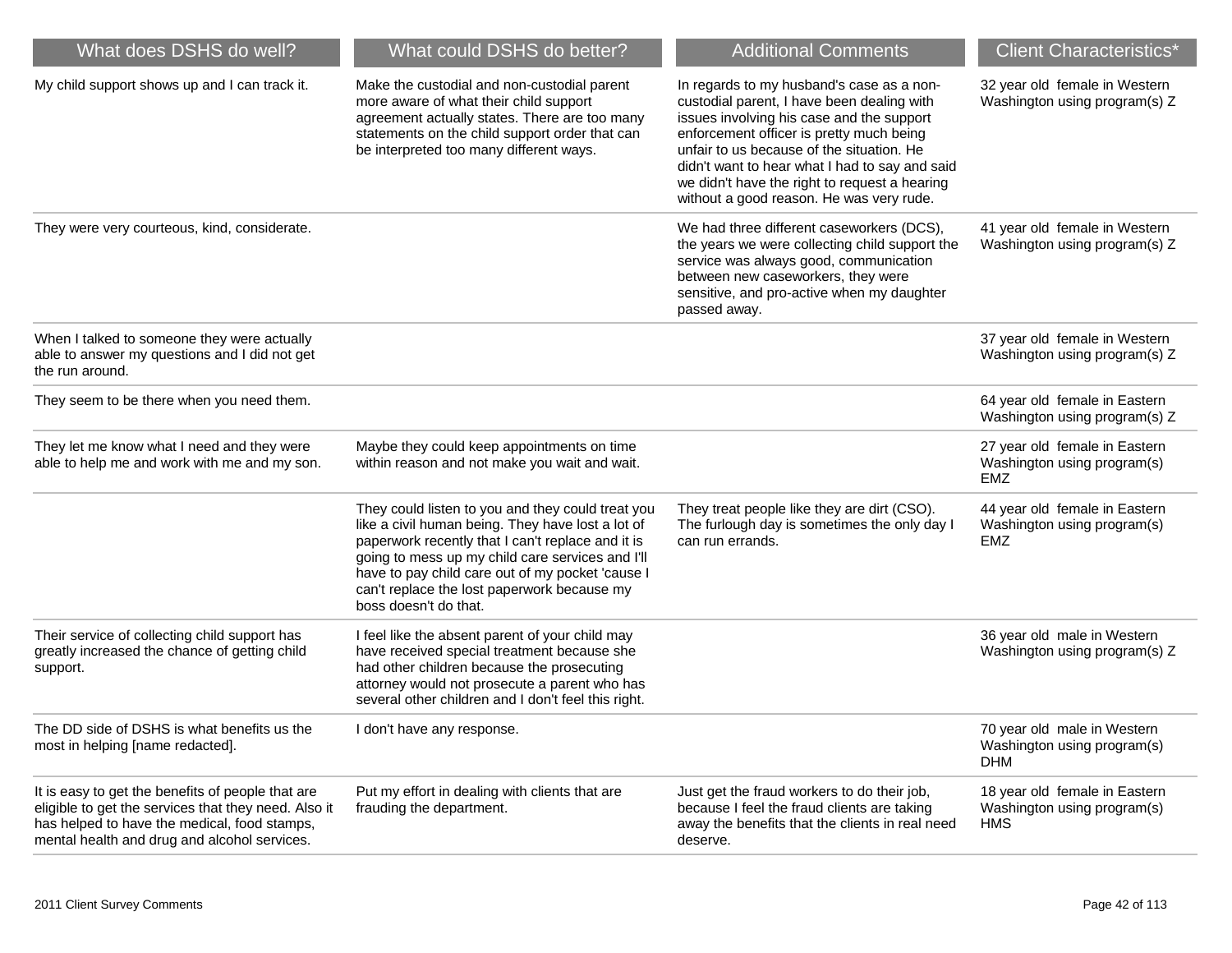| What does DSHS do well?                                                                                                                                                                                                                                                                                    | What could DSHS do better?                                                                                                                                                                                                                                                                                                                                                                          | <b>Additional Comments</b>                    | <b>Client Characteristics*</b>                                               |
|------------------------------------------------------------------------------------------------------------------------------------------------------------------------------------------------------------------------------------------------------------------------------------------------------------|-----------------------------------------------------------------------------------------------------------------------------------------------------------------------------------------------------------------------------------------------------------------------------------------------------------------------------------------------------------------------------------------------------|-----------------------------------------------|------------------------------------------------------------------------------|
| That I can get free medical services from DSHS,<br>including dental services.                                                                                                                                                                                                                              |                                                                                                                                                                                                                                                                                                                                                                                                     |                                               | 10 year old female in Western<br>Washington using program(s) EM              |
| The application review.                                                                                                                                                                                                                                                                                    | Change the phone system so one doesn't have<br>to hold and correspond with a computer.                                                                                                                                                                                                                                                                                                              |                                               | 29 year old male in Western<br>Washington using program(s)<br><b>EHMS</b>    |
| They have provided me with food stamps and<br>also have helped me with my drug and alcohol<br>treatment. It also helps that they sent the<br>paperwork that needs to be completed in the<br>mail instead of me having to go into the office.                                                               | Nothing.                                                                                                                                                                                                                                                                                                                                                                                            | No I don't think I do.                        | 63 year old female in Western<br>Washington using program(s)<br><b>ESZ</b>   |
| They are very responsive and very fair to me.                                                                                                                                                                                                                                                              |                                                                                                                                                                                                                                                                                                                                                                                                     |                                               | 49 year old male in Western<br>Washington using program(s) X                 |
| They have treated me very well and given me<br>the information that I have needed with my<br>support.                                                                                                                                                                                                      | Nothing.                                                                                                                                                                                                                                                                                                                                                                                            | No, everything is fine.                       | 39 year old male in Western<br>Washington using program(s) X                 |
| I like that they have services on the internet<br>which makes it easy to do necessary paperwork<br>on line. They have provided me with medical<br>and food stamps and I don't know how we would<br>have made it without these services. Also we<br>are very grateful for the drug and alcohol<br>services. | The services need to be the same from office to<br>office. When we were in Spokane we were<br>eligible for medical when my husband was on<br>unemployment and then we moved to<br>Vancouver and he was still getting the same<br>amount of unemployment but we are not eligible<br>for medical there. The workers need to be more<br>personable and helpful in the office.                          | No, but thank you. You have [been] very nice. | 29 year old female in Eastern<br>Washington using program(s)<br><b>EMSZ</b>  |
| They are good at helping me get what I need.                                                                                                                                                                                                                                                               | Not make us wait so long! I have to sit in the<br>office for a long time sometimes.                                                                                                                                                                                                                                                                                                                 |                                               | 56 year old female in Western<br>Washington using program(s)<br><b>EMS</b>   |
| Nothing.                                                                                                                                                                                                                                                                                                   | Provide more medical help.                                                                                                                                                                                                                                                                                                                                                                          | Nope.                                         | 38 year old female in Western<br>Washington using program(s)<br><b>CEMSZ</b> |
| They are usually pretty repetitive and they really<br>help.                                                                                                                                                                                                                                                | Maybe reduce the red tape.                                                                                                                                                                                                                                                                                                                                                                          |                                               | 18 year old female in Western<br>Washington using program(s)<br><b>CEHM</b>  |
| They have kept me off the street by providing<br>me with services like medical, food stamps and<br>cash. They have also helped [me] stay sober<br>and clean.                                                                                                                                               | The DSHS office is understaffed and<br>overworked. The cuts that have been made<br>make it real hard for a person to live or get<br>around. I cannot even afford to take the bus. We<br>need to have dental and vision provided. Also a<br>person requesting drug treatment needs to be<br>able to get the treatment immediately and not<br>have to wait 6 months. The drug person needs it<br>NOW. | No. Thanks for being nice.                    | 43 year old male in Western<br>Washington using program(s)<br><b>EMS</b>     |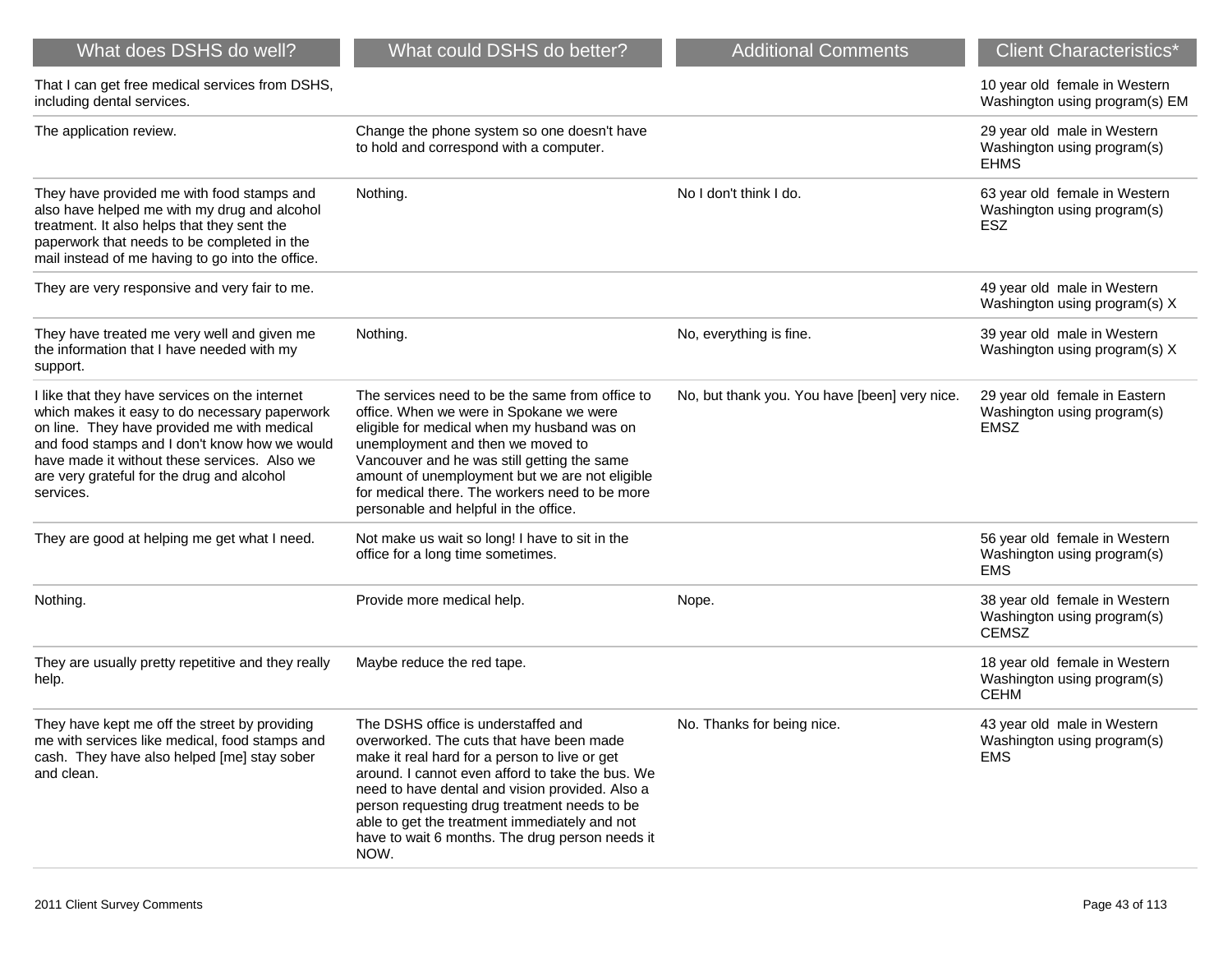| What does DSHS do well?                                                                                                       | What could DSHS do better?                                                                                                                                                                                                                                                                                                                                                                                                                                                                                                                                                                                                                | <b>Additional Comments</b>                                                                                                                                                                                                                                                                                               | <b>Client Characteristics*</b>                                                |
|-------------------------------------------------------------------------------------------------------------------------------|-------------------------------------------------------------------------------------------------------------------------------------------------------------------------------------------------------------------------------------------------------------------------------------------------------------------------------------------------------------------------------------------------------------------------------------------------------------------------------------------------------------------------------------------------------------------------------------------------------------------------------------------|--------------------------------------------------------------------------------------------------------------------------------------------------------------------------------------------------------------------------------------------------------------------------------------------------------------------------|-------------------------------------------------------------------------------|
| Normally I like the fact that they help those that<br>need their help.                                                        | They need to be more effective in being a team<br>when you talk to one person and then the next<br>person and the next person. They should be<br>aware of what each person is saying. The social<br>worker that I have tells me one thing and then I<br>get a call from another lady telling me<br>something else. Then, they will tell me the<br>supervisor says something else. Pretty much I<br>jump through all their hoops only to have them<br>tell me to come in to reapply for everything else.<br>This started with my cash assistance and then<br>at the end of January 2011 the same thing<br>happened with my medical.        | Smokey Point office is the only DSHS office<br>with which I have had these problems. I am<br>upset with [names redacted].                                                                                                                                                                                                | 47 year old female in Western<br>Washington using program(s)<br><b>AEHMSZ</b> |
| They do help my family, but a lot of the people<br>don't know about the different programs that are<br>available for clients. | They need to not be so strict about the income<br>level - my family still needs help. I had surgery -<br>was out of work for 6 weeks and couldn't pay my<br>mortgage. They felt that I came in too late to ask<br>for help, but I really needed their help and it<br>really got me behind. I work hard and don't want<br>to be on welfare, but sometimes people really<br>need help for a short time. Some workers<br>choose not to help you, but some have been<br>amazing! It takes a client being persistent, but<br>we need the workers to be caring enough to<br>help clients out. I'm really trying and so are a lot<br>of clients. |                                                                                                                                                                                                                                                                                                                          | 39 year old female in Western<br>Washington using program(s)<br><b>EHMZ</b>   |
| I like that I get the help that I need most of the<br>time.                                                                   | Fire [name redacted] in Spokane Maple Street<br>CSO.                                                                                                                                                                                                                                                                                                                                                                                                                                                                                                                                                                                      | I guess overall DSHS services are good. But,<br>I want to bring something to your attention.<br>My major issue with financial person [name<br>redacted]. I met with her and wanted to get<br>day care while I attended school with no<br>grant to me. Then, I got a notice in two<br>weeks that my day care was cut off. | 30 year old female in Eastern<br>Washington using program(s)<br><b>EHMZ</b>   |
| Every time that I have requested assistance<br>they have always helped me.                                                    | To make sure that they check my submitted<br>papers correctly, and eliminate the ones that<br>don't need it.                                                                                                                                                                                                                                                                                                                                                                                                                                                                                                                              | I want to know why they decreased the<br>amount paid to me for rent. Why did it go<br>down to \$150?                                                                                                                                                                                                                     | 38 year old male in Western<br>Washington using program(s) ES                 |
| I think that they are respectful and understand<br>my needs. I really appreciate that they are<br>willing to work with me.    | I don't have any complaints.                                                                                                                                                                                                                                                                                                                                                                                                                                                                                                                                                                                                              |                                                                                                                                                                                                                                                                                                                          | 64 year old female in Eastern<br>Washington using program(s)<br>AEHM          |
| Nothing.                                                                                                                      | Have better customer [service]. Some<br>employees have an attitude and are impatient.                                                                                                                                                                                                                                                                                                                                                                                                                                                                                                                                                     |                                                                                                                                                                                                                                                                                                                          | 78 year old male in Western<br>Washington using program(s)<br>AEHM            |
| They are easy to work with.                                                                                                   |                                                                                                                                                                                                                                                                                                                                                                                                                                                                                                                                                                                                                                           |                                                                                                                                                                                                                                                                                                                          | 45 year old male in Western<br>Washington using program(s) X                  |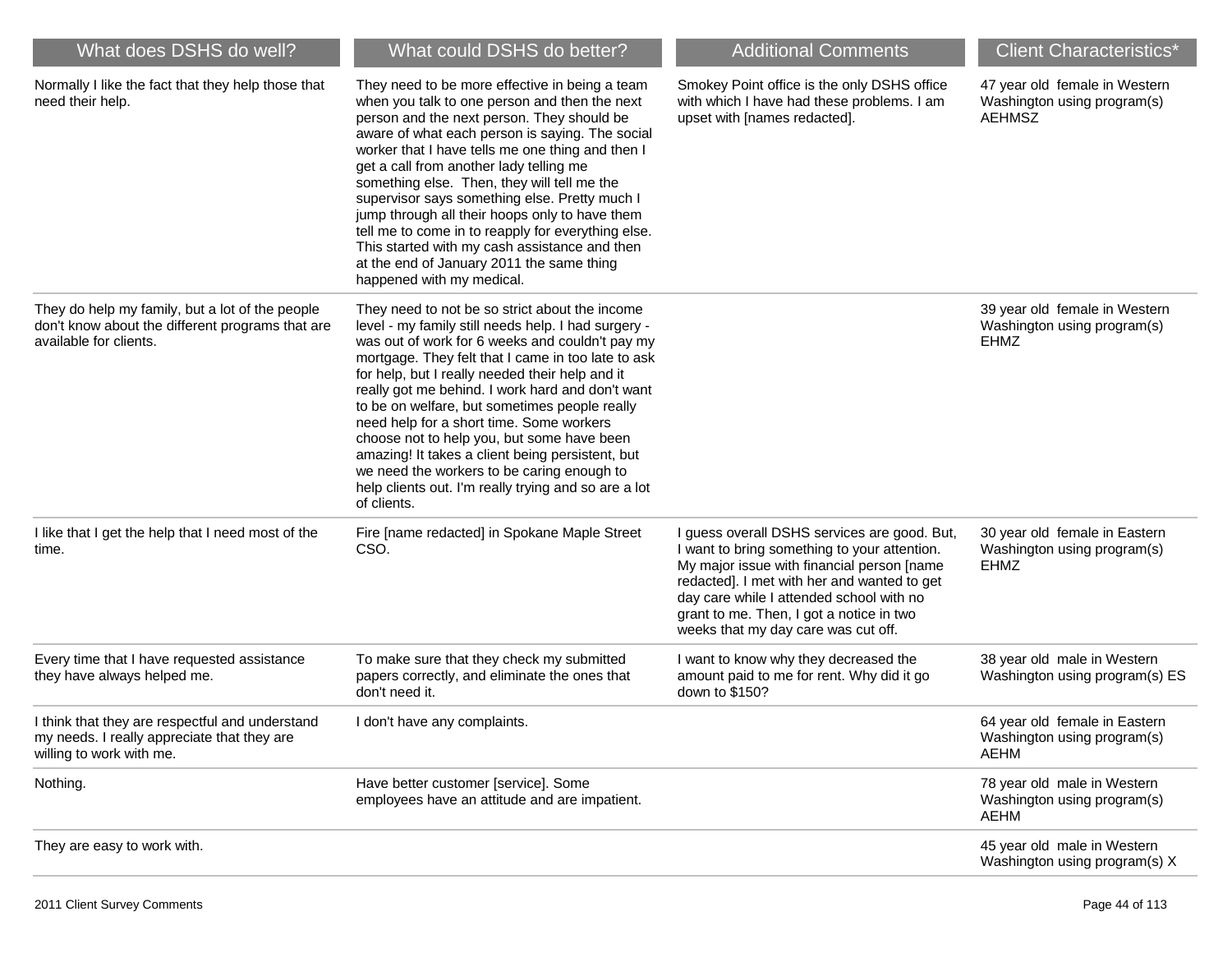| What does DSHS do well?                                                                                                                                                                                               | What could DSHS do better?                                                                                                                                                                                                                                                                                                                                                                                                                    | <b>Additional Comments</b>                                                                                         | <b>Client Characteristics*</b>                                              |
|-----------------------------------------------------------------------------------------------------------------------------------------------------------------------------------------------------------------------|-----------------------------------------------------------------------------------------------------------------------------------------------------------------------------------------------------------------------------------------------------------------------------------------------------------------------------------------------------------------------------------------------------------------------------------------------|--------------------------------------------------------------------------------------------------------------------|-----------------------------------------------------------------------------|
| The services and help.                                                                                                                                                                                                | They could understand their clients needs better.                                                                                                                                                                                                                                                                                                                                                                                             |                                                                                                                    | 42 year old male in Western<br>Washington using program(s)<br><b>EMX</b>    |
| Everything is fine - no problem.                                                                                                                                                                                      |                                                                                                                                                                                                                                                                                                                                                                                                                                               |                                                                                                                    | 1 year old female in Eastern<br>Washington using program(s) EM              |
| Nothing.                                                                                                                                                                                                              | DCS should answer phones in person and not<br>with a computer.                                                                                                                                                                                                                                                                                                                                                                                |                                                                                                                    | 39 year old male in Eastern<br>Washington using program(s) X                |
| They have provided me with medical and mental<br>assistance and food stamps.                                                                                                                                          | They need to make the services run more<br>efficient. Staff needs to have follow-up customer<br>service. They need to increase the grants and<br>provide dental and vision.                                                                                                                                                                                                                                                                   | No.                                                                                                                | 42 year old male in Western<br>Washington using program(s)<br><b>EHMX</b>   |
|                                                                                                                                                                                                                       | In cases like mine, where I have never had a<br>paternity test to prove I am the father of the child<br>I pay support for, they should change the law to<br>make paternity a requirement. Because I did not<br>contact the court before a deadline date, I was<br>ordered to pay child support.                                                                                                                                               |                                                                                                                    | 34 year old male in Western<br>Washington using program(s) X                |
| They have helped me with my medical, cash<br>and food stamps and I could not have made it<br>without their help.                                                                                                      | They need to take clients into a room rather<br>than interviewing them in the front office where<br>everyone is. The situation and reason for why<br>we are there is not a good thing but we have<br>had no control over it and have had to use the<br>services to survive and I don't want to be there<br>and it is shameful for me to be there but I have<br>no choice. I want to be able to dependent on<br>myself and not the Department. | No. I am grateful.                                                                                                 | 10 year old male in Western<br>Washington using program(s)<br><b>EHM</b>    |
| Absolutely nothing! I hate it.                                                                                                                                                                                        | Return phone calls. Have more mental health<br>programs available. It would be nice to talk with<br>a live person instead of the computerized phone<br>system.                                                                                                                                                                                                                                                                                |                                                                                                                    | 31 year old male in Eastern<br>Washington using program(s)<br><b>EHMSX</b>  |
| They have done the best that they can with the<br>resources that they have. They have helped me<br>with medical and food stamps and I am grateful.                                                                    | With child support they need to adjust a case<br>when a child is no longer in the home, and also<br>be more strict to the absent parent that is<br>working under the table.                                                                                                                                                                                                                                                                   | No, I don't think so.                                                                                              | 32 year old male in Western<br>Washington using program(s)<br><b>EHMSX</b>  |
| The staff are pretty friendly and they get back to<br>you pretty quick. They have helped me with<br>what I needed in a timely fashion and they do<br>listen when I have something to say. They will<br>work with you. |                                                                                                                                                                                                                                                                                                                                                                                                                                               | I think Child Support can mess with the<br>fathers pretty hard sometimes, and they get<br>the raw end of the deal. | 32 year old female in Western<br>Washington using program(s)<br><b>EHMZ</b> |
| Nothing really.                                                                                                                                                                                                       |                                                                                                                                                                                                                                                                                                                                                                                                                                               |                                                                                                                    | 32 year old male in Eastern<br>Washington using program(s) X                |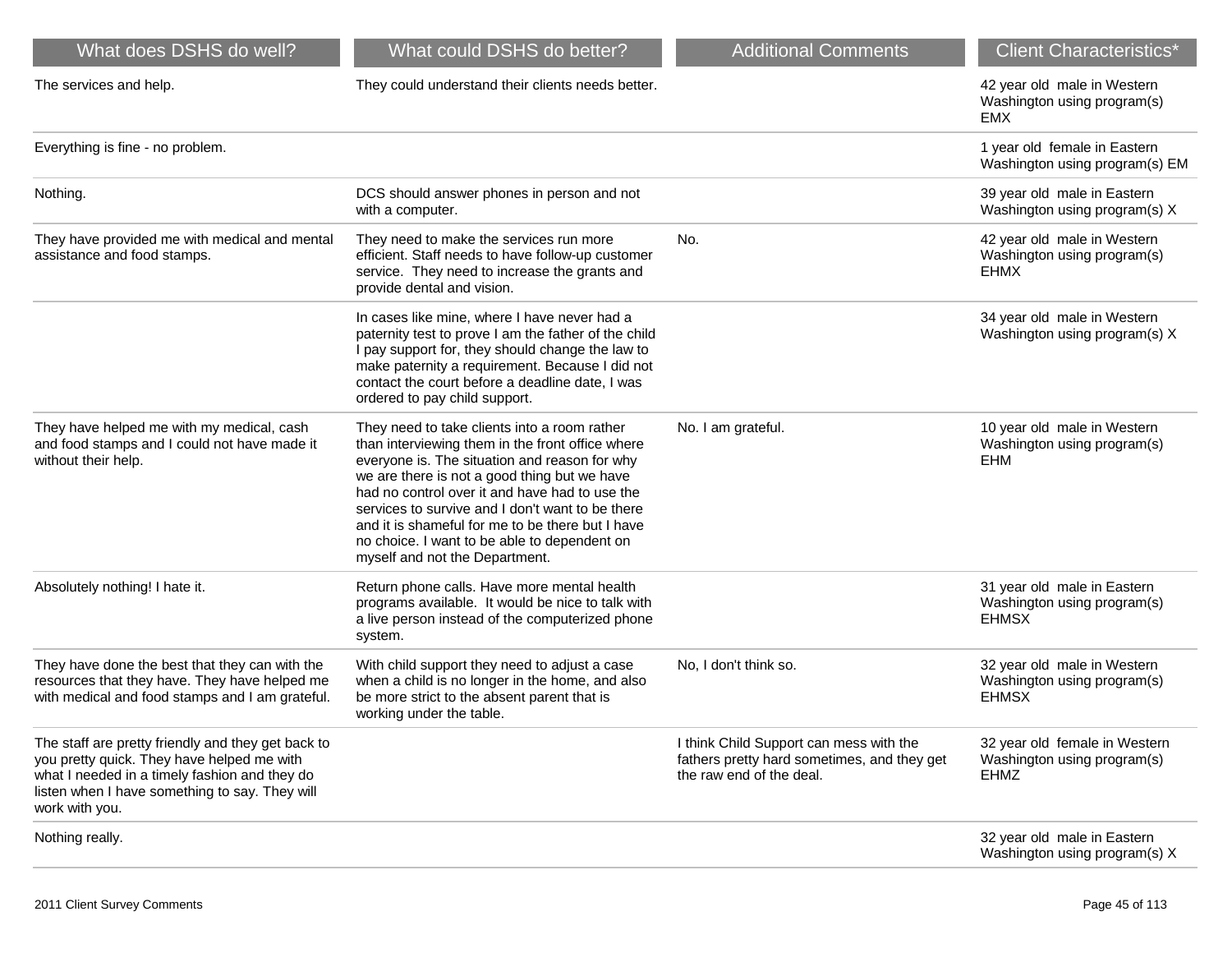| What does DSHS do well?                                                                                                                                                              | What could DSHS do better?                                                                                                                                                                                                                                                                                                                                                                                                                                                                      | <b>Additional Comments</b>                          | <b>Client Characteristics*</b>                                             |
|--------------------------------------------------------------------------------------------------------------------------------------------------------------------------------------|-------------------------------------------------------------------------------------------------------------------------------------------------------------------------------------------------------------------------------------------------------------------------------------------------------------------------------------------------------------------------------------------------------------------------------------------------------------------------------------------------|-----------------------------------------------------|----------------------------------------------------------------------------|
| The help is fast and courteous.                                                                                                                                                      |                                                                                                                                                                                                                                                                                                                                                                                                                                                                                                 |                                                     | 30 year old male in Eastern<br>Washington using program(s)<br><b>ESX</b>   |
| I have been dealt with courteously.                                                                                                                                                  | It shouldn't be up to another parent to support a<br>child if the other parent can't provide adequate<br>housing if each parent has that child half time.                                                                                                                                                                                                                                                                                                                                       |                                                     | 41 year old male in Western<br>Washington using program(s) X               |
| I only have to deal with them once a year and<br>they have provided me with cash, medical and<br>food stamps.                                                                        | Stop decreasing benefits like medical benefits.<br>Continue dental and vision. Also stop<br>decreasing the amount of the grants that you<br>receive.                                                                                                                                                                                                                                                                                                                                            | You hope that they improve the medical<br>coverage. | 10 year old male in Eastern<br>Washington using program(s)<br><b>EHM</b>   |
| The potential resources and networking they<br>offer.                                                                                                                                | More personal, human being-to-human being,<br>services. I was calling call center and was on<br>hold for 4 hours. The fact that I have to make<br>copies of paperwork that I already sent in more<br>than once as somehow it is lost or not received,<br>the expense of this adds up and is terribly<br>inconvenient and happens often. I now send<br>'return receipt' verification letters, which is even<br>more spendy, to make sure the office receives<br>the verification the first time. |                                                     | 17 year old female in Western<br>Washington using program(s)<br><b>EHM</b> |
| They have helped me [with] my medical<br>problems, provided me with care so that I can<br>stay in my home, and I get food stamps which<br>helps.                                     | Quit cutting the services. We need to have<br>dental and vision back.                                                                                                                                                                                                                                                                                                                                                                                                                           | No. Thank you.                                      | 52 year old female in Western<br>Washington using program(s)<br>AEHM       |
| That they don't treat me like a criminal.                                                                                                                                            | Make the other half pay child support as well, as<br>neither of us have custody.                                                                                                                                                                                                                                                                                                                                                                                                                |                                                     | 35 year old male in Western<br>Washington using program(s) X               |
| They take their time and actually help you out.                                                                                                                                      | Get a couple more people down there at the<br>office.                                                                                                                                                                                                                                                                                                                                                                                                                                           |                                                     | 24 year old male in Eastern<br>Washington using program(s) X               |
| The caseworker that is working with me now has<br>been very helpful in explaining the actions that<br>are being taken against my case. I get very<br>good resources from the worker. | Responding back to the client in a timely matter.<br>Be better listeners and explain things better.<br>Follow up on the action that they said they are<br>going to do quickly.                                                                                                                                                                                                                                                                                                                  | No, thank you.                                      | 30 year old male in Western<br>Washington using program(s) X               |
| I like if I need help of some kind, all I got to do is<br>call up and see if I'm covered with medical.                                                                               | The cut from \$339 to \$266 kind of hurts.                                                                                                                                                                                                                                                                                                                                                                                                                                                      |                                                     | 62 year old male in Eastern<br>Washington using program(s)<br>EMX          |
| The fact that they provide me with my medicine<br>and my medical needs when I need them. Also<br>the food stamps help me.                                                            | Be more patient to their clients.                                                                                                                                                                                                                                                                                                                                                                                                                                                               | No, thank you.                                      | 30 year old male in Western<br>Washington using program(s)<br><b>EHMV</b>  |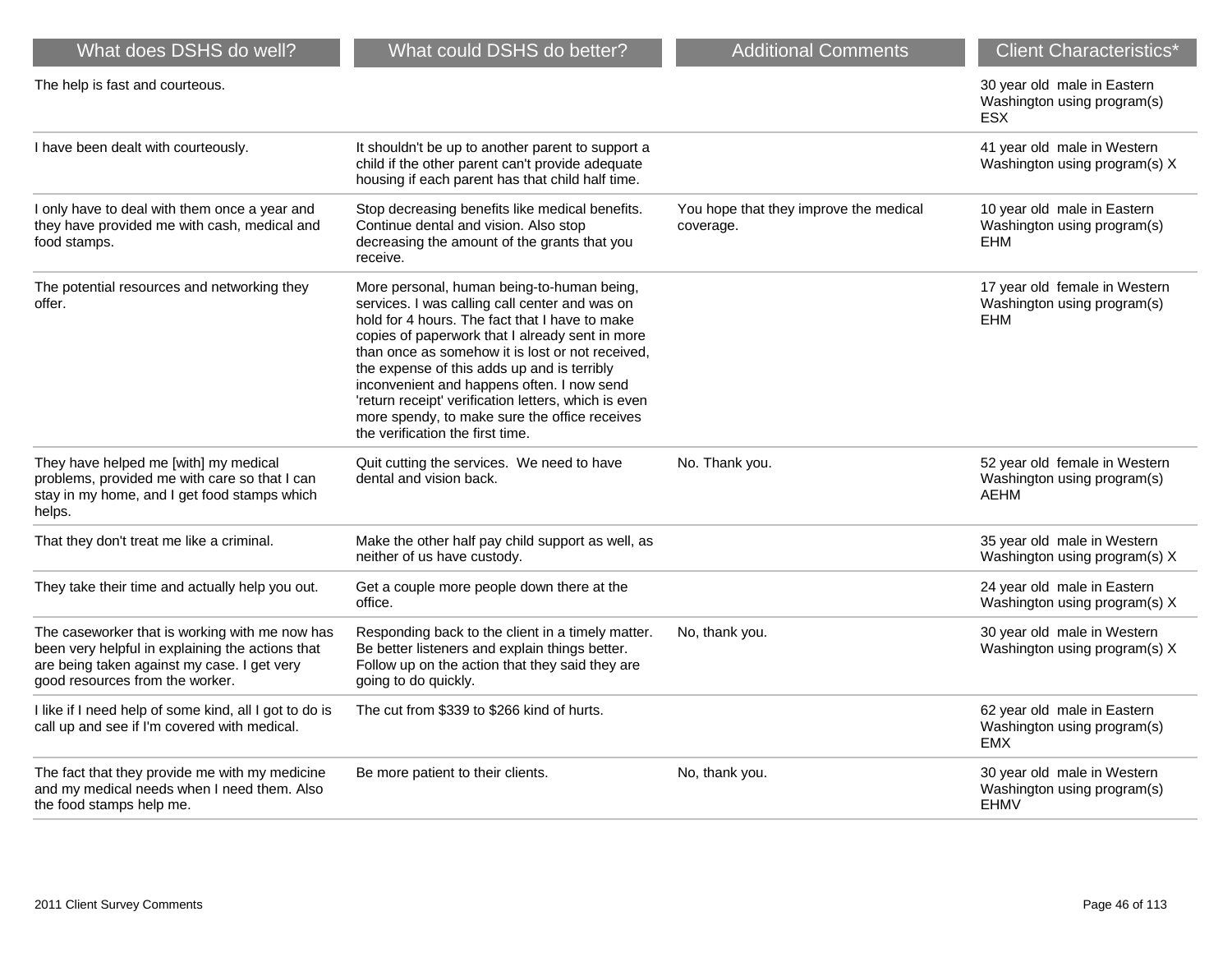| What does DSHS do well?                                                                                                                                                                                              | What could DSHS do better?                                                                                                                                                                                                  | <b>Additional Comments</b>                                                                                                                                                  | <b>Client Characteristics*</b>                                               |
|----------------------------------------------------------------------------------------------------------------------------------------------------------------------------------------------------------------------|-----------------------------------------------------------------------------------------------------------------------------------------------------------------------------------------------------------------------------|-----------------------------------------------------------------------------------------------------------------------------------------------------------------------------|------------------------------------------------------------------------------|
| That they exist.                                                                                                                                                                                                     | They could have a better telephone system, and<br>more education for people on what services are<br>available. The staff could be more receptive and<br>understanding on the phone.                                         |                                                                                                                                                                             | 34 year old female in Western<br>Washington using program(s)<br>EMS          |
| I like the fact that I get help with food cause it is<br>very expensive.                                                                                                                                             | Pay more attention to what their clients say, and<br>don't just judge them and think that they are<br>lazy. Some people are just incapable.                                                                                 |                                                                                                                                                                             | 26 year old female in Western<br>Washington using program(s)<br><b>CEHMZ</b> |
| They are easy to access, and are willing to take<br>the time to try to meet my needs.                                                                                                                                | I would say, maintain the services that have<br>been available without any cuts.                                                                                                                                            |                                                                                                                                                                             | 45 year old male in Western<br>Washington using program(s)<br><b>EHMSVX</b>  |
| They have helped me and my family out quite a<br>bit.                                                                                                                                                                | They just cut my monies \$70 a month, that was<br>a hit.                                                                                                                                                                    |                                                                                                                                                                             | 47 year old male in Western<br>Washington using program(s)<br><b>EHMS</b>    |
| They have been good to work with when I had to<br>call them; they have been courteous.                                                                                                                               |                                                                                                                                                                                                                             |                                                                                                                                                                             | 57 year old female in Western<br>Washington using program(s)<br>EHM          |
| They are human, and not like so professional<br>that they are not personable.                                                                                                                                        |                                                                                                                                                                                                                             |                                                                                                                                                                             | 48 year old female in Western<br>Washington using program(s) HM              |
| I like the way they treat citizens. And I like that if<br>we need help they help us and the paperwork<br>goes smoothly.                                                                                              |                                                                                                                                                                                                                             |                                                                                                                                                                             | 33 year old male in Western<br>Washington using program(s)<br><b>EHMS</b>    |
| The help that they have.                                                                                                                                                                                             | They could give you vouchers for diapers and<br>miscellaneous things like that.                                                                                                                                             |                                                                                                                                                                             | 25 year old female in Eastern<br>Washington using program(s)<br><b>DEM</b>   |
| The benefits that I received were great. The<br>child care was very helpful and the drug<br>treatment was the #one service that I received.<br>Also the food stamps, cash benefits and medical<br>have helped a lot. | Extend the five year limit, as the help was<br>grateful and needed and give a longer notice<br>when the limit of time is up. We only got 4<br>months notice.                                                                | No.                                                                                                                                                                         | 35 year old female in Eastern<br>Washington using program(s)<br><b>EMSZ</b>  |
| I am helped reasonably quickly. I use the<br>internet there.                                                                                                                                                         |                                                                                                                                                                                                                             |                                                                                                                                                                             | 47 year old male in Eastern<br>Washington using program(s)<br><b>EMS</b>     |
| They have helped me with the payment of my<br>Medicare and also provided me with food<br>stamps, and I am grateful for that.                                                                                         | Increase the amount of money that a GAU<br>clients get back to \$339 and not the \$266<br>because you cannot live on that amount. Also<br>provide dental and vision. Increase the amount<br>of food stamps that people get. | Nope. If DSHS sends you to a doctor then<br>they should have the responsibility of getting<br>the report from that doctor and not have the<br>client get it and turn it in. | 45 year old male in Eastern<br>Washington using program(s)<br><b>EHMSX</b>   |
|                                                                                                                                                                                                                      | They could maybe have a little longer hours.                                                                                                                                                                                |                                                                                                                                                                             | 45 year old male in Western<br>Washington using program(s)<br><b>EHM</b>     |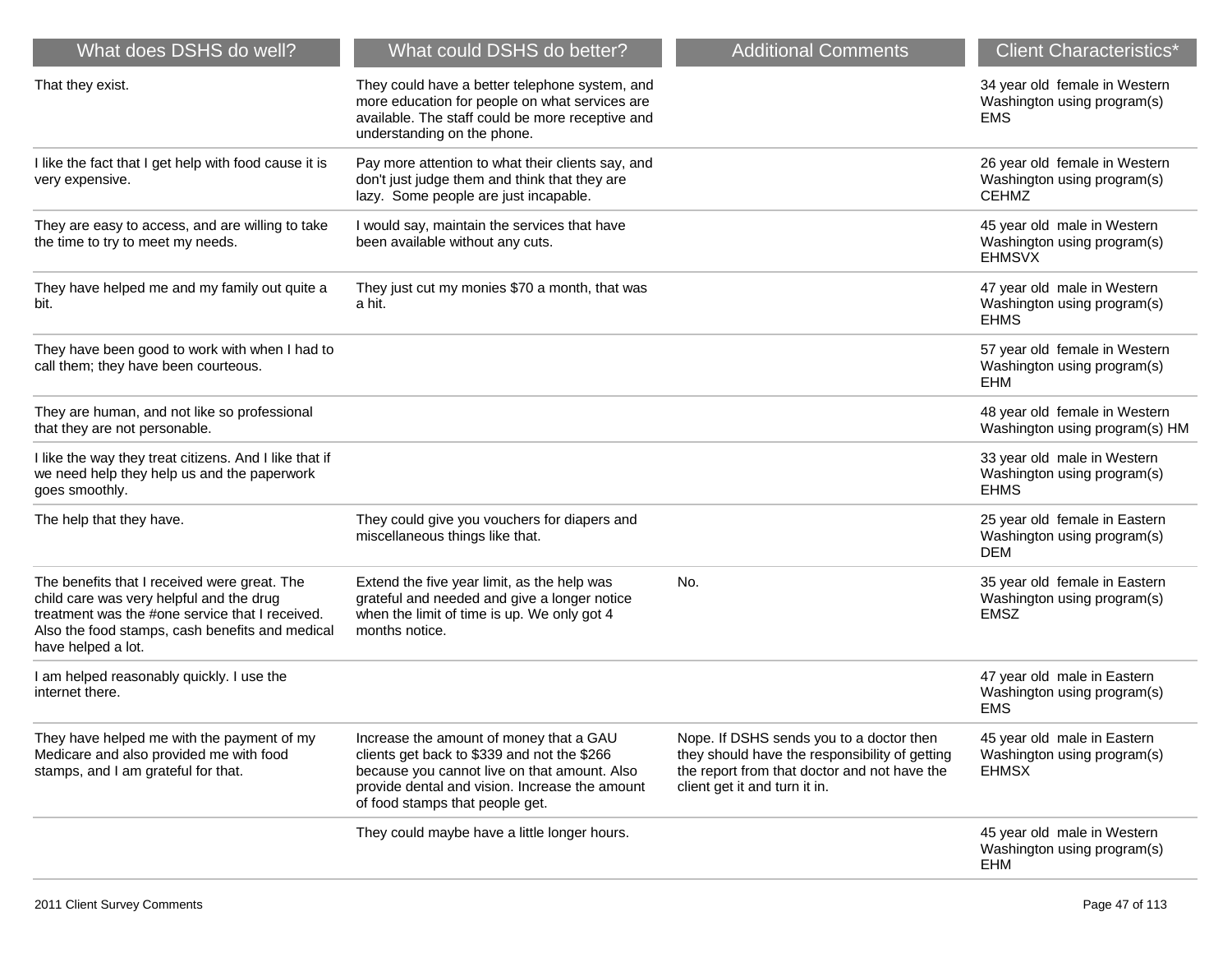| What does DSHS do well?                                                                                                                                                           | What could DSHS do better?                                                                                                                                                                                                                                                                                                               | <b>Additional Comments</b>                                                                                                                                                                                                                                                                              | <b>Client Characteristics*</b>                                              |
|-----------------------------------------------------------------------------------------------------------------------------------------------------------------------------------|------------------------------------------------------------------------------------------------------------------------------------------------------------------------------------------------------------------------------------------------------------------------------------------------------------------------------------------|---------------------------------------------------------------------------------------------------------------------------------------------------------------------------------------------------------------------------------------------------------------------------------------------------------|-----------------------------------------------------------------------------|
| They provide me with food stamps.                                                                                                                                                 | Nothing.                                                                                                                                                                                                                                                                                                                                 | Nope.                                                                                                                                                                                                                                                                                                   | 23 year old male in Western<br>Washington using program(s) EX               |
| I like that they are there and available to help<br>me.                                                                                                                           | It is very hard to get a timely response whether I<br>visit DSHS in person or calling. Takes too long.                                                                                                                                                                                                                                   | When I went to the community health center<br>for my daughter - she had a horrible rash.<br>The doctors at the health center really never<br>told me what's wrong with my daughter. They<br>prescribed medicine and it didn't help. They<br>were of little help. This is on 112th Avenue in<br>Everett. | 10 year old female in Western<br>Washington using program(s) M              |
| The people at DSHS are much kinder and more<br>thoughtful now than when I first got involved in<br>the program. They have changed for the better<br>every year.                   |                                                                                                                                                                                                                                                                                                                                          | My son went to Stanford U. and graduated<br>on scholarship. I helped him a lot when he<br>was there.                                                                                                                                                                                                    | 62 year old female in Eastern<br>Washington using program(s)<br><b>EHM</b>  |
|                                                                                                                                                                                   | They could be more available and give more<br>education and job training.                                                                                                                                                                                                                                                                |                                                                                                                                                                                                                                                                                                         | 39 year old female in Eastern<br>Washington using program(s)<br><b>EMSZ</b> |
| They have provided us with services like<br>medical, food stamps, mental health and care<br>so that we can keep [name redacted] in the<br>home and not put him in a nursing home. | They need to provide dental, vision and<br>additional care for the disabled.                                                                                                                                                                                                                                                             | Thank you for being so understanding.                                                                                                                                                                                                                                                                   | 25 year old male in Western<br>Washington using program(s)<br><b>AEHM</b>   |
| They have helped me with my medical, food<br>stamps and mental health services.                                                                                                   | Increase the amount of money that you receive<br>on GAX. There is no way you can live on \$266<br>per month. We do get food stamps but finding a<br>place to rent for under \$266 is impossible. Also<br>they need to provide dental and vision.                                                                                         | Nope.                                                                                                                                                                                                                                                                                                   | 55 year old male in Eastern<br>Washington using program(s)<br><b>EHMZ</b>   |
| They are very quick and want to help.                                                                                                                                             | The one year review reminder should be sent<br>out earlier than now.                                                                                                                                                                                                                                                                     |                                                                                                                                                                                                                                                                                                         | 12 year old male in Eastern<br>Washington using program(s) HM               |
| They have gotten a lot faster and easier to deal<br>with. And, I only have to do the paperwork once<br>a year and the staff is very good.                                         |                                                                                                                                                                                                                                                                                                                                          |                                                                                                                                                                                                                                                                                                         | 11 year old male in Western<br>Washington using program(s) HM               |
| They seem to have experience helping people<br>who have needs, and they seem to take care of<br>people's needs.                                                                   | They could figure how to unite businesses and<br>industries, they could manufacture items for the<br>current population, they could give items to the<br>citizens free. The robots could do jobs instead of<br>people if all necessary items and services are<br>provided for free. Then the robots could do the<br>jobs for the people. |                                                                                                                                                                                                                                                                                                         | 43 year old male in Western<br>Washington using program(s)<br>EHM           |
| What help they do offer is not offered anywhere<br>else.                                                                                                                          |                                                                                                                                                                                                                                                                                                                                          |                                                                                                                                                                                                                                                                                                         | 35 year old male in Western<br>Washington using program(s)<br><b>EMS</b>    |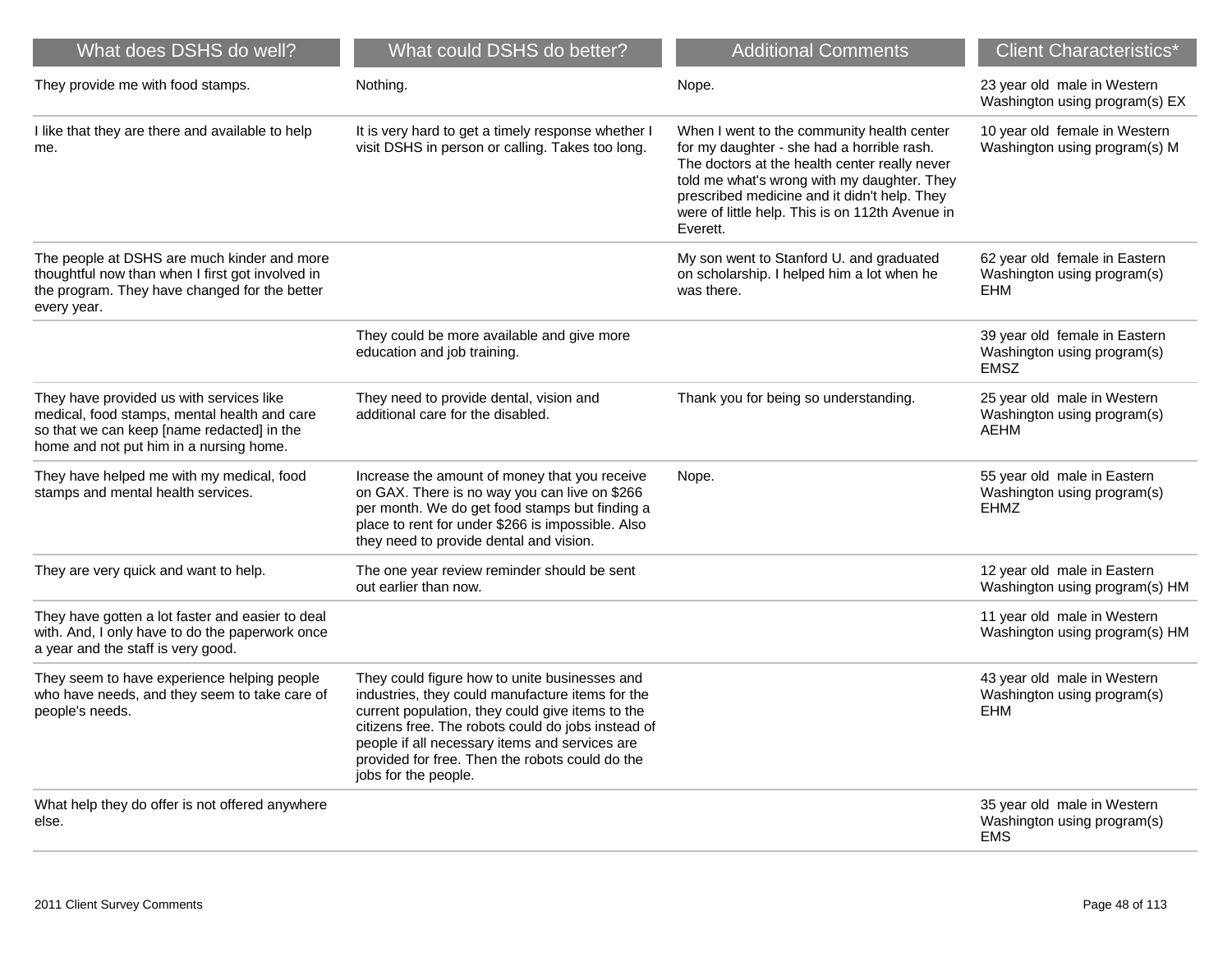| What does DSHS do well?                                                                                                  | What could DSHS do better?                                                             | <b>Additional Comments</b>                                                                                                                                                                                                                                                                                                                                                                                                                                                                                                                                                                                                                                                                                                                                                                                                                                                        | <b>Client Characteristics*</b>                                               |
|--------------------------------------------------------------------------------------------------------------------------|----------------------------------------------------------------------------------------|-----------------------------------------------------------------------------------------------------------------------------------------------------------------------------------------------------------------------------------------------------------------------------------------------------------------------------------------------------------------------------------------------------------------------------------------------------------------------------------------------------------------------------------------------------------------------------------------------------------------------------------------------------------------------------------------------------------------------------------------------------------------------------------------------------------------------------------------------------------------------------------|------------------------------------------------------------------------------|
| They are helpful and help me get the services I<br>want.                                                                 | Cover more medications!                                                                |                                                                                                                                                                                                                                                                                                                                                                                                                                                                                                                                                                                                                                                                                                                                                                                                                                                                                   | 51 year old female in Western<br>Washington using program(s) HM              |
| I have suffered from depression - they treat me<br>nice and I like the people. They are fair and<br>understand my needs. |                                                                                        | I don't have enough medical coverage now. I<br>have little income.                                                                                                                                                                                                                                                                                                                                                                                                                                                                                                                                                                                                                                                                                                                                                                                                                | 60 year old female in Western<br>Washington using program(s)<br>EHM          |
|                                                                                                                          |                                                                                        | Years ago, I had made a direct payment to<br>my ex-spouse and then getting it registered<br>as a spousal/child support payment, it didn't<br>seem easy to get that into the system. As a<br>matter of fact, I am not sure it ever did get<br>entered. Maybe DCS needs to figure out an<br>easier way to get those initial payments into<br>the system for clients.                                                                                                                                                                                                                                                                                                                                                                                                                                                                                                                | 46 year old male in Western<br>Washington using program(s) X                 |
| They are there to help.                                                                                                  | Let me talk to a real person when I call.                                              |                                                                                                                                                                                                                                                                                                                                                                                                                                                                                                                                                                                                                                                                                                                                                                                                                                                                                   | 48 year old female in Western<br>Washington using program(s)<br><b>EHM</b>   |
| They are efficient, they get to people quicker in<br>the office.                                                         | Not make any cuts from services.                                                       | [Name redacted] in King County, a foot<br>doctor, worked on one of my feet. A month<br>later worked on the other foot because he<br>was doing a numbing process, he quit in the<br>middle of it and did not finish the process<br>because he said I was hollering too loud. He<br>walked out and did not clean up my foot or<br>wrap it for me to leave, he just left me sitting<br>there. When I was in the reception area, he<br>told his nurse not to call transportation for me<br>until I left his office. He acted like he was<br>coming off a withdrawal from drugs, because<br>he was totally different from when he worked<br>on the other foot a month earlier. And I hope<br>he did not get paid for that appointment<br>which was on Dec. 2nd of 2010. I called the<br>Better Business Bureau and did not know<br>what to do. I am going to contact Public<br>Health. | 46 year old female in Western<br>Washington using program(s)<br><b>EHMSX</b> |
| I like the DSHS office. People there work very<br>hard and treat people respectful.                                      |                                                                                        | I am very satisfied with DSHS!                                                                                                                                                                                                                                                                                                                                                                                                                                                                                                                                                                                                                                                                                                                                                                                                                                                    | 44 year old female in Western<br>Washington using program(s)<br><b>EHM</b>   |
|                                                                                                                          | More people in call centers, and shorter wait<br>times on the phone and in the office. |                                                                                                                                                                                                                                                                                                                                                                                                                                                                                                                                                                                                                                                                                                                                                                                                                                                                                   | 73 year old female in Western<br>Washington using program(s)<br><b>EHM</b>   |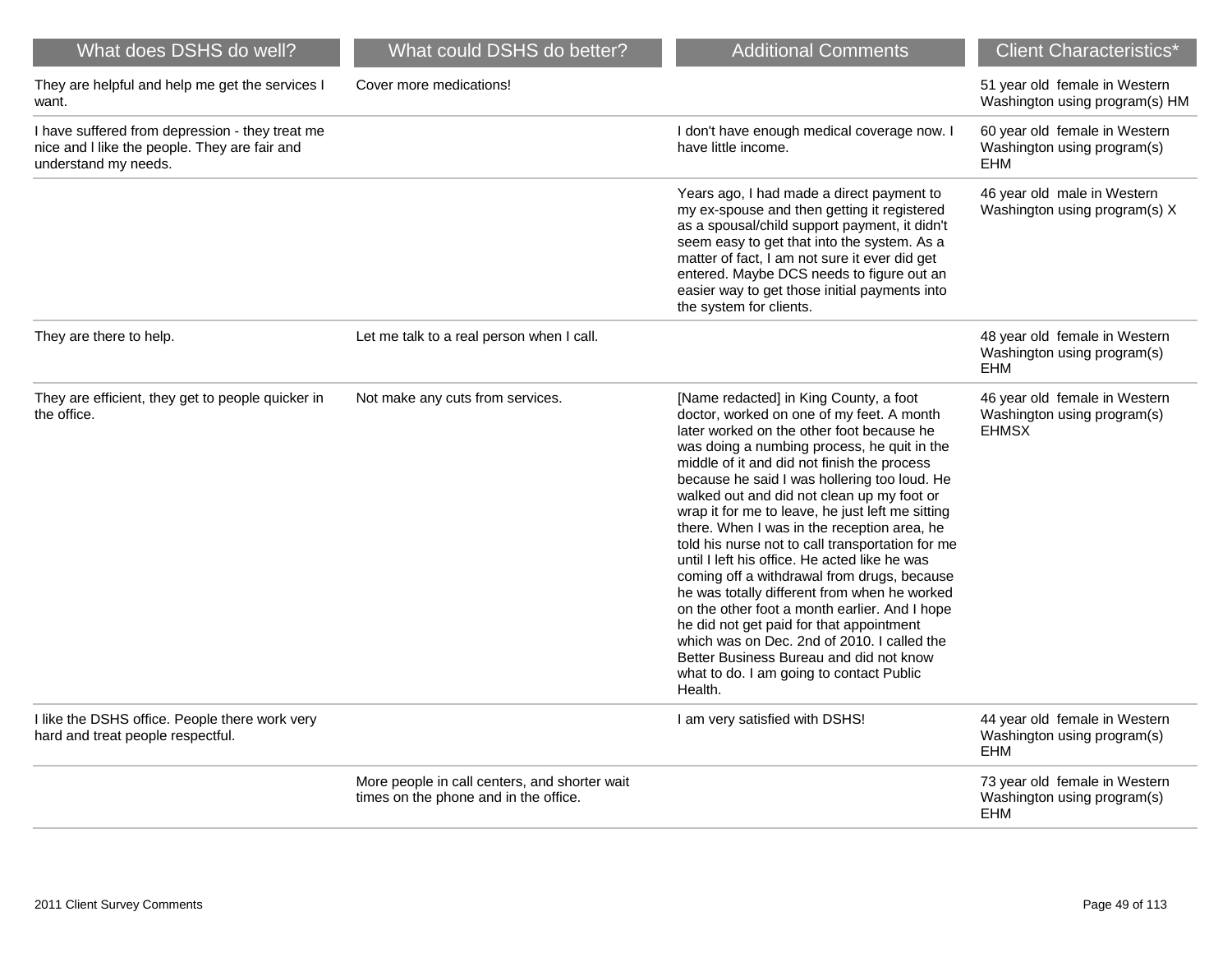| What does DSHS do well?                                                                                                                                                | What could DSHS do better?                                                                                                                                                                                                                                                                                                                                                                                                                                                                                                                                                                                                                        | <b>Additional Comments</b>                                                         | <b>Client Characteristics*</b>                                               |
|------------------------------------------------------------------------------------------------------------------------------------------------------------------------|---------------------------------------------------------------------------------------------------------------------------------------------------------------------------------------------------------------------------------------------------------------------------------------------------------------------------------------------------------------------------------------------------------------------------------------------------------------------------------------------------------------------------------------------------------------------------------------------------------------------------------------------------|------------------------------------------------------------------------------------|------------------------------------------------------------------------------|
| The medical and the food stamps.                                                                                                                                       | Be able to get a hold of them easier, you always<br>get a machine.                                                                                                                                                                                                                                                                                                                                                                                                                                                                                                                                                                                |                                                                                    | 62 year old male in Western<br>Washington using program(s)<br><b>EMX</b>     |
| They have provided me with assistance in<br>getting care for [name redacted].                                                                                          | I don't know.                                                                                                                                                                                                                                                                                                                                                                                                                                                                                                                                                                                                                                     | No.                                                                                | 28 year old female in Western<br>Washington using program(s)<br><b>AEHMS</b> |
| I don't like it.                                                                                                                                                       | I don't have any suggestions.                                                                                                                                                                                                                                                                                                                                                                                                                                                                                                                                                                                                                     |                                                                                    | 55 year old male in Western<br>Washington using program(s)<br><b>EHMS</b>    |
| The caseworkers really seem to care about the<br>kids.                                                                                                                 | They should move the kids through the system<br>faster.                                                                                                                                                                                                                                                                                                                                                                                                                                                                                                                                                                                           |                                                                                    | 12 year old male in Western<br>Washington using program(s)<br><b>CHM</b>     |
| The staff that I have worked with have been very<br>professional and treated me well.                                                                                  | I was displeased with DSHS as I was looking for<br>medical help and in trying to get this I received<br>food stamps. It took about 6 to 8 weeks to get a<br>decision regarding medical, during this time they<br>suggested I did not work. I was in need of<br>mental health help. I ended up going to work,<br>then when I returned to apply for medical, it has<br>been 12 weeks and I still have not heard from<br>them. Over a 5 or 6 month period I still have not<br>received the mental health help I am wanting. I<br>had just gone thru a divorce, I have 6 children,<br>and was in need of counseling as I was in<br>severe depression. | The system is not focused toward single<br>adults who may be in dire need of help. | 43 year old male in Western<br>Washington using program(s) EX                |
| All the services that they offer are great.                                                                                                                            | Need to have the dental service and not cut the<br>medical services. Now we have to pay a co-<br>payment for the medicine that we get and we<br>cannot afford it. Also we need to have the vision<br>continued. Also foot care.                                                                                                                                                                                                                                                                                                                                                                                                                   | Nope. I hope that they will reinstate the<br>medical that they have cut.           | 67 year old male in Western<br>Washington using program(s)<br><b>DHM</b>     |
| They get back to you right away when you need<br>help. They have provided me with medical and<br>food stamps and mental health care [for] which I<br>am very grateful. | Not sure.                                                                                                                                                                                                                                                                                                                                                                                                                                                                                                                                                                                                                                         | No, none at all.                                                                   | 28 year old male in Western<br>Washington using program(s)<br><b>DEHM</b>    |
| That I can call on the phone and have a phone<br>appointment instead of going into the office.                                                                         | Provide dental, and a list of doctors and dentist<br>and eye doctors that take medical coupons.                                                                                                                                                                                                                                                                                                                                                                                                                                                                                                                                                   | No, I don't think so.                                                              | 49 year old female in Western<br>Washington using program(s)<br><b>EHMS</b>  |
| They help me so that I can eat with the food<br>stamps that I get and they help me with mental<br>health and doctor's visits.                                          | We need to have dental service again and also<br>vision.                                                                                                                                                                                                                                                                                                                                                                                                                                                                                                                                                                                          | I don't think so.                                                                  | 56 year old female in Western<br>Washington using program(s)<br><b>EHM</b>   |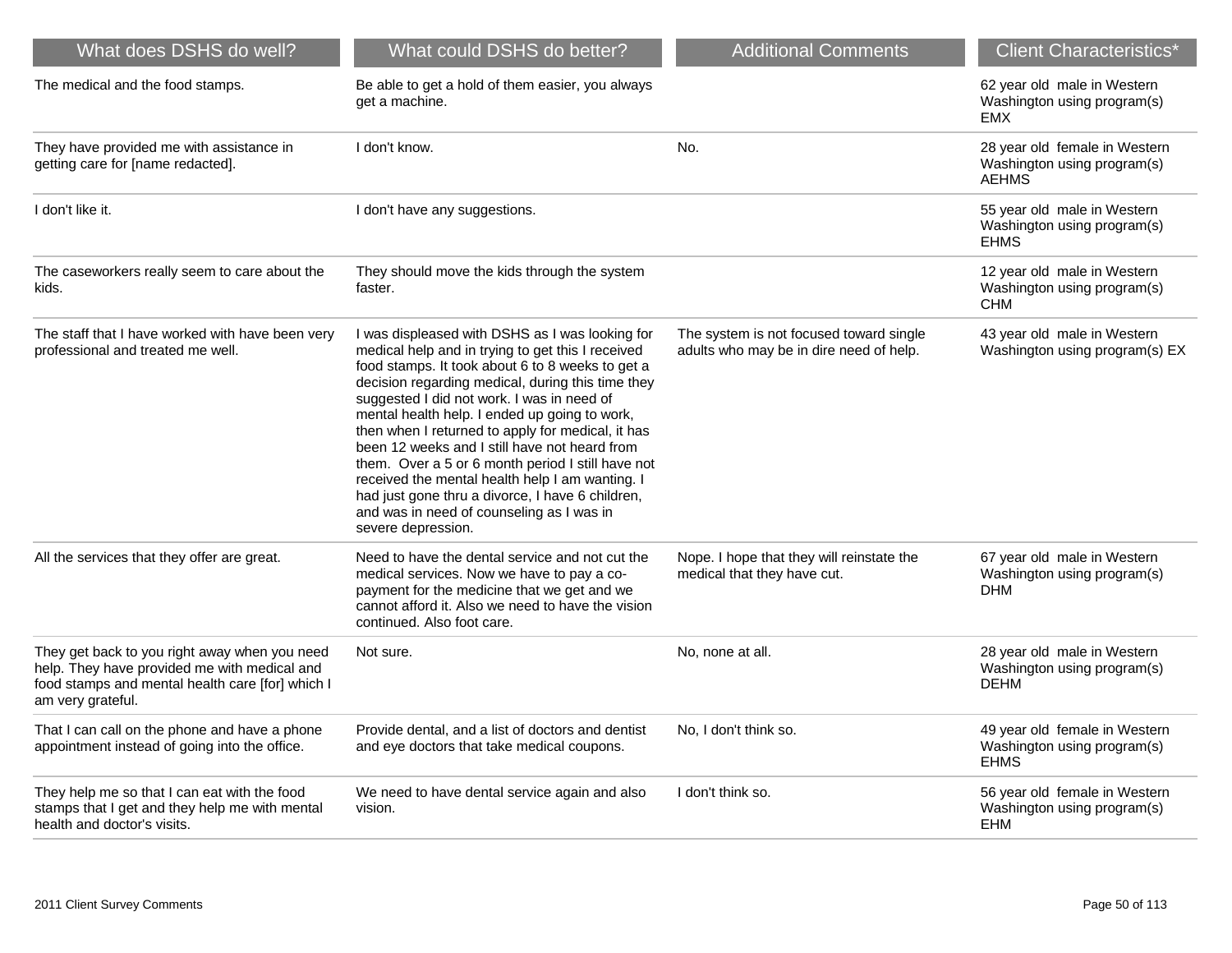| What does DSHS do well?                                                                                      | What could DSHS do better?                                                                                                                                                                                                                                                                                                                                             | <b>Additional Comments</b>                                           | <b>Client Characteristics*</b>                                               |
|--------------------------------------------------------------------------------------------------------------|------------------------------------------------------------------------------------------------------------------------------------------------------------------------------------------------------------------------------------------------------------------------------------------------------------------------------------------------------------------------|----------------------------------------------------------------------|------------------------------------------------------------------------------|
| The services I get (medical) are good.                                                                       | Keep the offices open five days a week! Budget<br>cutbacks.                                                                                                                                                                                                                                                                                                            | I wish DSHS would stop cutting services, but<br>they probably won't. | 52 year old female in Western<br>Washington using program(s)<br><b>EHM</b>   |
| The new system where you can come early<br>before 11 and they will take you in without an<br>appointment.    |                                                                                                                                                                                                                                                                                                                                                                        |                                                                      | 49 year old male in Western<br>Washington using program(s) ES                |
| Just that they seem to give you a lot of 'paper'<br>information, i.e agencies that can help you.             |                                                                                                                                                                                                                                                                                                                                                                        |                                                                      | 31 year old male in Western<br>Washington using program(s)<br><b>DHMSV</b>   |
| They offer helpful resources.                                                                                | Have more staff.                                                                                                                                                                                                                                                                                                                                                       |                                                                      | 54 year old male in Western<br>Washington using program(s)<br><b>EHMSX</b>   |
| They are willing to help somebody who needs<br>help - like myself. They are there to answer my<br>questions. | On the required paperwork, it would be best if<br>they were more clear as to which agency I am<br>supposed to go to. I was going to a certain<br>mental health agency and then DSHS said I had<br>to go elsewhere. I am not going right now and<br>have stopped taking my meds.                                                                                        | Overall, DSHS is doing the best job that they<br>can.                | 45 year old male in Western<br>Washington using program(s)<br><b>EHMS</b>    |
| They are actually helpful and friendly most of<br>the time.                                                  | They could explain more and quit giving the<br>runaround. I am applying for SSI, and I see a<br>judge on Feb 10th and they shut my TANF off<br>and said I don't qualify for a hardship extension.<br>They told me previously I did qualify for a<br>hardship extension. Now they want a statement<br>from my doctor, which I have already given them<br>several times. |                                                                      | 31 year old female in Western<br>Washington using program(s)<br><b>EHMSZ</b> |
| It was really helpful with medications.                                                                      |                                                                                                                                                                                                                                                                                                                                                                        |                                                                      | 53 year old male in Western<br>Washington using program(s)<br><b>EHM</b>     |
| That they search to find the best for the<br>individual client.                                              | We need to challenge the school area, and find<br>out who is qualified and not qualified for medical<br>and dental or school and work.                                                                                                                                                                                                                                 |                                                                      | 32 year old female in Eastern<br>Washington using program(s)<br><b>EHMV</b>  |
| They have helped me out with medical bills.<br>They were understanding and approved my<br>surgeries.         | They could communicate more, and do one-on-<br>ones. I don't always understand the letters they<br>send.                                                                                                                                                                                                                                                               |                                                                      | 49 year old female in Western<br>Washington using program(s)<br>AEHM         |
| They usually give me good help.                                                                              | The last time I visited DSHS I had to wait too<br>long while DSHS found my paperwork.                                                                                                                                                                                                                                                                                  |                                                                      | 52 year old female in Western<br>Washington using program(s)<br>EHMZ         |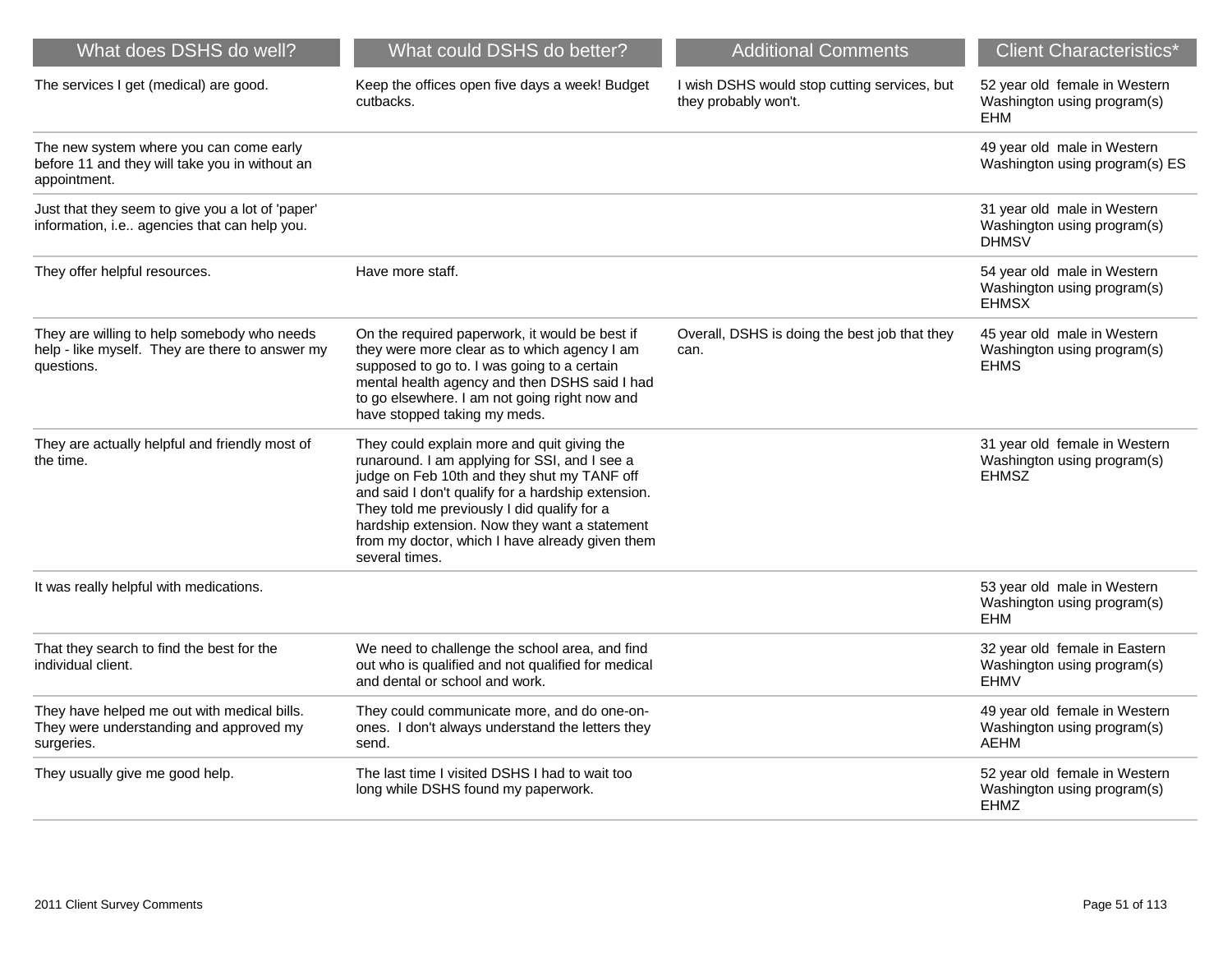| What does DSHS do well?                                                                                      | What could DSHS do better?                                                                                                                                                                                                                                                                                                                                                                                                                                                                                                                                                                                                                                                                                                                                                                                                             | <b>Additional Comments</b>                                                                                                                                                                              | <b>Client Characteristics*</b>                                             |
|--------------------------------------------------------------------------------------------------------------|----------------------------------------------------------------------------------------------------------------------------------------------------------------------------------------------------------------------------------------------------------------------------------------------------------------------------------------------------------------------------------------------------------------------------------------------------------------------------------------------------------------------------------------------------------------------------------------------------------------------------------------------------------------------------------------------------------------------------------------------------------------------------------------------------------------------------------------|---------------------------------------------------------------------------------------------------------------------------------------------------------------------------------------------------------|----------------------------------------------------------------------------|
| I like the care and the response of the case<br>managers.                                                    | Emergency response teams outside of normal<br>business hours need to be addressed. They are<br>simply not available. There seems to be a<br>disconnect between services areas. So often<br>mental health just says "It's not our area" and<br>it's nobody else's area either, so you are left<br>without help. [Name redacted] was delusional<br>and suicidal and was hearing voices and the<br><b>Community Designated Mental Health</b><br>Professional from Mental Health said it was not<br>a mental health issue. There seems to be a<br>struggle between DD and Mental Health leaving<br>the client without services, a place to live, etc.<br>The justice system often becomes the only<br>option which is a difficult one. No one seems to<br>want to take responsibility and the justice<br>system seems to be inappropriate. | Within months, [name redacted] will be<br>needing hospice care, and due to cuts it is<br>not available now. This will not allow death<br>with dignity. Everyone deserves a peaceful,<br>painless death. | 54 year old male in Western<br>Washington using program(s)<br><b>DHM</b>   |
| Good services, meets many needs.                                                                             | Need better interpreters for the deaf.                                                                                                                                                                                                                                                                                                                                                                                                                                                                                                                                                                                                                                                                                                                                                                                                 | I appreciate very much the services provided<br>by DSHS. Oh, sometimes I get frustrated<br>with the interpreters provided - they<br>sometimes are difficult to understand.                              | 53 year old female in Eastern<br>Washington using program(s) V             |
| I appreciate their help when no one else would<br>help me, they were there.                                  | When I was trying to get a hold of someone, it<br>was very difficult. When I left a message with my<br>caseworker it would take about a week before I<br>heard from her.                                                                                                                                                                                                                                                                                                                                                                                                                                                                                                                                                                                                                                                               | It seems like when I had to take my son to<br>emergency room, they looked down on me<br>because I had coupons.                                                                                          | 17 year old male in Eastern<br>Washington using program(s) EM              |
| I like being able to deal w/people on the phone.<br>It saves me gas and time waiting.                        | They could balance their budget so people don't<br>get services cut.                                                                                                                                                                                                                                                                                                                                                                                                                                                                                                                                                                                                                                                                                                                                                                   |                                                                                                                                                                                                         | 5 year old male in Western<br>Washington using program(s)<br><b>EHM</b>    |
| She likes her independence, i.e., bus tickets to<br>get back and forth from appointments and<br>Paratransit. |                                                                                                                                                                                                                                                                                                                                                                                                                                                                                                                                                                                                                                                                                                                                                                                                                                        | Caregiver had concerns about not getting<br>paid enough, as is 31 years old and cannot<br>get medical as earns too much. Her children<br>get medical.                                                   | 56 year old female in Western<br>Washington using program(s) HM            |
| They are attentive and treat you with respect.                                                               | I think they need to be more attentive with<br>information clients give them and try not to<br>make so many mistakes, it is a headache. When<br>you turn in paperwork it is supposed to be put in<br>the system, and sometimes there is a problem<br>with that and sometimes I have to talk to a<br>supervisor.                                                                                                                                                                                                                                                                                                                                                                                                                                                                                                                        |                                                                                                                                                                                                         | 71 year old female in Western<br>Washington using program(s)<br><b>EHM</b> |
| They are very responsive to my questions.                                                                    | Some of the written correspondence is a little<br>confusing. But, when I call they put it into<br>layman's terms.                                                                                                                                                                                                                                                                                                                                                                                                                                                                                                                                                                                                                                                                                                                      |                                                                                                                                                                                                         | 50 year old female in Eastern<br>Washington using program(s) VZ            |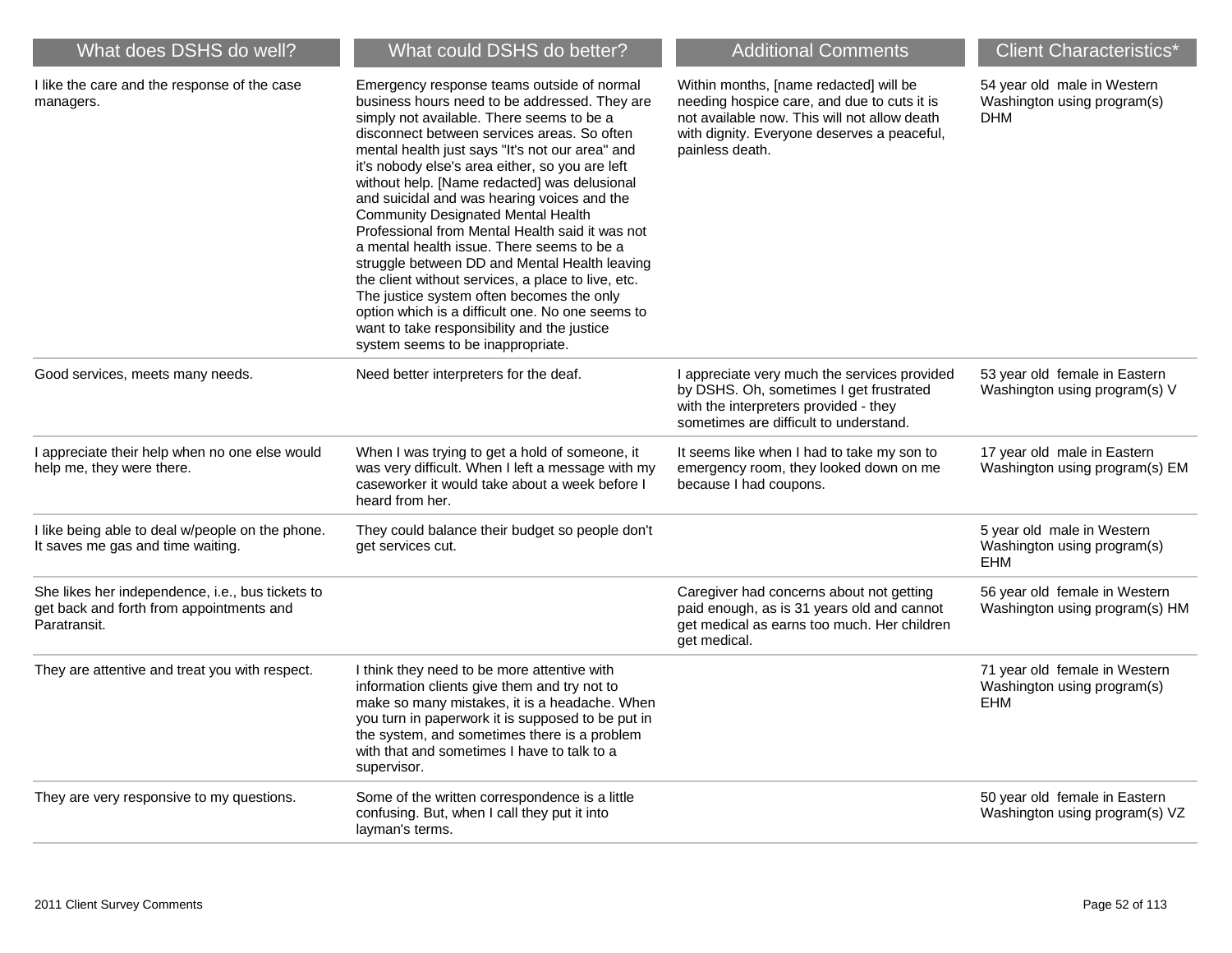| What does DSHS do well?                                                                                                               | What could DSHS do better?                                                                                                                                                                                                                                                                                                                                                                             | <b>Additional Comments</b>                                                                                                                                                                                                                                                                                                                                                                                                                                                                                                             | <b>Client Characteristics*</b>                                             |
|---------------------------------------------------------------------------------------------------------------------------------------|--------------------------------------------------------------------------------------------------------------------------------------------------------------------------------------------------------------------------------------------------------------------------------------------------------------------------------------------------------------------------------------------------------|----------------------------------------------------------------------------------------------------------------------------------------------------------------------------------------------------------------------------------------------------------------------------------------------------------------------------------------------------------------------------------------------------------------------------------------------------------------------------------------------------------------------------------------|----------------------------------------------------------------------------|
| I like that they try to help me and don't pressure<br>me.                                                                             |                                                                                                                                                                                                                                                                                                                                                                                                        |                                                                                                                                                                                                                                                                                                                                                                                                                                                                                                                                        | 23 year old male in Eastern<br>Washington using program(s)<br><b>EMS</b>   |
| The services that they can provide are good.                                                                                          | Schedule appointments - when I go to DSHS<br>office and sign in. Generally, I then have to wait<br>3-4 hours to ask a two minute question. I<br>cannot get through on the phone so that's why I<br>go in person.                                                                                                                                                                                       | I am very distressed that there might be<br>additional cuts in services by DSHS. I need<br>new glasses and I cannot get them. Dental<br>has also been cut. So far I haven't noticed<br>but I have Washington Basic Health and<br>have for the last three or four years. If that is<br>cut, I am diabetic and have had one heart<br>attack alreadyhow will I get by? I am<br>currently on 9 medications and only get \$16<br>food assistance per month. I was happy with<br>Mental Health and now that has also been<br>reduced or cut. | 47 year old male in Western<br>Washington using program(s)<br><b>EHM</b>   |
| Recently, I like the fact that they put someone in<br>the lobby to help direct people.                                                | They could add live telephone operators at each<br>program level to answer questions and to direct<br>the call.                                                                                                                                                                                                                                                                                        | As far as on-line access, it very convenient<br>so I don't have to visit the CSO.                                                                                                                                                                                                                                                                                                                                                                                                                                                      | 48 year old male in Western<br>Washington using program(s)<br><b>EMSX</b>  |
| It's very convenient using the medical card and<br>the food stamp card too.                                                           | They need to bring back dental coverage and<br>eye coverage.                                                                                                                                                                                                                                                                                                                                           |                                                                                                                                                                                                                                                                                                                                                                                                                                                                                                                                        | 47 year old female in Eastern<br>Washington using program(s)<br><b>EHM</b> |
| They are very helpful with my situation.                                                                                              |                                                                                                                                                                                                                                                                                                                                                                                                        |                                                                                                                                                                                                                                                                                                                                                                                                                                                                                                                                        | 1 year old female in Western<br>Washington using program(s) EM             |
| It is easy to get services and I am grateful for<br>the medical and food stamps, and medical<br>health and drug and alcohol services. | Shorten the wait to get assistance.                                                                                                                                                                                                                                                                                                                                                                    | No, not really.                                                                                                                                                                                                                                                                                                                                                                                                                                                                                                                        | 52 year old male in Western<br>Washington using program(s)<br><b>EHMS</b>  |
| They have been very efficient as a whole and<br>they have helped me out greatly.                                                      | Division of Child Support is too biased. When I<br>first started dealing with them years ago when I<br>separated from my wife, she told them I did not<br>give her money, which I did. DCS was going to<br>supply her with an attorney and totally<br>represented her. I had to hire my own attorney<br>basically to prove I did pay her and I could not<br>afford. SO they seem to be totally biased. | As a whole, DSHS has been a lifesaver for<br>me as I had a debilitating spinal injury and<br>have to learn to live with that.                                                                                                                                                                                                                                                                                                                                                                                                          | 49 year old male in Western<br>Washington using program(s)<br><b>AHMSX</b> |
| They want my son to live as normal a life as<br>possible within his limitations.                                                      | Have more group homes available.                                                                                                                                                                                                                                                                                                                                                                       |                                                                                                                                                                                                                                                                                                                                                                                                                                                                                                                                        | 25 year old male in Western<br>Washington using program(s)<br><b>EHM</b>   |
| There is so many locations to get help. They<br>have helped me with food stamps, alcohol<br>treatment, and medical.                   | Sometimes there is no transportation in order to<br>get the office and they need to make<br>exceptions for this.                                                                                                                                                                                                                                                                                       | Nope.                                                                                                                                                                                                                                                                                                                                                                                                                                                                                                                                  | 51 year old male in Western<br>Washington using program(s)<br><b>EMSZ</b>  |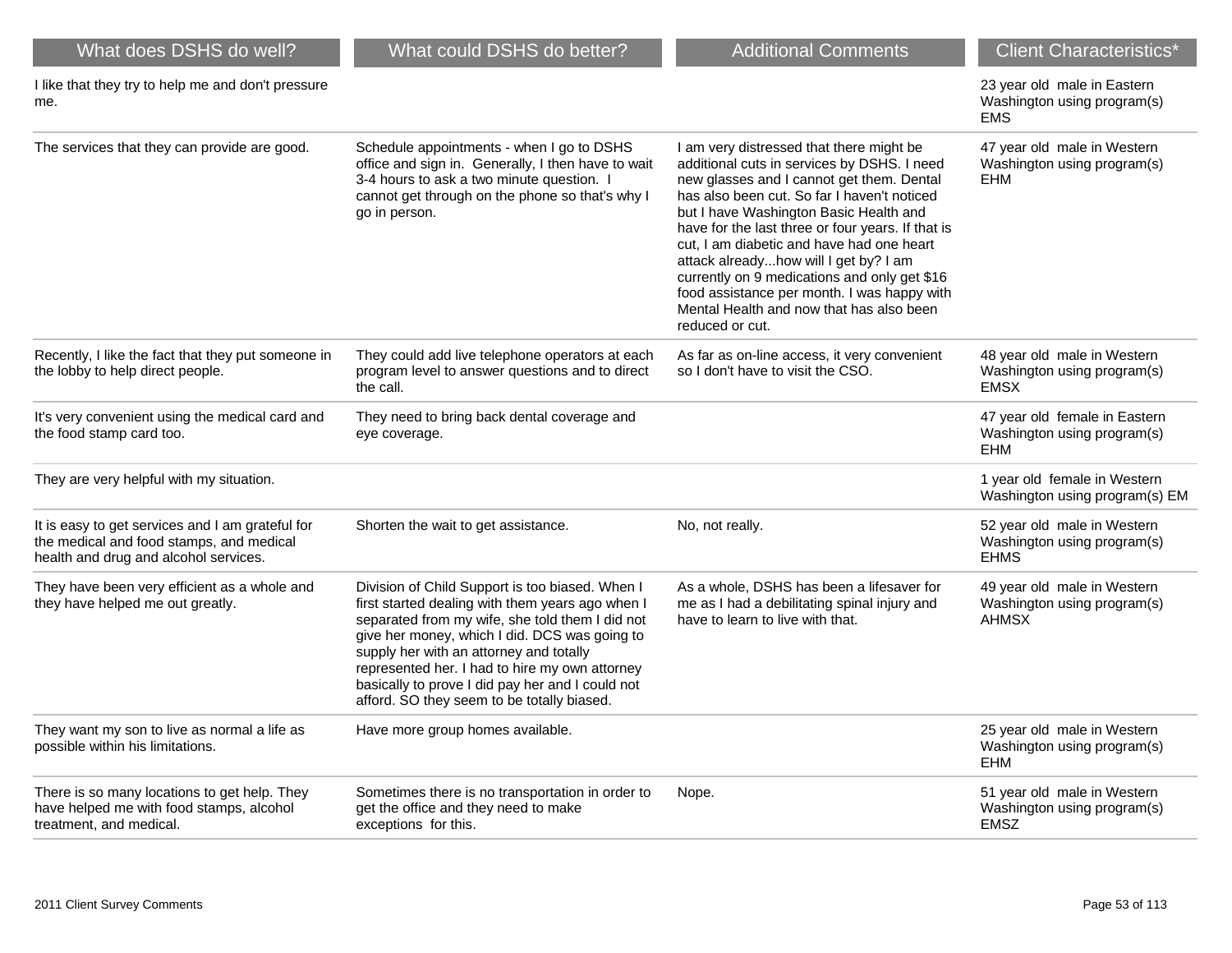| What does DSHS do well?                                                             | What could DSHS do better?                                                                                                                                                                                                                                                                                                                                                                                                                                                                                                                                                                                                                                                                                                                                                                                  | <b>Additional Comments</b>                                                                                                                                                           | <b>Client Characteristics*</b>                                              |
|-------------------------------------------------------------------------------------|-------------------------------------------------------------------------------------------------------------------------------------------------------------------------------------------------------------------------------------------------------------------------------------------------------------------------------------------------------------------------------------------------------------------------------------------------------------------------------------------------------------------------------------------------------------------------------------------------------------------------------------------------------------------------------------------------------------------------------------------------------------------------------------------------------------|--------------------------------------------------------------------------------------------------------------------------------------------------------------------------------------|-----------------------------------------------------------------------------|
| The majority of the people who work there are<br>helpful.                           | Following through with what they say they're<br>going to do and improving communications.<br>They have not supported my legal rights to see<br>my children.                                                                                                                                                                                                                                                                                                                                                                                                                                                                                                                                                                                                                                                 | I've been going through hell trying to get my<br>partner to see a doctor, as he is disabled but<br>can't get an appointment or voucher to see a<br>doctor to confirm his disability. | 32 year old female in Western<br>Washington using program(s)<br><b>EHMX</b> |
| My social worker, Pamela Lyons, in the<br>Vancouver office is very good!            | DSHS should get the facts straight that are put<br>into the files. I have given them my correct<br>address and it is still wrong on the DSHS<br>files/records. They also said I admitted to using<br>drugs and put that into the file record. I did NOT<br>say I used drugs and passed a drug test saying<br>that I was clean and a non-user. My initial<br>caseworker, [name redacted], Vancouver DSHS<br>office was terrible. Everything she wrote was<br>100% lies. I had her for a short period of time<br>and then was transferred to a different<br>caseworker. One other item: I do not like the<br>DSHS answering machine system at the CSO.<br>When I call in, I need to speak with a live person<br>and it's nearly impossible to break through the<br>system and get a live person to talk with. |                                                                                                                                                                                      | 10 year old male in Western<br>Washington using program(s)<br><b>CEHM</b>   |
| They do bring a lot of help, with food and<br>medical, and relieve a lot of stress. | I have a medical need to lose weight as the<br>discs in my back are deteriorating and my back<br>doctor says if I could lose weight it may reverse<br>the damage. However, I have had my gall<br>bladder removed and have difficulty losing<br>weight even with exercising. I have also had 2<br>other surgeries, removing appendix and c-<br>section. I know of people who have had weight<br>loss surgery and although I have a medical<br>need to lose the weight, it is not covered. I am<br>frustrated that my back condition will continue to<br>worsen if I cannot get help with this.                                                                                                                                                                                                               |                                                                                                                                                                                      | 22 year old female in Western<br>Washington using program(s)<br><b>EHMZ</b> |
|                                                                                     | The computer randomly generates warnings<br>and it freaks me out, then when I go down they<br>have what they need already.                                                                                                                                                                                                                                                                                                                                                                                                                                                                                                                                                                                                                                                                                  | When I saw the psychiatrist for my mental<br>health review, she was very rude to me and<br>made comments that were just uncalled for.                                                | 32 year old male in Western<br>Washington using program(s)<br><b>EHM</b>    |
| They have nice workers that occasionally will<br>help and care about the clients.   | Provide dental and vision. Decrease the paper<br>work involved in getting assistance. Decrease<br>the time frame in which you need to reapply for<br>assistance. If on SSI you should not have to<br>reapply every 6 months unless there is a<br>change and that should have already been<br>reported.                                                                                                                                                                                                                                                                                                                                                                                                                                                                                                      | That the person that I talked [to] was great<br>and understanding.                                                                                                                   | 33 year old male in Western<br>Washington using program(s)<br><b>EMS</b>    |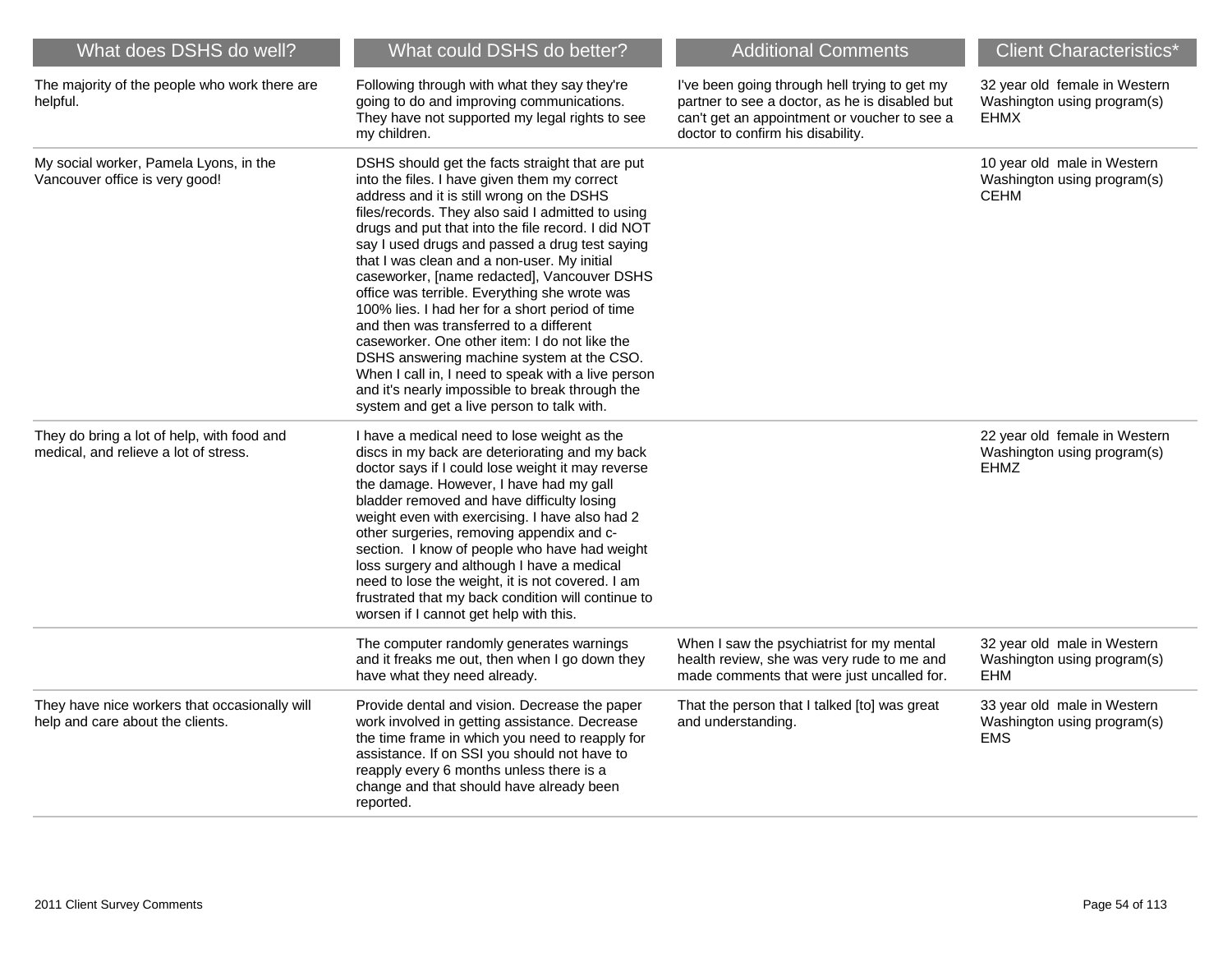| What does DSHS do well?                                                                                                                                                                                          | What could DSHS do better?                                                                                                                                                                                                                                                                                                                                                                                                                                                                                                                                                                                                                    | <b>Additional Comments</b>                                                                                                                                                                                                                                                                                      | <b>Client Characteristics*</b>                                              |
|------------------------------------------------------------------------------------------------------------------------------------------------------------------------------------------------------------------|-----------------------------------------------------------------------------------------------------------------------------------------------------------------------------------------------------------------------------------------------------------------------------------------------------------------------------------------------------------------------------------------------------------------------------------------------------------------------------------------------------------------------------------------------------------------------------------------------------------------------------------------------|-----------------------------------------------------------------------------------------------------------------------------------------------------------------------------------------------------------------------------------------------------------------------------------------------------------------|-----------------------------------------------------------------------------|
| They are there when you need them.                                                                                                                                                                               | The people who work the front desk could have<br>more pleasant attitudes, as they seem to a<br>perpetual state of that you are bothering them.                                                                                                                                                                                                                                                                                                                                                                                                                                                                                                | I know that all our dental has been cut off,<br>and I was in the process of getting my tooth<br>fixed where my nerve is exposed. So now I<br>am stuck. I saw a dentist that I later found out<br>only did tooth extractions, and I needed to<br>keep what teeth I could. There was no<br>selection of dentists. | 51 year old female in Western<br>Washington using program(s)<br>EHM         |
| They communicate with the different agencies in<br>providing services. They also have provided me<br>with medical and food stamps and drug and<br>alcohol treatment which I am very grateful for.                | The north end of Seattle needs another DSHS<br>office to help clients. Need to provide dental and<br>vision as this is very important.                                                                                                                                                                                                                                                                                                                                                                                                                                                                                                        | No. I sure could use the food and I really<br>need it.                                                                                                                                                                                                                                                          | 54 year old female in Western<br>Washington using program(s)<br><b>EHMS</b> |
|                                                                                                                                                                                                                  | They could have a resource that I could use to<br>see what programs are available thru DSHS. My<br>primary problem with health and mental health, I<br>have developed problems with the mental health<br>services is they don't appear to be adequately<br>staffed. The person that prescribes medications<br>at my mental health office apparently has given<br>up on me. More specifically, the service does<br>not offer any psychologists or psychiatrists on<br>staff which means that there is no therapy that<br>they have to offer. This is the area where I am<br>having problems with the mental health<br>resources.               |                                                                                                                                                                                                                                                                                                                 | 49 year old male in Western<br>Washington using program(s)<br><b>EHM</b>    |
| They are helpful in my time of need.                                                                                                                                                                             |                                                                                                                                                                                                                                                                                                                                                                                                                                                                                                                                                                                                                                               |                                                                                                                                                                                                                                                                                                                 | 49 year old female in Western<br>Washington using program(s)<br><b>EHMZ</b> |
|                                                                                                                                                                                                                  | They could put people's information in correctly,<br>they could contact me in a timely manner, they<br>could have someone who knows about DSHS or<br>people who know what they are doing because<br>the person I deal with doesn't (i.e. I am a<br>bookkeeper, and I know what I am supposed to<br>take care of about paying bills etc.). I sent<br>information in May 2010 about increase in<br>income to Tumwater DSHS office and I have not<br>heard a response to date. I sent this information<br>in 3 times and have still not heard from them. I<br>am supposed to report changes in income in a<br>timely manner. I am so frustrated. |                                                                                                                                                                                                                                                                                                                 | 64 year old male in Western<br>Washington using program(s) HM               |
| The workers are nice and it is a good service. I<br>have needed the medical and food stamps that I<br>receive each month and also the drug and<br>alcohol treatment that I received was grateful<br>and helpful. | I don't know. I am fine with it.                                                                                                                                                                                                                                                                                                                                                                                                                                                                                                                                                                                                              | No I don't.                                                                                                                                                                                                                                                                                                     | 46 year old male in Western<br>Washington using program(s)<br><b>EMSV</b>   |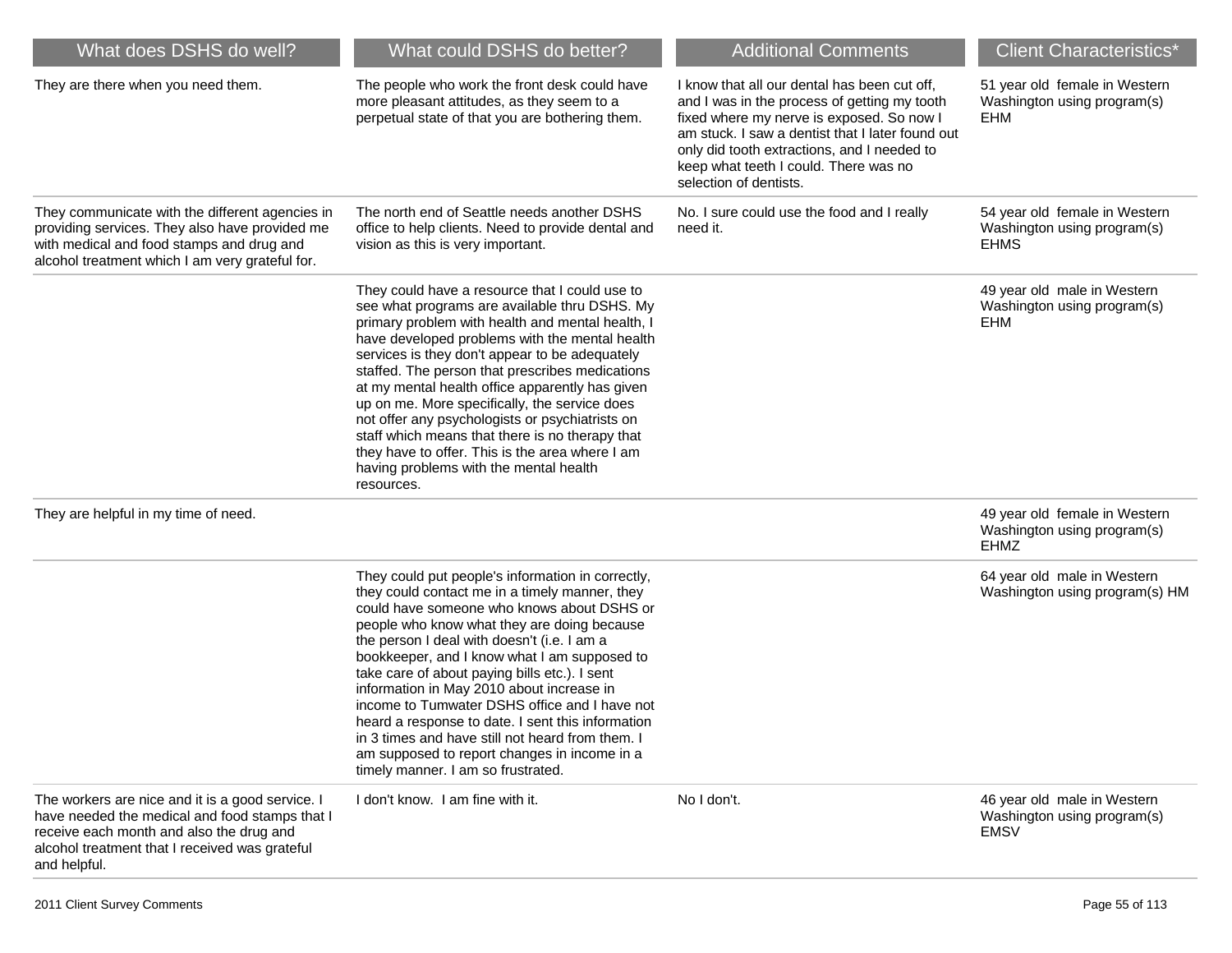| What does DSHS do well?                                     | What could DSHS do better?                                                                                                                                                                                                                                                                                                                                                                                                                                                                              | <b>Additional Comments</b> | <b>Client Characteristics*</b>                                               |
|-------------------------------------------------------------|---------------------------------------------------------------------------------------------------------------------------------------------------------------------------------------------------------------------------------------------------------------------------------------------------------------------------------------------------------------------------------------------------------------------------------------------------------------------------------------------------------|----------------------------|------------------------------------------------------------------------------|
| DSHS staff are very supportive and give good<br>advice.     | Shorten the waiting list. I waited almost two<br>years before I got service.                                                                                                                                                                                                                                                                                                                                                                                                                            |                            | 26 year old female in Western<br>Washington using program(s) V               |
| They help people when they need it.                         | I think they should do a little bit heavier<br>screening. Some people that qualify shouldn't<br>be qualified (i.e., I've known a couple of people<br>who apply for cash, medical and food stamps<br>and get it and then I applied once for cash<br>assistance when I wasn't working and we did not<br>qualify because she had a little bit of a<br>retirement. And my ex is pretty much living off<br>the state and there is no reason she couldn't go<br>out and work like the rest of the taxpayers.) |                            | 9 year old male in Western<br>Washington using program(s) EM                 |
|                                                             | Now that we have been switched to Molina in<br>our area, we have to wait for approval for more<br>things. The pre-approval process takes forever<br>sometimes (i.e., we had to wait for 3 months for<br>skin medicine for one of my children; my child<br>was having headaches, they first denied the<br>MRI that was requested and then the doctor<br>called and appealed it and finally it got approved<br>and took a month or so.)                                                                   |                            | 9 year old female in Eastern<br>Washington using program(s) EM               |
|                                                             | Let people know when the office is closed on<br>those special days, it is 40 miles one way. It<br>would nice to have an office closer. He has<br>difficulty with the food card, the people at the<br>store say it has nothing on it, but the people at<br>DSHS says it does, so it causes a lot of<br>traveling to figure out the problem and is a<br>hassle. And sometimes it happens on a<br>weekend which is frustrating and inconvenient,<br>especially with the office so far away.                |                            | 62 year old male in Eastern<br>Washington using program(s) EM                |
| They are prompt.                                            | They could return your phone calls within 24<br>hours.                                                                                                                                                                                                                                                                                                                                                                                                                                                  |                            | 27 year old female in Eastern<br>Washington using program(s)<br><b>EHMZ</b>  |
| They are pretty straightforward about what is<br>available. |                                                                                                                                                                                                                                                                                                                                                                                                                                                                                                         |                            | 31 year old male in Western<br>Washington using program(s)<br><b>EMS</b>     |
| They have provided me with food stamps.                     | Need to not change their program as often.<br>When you get into a program then they<br>terminate you and start up another program.<br>They keep changing everything so I am not able<br>to finish what they wanted me to do before they<br>change it again.                                                                                                                                                                                                                                             | No.                        | 38 year old female in Eastern<br>Washington using program(s)<br><b>EHMSZ</b> |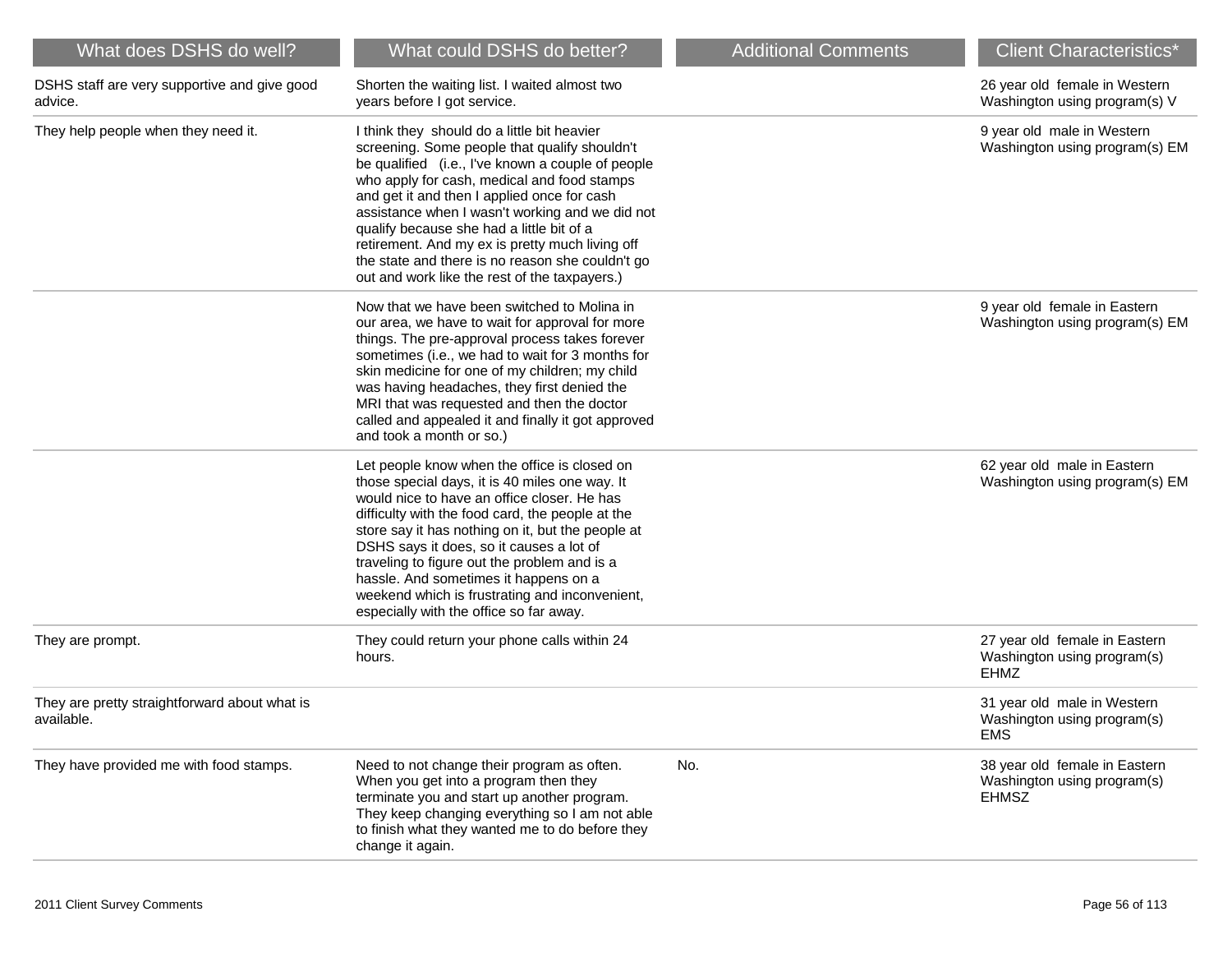| What does DSHS do well?                                                                                                                                                                                              | What could DSHS do better?                                                                                                                                                                                                                                                                                                                                                                                                                                                                                               | <b>Additional Comments</b>                                                                         | <b>Client Characteristics*</b>                                               |
|----------------------------------------------------------------------------------------------------------------------------------------------------------------------------------------------------------------------|--------------------------------------------------------------------------------------------------------------------------------------------------------------------------------------------------------------------------------------------------------------------------------------------------------------------------------------------------------------------------------------------------------------------------------------------------------------------------------------------------------------------------|----------------------------------------------------------------------------------------------------|------------------------------------------------------------------------------|
| They help a lot for students and needy people.                                                                                                                                                                       | Students only work 4 hrs maybe 2 days a week,<br>but we are not eligible to get medical.                                                                                                                                                                                                                                                                                                                                                                                                                                 |                                                                                                    | 20 year old female in Western<br>Washington using program(s) EM              |
| That they are really helpful.                                                                                                                                                                                        | It would be nice if they were available to answer<br>the 1-800 medical question phone longer hours<br>and if it were quicker to get a replacement<br>medical ID card.                                                                                                                                                                                                                                                                                                                                                    |                                                                                                    | 30 year old female in Western<br>Washington using program(s)<br><b>CEM</b>   |
| They have helped me with financial, medical<br>and food stamps and have helped me with the<br>skills to get a job. They paid for my drug and<br>alcohol treatment and if they had not I would not<br>be clean today. | Return client's call within 24 hours.                                                                                                                                                                                                                                                                                                                                                                                                                                                                                    | None.                                                                                              | 22 year old female in Eastern<br>Washington using program(s)<br><b>EMSZ</b>  |
|                                                                                                                                                                                                                      | They could be more easily accessible by phone.<br>And have persons who are easily understood<br>(i.e., some workers from different countries are<br>sometimes very difficult to understand).                                                                                                                                                                                                                                                                                                                             |                                                                                                    | 61 year old female in Western<br>Washington using program(s) EM              |
| They do offer food stamps and medical and that<br>is a big help for me and also daycare.                                                                                                                             | Re-check the information that people turn in so<br>they don't delay the benefits they need (i.e., I<br>turned in the same information 4 times and they<br>had what they needed the very time first time).                                                                                                                                                                                                                                                                                                                | They changed the benefits for dental, and it<br>was better before, cause people really need<br>it. | 25 year old female in Eastern<br>Washington using program(s) EM              |
| The help that they have provided for me and my<br>child.                                                                                                                                                             | Provide dental and assistance for a single client<br>who has just completed alcohol treatment.                                                                                                                                                                                                                                                                                                                                                                                                                           |                                                                                                    | 40 year old female in Western<br>Washington using program(s)<br><b>CEMSZ</b> |
| The only thing I receive are the food stamps<br>that's all.                                                                                                                                                          | It takes too long sometimes because it's too<br>busy with too many people there, so maybe<br>having more people work there.                                                                                                                                                                                                                                                                                                                                                                                              |                                                                                                    | 50 year old male in Eastern<br>Washington using program(s) E                 |
| I like that they have helped me out a lot and<br>have helped me get back into school and helped<br>me to start doing volunteer work.                                                                                 | They could let you know that if you move to<br>another office you may have to change medical<br>providers. I had to take my child into emergency<br>room because I did not know this.                                                                                                                                                                                                                                                                                                                                    |                                                                                                    | 4 year old male in Eastern<br>Washington using program(s) EM                 |
| They have helped me with medical and food<br>stamps. Also the drug and alcohol helped me.                                                                                                                            | Provide more services and don't cut people off<br>when they still need the service. Also continue<br>the dental and vision program. Support<br>Enforcement needs to be flexible in the amount<br>of child support they are demanding. Should be<br>able to go to court and reduce the amount if you<br>are unemployed and unable to pay the support.<br>Also they should not be able to require more<br>than a person makes and needs to live on. It is<br>impossible to pay what they are requesting and<br>still live. | Nope.                                                                                              | 27 year old male in Eastern<br>Washington using program(s)<br><b>EHMSX</b>   |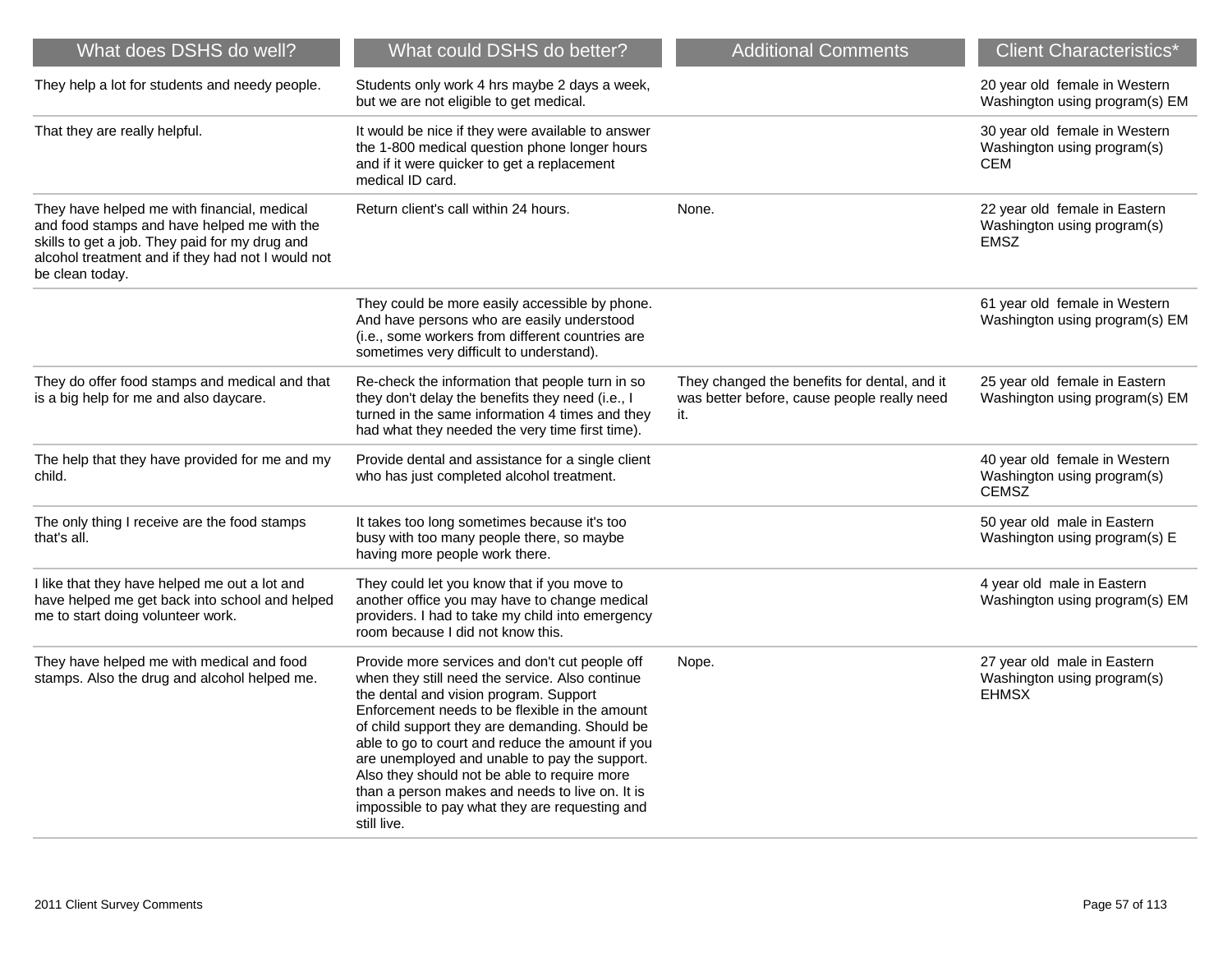| What does DSHS do well?                                                                                                                                                     | What could DSHS do better?                                                                                                                                                                                                                                         | <b>Additional Comments</b>                                                                                                                     | <b>Client Characteristics*</b>                                              |
|-----------------------------------------------------------------------------------------------------------------------------------------------------------------------------|--------------------------------------------------------------------------------------------------------------------------------------------------------------------------------------------------------------------------------------------------------------------|------------------------------------------------------------------------------------------------------------------------------------------------|-----------------------------------------------------------------------------|
| Most of the workers give a lot of helpful<br>information and are very helpful. On-line<br>program is real easy to follow and is a great<br>resource.                        | I would make it where when you first come in for<br>interview, it would be nice to be able to do the<br>interview over the phone instead of in person or<br>internet, because some people don't have<br>access to internet or time availability during the<br>day. |                                                                                                                                                | 27 year old female in Western<br>Washington using program(s) EZ             |
| They have helped me with many services like<br>mental health, drug and alcohol treatment,<br>medical care and food stamps. Without their<br>help I would not be here today. | Add dental care. It is very important to my health.                                                                                                                                                                                                                | No I don't.                                                                                                                                    | 54 year old female in Western<br>Washington using program(s)<br><b>EHMS</b> |
| It is very helpful financially.                                                                                                                                             |                                                                                                                                                                                                                                                                    |                                                                                                                                                | 22 year old female in Western<br>Washington using program(s)<br><b>EMZ</b>  |
| I like that they provide benefits for single<br>working parents and their families.                                                                                         | They could make benefits more available to the<br>single working parent who gets minimum wage<br>who has expensive medical<br>treatment/prescription needs.                                                                                                        |                                                                                                                                                | 28 year old female in Eastern<br>Washington using program(s)<br>EMZ         |
| They are there to help me when I need it. They<br>have provided me with my medical and food<br>stamps.                                                                      | Need to act more quickly on application for<br>home health care.                                                                                                                                                                                                   | No, I don't think so.                                                                                                                          | 66 year old male in Western<br>Washington using program(s)<br><b>EMS</b>    |
| They afford me the opportunity to get help that I<br>wouldn't be able to get on my own.                                                                                     | Improve phone center response.                                                                                                                                                                                                                                     | Very very expedient response to calling me<br>back. I mailed the letter about 3 yesterday<br>and you called me about 11:40 am the next<br>day. | 45 year old male in Western<br>Washington using program(s)<br><b>EHMS</b>   |
| They are helpful. They have provided me with<br>medical and food stamps.                                                                                                    | I don't know.                                                                                                                                                                                                                                                      | Nothing.                                                                                                                                       | 35 year old female in Western<br>Washington using program(s)<br><b>CEMS</b> |
| They are really friendly and not disrespectful.<br>They have provided me with financial, medical<br>and food stamps of which I am thankful.                                 | They need to be more clear about what options<br>you have for your assistance.                                                                                                                                                                                     | Nope.                                                                                                                                          | 19 year old female in Western<br>Washington using program(s)<br><b>EMS</b>  |
| Nothing.                                                                                                                                                                    | Make sure that there is somebody to help folks<br>like me that have a brain injury and cannot think<br>or comprehend very well. The automated phone<br>system is awful.                                                                                            |                                                                                                                                                | 54 year old male in Western<br>Washington using program(s)<br><b>EHMS</b>   |
| They have provided me with medical and food<br>stamps and done a very good job.                                                                                             | When you call the 800# you need to be talking<br>to a live person instead of the answering<br>machine who cannot talk back to you.                                                                                                                                 | Nothing.                                                                                                                                       | 51 year old male in Western<br>Washington using program(s)<br>EHM           |
| They were helpful in trying to get a job.                                                                                                                                   | Nothing.                                                                                                                                                                                                                                                           | No.                                                                                                                                            | 59 year old male in Western<br>Washington using program(s) V                |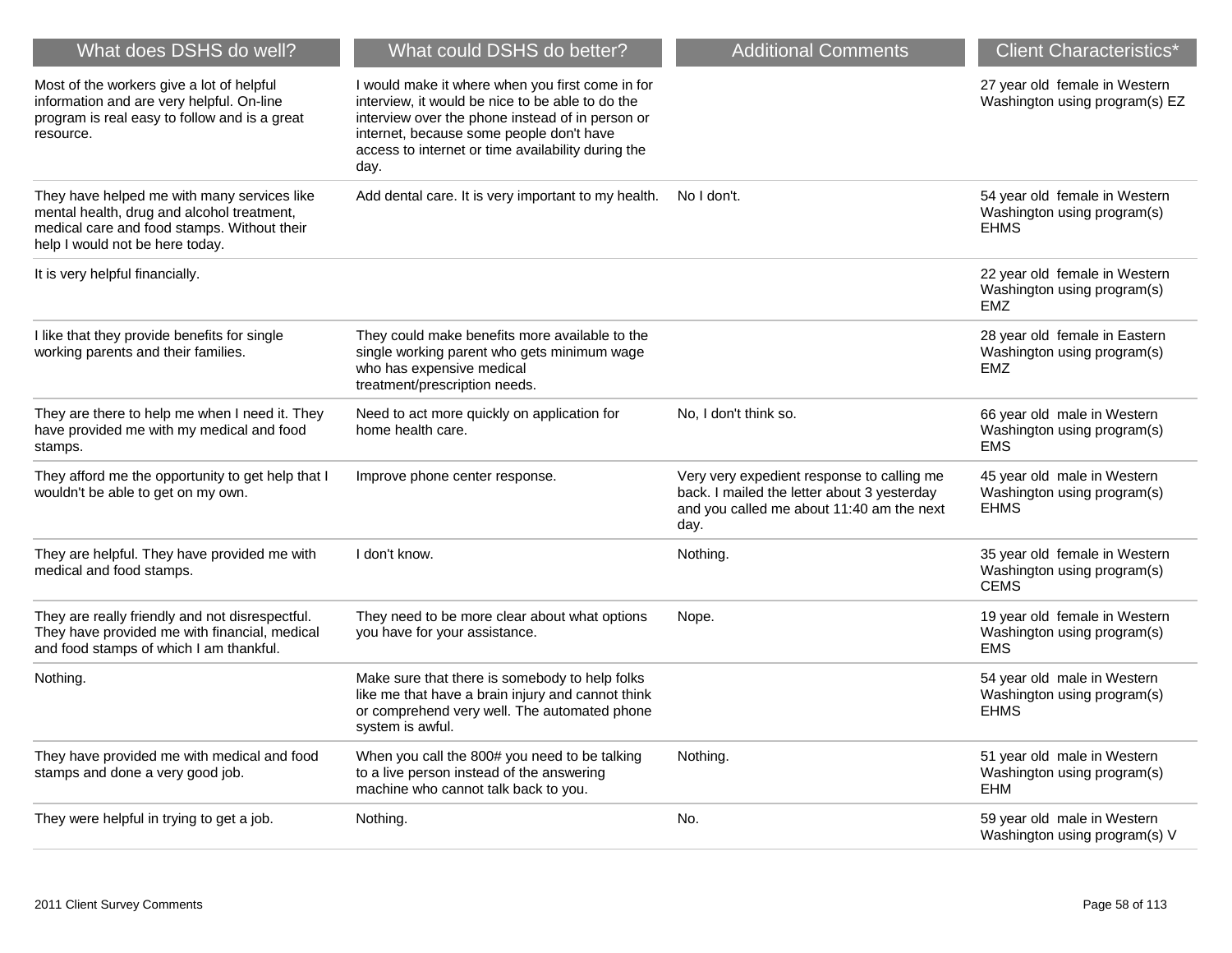| What does DSHS do well?                                                                                                                                                                                                     | What could DSHS do better?                                                                                                                                                                                                                                                                                                                                 | <b>Additional Comments</b>                                                          | <b>Client Characteristics*</b>                                              |
|-----------------------------------------------------------------------------------------------------------------------------------------------------------------------------------------------------------------------------|------------------------------------------------------------------------------------------------------------------------------------------------------------------------------------------------------------------------------------------------------------------------------------------------------------------------------------------------------------|-------------------------------------------------------------------------------------|-----------------------------------------------------------------------------|
| Nothing. I don't like dealing with DSHS.                                                                                                                                                                                    | Overhauling the whole department from the<br>ground up. Provide us with vision, foot care and<br>dental. Make it client friendly. Make it so the<br>clients do not sit out in the lobby for days at a<br>time. Need more workers in the front office to<br>help the clients. Increase the food stamps so<br>that you can live off them for the full month. | It has been a joy to talk to you and be able to<br>put my input into the survey.    | 56 year old male in Eastern<br>Washington using program(s)<br><b>AEMS</b>   |
| That I don't have to talk to them very often. They<br>pay my family medical needs and bills in a<br>timely fashion.                                                                                                         | Decrease the wait time when calling on the<br>phone and have smarter employees who speak<br>English. Provide better dental coverage.                                                                                                                                                                                                                       | No, not really.                                                                     | 12 year old male in Western<br>Washington using program(s) HM               |
| They have provided me with medical services<br>and food stamps.                                                                                                                                                             | Not demand so much paperwork to get the<br>services.                                                                                                                                                                                                                                                                                                       | I don't at this time.                                                               | 50 year old female in Western<br>Washington using program(s)<br><b>EMS</b>  |
| They help me get by with food and medical.                                                                                                                                                                                  | Offer more assistance.                                                                                                                                                                                                                                                                                                                                     | No.                                                                                 | 23 year old female in Western<br>Washington using program(s)<br><b>EMSZ</b> |
| They have provided me with assistance in<br>paying Medicare part B and that is very helpful I<br>liked the fact that the Sky Valley CSO has a<br>person that greets you when you arrive instead<br>of just taking a number. | Right hand does not know what the left hand<br>does. You get many letters that are very<br>confusing and one will say one thing and the<br>other will say something different. Which one is<br>correct? This needs to be straightened out.                                                                                                                 | No. You have been very helpful.                                                     | 65 year old female in Western<br>Washington using program(s) HM             |
| The support that I received from DVR.                                                                                                                                                                                       | Not sure.                                                                                                                                                                                                                                                                                                                                                  | Nope. Everything is fine, but I would like to<br>know how I get DVR services again. | 40 year old male in Western<br>Washington using program(s) V                |
| I am glad they were there to help me when I<br>needed them. They have provided me with<br>medical, food stamps and financial and<br>treatment, which I am very grateful for.                                                | Make every department work together so that<br>you get the services that you need and each<br>department knows what the other department is<br>doing.                                                                                                                                                                                                      | Not really. You made it very easy to answer<br>the questions.                       | 50 year old male in Western<br>Washington using program(s)<br><b>AEHMS</b>  |
| I just like the help and the benefits that are<br>provided. DSHS is like a blessing to me.                                                                                                                                  |                                                                                                                                                                                                                                                                                                                                                            | Thanks for all the help, and God bless<br>everyone!                                 | 36 year old male in Western<br>Washington using program(s)<br><b>EHMSX</b>  |
| It is easy to get food stamps and easy for<br>people to get services when they need them.                                                                                                                                   | Communications, and returning phones in a<br>quicker matter.                                                                                                                                                                                                                                                                                               | Nope.                                                                               | 23 year old male in Western<br>Washington using program(s) E                |
| The support that they give me, and the listening<br>skills that they give me. They help me with my<br>alcohol problem.                                                                                                      | Nothing. I think they are doing a good job.                                                                                                                                                                                                                                                                                                                | No. Everything was great.                                                           | 52 year old male in Western<br>Washington using program(s) S                |
| I really don't have to go into the offices at this<br>time, I am satisfied with the services at this time.<br>I've been helped by them in such a wonderful<br>way that I really couldn't complain.                          | That they do not cut medical for people.                                                                                                                                                                                                                                                                                                                   |                                                                                     | 62 year old male in Western<br>Washington using program(s)<br><b>EMS</b>    |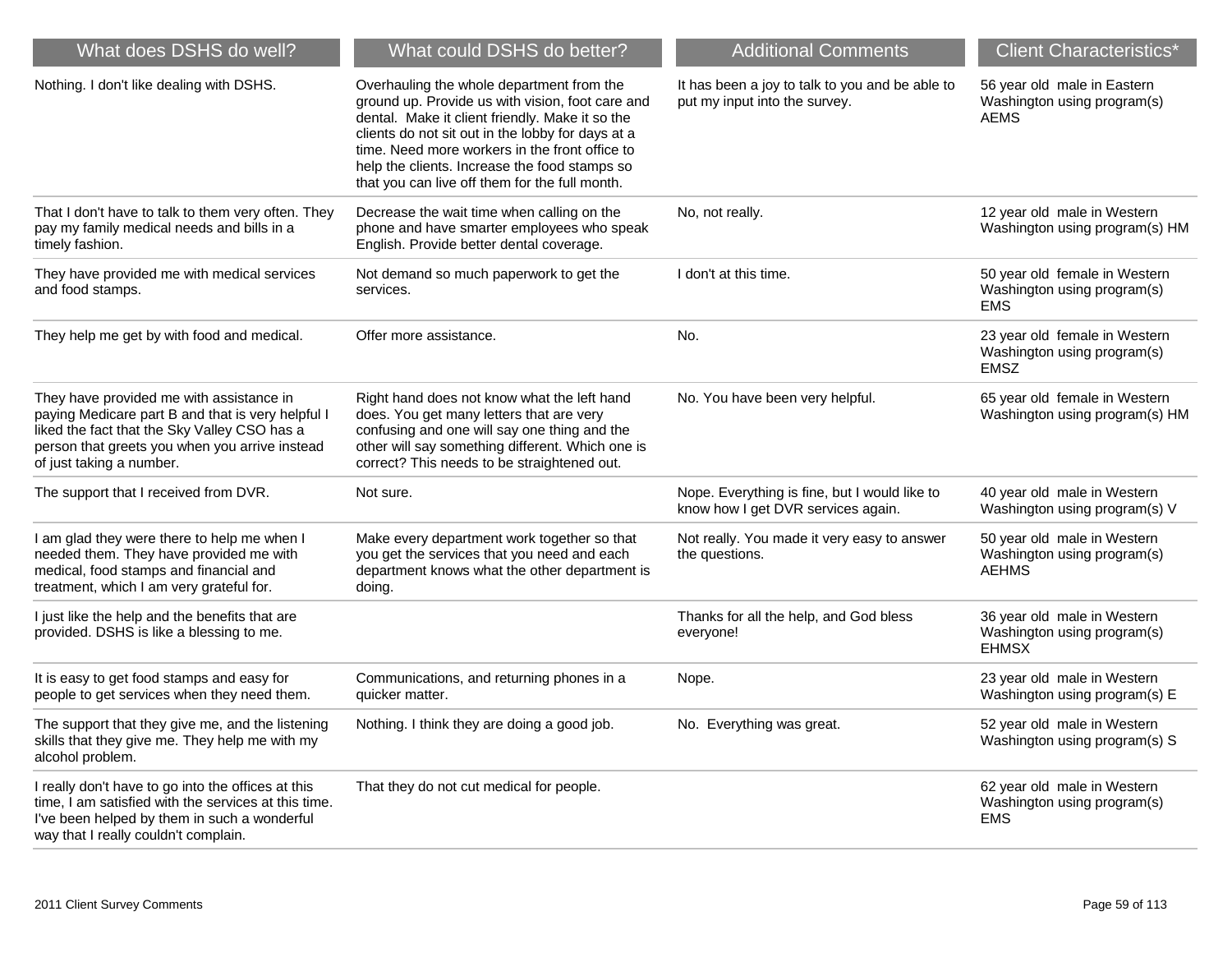| What does DSHS do well?                                                                                                                                                                                                                                                                                                | What could DSHS do better?                                                                                                                            | <b>Additional Comments</b>                                                                              | <b>Client Characteristics*</b>                                               |
|------------------------------------------------------------------------------------------------------------------------------------------------------------------------------------------------------------------------------------------------------------------------------------------------------------------------|-------------------------------------------------------------------------------------------------------------------------------------------------------|---------------------------------------------------------------------------------------------------------|------------------------------------------------------------------------------|
|                                                                                                                                                                                                                                                                                                                        | Be more available, and deal with clients with<br>more courtesy (i.e., CPS).                                                                           |                                                                                                         | 21 year old female in Western<br>Washington using program(s)<br><b>CEMSZ</b> |
| They are there for me. They have helped me so<br>much it's unbelievable. I thought I was going to<br>be dead a couple years ago, I didn't think I was<br>going to survive the storm. DSHS has been<br>amazing.                                                                                                         |                                                                                                                                                       |                                                                                                         | 50 year old male in Western<br>Washington using program(s)<br><b>EMSX</b>    |
| The friendly service. When I call I get someone<br>who understands the issues and is willing to<br>work with me.                                                                                                                                                                                                       |                                                                                                                                                       |                                                                                                         | 49 year old female in Eastern<br>Washington using program(s)<br><b>AHMS</b>  |
| The opportunity to keep living. I am very grateful<br>to DSHS - I'm alive because of them.                                                                                                                                                                                                                             | Pay their providers sooner to get their money on<br>time so that we don't lose our doctors.                                                           |                                                                                                         | 48 year old male in Western<br>Washington using program(s) EM                |
| I like the fact that DSHS is the safety net for<br>those otherwise who would not have any help.                                                                                                                                                                                                                        |                                                                                                                                                       | We are concerned about cutbacks mentioned<br>in the newspaper and how those cutbacks<br>will affect us. | 32 year old male in Western<br>Washington using program(s)<br><b>HMS</b>     |
| They take care of my needs.                                                                                                                                                                                                                                                                                            | Maybe look at a person's situation and<br>understand what his needs are a little better.                                                              |                                                                                                         | 57 year old male in Western<br>Washington using program(s)<br><b>EMS</b>     |
| They are prompt.                                                                                                                                                                                                                                                                                                       | They could get me back on food assistance now<br>that I really need!                                                                                  | I really need medical and food assistance so<br>I plan on going to CSO and reapply.                     | 42 year old male in Western<br>Washington using program(s)<br><b>ESX</b>     |
| It is nice to know about treatment that is<br>available, they helped me get into treatment<br>within a week, and ADATSA helped pay for my<br>treatment. And then they helped me find a<br>program that would help me pay for treatment<br>after the 6 months that ADATSA paid for<br>treatment which was very helpful. | They were giving me \$349 a month, but<br>because I am homeless they reduced it to \$266<br>a month, because they said I didn't have bills to<br>pay. |                                                                                                         | 39 year old male in Eastern<br>Washington using program(s)<br><b>ESX</b>     |
| DASA was very helpful when I went to treatment.                                                                                                                                                                                                                                                                        | Get more funding!                                                                                                                                     | I think it is neat that you folks are checking in<br>and seeing what's going on.                        | 48 year old female in Western<br>Washington using program(s)<br><b>EMS</b>   |
| I like the fact that it is even there.                                                                                                                                                                                                                                                                                 | You guys do the best you can with what you<br>have.                                                                                                   |                                                                                                         | 54 year old male in Western<br>Washington using program(s)<br><b>EHMSX</b>   |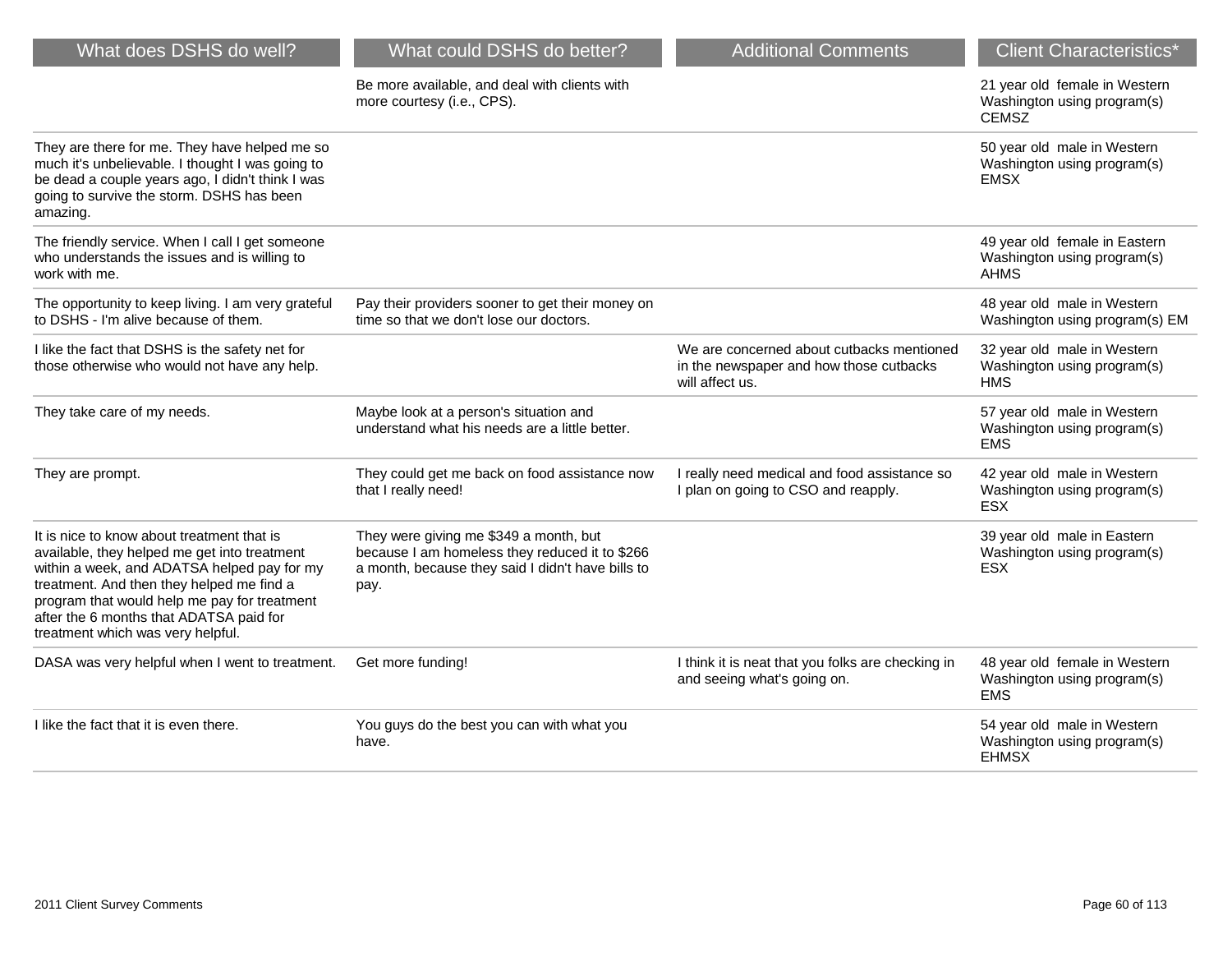| What does DSHS do well?                                                                                                                                                | What could DSHS do better?                                                                                                                                                                                                                                                                                                                                                                                                                                                                                                                                                                                                                                                                                                                                                                                                                                                                                                                                                                                                                                                                                                               | <b>Additional Comments</b>                                                                                                                                                                                                                    | <b>Client Characteristics*</b>                                            |
|------------------------------------------------------------------------------------------------------------------------------------------------------------------------|------------------------------------------------------------------------------------------------------------------------------------------------------------------------------------------------------------------------------------------------------------------------------------------------------------------------------------------------------------------------------------------------------------------------------------------------------------------------------------------------------------------------------------------------------------------------------------------------------------------------------------------------------------------------------------------------------------------------------------------------------------------------------------------------------------------------------------------------------------------------------------------------------------------------------------------------------------------------------------------------------------------------------------------------------------------------------------------------------------------------------------------|-----------------------------------------------------------------------------------------------------------------------------------------------------------------------------------------------------------------------------------------------|---------------------------------------------------------------------------|
|                                                                                                                                                                        | [Name redacted] needs to retire or be fired from<br>DVR. She takes what tiny bit of authority she<br>has and abuses it (i.e., she claimed I had an<br>appointment at 10 am, and I made sure it was at<br>10 am confirmed by [name redacted]'s<br>secretary. I got there at 10 am, and [name<br>redacted] was furious, and said that she had a<br>doctor appointment at 8:15 and she missed it<br>because of me and was very mad at me and<br>said she was going to have to pay for the<br>missed doctor appointment. And then she said,<br>"Now where do you want to work, in some back<br>office where nobody pisses you off?" I left that<br>appointment early and never went back and she<br>kept calling me and calling me to the point of<br>harassment. She ended up giving me an<br>ultimatum to attend computer classes through<br>"Act Now," and all this information I already<br>knew and was a waste of my time and the<br>taxpayers' money. She sprayed air freshener<br>when a white lady left, and said "She stunk like<br>bad body odor" to me. If anyone ever wants to<br>talk to me about this person, please call me. | Why is it when they want to put someone<br>through classes, they have to learn '03' not<br>the current classes for '07,' which is what I<br>needed. I even questioned the owners of 'Act<br>Now Personnel' and they said no one uses<br>'07'. | 49 year old female in Eastern<br>Washington using program(s) V            |
| I like if they can help a person when they need<br>help, like housing.                                                                                                 | They need to help more of the people with their<br>services.                                                                                                                                                                                                                                                                                                                                                                                                                                                                                                                                                                                                                                                                                                                                                                                                                                                                                                                                                                                                                                                                             |                                                                                                                                                                                                                                               | 41 year old male in Western<br>Washington using program(s)<br><b>EMSX</b> |
| They have always treated us with a lot of<br>courtesy and respect. They are very good about<br>answering out questions and helping steer me in<br>the right direction. |                                                                                                                                                                                                                                                                                                                                                                                                                                                                                                                                                                                                                                                                                                                                                                                                                                                                                                                                                                                                                                                                                                                                          |                                                                                                                                                                                                                                               | 71 year old male in Western<br>Washington using program(s) AM             |
| I like the people, they're very nice and always<br>treat me with respect.                                                                                              | Sometimes their mail things annoy me. I send<br>things in and then I get a letter from Olympia<br>telling me I haven't sent it in. I guess it's a lag in<br>paperwork.                                                                                                                                                                                                                                                                                                                                                                                                                                                                                                                                                                                                                                                                                                                                                                                                                                                                                                                                                                   |                                                                                                                                                                                                                                               | 57 year old female in Eastern<br>Washington using program(s) EM           |
| They have provided me with the TANF grant<br>and that has really helped me.                                                                                            | Be more patient with the people that they deal<br>with.                                                                                                                                                                                                                                                                                                                                                                                                                                                                                                                                                                                                                                                                                                                                                                                                                                                                                                                                                                                                                                                                                  | No, that's it.                                                                                                                                                                                                                                | 22 year old female in Western<br>Washington using program(s) EM           |
| I don't like dealing with DSHS. Nothing.                                                                                                                               | Hire more people.                                                                                                                                                                                                                                                                                                                                                                                                                                                                                                                                                                                                                                                                                                                                                                                                                                                                                                                                                                                                                                                                                                                        | Nope.                                                                                                                                                                                                                                         | 4 year old female in Eastern<br>Washington using program(s) EM            |
| I received prompt, courteous service. They<br>treated me like a person and want to help you.<br>They helped me reach my goal.                                          |                                                                                                                                                                                                                                                                                                                                                                                                                                                                                                                                                                                                                                                                                                                                                                                                                                                                                                                                                                                                                                                                                                                                          |                                                                                                                                                                                                                                               | 53 year old female in Western<br>Washington using program(s) V            |
| They have helped me a lot since I am just<br>working part time. The medical and food stamps<br>are a big help for me.                                                  | They need to continue providing dental and<br>vision.                                                                                                                                                                                                                                                                                                                                                                                                                                                                                                                                                                                                                                                                                                                                                                                                                                                                                                                                                                                                                                                                                    | No that will be it. I just need the dental and<br>vision.                                                                                                                                                                                     | 2 year old female in Western<br>Washington using program(s) EM            |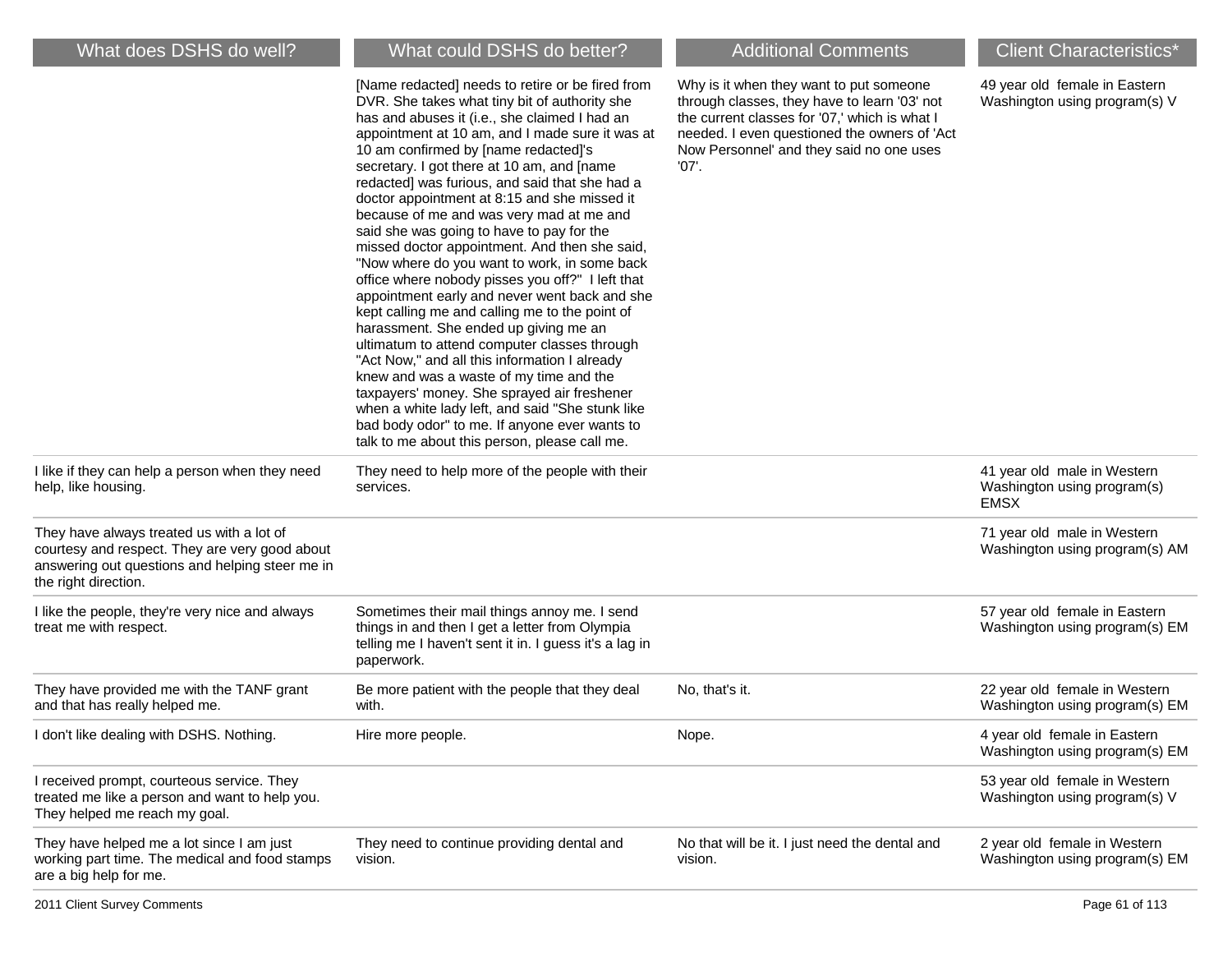| What does DSHS do well?                                                                                                                                                                          | What could DSHS do better?                                                                                                                                                                                                                                            | <b>Additional Comments</b>                                                                                                  | <b>Client Characteristics*</b>                                               |
|--------------------------------------------------------------------------------------------------------------------------------------------------------------------------------------------------|-----------------------------------------------------------------------------------------------------------------------------------------------------------------------------------------------------------------------------------------------------------------------|-----------------------------------------------------------------------------------------------------------------------------|------------------------------------------------------------------------------|
| When I call I always get the answers that I need.                                                                                                                                                | Continue to provide dental and vision services.                                                                                                                                                                                                                       | No, that's it.                                                                                                              | 11 year old male in Eastern<br>Washington using program(s) EM                |
| They are very helpful in setting up the food<br>assistance and the medical care I needed.                                                                                                        | There is a lot of uncertainty about what is being<br>cut right now.                                                                                                                                                                                                   |                                                                                                                             | 59 year old female in Western<br>Washington using program(s)<br>AEM          |
| That they help people that are in need.                                                                                                                                                          | They can extend the medical services to<br>everyone that is on assistance. They can<br>reinstate dental and vision. Help people with<br>mental health problems better.                                                                                                | Nope.                                                                                                                       | 25 year old female in Western<br>Washington using program(s)<br><b>CEHMV</b> |
| My caseworker, Jen Sibley, she is awesome<br>and I love her - she does really good work for<br>me.                                                                                               |                                                                                                                                                                                                                                                                       |                                                                                                                             | 46 year old female in Western<br>Washington using program(s)<br>AEM          |
| They are nice. They have helped me with my<br>medical and food stamps and also child support.                                                                                                    | I don't know.                                                                                                                                                                                                                                                         | Nope, sure don't.                                                                                                           | 34 year old male in Eastern<br>Washington using program(s)<br><b>EMZ</b>     |
| They have provided me with medical and food<br>stamps.                                                                                                                                           | Better customer service. I think that they need to<br>have services 24 hours per day so that when<br>there is an emergency the client can talk to<br>someone to try and solve the problem.                                                                            | Nope.                                                                                                                       | 3 year old female in Eastern<br>Washington using program(s) EM               |
| They were courteous to me. I am thankful they<br>are there - they have good programs.                                                                                                            |                                                                                                                                                                                                                                                                       |                                                                                                                             | 46 year old male in Western<br>Washington using program(s)<br><b>EMVX</b>    |
| They have provided many services while [name<br>redacted] is in the nursing home and also have<br>provided us with the medical that we need. I am<br>very grateful for the help that we receive. | They need to provide vision and dental again.                                                                                                                                                                                                                         | I hope that it helps the Department.                                                                                        | 60 year old male in Western<br>Washington using program(s)<br>AEM            |
| One of the things is that they do the interviews<br>over the telephone - it is more beneficial to me<br>and I appreciate that as I do suffer from anxiety.                                       | The limitations on their food stamps. I can't buy<br>toilet paper, laundry soap etc. and they are also<br>essential. Also, less limitations on the medical<br>supplies.                                                                                               |                                                                                                                             | 12 year old male in Western<br>Washington using program(s) EM                |
|                                                                                                                                                                                                  | I think they're doing all they can right now.<br>Maybe a little friendlier right now.                                                                                                                                                                                 |                                                                                                                             | 37 year old male in Eastern<br>Washington using program(s)<br><b>EMSX</b>    |
| I needed help - there really isn't anything I like<br>best.                                                                                                                                      | Make it easier to talk to somebody real. I don't<br>mind getting letters, but I don't like just getting a<br>letter to tell me my services are terminated<br>without my input. I think the human element is<br>missing - there are always two sides to every<br>coin. | How do I go back and get my benefits back?<br>I've called several times and I have to wait on<br>HOLD and it's frustrating. | 51 year old male in Western<br>Washington using program(s) EM                |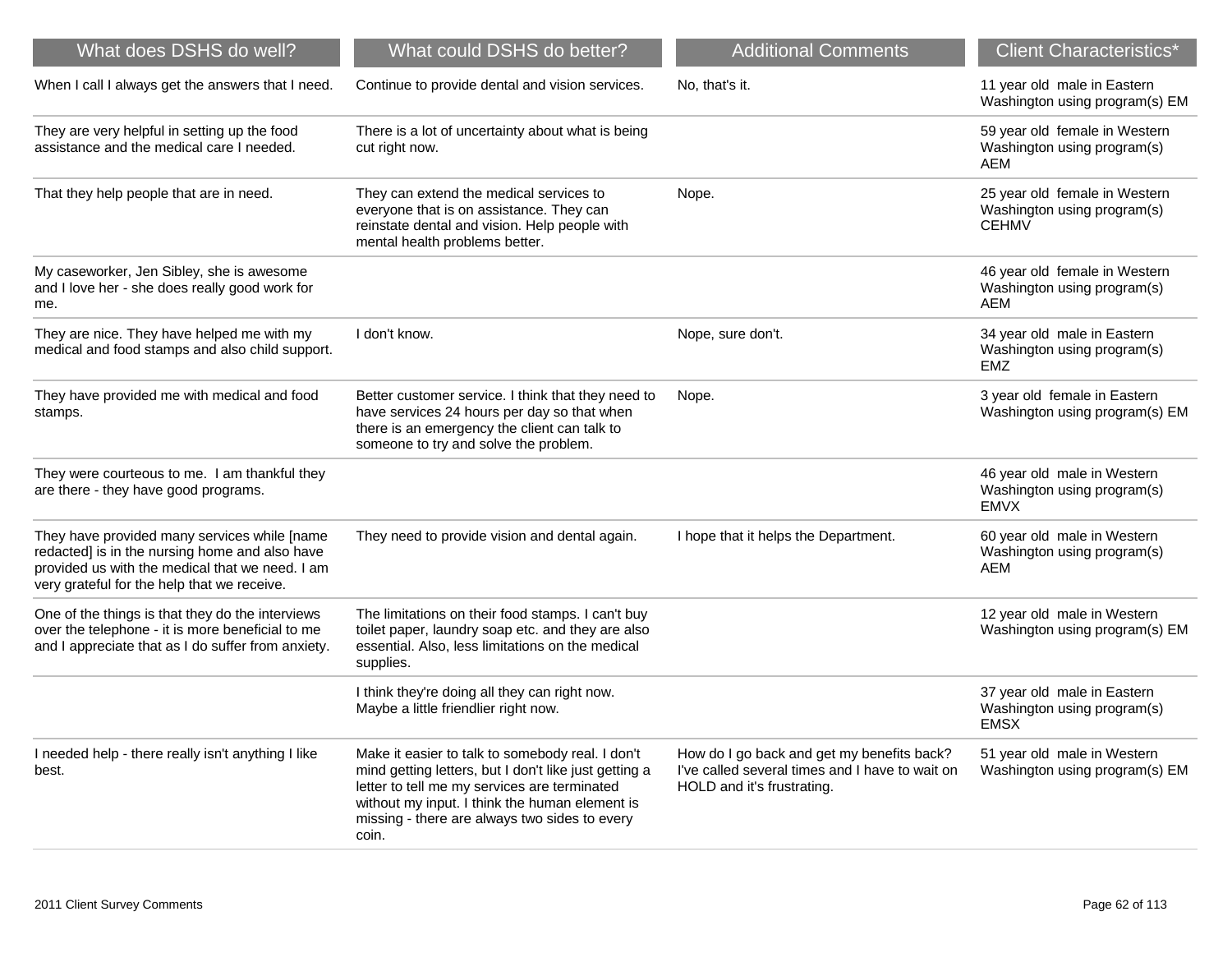| What does DSHS do well?                                                                                                                                                                                              | What could DSHS do better?                                                                                                                                                                                                                                                                                                                                                                      | <b>Additional Comments</b>                                                                                                                                                                                                                                                                                                                                                                                                                                                                                                               | <b>Client Characteristics*</b>                                              |
|----------------------------------------------------------------------------------------------------------------------------------------------------------------------------------------------------------------------|-------------------------------------------------------------------------------------------------------------------------------------------------------------------------------------------------------------------------------------------------------------------------------------------------------------------------------------------------------------------------------------------------|------------------------------------------------------------------------------------------------------------------------------------------------------------------------------------------------------------------------------------------------------------------------------------------------------------------------------------------------------------------------------------------------------------------------------------------------------------------------------------------------------------------------------------------|-----------------------------------------------------------------------------|
| I like sometimes that they actually call you back<br>on the same day. I like how you can get<br>applications off the internet, because I don't<br>always have a chance to call them before they<br>close the office. | Better communication - they never let me know<br>the status of our case. I was told that they didn't<br>receive the paperwork and closed our case! I<br>sent the information on time, so I don't<br>understand. Another thing I don't understand is<br>how we are approved for food stamps, but we<br>don't get anywe qualify for zero dollars of food<br>stamps. How does this make any sense? | I personally would like to be informed if my<br>case was about to be closed BEFORE they<br>do that. I sent the paperwork on time and I<br>made sure to make and keep a copy of the<br>statements they requested. We've been<br>waiting to hear back, but hadn't heard<br>anything, so I finally called in and they said<br>they closed our case - they said that they<br>received the paperwork a week late! I'm<br>really FRUSTRATED with this process and<br>my family is really in need of food. Times are<br>hard, but we're trying. | 33 year old male in Western<br>Washington using program(s) E                |
| They have helped us when we have needed it<br>with food stamps and medical for the children.                                                                                                                         | I don't know.                                                                                                                                                                                                                                                                                                                                                                                   | Nope, that is about it.                                                                                                                                                                                                                                                                                                                                                                                                                                                                                                                  | 35 year old male in Eastern<br>Washington using program(s) E                |
| The DD department is very good and has<br>treated my son great. I am also grateful that I<br>get food stamps and medical.                                                                                            | Respond back to the clients a lot quicker than<br>they do.                                                                                                                                                                                                                                                                                                                                      | No, I do not.                                                                                                                                                                                                                                                                                                                                                                                                                                                                                                                            | 19 year old male in Western<br>Washington using program(s)<br><b>DEM</b>    |
| They have treated me with respect and provided<br>me with medical food stamps and mental health<br>services.                                                                                                         | Shorten wait times when you go into the office.                                                                                                                                                                                                                                                                                                                                                 | Nope.                                                                                                                                                                                                                                                                                                                                                                                                                                                                                                                                    | 26 year old female in Western<br>Washington using program(s)<br>EHM         |
| They have provided me with medical and food<br>stamps.                                                                                                                                                               | The mental health workers do not need to be so<br>RUDE in communication with their clients.                                                                                                                                                                                                                                                                                                     | Nope.                                                                                                                                                                                                                                                                                                                                                                                                                                                                                                                                    | 26 year old male in Western<br>Washington using program(s)<br>EHM           |
| They have helped me with my medical and food<br>stamps. They helped me feed my family.                                                                                                                               | I don't know.                                                                                                                                                                                                                                                                                                                                                                                   | That's about it.                                                                                                                                                                                                                                                                                                                                                                                                                                                                                                                         | 29 year old female in Western<br>Washington using program(s)<br><b>EHMZ</b> |
| It is really helpful to know that you have the<br>support and have options.                                                                                                                                          | The Internet site could be improved a bit. When<br>I wanted to update information, it was difficult to<br>find the right spot to do it and the system took<br>me and made me fill out a new application.                                                                                                                                                                                        | The first time I did a phone interview - I was<br>supposed to have my information available -<br>the DSHS staffer told me that I should have<br>mailed in hard copies before the interview.<br>That was not made very clear!                                                                                                                                                                                                                                                                                                             | 30 year old female in Eastern<br>Washington using program(s) EM             |
| The help that they give to people that are in<br>need.                                                                                                                                                               | Customer service that they give can be<br>improved on. Sometimes they are very rude.<br>Also it takes a long time for them to process an<br>application and that needs to be corrected.                                                                                                                                                                                                         | Nope. That's it.                                                                                                                                                                                                                                                                                                                                                                                                                                                                                                                         | 13 year old male in Western<br>Washington using program(s) EM               |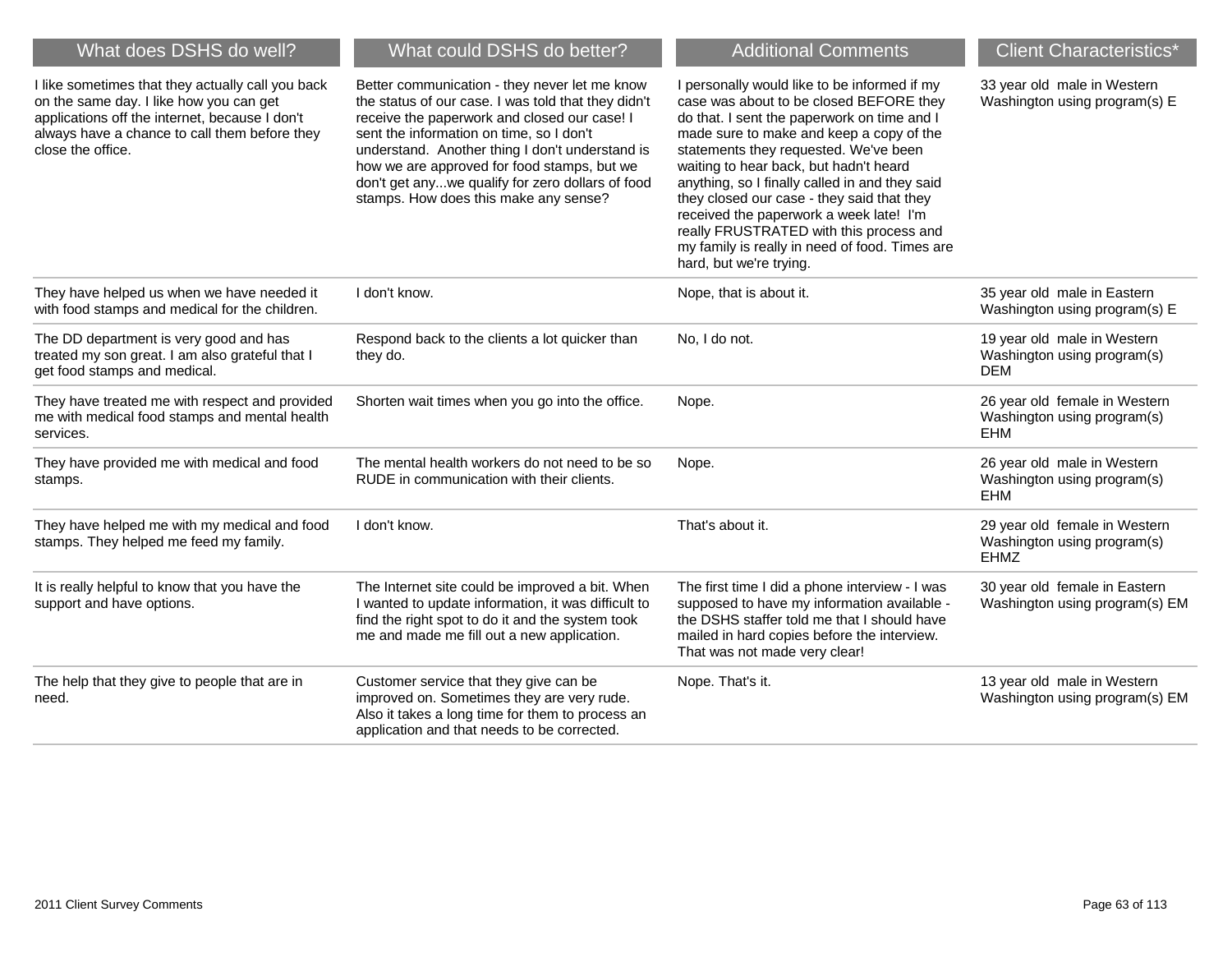| What does DSHS do well?                                                                                                                                                                                                                                                                                                                                                                   | What could DSHS do better?                                                                                                                                                                                                                                                                                                                                                                                   | <b>Additional Comments</b> | <b>Client Characteristics*</b>                                             |
|-------------------------------------------------------------------------------------------------------------------------------------------------------------------------------------------------------------------------------------------------------------------------------------------------------------------------------------------------------------------------------------------|--------------------------------------------------------------------------------------------------------------------------------------------------------------------------------------------------------------------------------------------------------------------------------------------------------------------------------------------------------------------------------------------------------------|----------------------------|----------------------------------------------------------------------------|
| With the hard times these days, it's good to<br>have - it's really helped us out. I never thought<br>that I'd have to use DSHS services - I've always<br>had a job in the past.                                                                                                                                                                                                           | I know that the caseloads are really deep. We<br>had to wait for 4 1/2 months to find out if we<br>could get the help that we needed. Timing is<br>very important and I know that there are many<br>people applying for services, but that was a<br>really long wait. We didn't know what was<br>happening and didn't feel that we were kept<br>informed. When you need services, it's difficult<br>to wait. |                            | 42 year old male in Western<br>Washington using program(s) E               |
| When I have questions, DSHS staff answer<br>them. When I need help, DSHS staff always<br>help me.                                                                                                                                                                                                                                                                                         |                                                                                                                                                                                                                                                                                                                                                                                                              |                            | 6 year old female in Eastern<br>Washington using program(s) EM             |
| I like the medical services best. I don't have to<br>worry.                                                                                                                                                                                                                                                                                                                               | When I call, I want to speak to a live person -<br>not a computer!                                                                                                                                                                                                                                                                                                                                           |                            | 7 year old female in Eastern<br>Washington using program(s) EM             |
| The only thing is that they are helpful with are<br>the medical coupons for my kids, which I think is<br>a lot.                                                                                                                                                                                                                                                                           | I think DSHS [needs] more professional staff<br>members and more courtesy. It has improved<br>some but was not good during my first visits to<br>CSO.                                                                                                                                                                                                                                                        |                            | 5 year old female in Eastern<br>Washington using program(s) EM             |
| I just think that they are a valuable part of the<br>system for these children that are being<br>physically and mentally abused by their parents.<br>They are very IMPORTANT for our society<br>these days - in a sense that's sad to say. It<br>takes a special person to be able to do that<br>work - from intake through adoption all the<br>people we've worked with have been great. | Get a bigger budget. They do the best they can<br>with what they have to work with. The people<br>are informed and know what they need to do to<br>help clients.                                                                                                                                                                                                                                             |                            | 4 year old female in Eastern<br>Washington using program(s) CM             |
| That's a tough one.                                                                                                                                                                                                                                                                                                                                                                       | They don't really help out with kids or elderly<br>people. They don't give the help to those that<br>really need it.                                                                                                                                                                                                                                                                                         |                            | 6 year old female in Eastern<br>Washington using program(s) EM             |
| They have provided a lot of mental health for me<br>that has helped.                                                                                                                                                                                                                                                                                                                      | I don't know, they've really helped me.                                                                                                                                                                                                                                                                                                                                                                      |                            | 54 year old female in Western<br>Washington using program(s)<br><b>EHM</b> |
| Nothing.                                                                                                                                                                                                                                                                                                                                                                                  | The caseworkers do not understand the<br>situation that the client is in and they don't treat<br>them like they should. They need to understand<br>the situation.                                                                                                                                                                                                                                            | No, at this time I don't.  | 5 year old female in Western<br>Washington using program(s) EM             |
| The WorkFirst has been very helpful in helping<br>me find a job and steering you to a career that is<br>good for the economic now.                                                                                                                                                                                                                                                        | We need to continue with vision and dental care.                                                                                                                                                                                                                                                                                                                                                             | No, not at this time.      | 26 year old female in Western<br>Washington using program(s) EM            |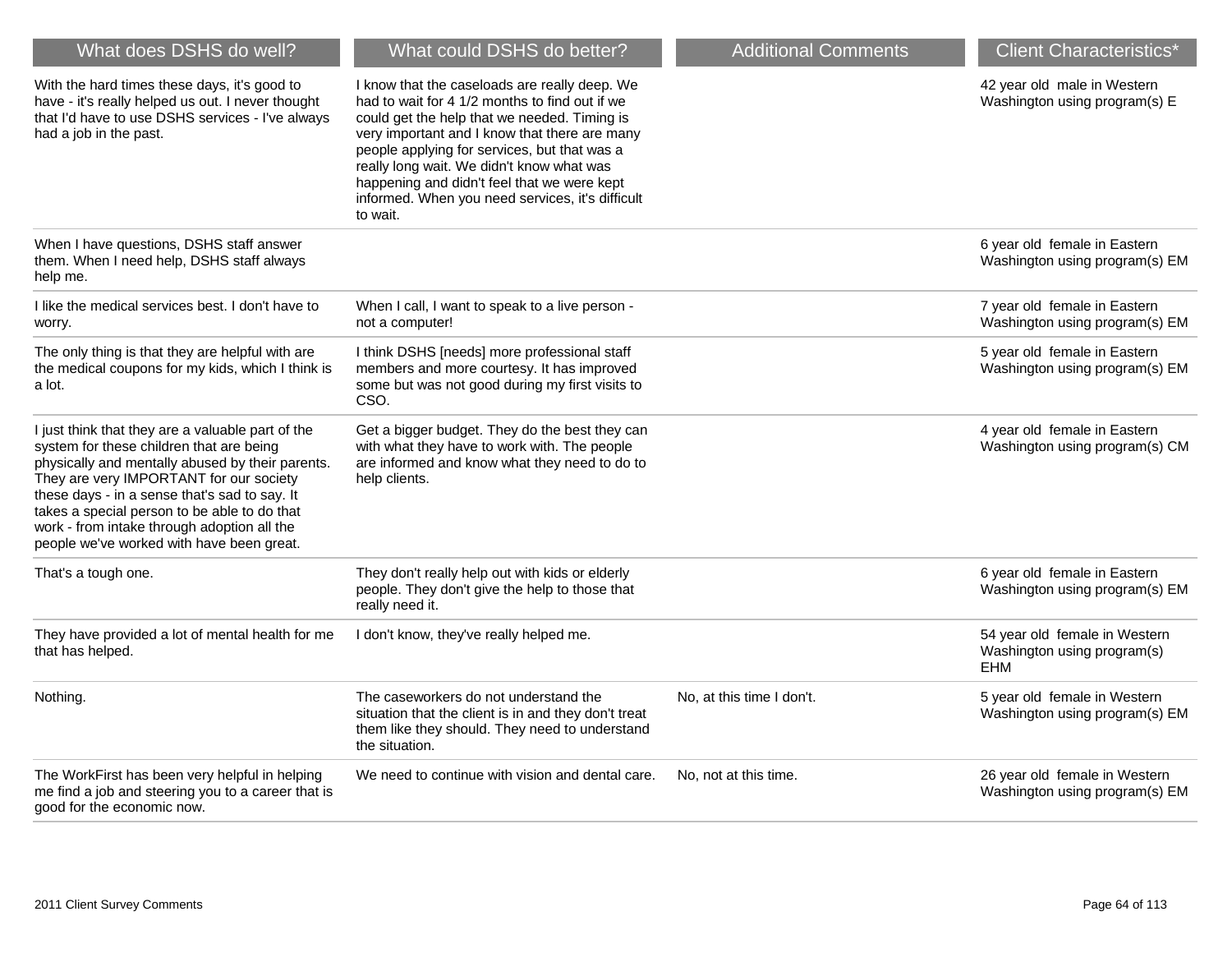| What does DSHS do well?                                                                                                                                                                          | What could DSHS do better?                                                                                                                                                                                                                                                                                                                                                                                                       | <b>Additional Comments</b>                                              | <b>Client Characteristics*</b>                                             |
|--------------------------------------------------------------------------------------------------------------------------------------------------------------------------------------------------|----------------------------------------------------------------------------------------------------------------------------------------------------------------------------------------------------------------------------------------------------------------------------------------------------------------------------------------------------------------------------------------------------------------------------------|-------------------------------------------------------------------------|----------------------------------------------------------------------------|
| They helped me with medical for my children.                                                                                                                                                     | Need to help more with the people that want to<br>do something in life instead of deny them<br>services when they really need them. Even if it<br>is a short time of three months that would help<br>them get back on their feet.                                                                                                                                                                                                | Nope.                                                                   | 28 year old female in Western<br>Washington using program(s) EZ            |
| I like that I get the help I need when I need it.                                                                                                                                                | Make the wait time less in the office and on the<br>phone when I call.                                                                                                                                                                                                                                                                                                                                                           |                                                                         | 20 year old female in Western<br>Washington using program(s) EM            |
| They have provided me with medical for my<br>husband, but now they have terminated it. They<br>also give me food stamps. I also have medical<br>for my children and I am very grateful for that. | Wants medical back for my husband.                                                                                                                                                                                                                                                                                                                                                                                               | Nothing now.                                                            | 45 year old female in Western<br>Washington using program(s) E             |
| They are nice. They have helped us with food<br>stamps and medical.                                                                                                                              | Investigate some of the people on food stamps<br>and medical. I think that there are a lot of people<br>who are taking advantage of the system and<br>should not be getting the benefits.                                                                                                                                                                                                                                        | No, I don't.                                                            | 7 year old male in Eastern<br>Washington using program(s) EM               |
| Staff are very friendly and very helpful. They try<br>to get me in and out as quickly as possible.                                                                                               | DSHS might have longer office hours. I work<br>and get off at 5 p.m. which makes it difficult to<br>get to the DSHS office before closing. Maybe<br>consider staying open until 6 or 7 in the evening.                                                                                                                                                                                                                           | Keep up the good work!                                                  | 34 year old female in Eastern<br>Washington using program(s)<br><b>EMZ</b> |
|                                                                                                                                                                                                  | Get more funding from the state.                                                                                                                                                                                                                                                                                                                                                                                                 |                                                                         | 6 year old female in Western<br>Washington using program(s) D              |
| They helped me get a job and make me<br>responsible.                                                                                                                                             | Move to better locations.                                                                                                                                                                                                                                                                                                                                                                                                        |                                                                         | 21 year old male in Western<br>Washington using program(s) V               |
| They have provided me with food stamps and<br>my children have always had medical. I am very<br>grateful for that.                                                                               | The WorkFirst services are very hard to deal<br>with. They make in impossible for the clients to<br>comply. If you have school age children it<br>makes it hard to comply for 8 hours when the<br>children are only in school for 6 hours. Medical<br>does not cover anything to do with TMJ and the<br>dental coverage will not cover it either. Dental<br>services and vision need to be continued for<br>children and adults. | Nope.                                                                   | 31 year old female in Eastern<br>Washington using program(s) EM            |
| Medical services are great.                                                                                                                                                                      | I don't know. For me they have helped me a lot<br>and I can't think of any suggestions.                                                                                                                                                                                                                                                                                                                                          | No, it's all good. Thank you.                                           | 11 year old female in Western<br>Washington using program(s) M             |
|                                                                                                                                                                                                  | One time I went to DSHS for services and told<br>them I had nothing to eat, no blankets, no heat<br>for my family - they told me it was my problem.                                                                                                                                                                                                                                                                              | I have my children and I am working so I am<br>able to pay the doctors. | 63 year old male in Eastern<br>Washington using program(s) V               |
| Every time I have visited their office I have<br>received quick service.                                                                                                                         |                                                                                                                                                                                                                                                                                                                                                                                                                                  |                                                                         | 40 year old female in Eastern<br>Washington using program(s) E             |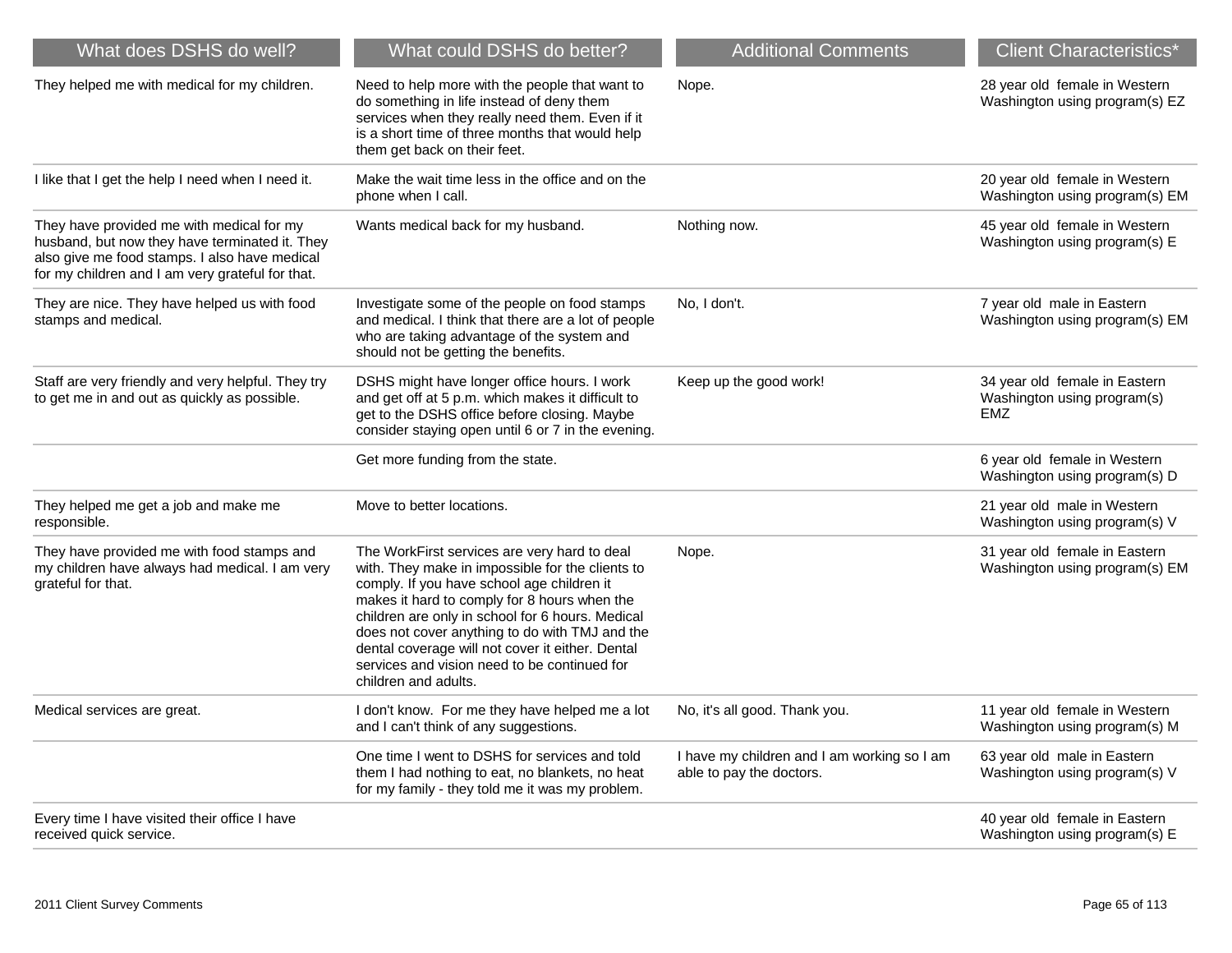| What does DSHS do well?                                                                                                                                                                                                                              | What could DSHS do better?                                                                                                                                                                                                                                                                                     | <b>Additional Comments</b>                                                                                                   | <b>Client Characteristics*</b>                                             |
|------------------------------------------------------------------------------------------------------------------------------------------------------------------------------------------------------------------------------------------------------|----------------------------------------------------------------------------------------------------------------------------------------------------------------------------------------------------------------------------------------------------------------------------------------------------------------|------------------------------------------------------------------------------------------------------------------------------|----------------------------------------------------------------------------|
| They provide me with medical for my children.                                                                                                                                                                                                        | It's good enough.                                                                                                                                                                                                                                                                                              | No, no comments.                                                                                                             | 3 year old male in Eastern<br>Washington using program(s) M                |
|                                                                                                                                                                                                                                                      | They could actually understand my situation<br>better, instead of comparing me to somebody<br>else.                                                                                                                                                                                                            |                                                                                                                              | 21 year old female in Western<br>Washington using program(s) E             |
| Every once in awhile you get a worker that is<br>decent to you. The medical has helped us a lot.<br>but if anything goes wrong then it is very time<br>consuming and confusing to correct the<br>problem. The food stamps have been very<br>helpful. | The communication between the providers and<br>the department needs to be corrected. We need<br>to have the dental and the vision for the<br>everyone again. Daycare needs to be provided<br>on the weekends and in the evenings so that<br>people can go to work.                                             | DSHS is extremely slow at giving benefits to<br>the clients, but they are very fast at taking<br>them away from the clients. | 3 year old female in Western<br>Washington using program(s)<br><b>CEM</b>  |
| I like that they have provided me with food<br>stamps and medical. The cash is hard to get<br>because I have a disability and they think I<br>should be getting SSD or SSI, but SS has<br>denied my applications.                                    | If they are going to refer someone to SS they<br>need to have someone to help them with the<br>application.                                                                                                                                                                                                    | Nope, I am good.                                                                                                             | 13 year old male in Western<br>Washington using program(s) EM              |
| They have provided me with health care and<br>food stamps. They have also provided me with<br>financial assistance with I really needed it.                                                                                                          | Smaller caseloads so that the response time in<br>answering questions is better. We need to have<br>dental for the adults. My husband makes very<br>little and I have a disabled child that is tube fed<br>and we all need to have medical care.                                                               | No.                                                                                                                          | 5 year old female in Western<br>Washington using program(s) EM             |
| They have provided me with the additional<br>medical services that I have needed and<br>whenever I have called them they have provided<br>me with the information that I needed.                                                                     | Better communications with literature between<br>the client and the office. They need to explain<br>when they change medical programs as to what<br>is covered and what is not covered.                                                                                                                        | Nope. That's everything.                                                                                                     | 12 year old male in Western<br>Washington using program(s) EM              |
| I like that they are very nice and courteous and<br>always willing to listen.                                                                                                                                                                        | There is nothing that I can think of. They do a<br>good job overall - maybe be a little faster.                                                                                                                                                                                                                |                                                                                                                              | 36 year old male in Eastern<br>Washington using program(s) EM              |
|                                                                                                                                                                                                                                                      | They seem to be a wall that people run into. It is<br>very difficult to get help when you need it.                                                                                                                                                                                                             |                                                                                                                              | 52 year old male in Western<br>Washington using program(s)<br>EMZ          |
| Actually, I dealt with some really good<br>peoplesome were not very good but some<br>were awesome.                                                                                                                                                   | Treat men equally. They set everything up for<br>DSHS schedule and forget that people are<br>working for a living. My wife had to go to several<br>court cases in Monroe. She had no license and<br>had to ride the bus, and then the court/DSHS<br>cancelled the hearing or the caseworker didn't<br>show up. |                                                                                                                              | 35 year old male in Western<br>Washington using program(s) CX              |
| They have helped and answered my questions<br>and assisted me in the time of need for me and<br>my family.                                                                                                                                           | I think that the five programs I accessed should<br>have better linkage between programs so clients<br>don't have to provide the same information over<br>and over.                                                                                                                                            | I am grateful for DSHS since they helped me<br>and my family in our time of need!                                            | 40 year old male in Western<br>Washington using program(s)<br><b>CEMSX</b> |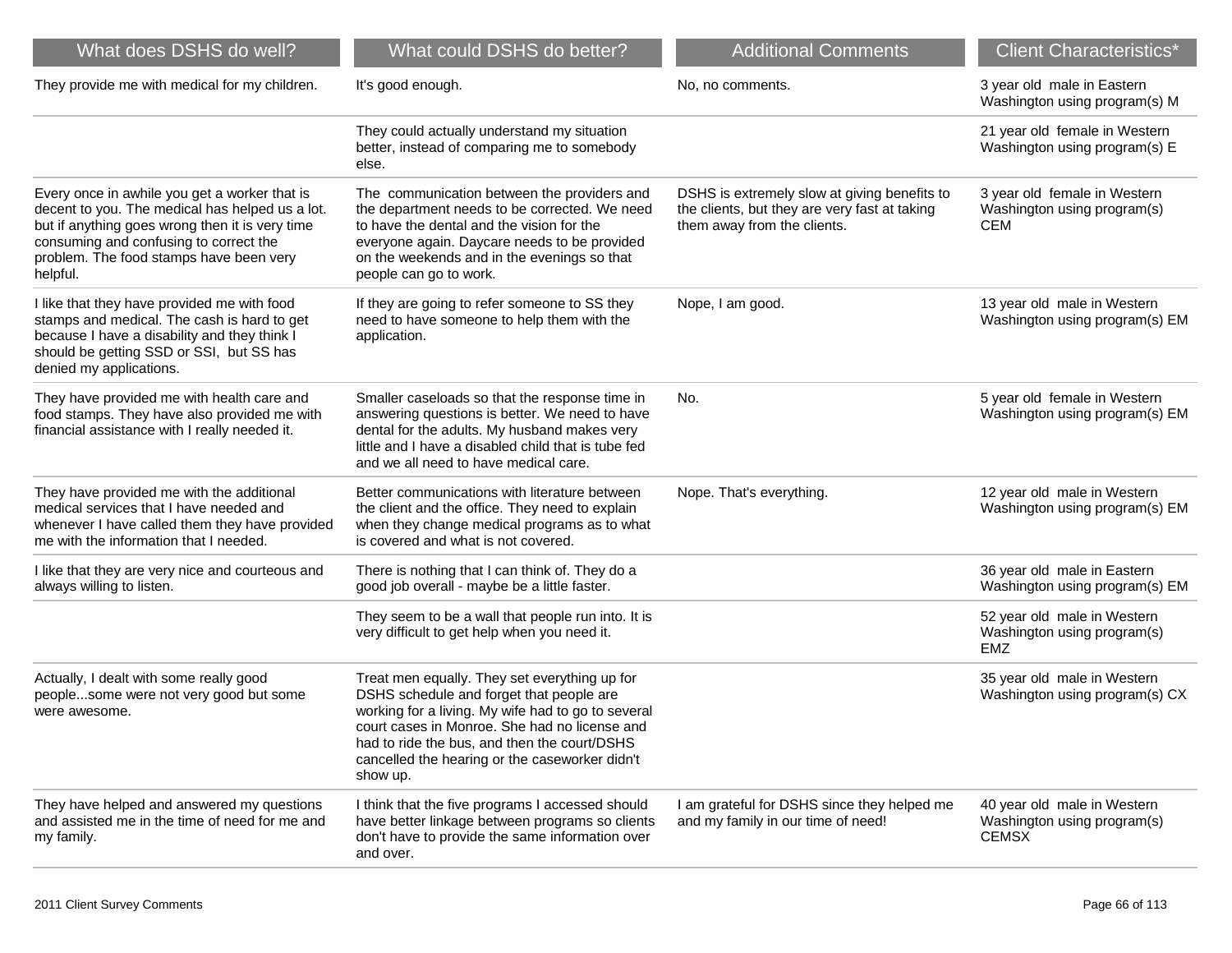| What does DSHS do well?                                                                  | What could DSHS do better?                                                                                                                                                                                                                                                                                                                                                                                                                                                                                                                                                                                                                                                                                                                                                                                                                                                                                                                   | <b>Additional Comments</b>                                                        | <b>Client Characteristics*</b>                                            |
|------------------------------------------------------------------------------------------|----------------------------------------------------------------------------------------------------------------------------------------------------------------------------------------------------------------------------------------------------------------------------------------------------------------------------------------------------------------------------------------------------------------------------------------------------------------------------------------------------------------------------------------------------------------------------------------------------------------------------------------------------------------------------------------------------------------------------------------------------------------------------------------------------------------------------------------------------------------------------------------------------------------------------------------------|-----------------------------------------------------------------------------------|---------------------------------------------------------------------------|
| I don't like DSHS.                                                                       | Cut out all the people that really don't need food<br>stamps or other support!                                                                                                                                                                                                                                                                                                                                                                                                                                                                                                                                                                                                                                                                                                                                                                                                                                                               |                                                                                   | 26 year old male in Eastern<br>Washington using program(s) X              |
| At times I do get a chance to talk to people who<br>understand me and will work with me. | Take a look with more concern about my<br>situation.                                                                                                                                                                                                                                                                                                                                                                                                                                                                                                                                                                                                                                                                                                                                                                                                                                                                                         | I have a back issue, and wish DSHS could<br>help me resolve it through treatment. | 57 year old male in Eastern<br>Washington using program(s)<br><b>HMS</b>  |
| They were patient with all my questions and<br>overall friendly.                         | It's frustrating to spend a whole day in office.<br>Appointment lines don't seem to move much<br>quicker. Also, it's nearly impossible to get<br>someone to answer basic questions over the<br>phone. You have to go to the office and wait in<br>line every time.                                                                                                                                                                                                                                                                                                                                                                                                                                                                                                                                                                                                                                                                           |                                                                                   | 23 year old female in Western<br>Washington using program(s) E            |
| Nothing.                                                                                 |                                                                                                                                                                                                                                                                                                                                                                                                                                                                                                                                                                                                                                                                                                                                                                                                                                                                                                                                              |                                                                                   | 34 year old male in Western<br>Washington using program(s)<br><b>ESX</b>  |
| I like the fact that I don't have to deal directly<br>with the mother for payments.      | Maybe send out a statement and inquiry on<br>monies that needs to be sent to the custodial<br>parent. We have a lot of doctor bills on the<br>child, and the non-custodial parent is<br>responsible for 40 percent of the medical bills,<br>and it would be nice if Child Support was able to<br>keep track of those responsibilities as well. We<br>sent in the whole doctor bill and then DCS bills<br>the non-custodial parent for the 40 percent.                                                                                                                                                                                                                                                                                                                                                                                                                                                                                        |                                                                                   | 35 year old male in Western<br>Washington using program(s) Z              |
| They are friendly and respectful.                                                        | They make you wait a long time, and have you<br>running in circles. They send you to different<br>people, and seems like they give you the<br>runaround. When you talk to the person who<br>interviewed you, and ask them a question they<br>can't give you a direct answer. There seems to<br>be confusion in the office, from worker to<br>worker. I talked to the call center and they told<br>me I was not eligible for GAU because I had<br>minor children, and then when I talked to my<br>social worker she said I was eligible for GAU.<br>Then when I turned in my paperwork for GAU,<br>the social service worker said that if you don't<br>qualify with us, we'll give you to the TANF<br>worker and you may qualify with them. Then<br>TANF denied me, and then they sent me back<br>to GAU and told me to get another<br>psychological evaluation. I am still being sent<br>back and forth and waiting to see if I am eligible. |                                                                                   | 44 year old male in Western<br>Washington using program(s)<br><b>EHMX</b> |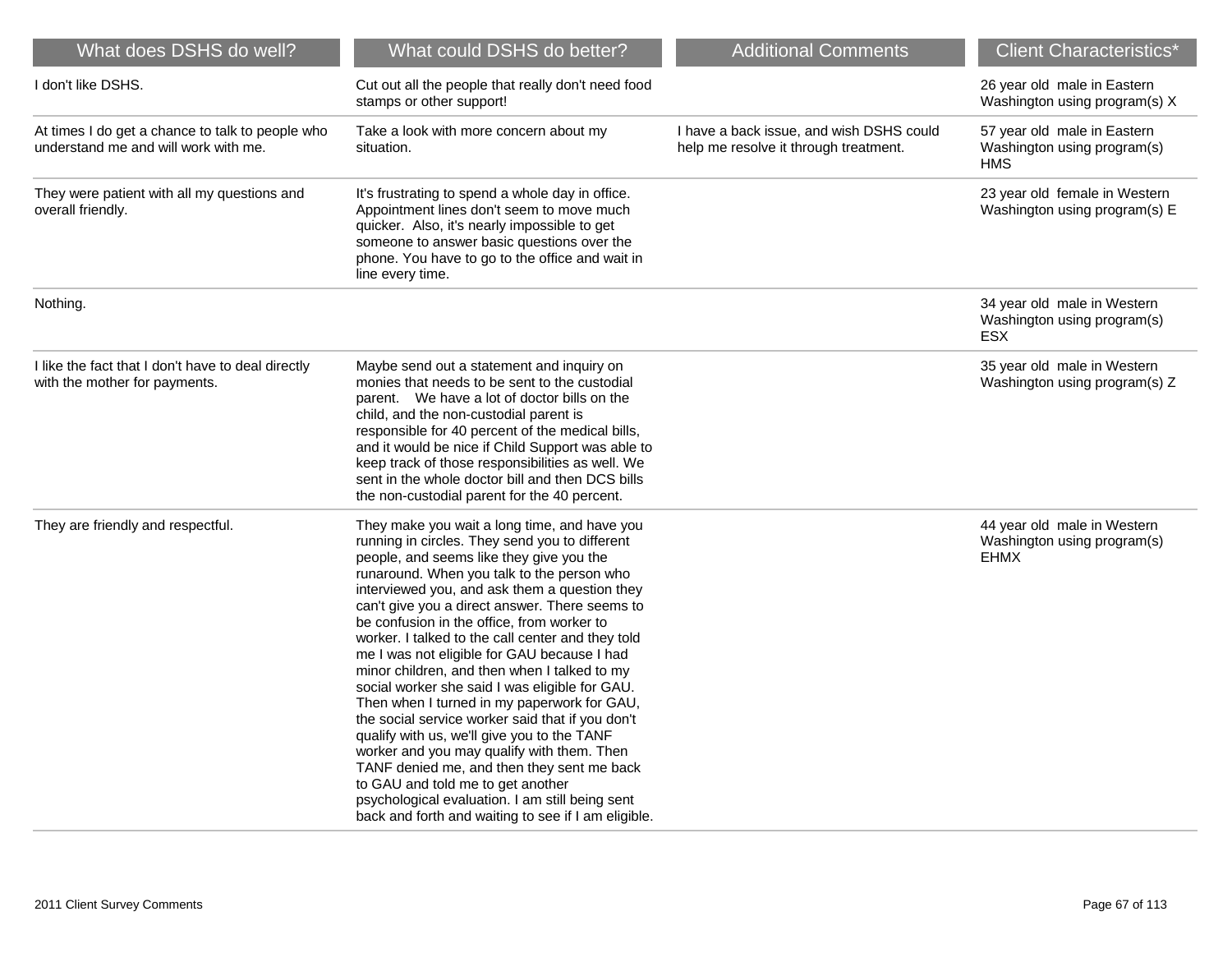| What does DSHS do well?                                                                                                                                          | What could DSHS do better?                                                                                                                                                                                | <b>Additional Comments</b>                                                                                                                           | <b>Client Characteristics*</b>                                              |
|------------------------------------------------------------------------------------------------------------------------------------------------------------------|-----------------------------------------------------------------------------------------------------------------------------------------------------------------------------------------------------------|------------------------------------------------------------------------------------------------------------------------------------------------------|-----------------------------------------------------------------------------|
|                                                                                                                                                                  | They could have better customer service<br>because they always seem tired and angry<br>which ends up making me feel bad and I have<br>mental disabilities. SO it is very hard to go into<br>their office. |                                                                                                                                                      | 23 year old female in Western<br>Washington using program(s)<br><b>EMZ</b>  |
|                                                                                                                                                                  | It's hard to deal with them, the lines are long,<br>you can't get a hold of anyone by phone,<br>sometimes it's like they don't talk to each other.                                                        |                                                                                                                                                      | 40 year old female in Western<br>Washington using program(s)<br><b>EMSZ</b> |
| They make sure the food stamps are on the<br>Quest card quickly.                                                                                                 |                                                                                                                                                                                                           |                                                                                                                                                      | 30 year old male in Western<br>Washington using program(s)<br><b>EMSZ</b>   |
| They've helped us out with food.                                                                                                                                 | They could be easier to get a hold of by phone<br>because it's even harder in person.                                                                                                                     |                                                                                                                                                      | 28 year old male in Western<br>Washington using program(s)<br><b>ESX</b>    |
| I'm a contractor, so in the winter I hit dry spells,<br>and they help me out in times of need.                                                                   | Make sure workers have a professional attitude,<br>and have a better attitude toward helping those<br>in need and treat them more like people, and<br>not like they hate their jobs.                      |                                                                                                                                                      | 35 year old male in Eastern<br>Washington using program(s)<br><b>EMZ</b>    |
| They are friendly and easy to work with.                                                                                                                         | Have more information about jobs for clients.                                                                                                                                                             |                                                                                                                                                      | 19 year old male in Eastern<br>Washington using program(s) EM               |
| DSHS is not complicated. It is easy to get<br>services.                                                                                                          | Make it easier to talk to someone on the phone -<br>it is almost impossible to get through to a live<br>person on the phone.                                                                              |                                                                                                                                                      | 28 year old female in Western<br>Washington using program(s) ES             |
|                                                                                                                                                                  | Change the non-custodial payment schedule - it<br>should be lower. It should be fair between male<br>and female.                                                                                          |                                                                                                                                                      | 27 year old male in Eastern<br>Washington using program(s)<br><b>EMZ</b>    |
| I really don't know, but I like that they try and<br>help people that are in need. They are pretty<br>organized, not nice all the time, but pretty<br>organized. | I think that they should look into everyone's<br>cases a lot harder - it's a too easy for some<br>people to get services when they really shouldn't.                                                      |                                                                                                                                                      | 19 year old female in Eastern<br>Washington using program(s)<br><b>EMZ</b>  |
| The ability to take care of some of the stuff<br>online.                                                                                                         | I can't think of anything.                                                                                                                                                                                |                                                                                                                                                      | 42 year old male in Western<br>Washington using program(s) Z                |
| I like the fact that DSHS is close by and the lady<br>at the front desk is nice.                                                                                 | I feel that it's not fair now much you have given<br>me for food assistance based on my income. It's<br>not enough!                                                                                       | I feel frustrated because I told DSHS my<br>income, I can prove my income but I can't<br>live off that, pay rent and get \$88 in food<br>assistance! | 28 year old female in Western<br>Washington using program(s)<br><b>EMS</b>  |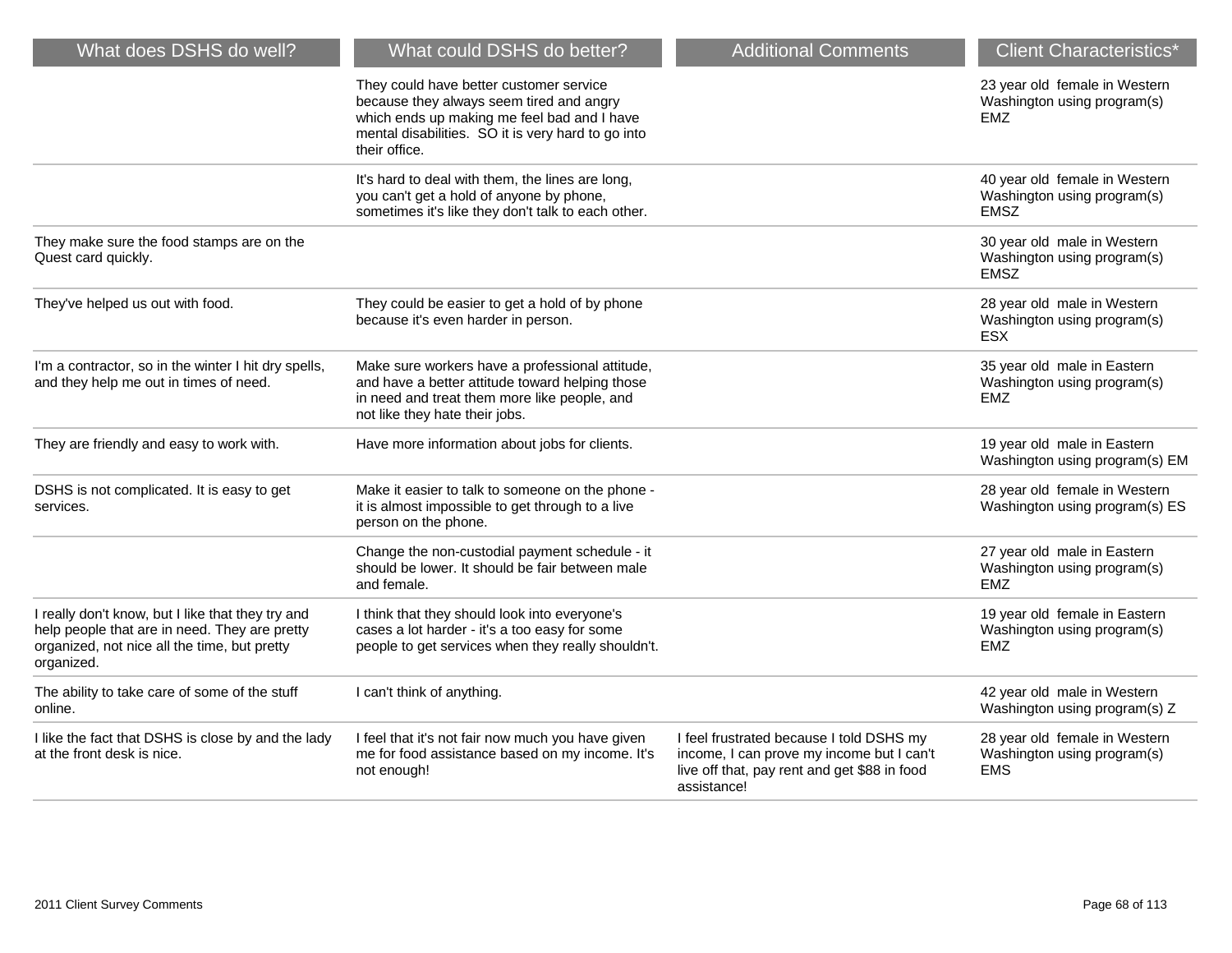| What does DSHS do well?                                                                                                                                                                                                                                                                                           | What could DSHS do better?                                                                                                                                                                                                                                                                                                                                                     | <b>Additional Comments</b>                                                                                                                                                                | <b>Client Characteristics*</b>                                               |
|-------------------------------------------------------------------------------------------------------------------------------------------------------------------------------------------------------------------------------------------------------------------------------------------------------------------|--------------------------------------------------------------------------------------------------------------------------------------------------------------------------------------------------------------------------------------------------------------------------------------------------------------------------------------------------------------------------------|-------------------------------------------------------------------------------------------------------------------------------------------------------------------------------------------|------------------------------------------------------------------------------|
| It was easily accessible, the staff are wonderful,<br>they are very nonjudgmental, they are very<br>service oriented and quick to produce positive<br>results. The staff I worked with are also very<br>efficient and definitely give out more information<br>than the client asks for - both written and verbal. | They could have more funding so they could<br>expand.                                                                                                                                                                                                                                                                                                                          | DSHS moved quickly, efficiently and has<br>always been extremely professional and<br>compassionate. Staff I dealt with always<br>acted as if I was the only thing they ever<br>worked on. | 47 year old female in Western<br>Washington using program(s) Z               |
| I can depend on the financial and medical help<br>to be in the mail for the girls that I have in my<br>custody. Also the mental health and drug and<br>alcohol services were grateful.                                                                                                                            | More funding and more employees to help the<br>people that need it.                                                                                                                                                                                                                                                                                                            | No.                                                                                                                                                                                       | 17 year old female in Western<br>Washington using program(s)<br><b>CEHMS</b> |
| Sometimes they help, but usually they don't help<br>me that much. I felt like they treated me like a<br>loser.                                                                                                                                                                                                    | Have all divisions work together. Child Support,<br>Food Assistance and DASA were so different<br>and didn't seem to communicate with one<br>another.                                                                                                                                                                                                                          | DCS did not listen very well to me and<br>always threatened me with the court and/or<br>jail.                                                                                             | 39 year old male in Western<br>Washington using program(s)<br><b>EMSX</b>    |
| They help and they are easy to talk to. They<br>have provided me with medical for me and child.                                                                                                                                                                                                                   | When they sent out the letters to me the due<br>dates are already or real close to being due.<br>They don't give me enough time to complete<br>what they want.                                                                                                                                                                                                                 | No.                                                                                                                                                                                       | 19 year old female in Western<br>Washington using program(s)<br><b>EMZ</b>   |
|                                                                                                                                                                                                                                                                                                                   | Have more staff.                                                                                                                                                                                                                                                                                                                                                               |                                                                                                                                                                                           | 35 year old male in Western<br>Washington using program(s) X                 |
| They help you out when you need it.                                                                                                                                                                                                                                                                               | Nothing.                                                                                                                                                                                                                                                                                                                                                                       | No.                                                                                                                                                                                       | 21 year old female in Western<br>Washington using program(s)<br><b>CEMSZ</b> |
| They have quick response most of the time -<br>they are friendly and courteous and<br>understanding.                                                                                                                                                                                                              | I wish the qualifications for medical coverage<br>were easier. I cannot afford the costs but am<br>meeting all other program criteria.                                                                                                                                                                                                                                         |                                                                                                                                                                                           | 32 year old female in Western<br>Washington using program(s) Z               |
| I like they can give me whatever I need and they<br>explain that to me.                                                                                                                                                                                                                                           | I need to call for an interview, Mon through Fri<br>from 8am to 3pm, and I work 7 to 5:30, and that<br>makes it almost impossible for me.                                                                                                                                                                                                                                      |                                                                                                                                                                                           | 25 year old female in Eastern<br>Washington using program(s) EM              |
|                                                                                                                                                                                                                                                                                                                   | Maybe try to get back to people quicker (CSO).                                                                                                                                                                                                                                                                                                                                 |                                                                                                                                                                                           | 23 year old female in Eastern<br>Washington using program(s)<br><b>EMZ</b>   |
| I went to the local office in Belltown. They were<br>very friendly and helpful at that CSO. They were<br>very creative in troubleshooting with my situation<br>and that was so helpful.                                                                                                                           | Child support services, I used briefly and they<br>were not very helpful. They processed the claim,<br>but then were not very helpful after the fact.<br>They did not offer advice which I was requesting<br>it. They also did not refer me to the food stamp<br>or cash divisions or any other agencies. The<br>other divisions did refer me onto other agencies<br>for help. |                                                                                                                                                                                           | 39 year old female in Western<br>Washington using program(s)<br>EMZ.         |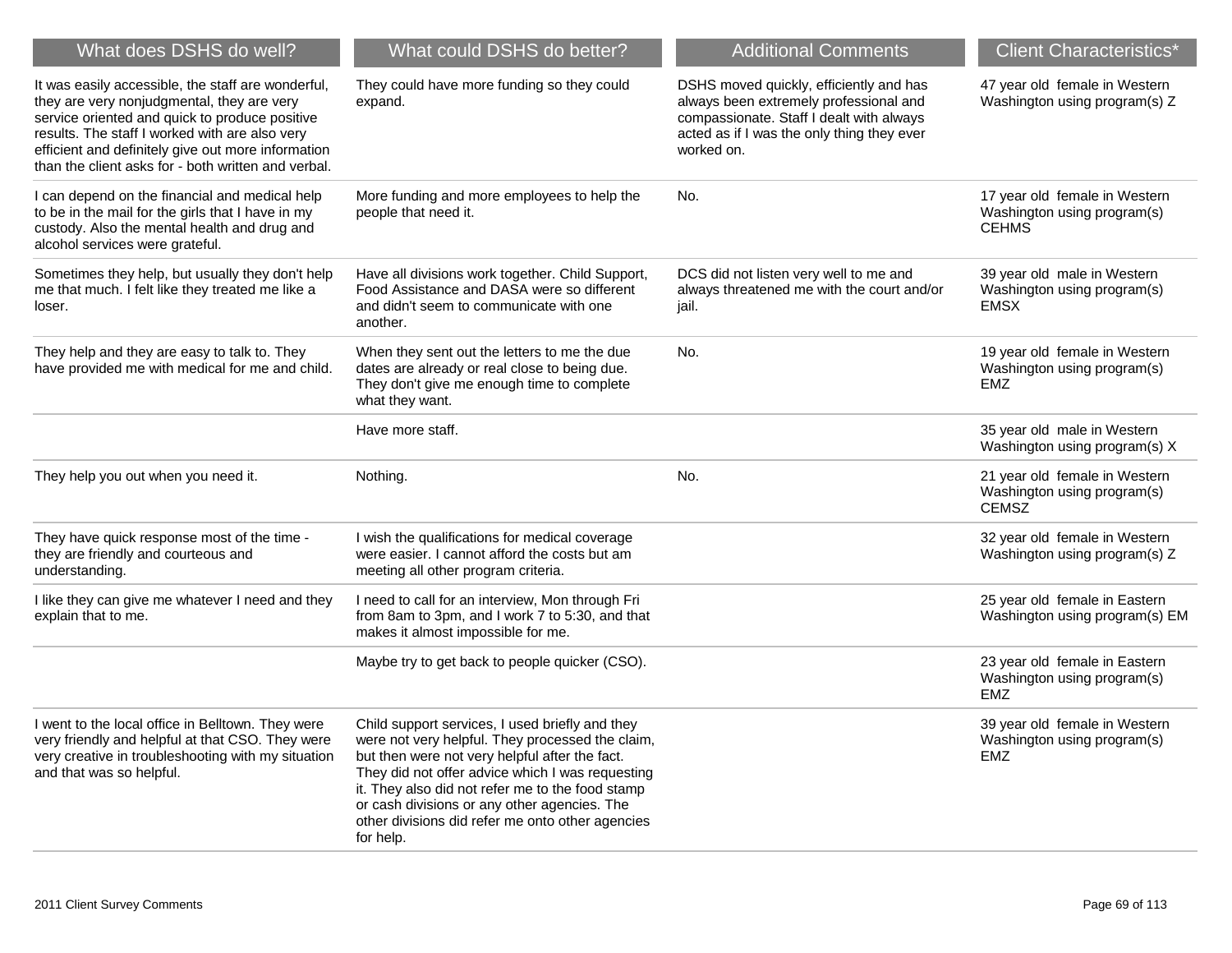| What does DSHS do well?                                                                                                                                                          | What could DSHS do better?                                                                                                                                                                                                                                                                                                                                                                                                                                                                                                                                                                                                                                                                                                                                                                                                                                                                                                                                                                                                                                                                                                                                                                                                                                                                                                                                                                                            | <b>Additional Comments</b>       | <b>Client Characteristics*</b>                                            |
|----------------------------------------------------------------------------------------------------------------------------------------------------------------------------------|-----------------------------------------------------------------------------------------------------------------------------------------------------------------------------------------------------------------------------------------------------------------------------------------------------------------------------------------------------------------------------------------------------------------------------------------------------------------------------------------------------------------------------------------------------------------------------------------------------------------------------------------------------------------------------------------------------------------------------------------------------------------------------------------------------------------------------------------------------------------------------------------------------------------------------------------------------------------------------------------------------------------------------------------------------------------------------------------------------------------------------------------------------------------------------------------------------------------------------------------------------------------------------------------------------------------------------------------------------------------------------------------------------------------------|----------------------------------|---------------------------------------------------------------------------|
| Going in to the office in person and getting the<br>help that I need with no waiting.                                                                                            | Nothing.                                                                                                                                                                                                                                                                                                                                                                                                                                                                                                                                                                                                                                                                                                                                                                                                                                                                                                                                                                                                                                                                                                                                                                                                                                                                                                                                                                                                              | No.                              | 47 year old female in Western<br>Washington using program(s) Z            |
| They have provided me with medical and food<br>for my children. Also I get WIC for my baby.                                                                                      | Nothing.                                                                                                                                                                                                                                                                                                                                                                                                                                                                                                                                                                                                                                                                                                                                                                                                                                                                                                                                                                                                                                                                                                                                                                                                                                                                                                                                                                                                              | Nope.                            | 38 year old female in Western<br>Washington using program(s) EZ           |
|                                                                                                                                                                                  | Listening to the person applying and being a<br>little more personal and understand what is<br>going on, instead of doing just paperwork.                                                                                                                                                                                                                                                                                                                                                                                                                                                                                                                                                                                                                                                                                                                                                                                                                                                                                                                                                                                                                                                                                                                                                                                                                                                                             |                                  | 42 year old male in Western<br>Washington using program(s)<br><b>EMVX</b> |
| It is great to be able to apply for assistance on<br>the computer.                                                                                                               | Changes that happen in a case need to be<br>acted on in a timely matter and not weeks later.                                                                                                                                                                                                                                                                                                                                                                                                                                                                                                                                                                                                                                                                                                                                                                                                                                                                                                                                                                                                                                                                                                                                                                                                                                                                                                                          | That should take care of it now. | 56 year old female in Eastern<br>Washington using program(s) Z            |
|                                                                                                                                                                                  | I applied for Medicaid for my 6 month daughter<br>for DD medical and there was no restrictions on<br>the coupon for a medical provider with the<br>original coupon. I don't know what happened,<br>and the first coupon I got had no restrictions,<br>then we did not get a coupon for 2 months.<br>Then I got a coupon 2 months later that said<br>"restrictions." They told me they sent me<br>coupons the 2 months prior, I did not get any. I<br>tried to contact them to discuss why<br>"restrictions" is on the coupon, and they said<br>they would look into it. I was working and could<br>not call and remain on hold for hours, but I did<br>call infrequently and then the response from<br>DSHS was just confusion. What I was told on<br>the 2nd call, was to come into the office to clear<br>it up. I would go into the office and they would<br>tell me to call on the phone to clear it up. And it<br>was a vicious circle. In the meantime my<br>daughter had several doctor appointments with<br>the doctor who was seeing her & she continued<br>to see her as a courtesy. And I was so upset<br>that I ended up with a \$500 bill that was sent to<br>collections. So then I had to change doctors and<br>I have had to pay out of pocket hundreds of<br>dollars since this nightmare. I am so upset that<br>when you called for a survey, I just ignored the<br>calls because I am still angry. |                                  | 1 year old female in Western<br>Washington using program(s) DM            |
| They have provided me with quick service. Also<br>it is good to have accountability of the support<br>that is paid.                                                              | Nothing.                                                                                                                                                                                                                                                                                                                                                                                                                                                                                                                                                                                                                                                                                                                                                                                                                                                                                                                                                                                                                                                                                                                                                                                                                                                                                                                                                                                                              | Nope.                            | 38 year old female in Eastern<br>Washington using program(s) Z            |
| They keep track of the amount of child support<br>paid and when it is paid. They kept track of the<br>back support which he has now paid. This<br>accountability is really nice. | Keep people more informed of the services that<br>they offer.                                                                                                                                                                                                                                                                                                                                                                                                                                                                                                                                                                                                                                                                                                                                                                                                                                                                                                                                                                                                                                                                                                                                                                                                                                                                                                                                                         | Nope.                            | 38 year old female in Western<br>Washington using program(s) Z            |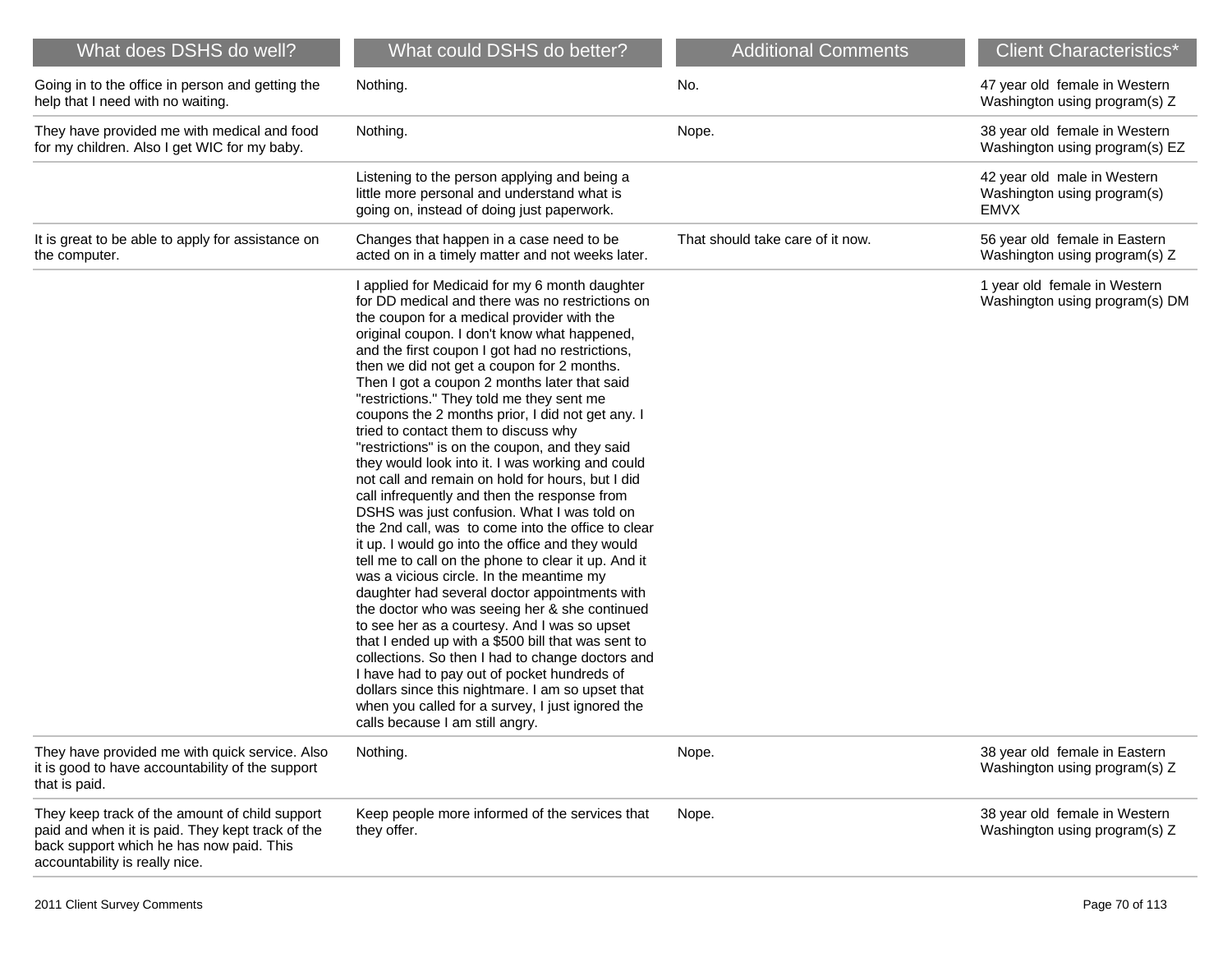| What does DSHS do well?                                                                                                         | What could DSHS do better?                                                                                                                                                                                                                                                                                                                                                                                                                                                                                                                                                                | <b>Additional Comments</b>                                                                                                                                                                                                                                                                                        | <b>Client Characteristics*</b>                                              |
|---------------------------------------------------------------------------------------------------------------------------------|-------------------------------------------------------------------------------------------------------------------------------------------------------------------------------------------------------------------------------------------------------------------------------------------------------------------------------------------------------------------------------------------------------------------------------------------------------------------------------------------------------------------------------------------------------------------------------------------|-------------------------------------------------------------------------------------------------------------------------------------------------------------------------------------------------------------------------------------------------------------------------------------------------------------------|-----------------------------------------------------------------------------|
|                                                                                                                                 | They could communicate with each other. If you<br>call and you actually talk to somebody, you can<br>never get the same person you spoke with<br>before, so you have to start all over. CPS needs<br>to get their facts straight before they pull kids.<br>They need to listen to a person, and seriously<br>consider what is best for the kids. They make<br>rush decisions and take action before they get<br>all the facts. It ends up messing up the kids.<br>There are so many people who don't deserve to<br>have their kids out there that the department<br>doesn't even look at. |                                                                                                                                                                                                                                                                                                                   | 41 year old female in Western<br>Washington using program(s)<br>CEZ.        |
| That I can get an appointment right away.                                                                                       | Return calls within 24 hours.                                                                                                                                                                                                                                                                                                                                                                                                                                                                                                                                                             |                                                                                                                                                                                                                                                                                                                   | 31 year old female in Eastern<br>Washington using program(s)<br><b>CEMX</b> |
| In the beginning they were very helpful and very<br>cooperative, but as time went on, it felt like out<br>of sight out of mind. | The social worker never returned phone calls, I<br>would have to go to the Guardian ad Litem and<br>they would be helpful. They need to listen to the<br>foster care parents since they are with us 24-7,<br>it seemed like when we asked for resources for<br>the children, such as counseling, etc, it was like<br>we were talking to a brick wall.                                                                                                                                                                                                                                     |                                                                                                                                                                                                                                                                                                                   | 57 year old male in Eastern<br>Washington using program(s) C                |
| They provide help when you need it.                                                                                             |                                                                                                                                                                                                                                                                                                                                                                                                                                                                                                                                                                                           |                                                                                                                                                                                                                                                                                                                   | 11 year old male in Eastern<br>Washington using program(s)<br><b>EHM</b>    |
| They listen to our problems, and like to help and<br>understand what we try to say to them.                                     | Maybe they could get help to kids who are not<br>citizens.                                                                                                                                                                                                                                                                                                                                                                                                                                                                                                                                |                                                                                                                                                                                                                                                                                                                   | 29 year old male in Western<br>Washington using program(s) EX               |
| I like the mission of the department, and that<br>they are looking out for the kids.                                            | I am out of state and they couldn't explain how<br>Washington's process interacts with Oregon's<br>process. It took WA state about a month to<br>answer me and it took Oregon about eight hours.                                                                                                                                                                                                                                                                                                                                                                                          | He asked that I write this comment for him.<br>He would like to be notified when this study is<br>put into final form so he can see it. He<br>authorized that I put his cell phone number<br>here [number redacted] so someone could<br>call him and tell him where to view it and<br>when it would be available. | 50 year old male in Western<br>Washington using program(s) X                |
| I've always been listened to and understood by<br>DSHS workers.                                                                 | The Child & Family caseworker could be more<br>accessible. It is very difficult to reach her, and<br>have had parents and others try to reach her as<br>well and I seldom get a response or return call.                                                                                                                                                                                                                                                                                                                                                                                  |                                                                                                                                                                                                                                                                                                                   | 18 year old female in Western<br>Washington using program(s) CM             |
| Just the fact that they are trying to help those<br>that need it.                                                               | My ex-husband and myself share 50-50 custody<br>of our children but DSHS says whomever<br>applies for benefits first - gets them - and the<br>other person gets no benefits.                                                                                                                                                                                                                                                                                                                                                                                                              | At DASA, there wasn't anyone to talk with for<br>a long time. I hope that is fixed by now.                                                                                                                                                                                                                        | 35 year old female in Western<br>Washington using program(s)<br><b>EMS</b>  |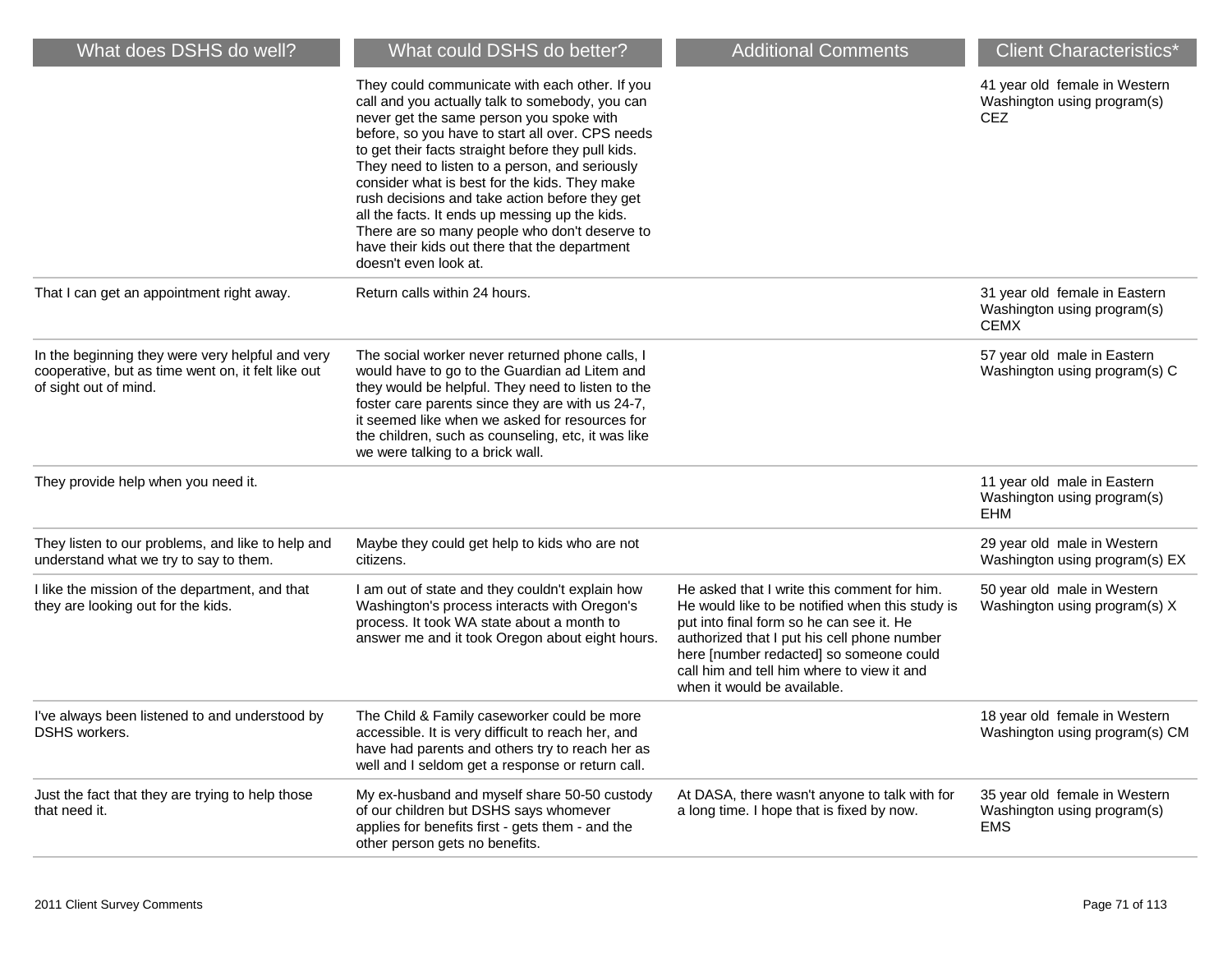| What does DSHS do well?                                                                                                                                | What could DSHS do better?                                                                                                                                                                                                                         | <b>Additional Comments</b> | <b>Client Characteristics*</b>                                               |
|--------------------------------------------------------------------------------------------------------------------------------------------------------|----------------------------------------------------------------------------------------------------------------------------------------------------------------------------------------------------------------------------------------------------|----------------------------|------------------------------------------------------------------------------|
| I like that they care for others in need.                                                                                                              | They could pay for expensive [medications] that<br>my son needs for his asthma, ADHD, cerebral<br>palsy, and seizures. The medical card does not<br>cover my son for his congestion problems and<br>that makes all his medical problems get worse. |                            | 11 year old male in Eastern<br>Washington using program(s) HM                |
| Since I have been dealing with Mental Health -<br>they are very good at making sure I got what I<br>really needed!                                     | It would be nice to get a person instead of the<br>computerized telephone service.                                                                                                                                                                 |                            | 49 year old female in Western<br>Washington using program(s)<br><b>EHMS</b>  |
| They are here to help us when we are in need<br>with food, counseling and medical. DSHS can<br>help people when they are in the worst of<br>positions. | I think in the foster care program, they need<br>more houses with less staff and less children<br>rather than houses with more children and more<br>staff. So kids could get more individualized<br>attention.                                     |                            | 18 year old male in Western<br>Washington using program(s)<br><b>CEHMS</b>   |
| They have provided services for the people that<br>need them.                                                                                          | Be fair and treat the clients equally when<br>decisions are made about the assistance that is<br>being provided.                                                                                                                                   | No.                        | 29 year old female in Western<br>Washington using program(s)<br><b>CEHMZ</b> |
| They helped us with the needs of the 29 foster<br>children that we had.                                                                                | Return phone calls sooner.                                                                                                                                                                                                                         | Nope.                      | 57 year old male in Western<br>Washington using program(s) C                 |
| They have provided medical care.                                                                                                                       | They have limited the dental services and that<br>needs to be improved.                                                                                                                                                                            | No. I am good.             | 44 year old female in Western<br>Washington using program(s) M               |
|                                                                                                                                                        | They need to be available to people who work<br>during the day.                                                                                                                                                                                    |                            | 52 year old male in Western<br>Washington using program(s) C                 |
| They are there for the children.                                                                                                                       | Work with the people. When we had foster<br>children, they would help us half of the time and<br>the other half of the time they wouldn't.                                                                                                         |                            | 52 year old male in Western<br>Washington using program(s) CE                |
| I [don't] feel like I have any problems with<br>DSHS, they are easy to deal with and are<br>helpful.                                                   |                                                                                                                                                                                                                                                    |                            | 28 year old female in Western<br>Washington using program(s) CZ              |
| I get my food stamps every month from them.                                                                                                            |                                                                                                                                                                                                                                                    |                            | 52 year old female in Eastern<br>Washington using program(s)<br><b>EHM</b>   |
| They have made it so I don't have to go into the<br>office very much. They have also provided me<br>with my medical and food stamps.                   | I have no idea.                                                                                                                                                                                                                                    | No.                        | 57 year old male in Western<br>Washington using program(s)<br><b>EMS</b>     |
| The provided me with drug and alcohol<br>treatment and I am very grateful for it.                                                                      | Nothing.                                                                                                                                                                                                                                           | Nope.                      | 25 year old male in Western<br>Washington using program(s) S                 |
| They helped us adopt our children.                                                                                                                     | Nothing.                                                                                                                                                                                                                                           | I do not.                  | 30 year old male in Western<br>Washington using program(s) C                 |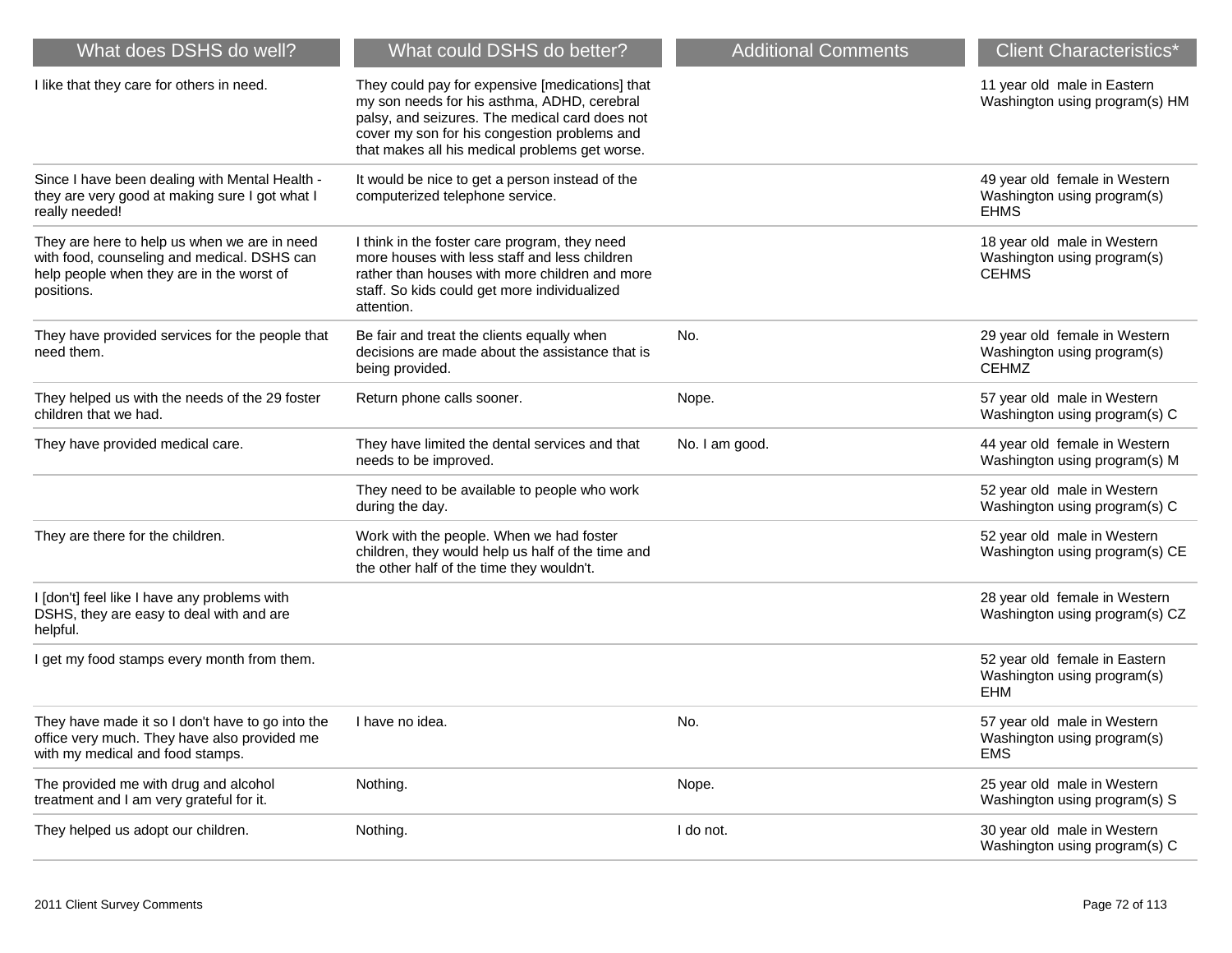| What does DSHS do well?                                                                                                                                                                        | What could DSHS do better?                                                                                                                                                                                                                                                                                              | <b>Additional Comments</b>                                  | <b>Client Characteristics*</b>                                               |
|------------------------------------------------------------------------------------------------------------------------------------------------------------------------------------------------|-------------------------------------------------------------------------------------------------------------------------------------------------------------------------------------------------------------------------------------------------------------------------------------------------------------------------|-------------------------------------------------------------|------------------------------------------------------------------------------|
| The resources that were provided when<br>services were needed.                                                                                                                                 | We need to have the positive stories put on the<br>news instead of always just the negative stories.                                                                                                                                                                                                                    | Nope. Thank you.                                            | 51 year old female in Western<br>Washington using program(s) C               |
| They have helped me better my life. I am very<br>thankful for the services that they have provided<br>like medical, food stamps, TANF, my drug and<br>alcohol treatment and parenting classes. | They need to provide dental and vision.                                                                                                                                                                                                                                                                                 | Nope. Thank you.                                            | 38 year old female in Western<br>Washington using program(s)<br><b>CEMSZ</b> |
| I like that it's a financially huge help to us. We<br>were lucky to have it.                                                                                                                   |                                                                                                                                                                                                                                                                                                                         |                                                             | 29 year old male in Western<br>Washington using program(s) EM                |
| I don't have to deal with them.                                                                                                                                                                |                                                                                                                                                                                                                                                                                                                         |                                                             | 50 year old male in Western<br>Washington using program(s) C                 |
| They have provided me with the services when I<br>have needed them.                                                                                                                            | Better service when you go to the DSHS office.<br>You should not have to wait hours to be seen. It<br>needs to be verified with the amount of checks<br>and food stamps that the people are receiving.<br>Many are cashing in their food stamps for cash<br>and then purchasing drugs with it and that is not<br>right. | Nope. That's it.                                            | 67 year old female in Western<br>Washington using program(s) C               |
| They have responded back to me as quick as<br>possible.                                                                                                                                        | Nothing. They are doing a wonderful job.                                                                                                                                                                                                                                                                                | No. I just think my caseworker is doing a very<br>good job. | 70 year old male in Western<br>Washington using program(s) C                 |
| Nothing.                                                                                                                                                                                       | They should be able to communicate in a timely<br>and faster manner. They should have better<br>training for the staff so all have a better<br>understanding of what their own programs are<br>about.                                                                                                                   |                                                             | 50 year old female in Eastern<br>Washington using program(s) CZ              |
| I don't like dealing with DSHS.                                                                                                                                                                | I think the "APP" idea for a Smartphone is a<br>great idea. I also think the reputation of DSHS is<br>bad. Any time DSHS gets involved it is scary for<br>everyone involved. Sometimes DSHS wheels of<br>progress are extremely slow. It's not fun having<br>people coming into your home evaluating you.               | I think you need a bigger budget.                           | 48 year old male in Western<br>Washington using program(s) C                 |
|                                                                                                                                                                                                | They could make services more attainable for<br>white people.                                                                                                                                                                                                                                                           |                                                             | 34 year old female in Western<br>Washington using program(s) CE              |
| I felt that everybody was courteous.                                                                                                                                                           | They could probably, in the future, try to get<br>both sides of the story.                                                                                                                                                                                                                                              |                                                             | 45 year old female in Eastern<br>Washington using program(s) C               |
| They were very helpful, courteous and they<br>answered all questions that I had. They were<br>very good about returning paperwork, etc.                                                        |                                                                                                                                                                                                                                                                                                                         |                                                             | 55 year old male in Western<br>Washington using program(s) X                 |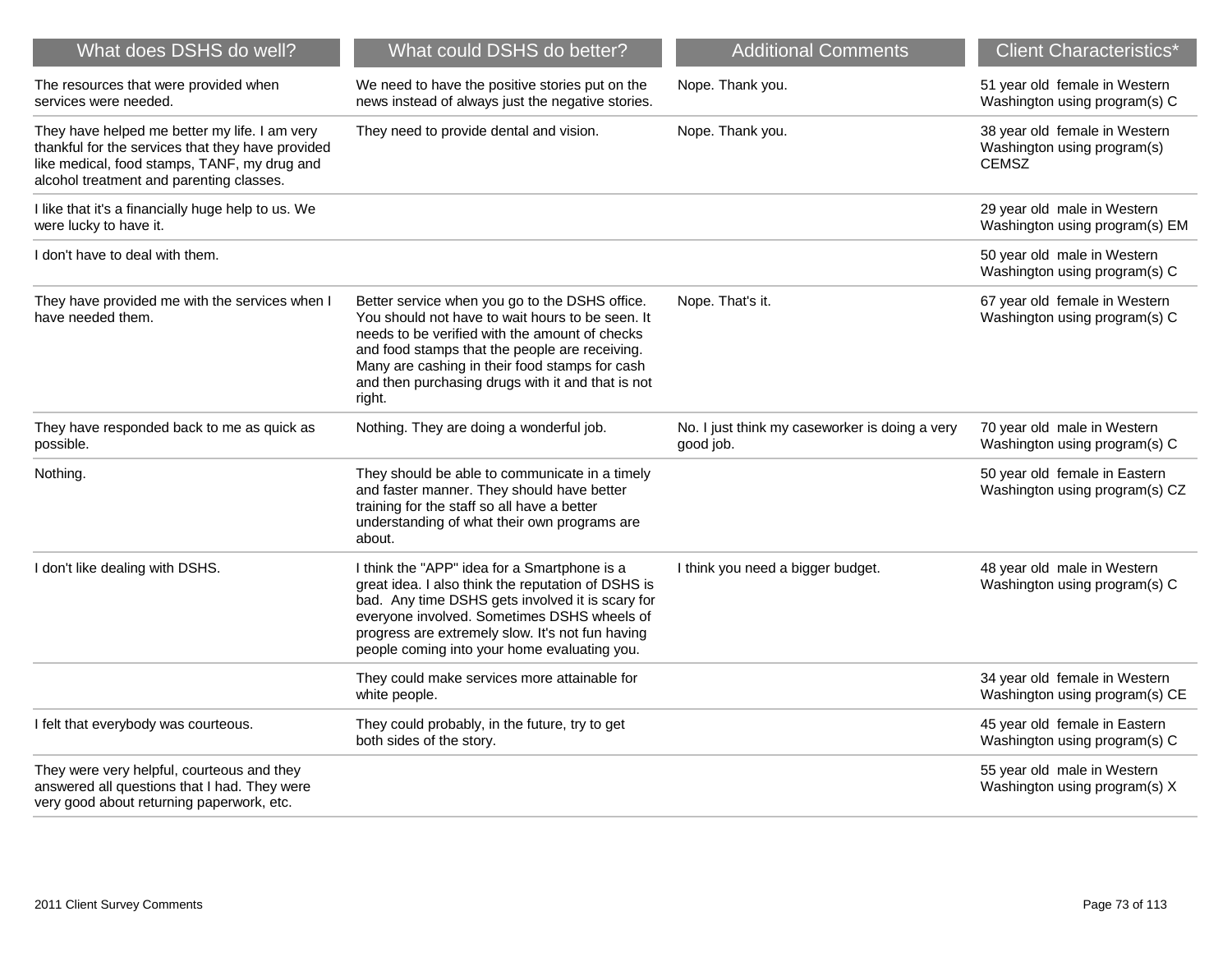| What does DSHS do well?                                                                                                                                | What could DSHS do better?                                                                                                                                                                                                                                                                                                                                                                                                                                      | <b>Additional Comments</b>             | <b>Client Characteristics*</b>                                              |
|--------------------------------------------------------------------------------------------------------------------------------------------------------|-----------------------------------------------------------------------------------------------------------------------------------------------------------------------------------------------------------------------------------------------------------------------------------------------------------------------------------------------------------------------------------------------------------------------------------------------------------------|----------------------------------------|-----------------------------------------------------------------------------|
| I like that I can go talk to my social worker and,<br>even if it's not within their scope, they can direct<br>me to someone to help me.                | I think having more staff to minimize the time I<br>wait on the phone. I want a live person to talk<br>with and not have someone call me 24 hours<br>later. Then, I might not be available.                                                                                                                                                                                                                                                                     | I appreciate all DSHS has done for us! | 43 year old female in Eastern<br>Washington using program(s) C              |
| I actually have been impressed over the years<br>about how they cared about our family and what<br>we have taken on.                                   |                                                                                                                                                                                                                                                                                                                                                                                                                                                                 |                                        | 49 year old female in Western<br>Washington using program(s) C              |
| Obviously, the help.                                                                                                                                   | One of the big things is that I am a single mom<br>with 5 kids and I work 60 hours per week. It<br>takes way too much time to gather information<br>for DSHS to get \$200 in food assistance. I have<br>to sometimes take one day off work (unpaid) to<br>do some of this. Also, I have to send the same<br>information to more than one department at<br>DSHS. Then, sometimes I have to go to DSHS<br>to get everything stamped.                              |                                        | 8 year old male in Eastern<br>Washington using program(s) EM                |
|                                                                                                                                                        | I would like to see a way that DSHS could<br>guarantee that the money goes to the children. I<br>would like to have a representative that is<br>closer - have offices more convenient to access.<br>My officer is in Bellingham which is about three<br>hours away! I think my SEO has a problem with<br>me. I got laid off for nine months and lost my<br>truck, etc. The support was just too much. Have<br>more specific rules rather than generalized ones. |                                        | 33 year old male in Western<br>Washington using program(s) X                |
|                                                                                                                                                        | Nothing that I can think of.                                                                                                                                                                                                                                                                                                                                                                                                                                    |                                        | 46 year old male in Western<br>Washington using program(s) X                |
| They were very helpful, and I am grateful for the<br>drug and alcohol treatment.                                                                       | The worker needs to be more understanding<br>with the client and the problems that they are<br>dealing with.                                                                                                                                                                                                                                                                                                                                                    | Nope.                                  | 22 year old female in Eastern<br>Washington using program(s)<br><b>EMS</b>  |
| They are very willing to help you. They have<br>really worked with me and provided me with<br>medical, food stamps, and drug and alcohol<br>treatment. | The different departments need to communicate<br>better with each other.                                                                                                                                                                                                                                                                                                                                                                                        | Nope.                                  | 23 year old female in Western<br>Washington using program(s)<br><b>EMSZ</b> |
| I don't like anything.                                                                                                                                 | Their employees could be a lot nicer in<br>Bremerton CSO. There are a couple of women<br>who work there who are quite rude and seem to<br>believe they should be somewhere else. They<br>are at the front desk.                                                                                                                                                                                                                                                 |                                        | 22 year old female in Western<br>Washington using program(s)<br><b>CEMZ</b> |
| They have helped me out when I have needed<br>it, and provided me with food stamps.                                                                    | Get more workers in the office.                                                                                                                                                                                                                                                                                                                                                                                                                                 | Nope.                                  | 37 year old male in Eastern<br>Washington using program(s) EX               |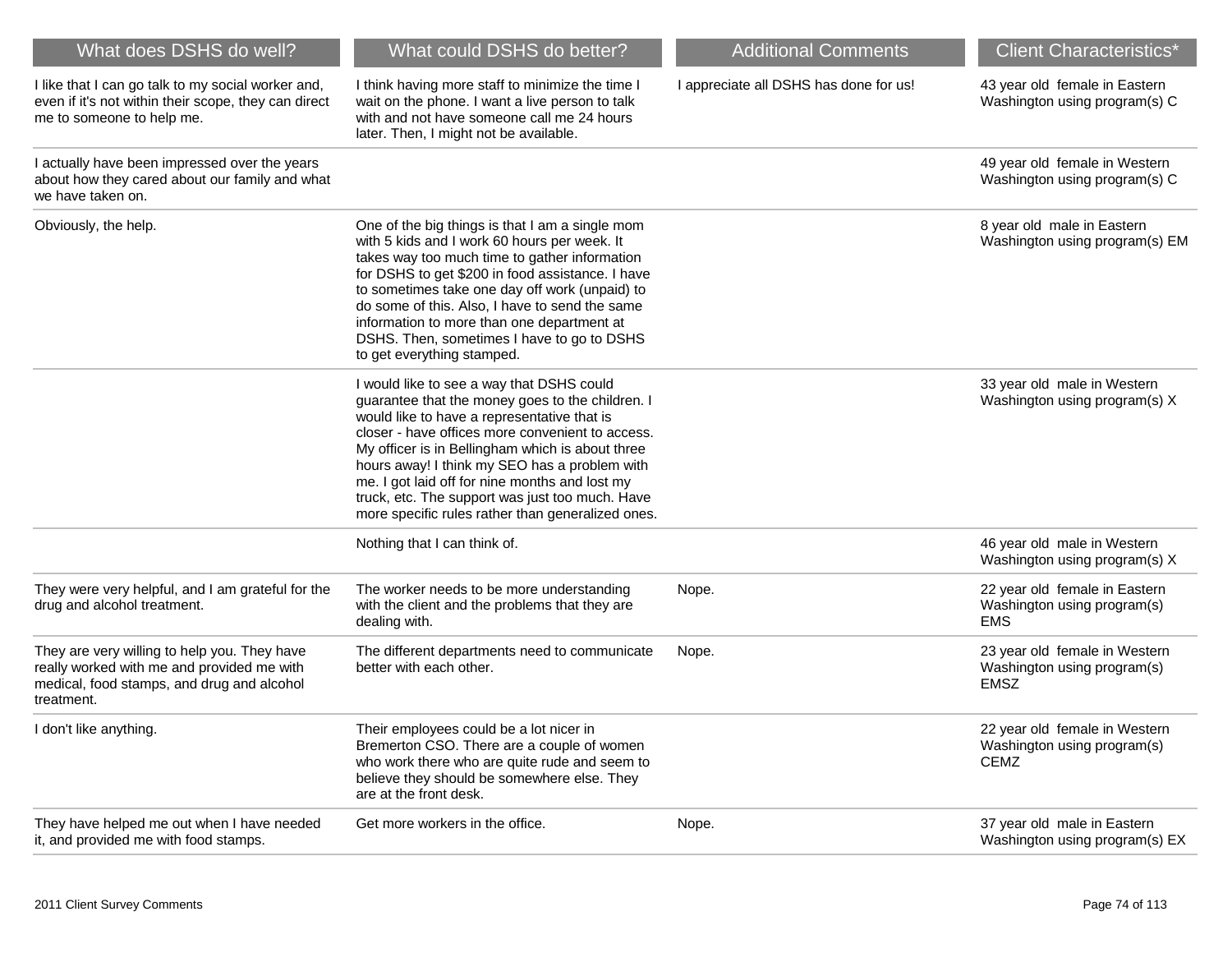| What does DSHS do well?                                                                                                                                      | What could DSHS do better?                                                                                                                                                                                                                                                                                                                                                                                                                                                                                             | <b>Additional Comments</b>                                                                                                                               | <b>Client Characteristics*</b>                                             |
|--------------------------------------------------------------------------------------------------------------------------------------------------------------|------------------------------------------------------------------------------------------------------------------------------------------------------------------------------------------------------------------------------------------------------------------------------------------------------------------------------------------------------------------------------------------------------------------------------------------------------------------------------------------------------------------------|----------------------------------------------------------------------------------------------------------------------------------------------------------|----------------------------------------------------------------------------|
| When I needed them, they were there.                                                                                                                         | Provide medical for needy kids.                                                                                                                                                                                                                                                                                                                                                                                                                                                                                        |                                                                                                                                                          | 40 year old female in Western<br>Washington using program(s) Z             |
| I like that DSHS provided medical services and<br>pays for the bills for my son.                                                                             |                                                                                                                                                                                                                                                                                                                                                                                                                                                                                                                        |                                                                                                                                                          | 19 year old male in Western<br>Washington using program(s)<br><b>DEM</b>   |
| I really don't like anything about DSHS.                                                                                                                     | They need to personalize it more - when I call it<br>is impossible to get a real person on the phone.<br>Maybe they are understaffed - they need help in<br>this area.                                                                                                                                                                                                                                                                                                                                                 |                                                                                                                                                          | 45 year old female in Western<br>Washington using program(s)<br><b>EMZ</b> |
| Well, they help women and children.                                                                                                                          | Help provide more services to men.                                                                                                                                                                                                                                                                                                                                                                                                                                                                                     |                                                                                                                                                          | 54 year old male in Western<br>Washington using program(s) E               |
| The staff are very courteous and respectful.                                                                                                                 | Make it easier to get to a live person on the<br>phone at the Longview Office!                                                                                                                                                                                                                                                                                                                                                                                                                                         |                                                                                                                                                          | 42 year old female in Western<br>Washington using program(s)<br>EMZ        |
| I thought that the people in the office were very<br>nice. I am a graduate student and had a<br>minimum wage job for the summer and they<br>helped me a lot! | The biggest thing was phone service. I had a<br>very negative experience on the phone with a<br>staff person. I then began receiving funds from a<br>study experience and wanted to cancel my food<br>assistance. The staff couldn't understand why<br>your income is zero yet you are receiving funds?<br>He basically accused me of fraud which was not<br>true. I didn't feel like he was listening to what I<br>had to say. I called back and spoke to a<br>supervisor who was great and completely<br>understood. | It would be interesting to see where the<br>income cut-offs are so the information could<br>be out in the community.                                     | 29 year old female in Western<br>Washington using program(s) E             |
| I think that they try very hard to consider other<br>people's feelings.                                                                                      | I think that they could improve the foster parent<br>support group. And, also they could improve the<br>orientation of knowledge received for foster<br>parenting. The system seems to be more about<br>the budget than the child's needs.                                                                                                                                                                                                                                                                             | As a foster parent, it would have been nice to<br>have been treated more professionally<br>because we are stepping up to be there for<br>these children. | 34 year old male in Western<br>Washington using program(s) C               |
| Nothing.                                                                                                                                                     | Not have so much red tape!                                                                                                                                                                                                                                                                                                                                                                                                                                                                                             |                                                                                                                                                          | 50 year old female in Eastern<br>Washington using program(s) Z             |
| I've dealt with many of the social workers and<br>they are real about children and they are very<br>easy to work with.                                       |                                                                                                                                                                                                                                                                                                                                                                                                                                                                                                                        |                                                                                                                                                          | 48 year old female in Western<br>Washington using program(s) CZ            |
| Our experience with foster care is that they are<br>trying to help them and the families they go to.                                                         |                                                                                                                                                                                                                                                                                                                                                                                                                                                                                                                        |                                                                                                                                                          | 50 year old male in Western<br>Washington using program(s) C               |
| The services were available when I requested<br>them.                                                                                                        | Quicker searches while we are waiting in the<br>CSO.                                                                                                                                                                                                                                                                                                                                                                                                                                                                   |                                                                                                                                                          | 5 year old male in Eastern<br>Washington using program(s) EM               |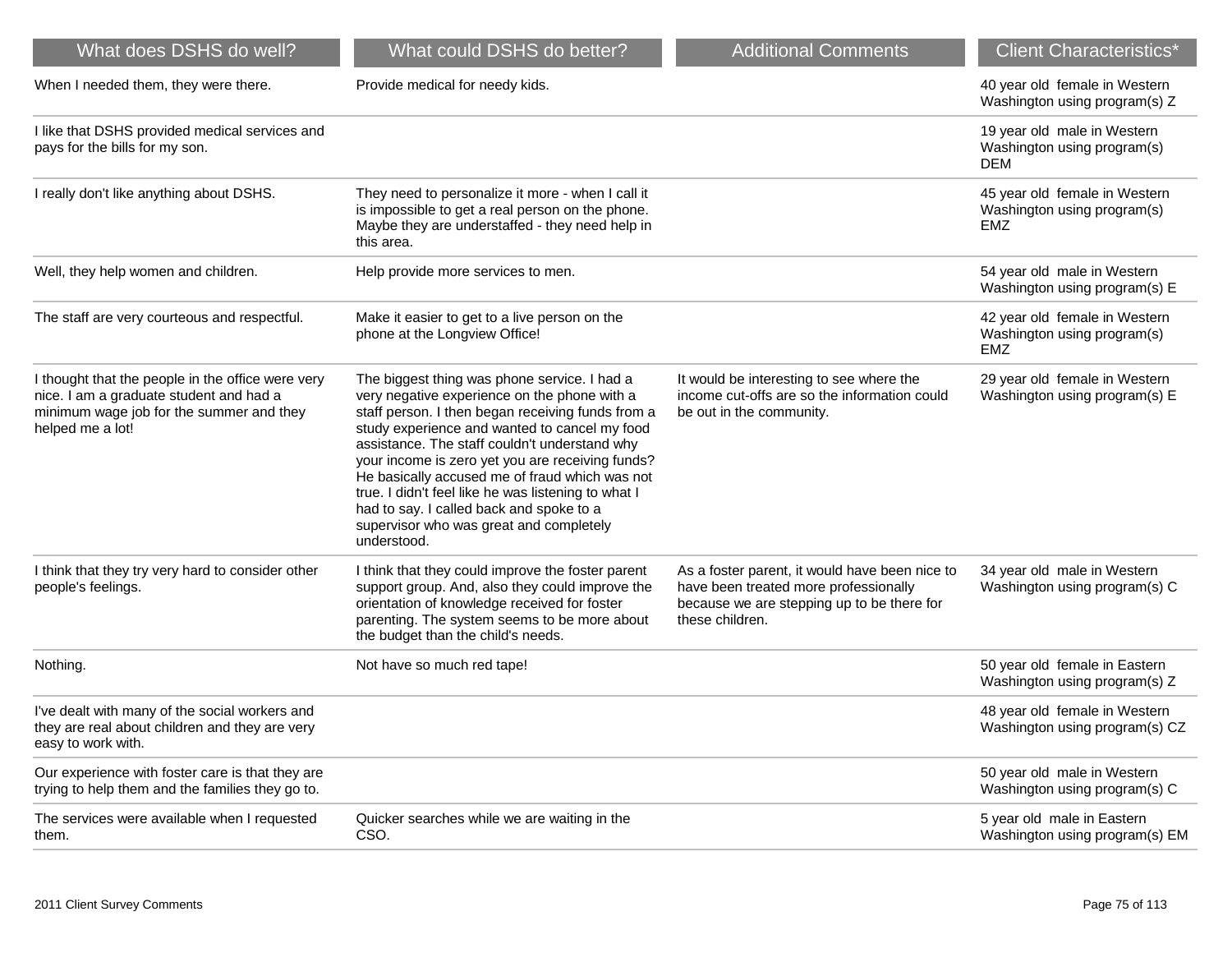| What does DSHS do well?                                                                                                                                                                                                                                                                                       | What could DSHS do better?                                                                                                                                                                                                                                                                                                                                                                                                                                                                                                                                                                                                                                                                                       | <b>Additional Comments</b>           | <b>Client Characteristics*</b>                                               |
|---------------------------------------------------------------------------------------------------------------------------------------------------------------------------------------------------------------------------------------------------------------------------------------------------------------|------------------------------------------------------------------------------------------------------------------------------------------------------------------------------------------------------------------------------------------------------------------------------------------------------------------------------------------------------------------------------------------------------------------------------------------------------------------------------------------------------------------------------------------------------------------------------------------------------------------------------------------------------------------------------------------------------------------|--------------------------------------|------------------------------------------------------------------------------|
| They are there to help me when I need it. I am<br>grateful for the medical and food stamps that I<br>receive.                                                                                                                                                                                                 | They need to keep the drug and alcohol/drug<br>[treatment] going and not close down the<br>treatment centers. They also need to continue<br>with the dental and vision services.                                                                                                                                                                                                                                                                                                                                                                                                                                                                                                                                 | No. not at this time.                | 31 year old male in Eastern<br>Washington using program(s)<br><b>EMSX</b>    |
| They've helped me get on my feet. I was in a<br>troubling situation and I am successfully getting<br>on my feet.                                                                                                                                                                                              | The CSO is very good for the most part. The<br>only problem I am having is that I am having<br>problems with TANF. I am trying to call and get<br>information on the child support and how DSHS<br>collects it. The agency where I got drug and<br>alcohol treatment, I sought help on my own to<br>get help with addiction to opiates, and the<br>treatment center wanted me to stay on<br>methadone and I wanted to get totally clean. I<br>did get off methadone and the doctor I saw was<br>my fiancé's father's co-worker, who started my<br>treatment on Suboxone and that did help me to<br>get totally clean. It was a 4-month process and<br>did get weaned off of it and am now successfully<br>clean. |                                      | 26 year old female in Western<br>Washington using program(s) MS              |
| Staff are helpful.                                                                                                                                                                                                                                                                                            | More timely responses by phone.                                                                                                                                                                                                                                                                                                                                                                                                                                                                                                                                                                                                                                                                                  |                                      | 30 year old female in Western<br>Washington using program(s)<br><b>CEHMZ</b> |
| It is really grateful to the medical card instead of<br>the coupons each month. You can use the card<br>right away and you don't have to wait for the<br>coupon to come in the mail.                                                                                                                          | Inform people more about the services that are<br>offered.                                                                                                                                                                                                                                                                                                                                                                                                                                                                                                                                                                                                                                                       | No, thank you very much.             | 55 year old female in Eastern<br>Washington using program(s)<br><b>EHM</b>   |
| Nothing.                                                                                                                                                                                                                                                                                                      |                                                                                                                                                                                                                                                                                                                                                                                                                                                                                                                                                                                                                                                                                                                  |                                      | 30 year old female in Eastern<br>Washington using program(s) EZ              |
| They have helped me when I need it with<br>medical and food stamps. They sent you a<br>reminder to reapply for assistance when<br>necessary.                                                                                                                                                                  | Provide medical for adults.                                                                                                                                                                                                                                                                                                                                                                                                                                                                                                                                                                                                                                                                                      | No. It has been nice talking to you. | 7 year old male in Western<br>Washington using program(s) EM                 |
| They follow-up with paperwork, address and<br>verify information. They also have provided me<br>with cash, food stamps and medical. If it was<br>not for the medical I would not have had the<br>opportunity to go to inpatient treatment at St.<br>Peters Hospital and now be in a clean and<br>sober house. | Nothing. I am very pleased with the services<br>that I am receiving. They need to provide better<br>dental, like teeth cleaning, and vision.                                                                                                                                                                                                                                                                                                                                                                                                                                                                                                                                                                     | Nope. Everything is great.           | 40 year old male in Western<br>Washington using program(s)<br><b>CEHMX</b>   |
| They have provided me with medical and food<br>stamps.                                                                                                                                                                                                                                                        | Provide a list of doctors and dentists that take<br>the medical card. Also provide vision again.                                                                                                                                                                                                                                                                                                                                                                                                                                                                                                                                                                                                                 | No I don't.                          | 31 year old male in Western<br>Washington using program(s)<br><b>DEM</b>     |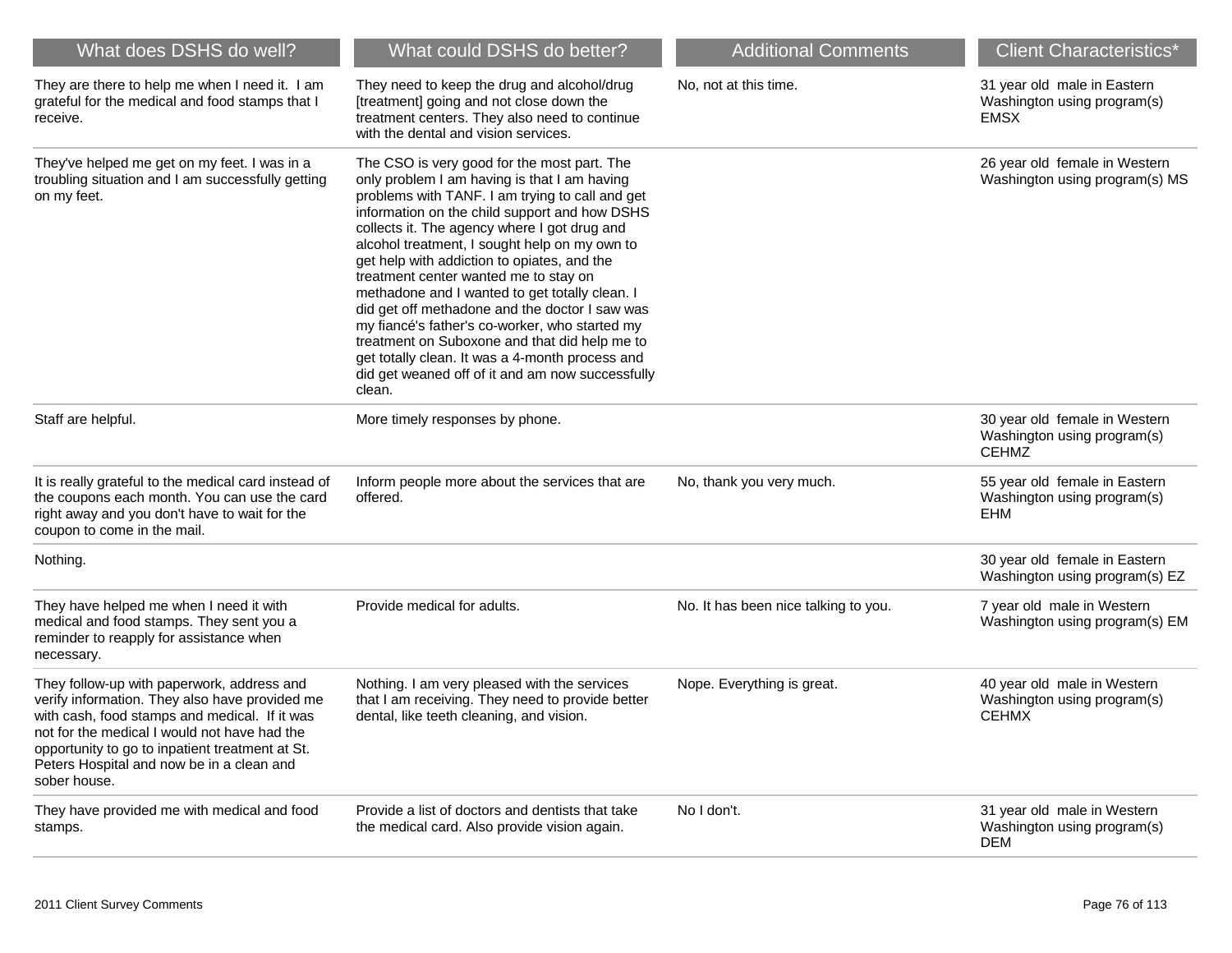| What does DSHS do well?                                                                                                                      | What could DSHS do better?                                                                                                                                                                                                                                                                                                                         | <b>Additional Comments</b>                                                                                                                                                                                                                                                                                                                                                                                                                                                                                                                                                                            | <b>Client Characteristics*</b>                                           |
|----------------------------------------------------------------------------------------------------------------------------------------------|----------------------------------------------------------------------------------------------------------------------------------------------------------------------------------------------------------------------------------------------------------------------------------------------------------------------------------------------------|-------------------------------------------------------------------------------------------------------------------------------------------------------------------------------------------------------------------------------------------------------------------------------------------------------------------------------------------------------------------------------------------------------------------------------------------------------------------------------------------------------------------------------------------------------------------------------------------------------|--------------------------------------------------------------------------|
| They have helped me set goals to better myself,<br>and they have provided me with food stamps<br>and medical and cash.                       | It would be helpful if it didn't take so long to<br>make a decision on a application. 45 days is too<br>long.                                                                                                                                                                                                                                      | Nope.                                                                                                                                                                                                                                                                                                                                                                                                                                                                                                                                                                                                 | 54 year old male in Western<br>Washington using program(s)<br><b>EMX</b> |
| In my experience they have always been quick<br>to respond and also, the caseworkers that I<br>have worked with are very passionate to help. | I believe that they are making constant<br>improvements to help people and they do the<br>best they can to accomplish that.                                                                                                                                                                                                                        | I really commend the DSHS employees that<br>work in the Kitsap County Office - they are a<br>wonderful group of people! I've taken people<br>who are from the islands, that don't speak<br>English very well, to the DSHS office to apply<br>for assistance and everyone in the office has<br>always been so helpful. The people from the<br>front desk to the financial worker have gone<br>through every avenue to try and help these<br>clients and I'm so impressed by the staff's<br>professionalism and their caring spirit. I just<br>want the staff to know how much they are<br>appreciated. | 46 year old female in Western<br>Washington using program(s) X           |
| Just the fact that they are always there when I<br>need them, and help me in ways that I need<br>help.                                       | I am very upset that adults can no longer get<br>dental care. My sister-in-law has a tooth growing<br>in sideways and is in dire need of help. She has<br>a 15-month-old baby and she is in pain and<br>cannot take care of her baby in the way that she<br>needs to. She ends up going to the emergency<br>room to get some pain medication help. |                                                                                                                                                                                                                                                                                                                                                                                                                                                                                                                                                                                                       | 32 year old male in Eastern<br>Washington using program(s)<br><b>CEM</b> |
|                                                                                                                                              | I have another child and I have concerns on<br>how long social services can hold a child in<br>Child Protective Services, my older son was<br>held for 3 years. And it was not easy or swift to<br>get him into my custody because he was<br>removed from his mother's custody.                                                                    |                                                                                                                                                                                                                                                                                                                                                                                                                                                                                                                                                                                                       | 40 year old male in Western<br>Washington using program(s) X             |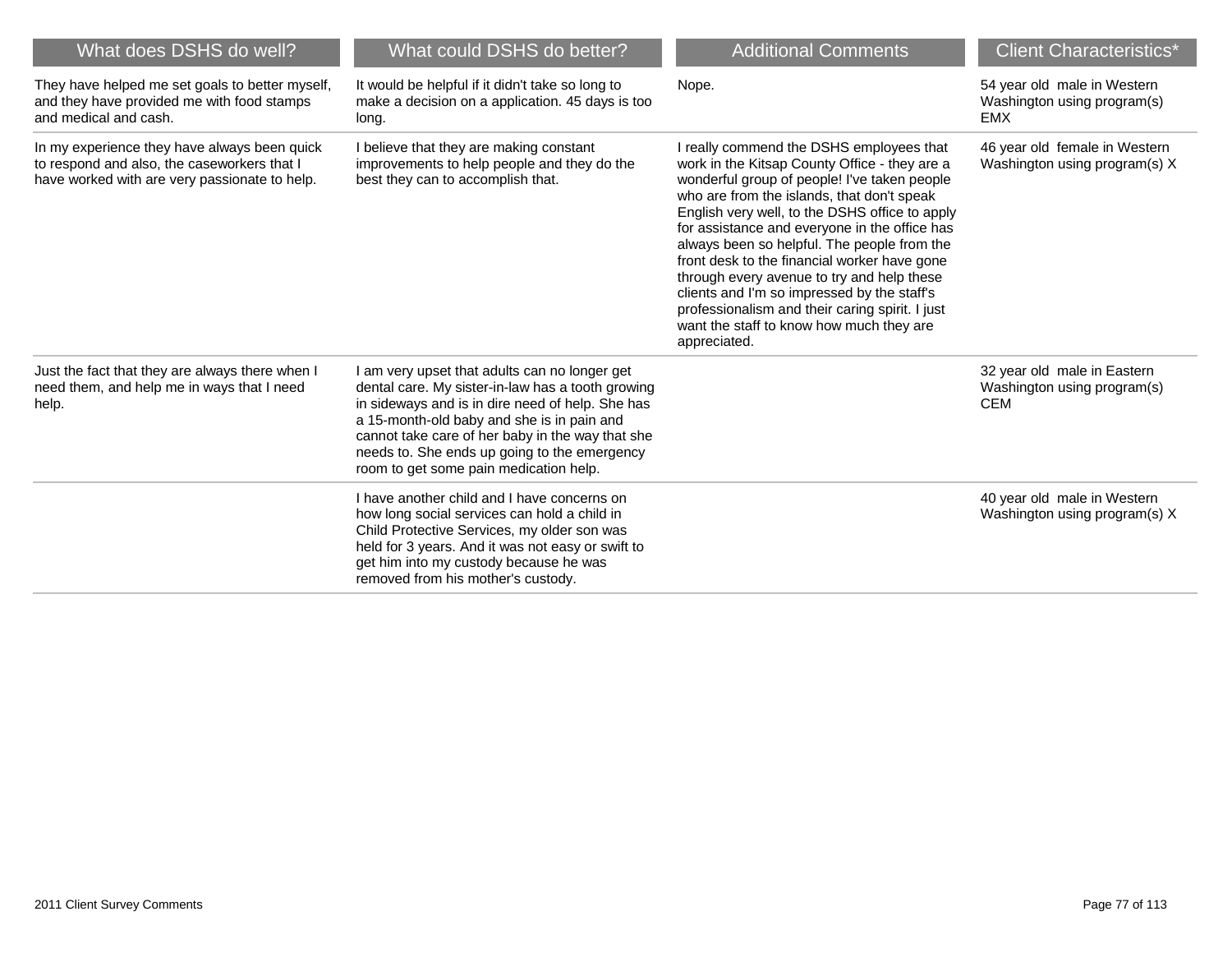| What does DSHS do well?                                                                                                                                                                              | What could DSHS do better?                                                                                                                                                                                                                                                                                                                                                                                                                                                                                                            | <b>Additional Comments</b>                                                                                                                                                                                                                                                                                                                                                                                                                                                                                                                                                                                                                                                                                                                                                                                                                                                                                                                                 | <b>Client Characteristics*</b>                                                 |
|------------------------------------------------------------------------------------------------------------------------------------------------------------------------------------------------------|---------------------------------------------------------------------------------------------------------------------------------------------------------------------------------------------------------------------------------------------------------------------------------------------------------------------------------------------------------------------------------------------------------------------------------------------------------------------------------------------------------------------------------------|------------------------------------------------------------------------------------------------------------------------------------------------------------------------------------------------------------------------------------------------------------------------------------------------------------------------------------------------------------------------------------------------------------------------------------------------------------------------------------------------------------------------------------------------------------------------------------------------------------------------------------------------------------------------------------------------------------------------------------------------------------------------------------------------------------------------------------------------------------------------------------------------------------------------------------------------------------|--------------------------------------------------------------------------------|
| Most of the time the people are friendly and<br>helpful in the CSO.                                                                                                                                  | It would be nice if there were more options in<br>places that you could go to for mental health. It<br>was very busy where I took my son, and I didn't<br>feel like he was getting adequate counseling<br>services because I would have to cancel<br>appointment when my son was having a terrible<br>day and they were not understanding about<br>those circumstances.                                                                                                                                                               | I want to make it clear that my dealings with<br>CWS in Walla Walla County are terrible. My<br>children have been in their custody for 17<br>months. It has been my worst nightmare. I<br>am treated like I am the one who did<br>something bad to them. All this time they are<br>not in my custody over something I did not<br>do, and they know I did not do anything.<br>Technically they gave them back to me on<br>Jan 26th of this year, and I am still working to<br>try and get them back full time. My<br>caseworker told me that I needed to move<br>from my parents' house to get a new<br>residence by February 14th in order to get<br>them back. I got a place on Feb 9th and I've<br>been calling my caseworker since then and<br>she has never returned my calls. I still do not<br>have full custody of my children. I've seen my<br>caseworker maybe 5 times in the last 17<br>months. It has been disastrous to my kids<br>and myself. | 30 year old female in Eastern<br>Washington using program(s)<br><b>CEHMZ</b>   |
|                                                                                                                                                                                                      | There should be more medical resources<br>available for people who need it.                                                                                                                                                                                                                                                                                                                                                                                                                                                           |                                                                                                                                                                                                                                                                                                                                                                                                                                                                                                                                                                                                                                                                                                                                                                                                                                                                                                                                                            | 51 year old female in Western<br>Washington using program(s) C                 |
| They help provide some structure and help<br>when you need it. I am going to school full time<br>now, and helping me with child care. If I didn't<br>have that support I don't know what I would do. | They need to have options for what your need is<br>when you go into reception, otherwise you have<br>to wait hours for a bus pass. The office is only<br>open until 4:30 or 5 and I am unable to come<br>into the office, so they should keep it open later<br>when you go to school or work. The Guardian<br>ad Litem is biased and overstepped her<br>boundaries and is still calling me even though<br>the case has been closed since November. The<br>social worker was hot and cold and I didn't know<br>where I stood with her. |                                                                                                                                                                                                                                                                                                                                                                                                                                                                                                                                                                                                                                                                                                                                                                                                                                                                                                                                                            | 38 year old female in Eastern<br>Washington using program(s)<br><b>CEHMSVX</b> |
| Everybody is pretty friendly.                                                                                                                                                                        |                                                                                                                                                                                                                                                                                                                                                                                                                                                                                                                                       |                                                                                                                                                                                                                                                                                                                                                                                                                                                                                                                                                                                                                                                                                                                                                                                                                                                                                                                                                            | 22 year old male in Western<br>Washington using program(s) X                   |

-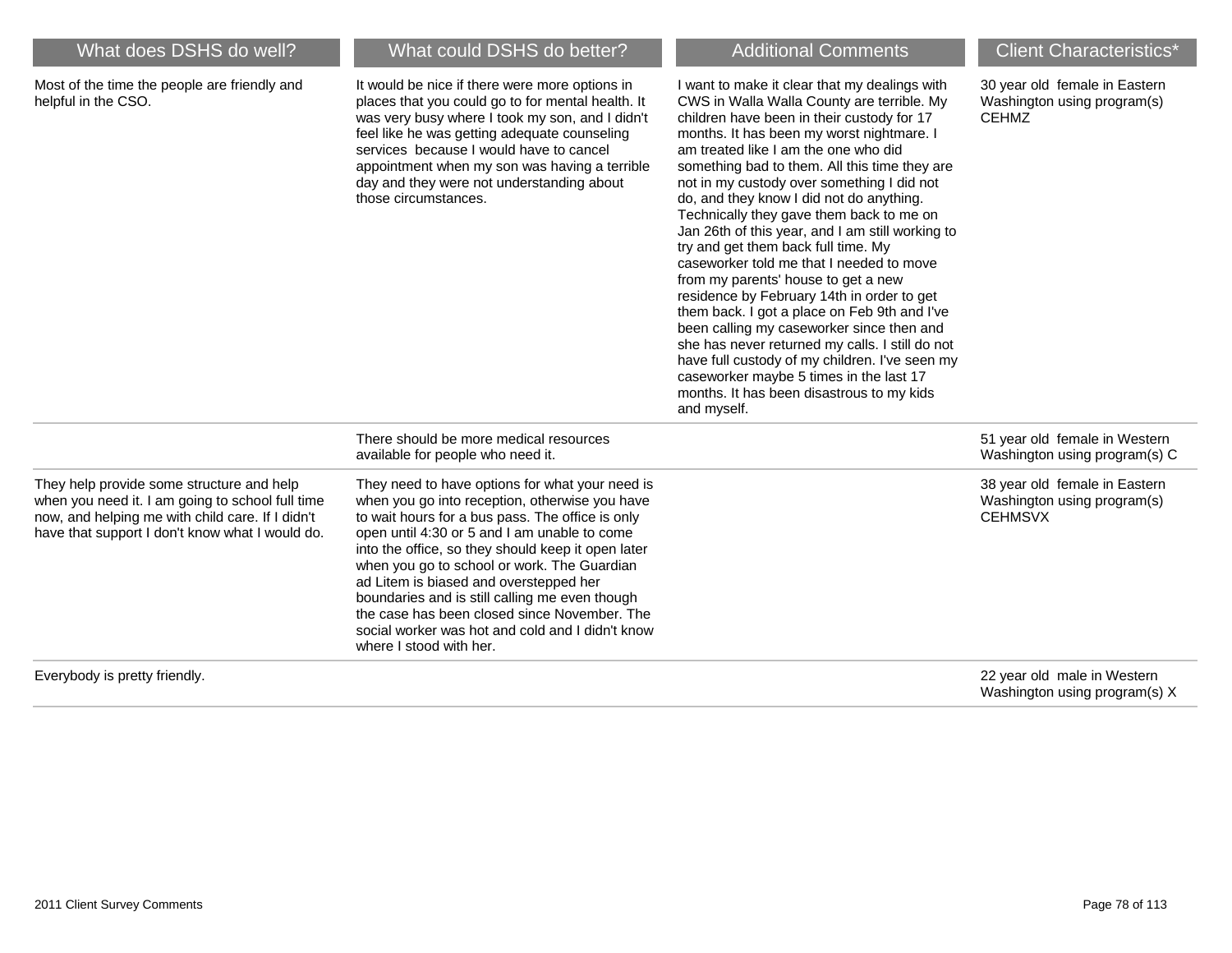| What does DSHS do well?                                                                                                                                                                                                                                                | What could DSHS do better?                                                                                                                                                                                                                                                                                                                                                                                                                                                                                                                                                                                        | <b>Additional Comments</b>                                                                                    | <b>Client Characteristics</b> *                                             |
|------------------------------------------------------------------------------------------------------------------------------------------------------------------------------------------------------------------------------------------------------------------------|-------------------------------------------------------------------------------------------------------------------------------------------------------------------------------------------------------------------------------------------------------------------------------------------------------------------------------------------------------------------------------------------------------------------------------------------------------------------------------------------------------------------------------------------------------------------------------------------------------------------|---------------------------------------------------------------------------------------------------------------|-----------------------------------------------------------------------------|
| When I was a foster parent they treated me<br>courteously. After the adoption they did not, they<br>didn't return calls. I did not get the treatment I<br>got before the adoption. I called the caseworker<br>on 3 different occasions and I never got a call<br>back. | They could return phone calls. They could give<br>good client service whether it is pre- or post-<br>adoption. And when my finances were tanked, I<br>was living with my mother and there was no<br>help, and their comment to me was "You can<br>get bus passes and free lunches." They treated<br>me very poorly, I felt like I was being herded<br>through like cattle, there was no empathy. I<br>called the 1-800 number and I was on hold for<br>over 4 hours and when I told the lady she acted<br>like "I heard that before." Reception and<br>customer service should treat people like human<br>beings. |                                                                                                               | 47 year old female in Western<br>Washington using program(s) C              |
| I think that the workers have the kids best<br>interest at heart.                                                                                                                                                                                                      | They could respond more timely to phone calls.                                                                                                                                                                                                                                                                                                                                                                                                                                                                                                                                                                    |                                                                                                               | 55 year old female in Eastern<br>Washington using program(s) C              |
| The caseworkers that are working in the office<br>want to be there to help you.                                                                                                                                                                                        | It would be helpful if they would help the people<br>that are from the United States and help them<br>with their needs instead of always helping the<br>people that are not even American citizens. Our<br>own citizens needs the help just as much as<br>them.                                                                                                                                                                                                                                                                                                                                                   | No. Thank you so much. You were so nice.                                                                      | 45 year old female in Western<br>Washington using program(s) C              |
| The people are very courteous and they listen.                                                                                                                                                                                                                         | My ex has 9 kids by 5 different fathers, and she<br>has to do a once a year review, and if she lied at<br>some of these reviews or made false statements<br>regarding my children being in school or being<br>in her household, why was she not prosecuted?                                                                                                                                                                                                                                                                                                                                                       | CPS has been involved with my ex-wife in<br>the past, however I am not aware of the<br>specific involvement.  | 50 year old male in Western<br>Washington using program(s) CX               |
|                                                                                                                                                                                                                                                                        | I have never liked automated systems.                                                                                                                                                                                                                                                                                                                                                                                                                                                                                                                                                                             |                                                                                                               | 56 year old male in Eastern<br>Washington using program(s) X                |
|                                                                                                                                                                                                                                                                        | Better employees who understand what is going<br>on in current laws and also educated employees.                                                                                                                                                                                                                                                                                                                                                                                                                                                                                                                  |                                                                                                               | 38 year old male in Western<br>Washington using program(s) X                |
| They have provided me with the tools to get a<br>job and also medical care.                                                                                                                                                                                            | Provide dental and vision. Also they need to not<br>have a long waiting period in order to get<br>assistance. Also it took a long time to get any<br>services from DDD.                                                                                                                                                                                                                                                                                                                                                                                                                                           | I think that you are doing very well.                                                                         | 56 year old male in Western<br>Washington using program(s)<br><b>DMV</b>    |
| They were very helpful when we were dealing<br>with a pregnancy.                                                                                                                                                                                                       | If we could get someone personal on the phone<br>instead of going through a mechanical checklist.                                                                                                                                                                                                                                                                                                                                                                                                                                                                                                                 |                                                                                                               | 41 year old male in Western<br>Washington using program(s) X                |
| They have given me the help that I need for me<br>and my children, like medical and food stamps.                                                                                                                                                                       | Hire my staff.                                                                                                                                                                                                                                                                                                                                                                                                                                                                                                                                                                                                    | Nope.                                                                                                         | 22 year old female in Eastern<br>Washington using program(s)<br><b>CEMZ</b> |
| It was very grateful to know the caseworker<br>when you live in a small town and can<br>communicate with them in many ways.                                                                                                                                            | Have the caseloads small enough to handle the<br>problems that occur with foster children.                                                                                                                                                                                                                                                                                                                                                                                                                                                                                                                        | I just want to encourage the interviews so<br>that CPS can be corrected and the caseload<br>monitored better. | 69 year old female in Western<br>Washington using program(s) C              |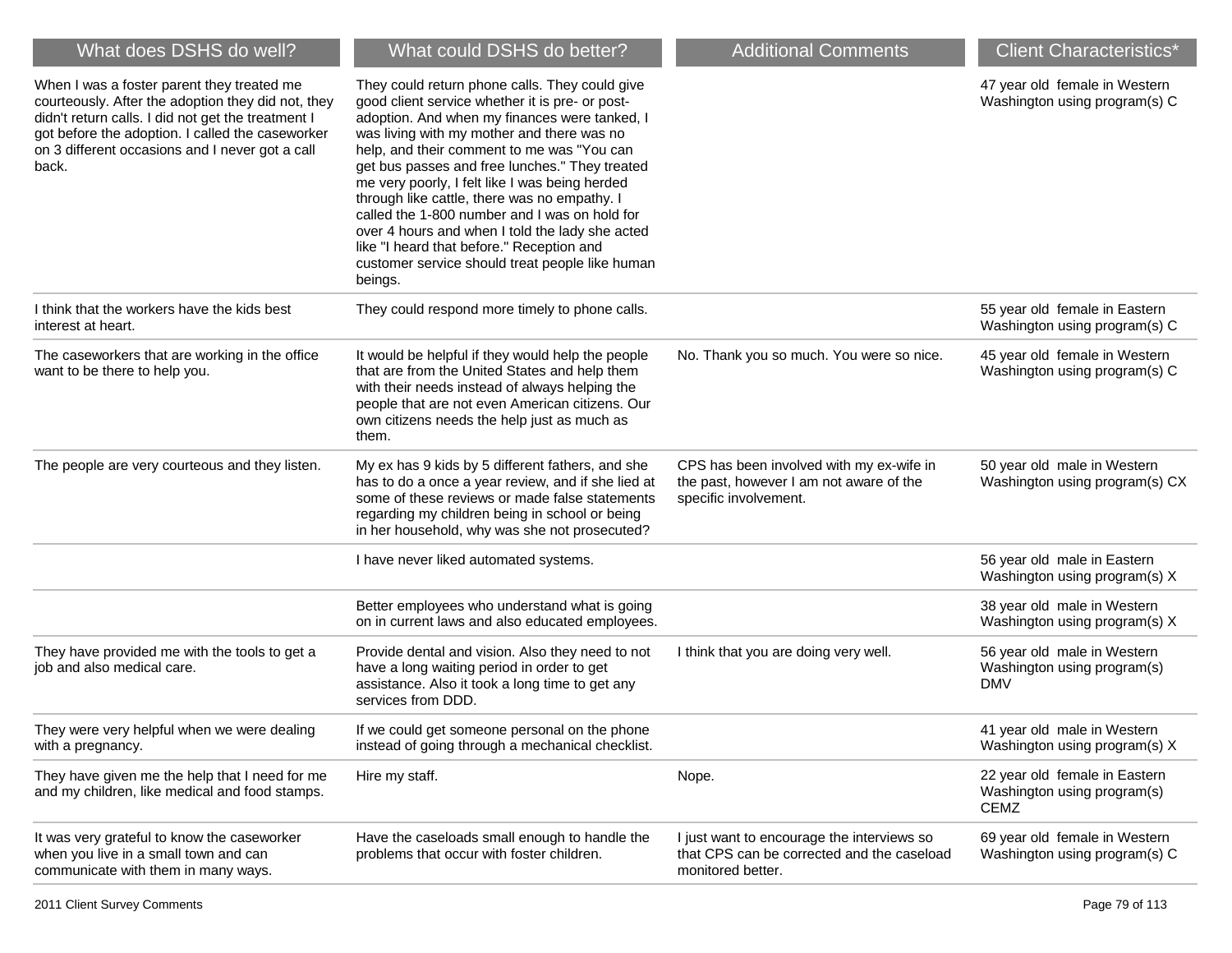| What does DSHS do well?                                                                                                                       | What could DSHS do better?                                                                                                                                                                                                                  | <b>Additional Comments</b>                                                                                                                           | <b>Client Characteristics*</b>                                                |
|-----------------------------------------------------------------------------------------------------------------------------------------------|---------------------------------------------------------------------------------------------------------------------------------------------------------------------------------------------------------------------------------------------|------------------------------------------------------------------------------------------------------------------------------------------------------|-------------------------------------------------------------------------------|
| Nothing.                                                                                                                                      | Have the workers get some better people skills.                                                                                                                                                                                             | Nope. That's it.                                                                                                                                     | 41 year old male in Western<br>Washington using program(s)<br><b>CEMX</b>     |
| They were always available to assist us.                                                                                                      |                                                                                                                                                                                                                                             |                                                                                                                                                      | 61 year old male in Eastern<br>Washington using program(s) C                  |
| They have made it very easy to support the<br>children that I have with special needs.                                                        | Every July the support check comes 3 weeks<br>later and this makes it hard on the family<br>because we cannot pay the bills on time and<br>buy food. We do not understand why the delay<br>in just the month of July.                       | Nope.                                                                                                                                                | 46 year old female in Western<br>Washington using program(s) CZ               |
| I like that the programs, once initiated, are<br>helpful to people.                                                                           | It is difficult to get to a live person to help you<br>work through the systems to get an appropriate<br>person to help you.                                                                                                                |                                                                                                                                                      | 42 year old male in Western<br>Washington using program(s) C                  |
| They are very helpful.                                                                                                                        | Nothing. They were good.                                                                                                                                                                                                                    | No.                                                                                                                                                  | 53 year old male in Western<br>Washington using program(s) C                  |
| I like when they take care of my children while I<br>have an appointment with my other daughter.                                              | All is OK.                                                                                                                                                                                                                                  | The last time DSHS did the review - the<br>worker told me they were going to take away<br>a lot of respite hours. I don't know why they<br>did that. | 13 year old male in Eastern<br>Washington using program(s) DM                 |
| Nothing.                                                                                                                                      | They need to listen to both sides and then make<br>a decision. Not make a decision before they<br>know the facts. Not all the facts that they have<br>been told are the truth. They need to verify<br>these facts before making a decision. | No. I just hope that there is a change in the<br>system and that grandparents get some<br>rights to their grandchildren.                             | 78 year old female in Western<br>Washington using program(s) C                |
| I don't know.                                                                                                                                 | I think families in need should get more money. I<br>am on TANF - it is really hard to find an<br>apartment since I am so short of money.                                                                                                   |                                                                                                                                                      | 18 year old female in Eastern<br>Washington using program(s)<br><b>CHM</b>    |
| Just the service.                                                                                                                             | Nothing really.                                                                                                                                                                                                                             |                                                                                                                                                      | 26 year old female in Western<br>Washington using program(s)<br><b>CEHMSZ</b> |
| The people I worked with listened to my specific<br>circumstances and made decisions on those. I<br>didn't feel I was placed into a category. | More money, of course!                                                                                                                                                                                                                      |                                                                                                                                                      | 64 year old female in Western<br>Washington using program(s) C                |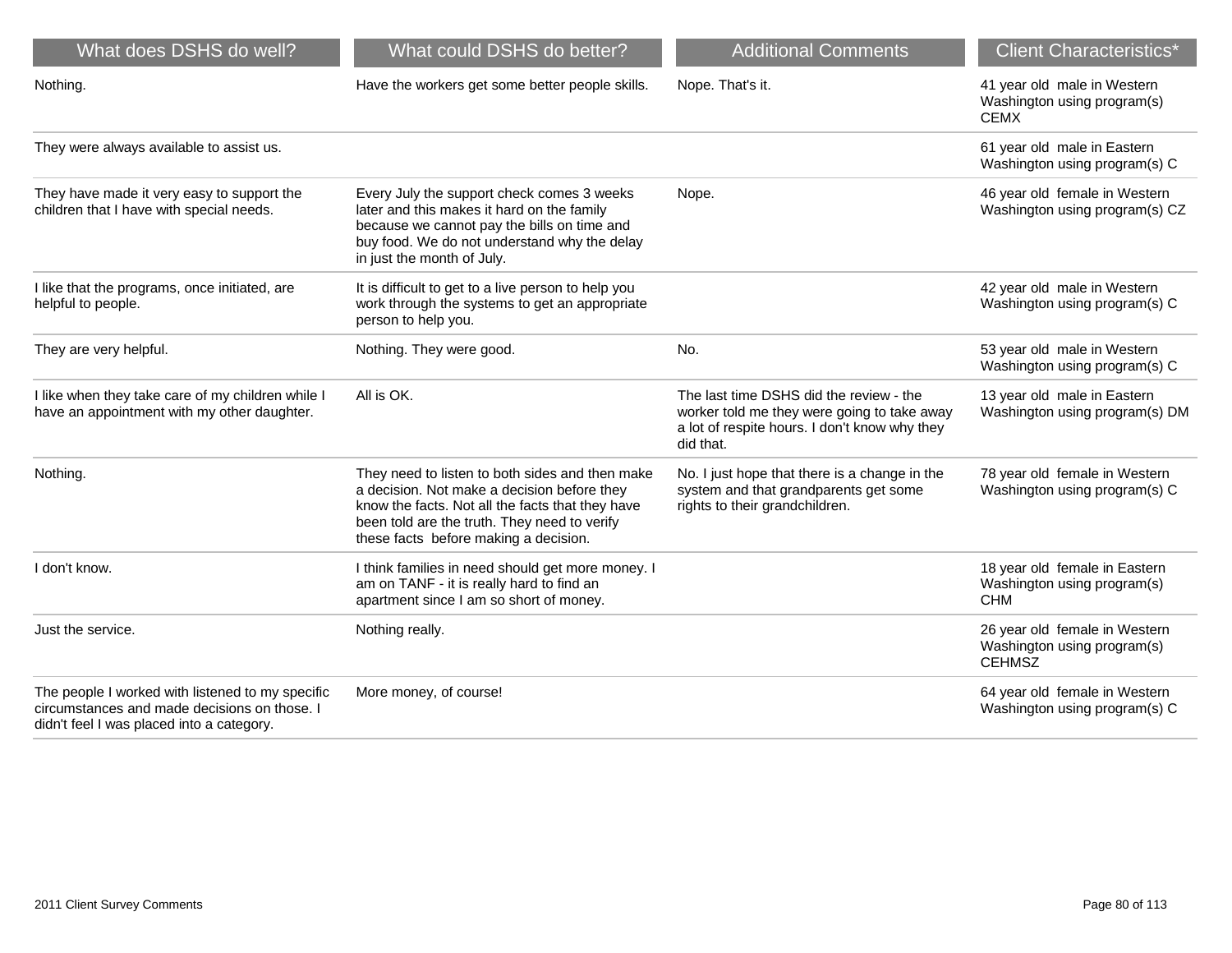| What does DSHS do well?                                                                                                                                                                                       | What could DSHS do better?                                                                                                                                                                                                                                                                                                                                                                                                                                                                                                                                                                                                                                                                                                                                          | <b>Additional Comments</b>                                                                                                                                                                                   | <b>Client Characteristics*</b>                                             |
|---------------------------------------------------------------------------------------------------------------------------------------------------------------------------------------------------------------|---------------------------------------------------------------------------------------------------------------------------------------------------------------------------------------------------------------------------------------------------------------------------------------------------------------------------------------------------------------------------------------------------------------------------------------------------------------------------------------------------------------------------------------------------------------------------------------------------------------------------------------------------------------------------------------------------------------------------------------------------------------------|--------------------------------------------------------------------------------------------------------------------------------------------------------------------------------------------------------------|----------------------------------------------------------------------------|
| Dealing with DSHS is very hard.                                                                                                                                                                               | Actually, they can be much better in not losing<br>paperwork for the reviews. Because, when that<br>happens - when I confront them with it - they<br>have no idea what happened. I constantly call<br>them and then go down to meet with them face-<br>to-face. I show them the FAX receipt and they<br>continue to deny receipt of the paperwork. The<br>caseworkers need to return calls in a timely<br>manner or have someone call the client.<br>Caseworkers should look closely at the client's<br>application to make sure everything is there,<br>especially if more than one caseworker works<br>on a single case.                                                                                                                                          | Survey is great. DSHS needs to improve a<br>few things and it would be a lot better. I am<br>permanently disabled but one of the<br>caseworkers said you're not disabled. They<br>need to get documentation. | 31 year old female in Western<br>Washington using program(s)<br><b>EMZ</b> |
| Nothing.                                                                                                                                                                                                      | I have a problem with the way that the male [is<br>dealt with] in paternity hearing - how they are<br>automatically responsible for the female's debt<br>per DSHS. She gets assistance from DSHS and<br>then the male has to repay the debt. That's not<br>very fair - I don't like that.                                                                                                                                                                                                                                                                                                                                                                                                                                                                           |                                                                                                                                                                                                              | 39 year old female in Western<br>Washington using program(s) Z             |
| I don't like dealing with DSHS.                                                                                                                                                                               |                                                                                                                                                                                                                                                                                                                                                                                                                                                                                                                                                                                                                                                                                                                                                                     |                                                                                                                                                                                                              | 53 year old male in Western<br>Washington using program(s) Z               |
| I like the fact that we got food assistance and<br>the food banks helped a lot. In the DSHS lobby,<br>there is a listing of food banks and where you<br>can find clothing - emergency assistance<br>programs. | The five programs I worked with did not<br>communicate well - if any - between themselves.<br>Spokane Mental Health (I am client's guardian),<br>when he turned 18 they dropped him and then it<br>took me six months to get him into Lutheran<br>Services. I feel that he is not offered any<br>services now since he is 19 years old. The<br>YMCA doesn't offer services because he is too<br>old. He needs that help to become a man.<br>Necessary dental work for client is very difficult<br>to get! I think CPS needs to put their nose<br>where it belongs and that they need to assist<br>people in building their home, getting off drugs,<br>getting a place to live, etc., instead of tearing<br>families apart. If I had the money, I would sue<br>CPS. | I think that when I needed them, DSHS was<br>there, I am very grateful. It helps me so I<br>don't neglect my children and I thank DSHS<br>for medical help and for my son. DSHS helps<br>a lot!              | 17 year old male in Eastern<br>Washington using program(s)<br><b>CDEHM</b> |
| They are usually pretty helpful and friendly.                                                                                                                                                                 |                                                                                                                                                                                                                                                                                                                                                                                                                                                                                                                                                                                                                                                                                                                                                                     |                                                                                                                                                                                                              | 50 year old female in Eastern<br>Washington using program(s)<br><b>EMZ</b> |
| They seem to be the easiest to deal with<br>(Economic Services).                                                                                                                                              | They could combine all the Divisions, they seem<br>to be distant from each other. I've had several<br>bad issues with CPS and it seems that it needs<br>to be revamped to be more helpful.                                                                                                                                                                                                                                                                                                                                                                                                                                                                                                                                                                          |                                                                                                                                                                                                              | 36 year old male in Western<br>Washington using program(s)<br><b>CEZ</b>   |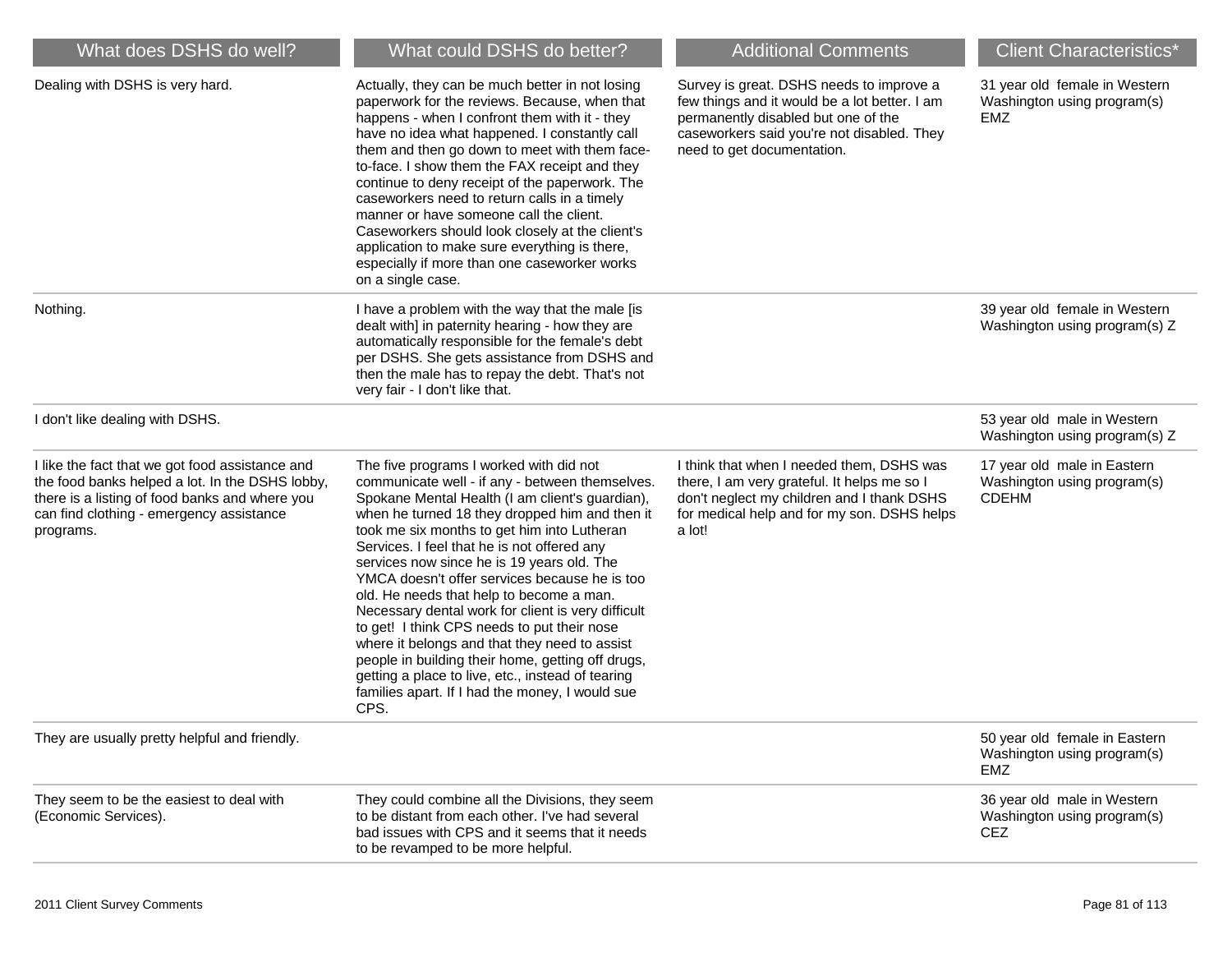| What does DSHS do well?                                                                                                                                                          | What could DSHS do better?                                                                                                                                                                                                                                                                                                                                                                                                                                                                                                                 | <b>Additional Comments</b>                                                                                                                                  | <b>Client Characteristics*</b>                                              |
|----------------------------------------------------------------------------------------------------------------------------------------------------------------------------------|--------------------------------------------------------------------------------------------------------------------------------------------------------------------------------------------------------------------------------------------------------------------------------------------------------------------------------------------------------------------------------------------------------------------------------------------------------------------------------------------------------------------------------------------|-------------------------------------------------------------------------------------------------------------------------------------------------------------|-----------------------------------------------------------------------------|
| I think I like the speed at which they respond to<br>the problems. When situations have changed for<br>me, they have been real good and accurate so I<br>don't lose my benefits. |                                                                                                                                                                                                                                                                                                                                                                                                                                                                                                                                            | I really appreciate DSHS helping me and<br>other disabled folks.                                                                                            | 36 year old male in Western<br>Washington using program(s)<br><b>CEHMVX</b> |
|                                                                                                                                                                                  | Have people answer the phones instead of<br>machines.                                                                                                                                                                                                                                                                                                                                                                                                                                                                                      |                                                                                                                                                             | 24 year old male in Western<br>Washington using program(s)<br><b>EMZ</b>    |
| Now, I like how accessible they are now with the<br>Internet. When I need to talk to them they don't<br>make me feel lowly, they are nice.                                       |                                                                                                                                                                                                                                                                                                                                                                                                                                                                                                                                            |                                                                                                                                                             | 33 year old female in Eastern<br>Washington using program(s)<br>EMZ         |
| They have helped at times, but I think they can<br>do a lot better.                                                                                                              | Probably be more accessible and be willing to<br>help. I don't think my caseworker does a good<br>job of getting child support from my ex-husband.                                                                                                                                                                                                                                                                                                                                                                                         | I believe that DSHS spends more focus on<br>people that are not trying to help themselves<br>and not enough effort on folks trying to better<br>themselves. | 34 year old female in Western<br>Washington using program(s) EZ             |
| They are very friendly and they help you out with<br>whatever I needed help with. They also<br>answered my questions.                                                            |                                                                                                                                                                                                                                                                                                                                                                                                                                                                                                                                            |                                                                                                                                                             | 21 year old female in Eastern<br>Washington using program(s)<br><b>CEZ</b>  |
| That they are assisting me to get child support.                                                                                                                                 |                                                                                                                                                                                                                                                                                                                                                                                                                                                                                                                                            |                                                                                                                                                             | 38 year old female in Western<br>Washington using program(s) Z              |
|                                                                                                                                                                                  | I'm an Oregonian with an out of state order and I<br>was incarcerated. I requested that Oregon stop<br>my child support but they could not stop it<br>because it was a Washington State order. The<br>Washington form to stop child support is only<br>available at one office in Spokane County and is<br>available only with cash. This is not very helpful<br>to someone who was incarcerated, they should<br>make this form more readily available for<br>everyone. And also make them available with a<br>money order, not just cash. |                                                                                                                                                             | 45 year old male in Western<br>Washington using program(s) X                |
| I like the fact that it is a direct withdrawal and<br>there is never a question whether she got her<br>money or not.                                                             |                                                                                                                                                                                                                                                                                                                                                                                                                                                                                                                                            |                                                                                                                                                             | 44 year old male in Eastern<br>Washington using program(s) X                |
| The times I have been there - the staff have<br>been very kind and very human and understand<br>my situation.                                                                    |                                                                                                                                                                                                                                                                                                                                                                                                                                                                                                                                            | You are doing a great job and ask that the<br>staff continue to do just as they are doing -<br>be kind and humane and do it for ages!                       | 14 year old male in Western<br>Washington using program(s)<br>DEM           |
| They had a wide variety of programs, and visible<br>to the public.                                                                                                               | Maybe give an extra hour of service per week.                                                                                                                                                                                                                                                                                                                                                                                                                                                                                              | You have amazing staff!                                                                                                                                     | 3 year old male in Western<br>Washington using program(s) D                 |
| DSHS has availability for me to ask questions.                                                                                                                                   | The home visits were great, except when office<br>was closed. There were scheduling conflicts<br>with worker's personal schedule.                                                                                                                                                                                                                                                                                                                                                                                                          |                                                                                                                                                             | 3 year old male in Western<br>Washington using program(s) D                 |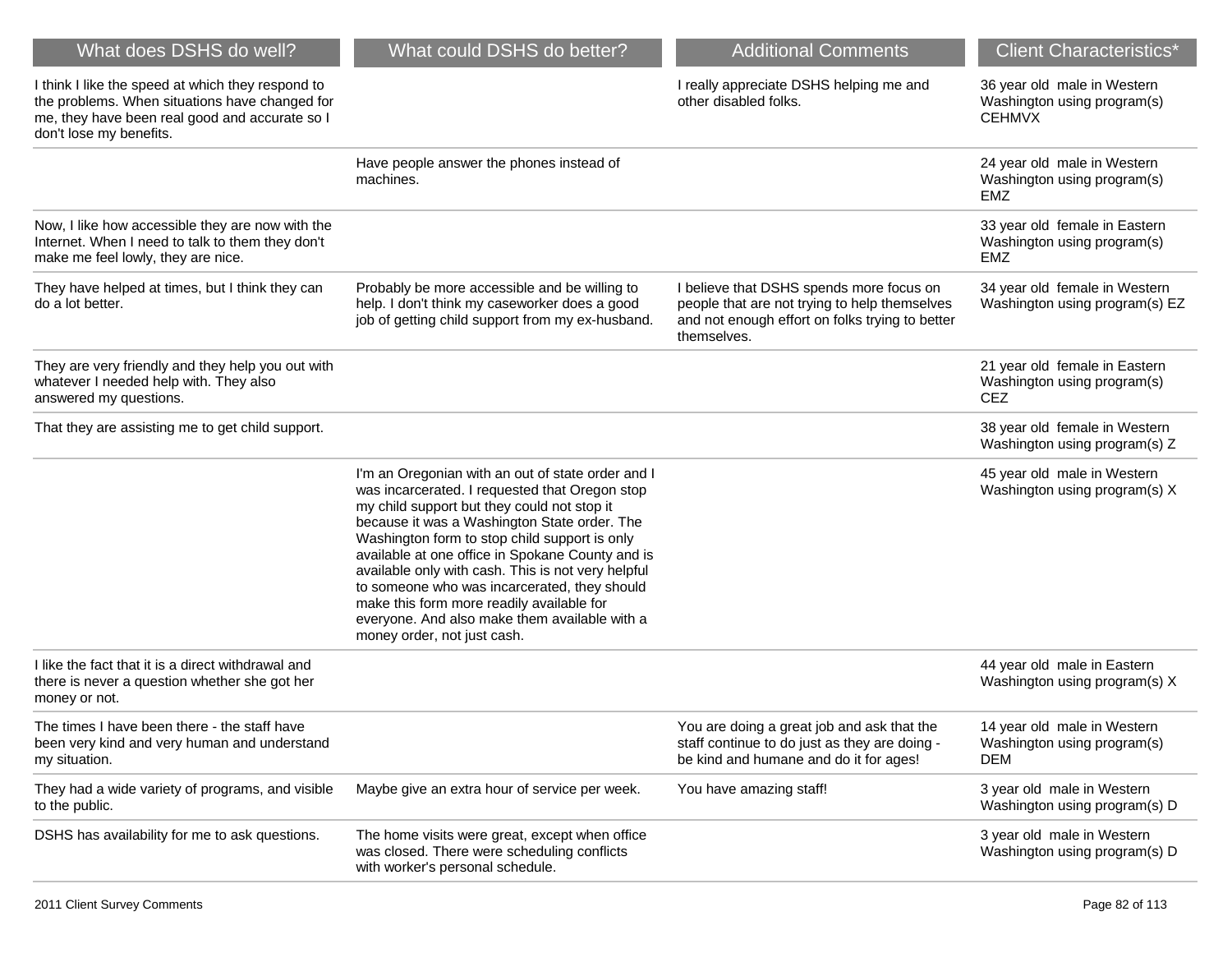| What does DSHS do well?                                                                                                              | What could DSHS do better?                                                                                                                                                                                                                                                                                                                                                                                                                                                                                                       | <b>Additional Comments</b> | <b>Client Characteristics*</b>                                              |
|--------------------------------------------------------------------------------------------------------------------------------------|----------------------------------------------------------------------------------------------------------------------------------------------------------------------------------------------------------------------------------------------------------------------------------------------------------------------------------------------------------------------------------------------------------------------------------------------------------------------------------------------------------------------------------|----------------------------|-----------------------------------------------------------------------------|
| I feel pretty lucky and fortunate that they are<br>there to serve us. They have saved my neck a<br>few times.                        | Maybe get some of us clients back to work.                                                                                                                                                                                                                                                                                                                                                                                                                                                                                       | Let the horses run!        | 53 year old male in Western<br>Washington using program(s)<br><b>EHM</b>    |
| They are always kind to me and try to help.<br>They also are always understanding of my<br>situation.                                | I think there needs to be more parity dealing<br>with the parties. Also, some of the forms are<br>difficult to understand, it would be nice if they<br>were simpler.                                                                                                                                                                                                                                                                                                                                                             |                            | 37 year old male in Western<br>Washington using program(s) X                |
| They are there to help the people that really<br>need it.                                                                            |                                                                                                                                                                                                                                                                                                                                                                                                                                                                                                                                  |                            | 50 year old female in Western<br>Washington using program(s) Z              |
| For the most part they are understanding and<br>helpful, although sometimes they are unable to<br>help due to rules and regulations. | Maybe overlook other people's situations. Like if<br>someone goes to school full time and I don't get<br>food stamps, but I need them.                                                                                                                                                                                                                                                                                                                                                                                           |                            | 19 year old female in Eastern<br>Washington using program(s)<br><b>EMV</b>  |
| I like it.                                                                                                                           |                                                                                                                                                                                                                                                                                                                                                                                                                                                                                                                                  |                            | 46 year old male in Western<br>Washington using program(s) X                |
| I like the drug and alcohol program.                                                                                                 | There needs to be more of a connection<br>between the different divisions. Sometimes it is<br>really complicated when you have to call one<br>number for this and another number with the<br>same information and sometimes you wait on<br>the phone for a half an hour, only to be referred<br>to another number where you have to wait a half<br>an hour and then referred again. I called the 1-<br>800 number to get a replacement "ProviderOne"<br>card and the phone kept hanging up on me and<br>I never did get through. |                            | 31 year old male in Western<br>Washington using program(s)<br><b>AEHMSX</b> |
| To know that there is people out there that are<br>willing to help people in need.                                                   |                                                                                                                                                                                                                                                                                                                                                                                                                                                                                                                                  |                            | 37 year old female in Eastern<br>Washington using program(s)<br><b>EMSZ</b> |
| I like that they help people who are struggling<br>with the economy right now.                                                       | They could pay for my mental health medicine.                                                                                                                                                                                                                                                                                                                                                                                                                                                                                    |                            | 29 year old male in Western<br>Washington using program(s)<br><b>EHM</b>    |
| When I call they answer what I needed to know.                                                                                       |                                                                                                                                                                                                                                                                                                                                                                                                                                                                                                                                  |                            | 8 year old male in Western<br>Washington using program(s)<br><b>DEHM</b>    |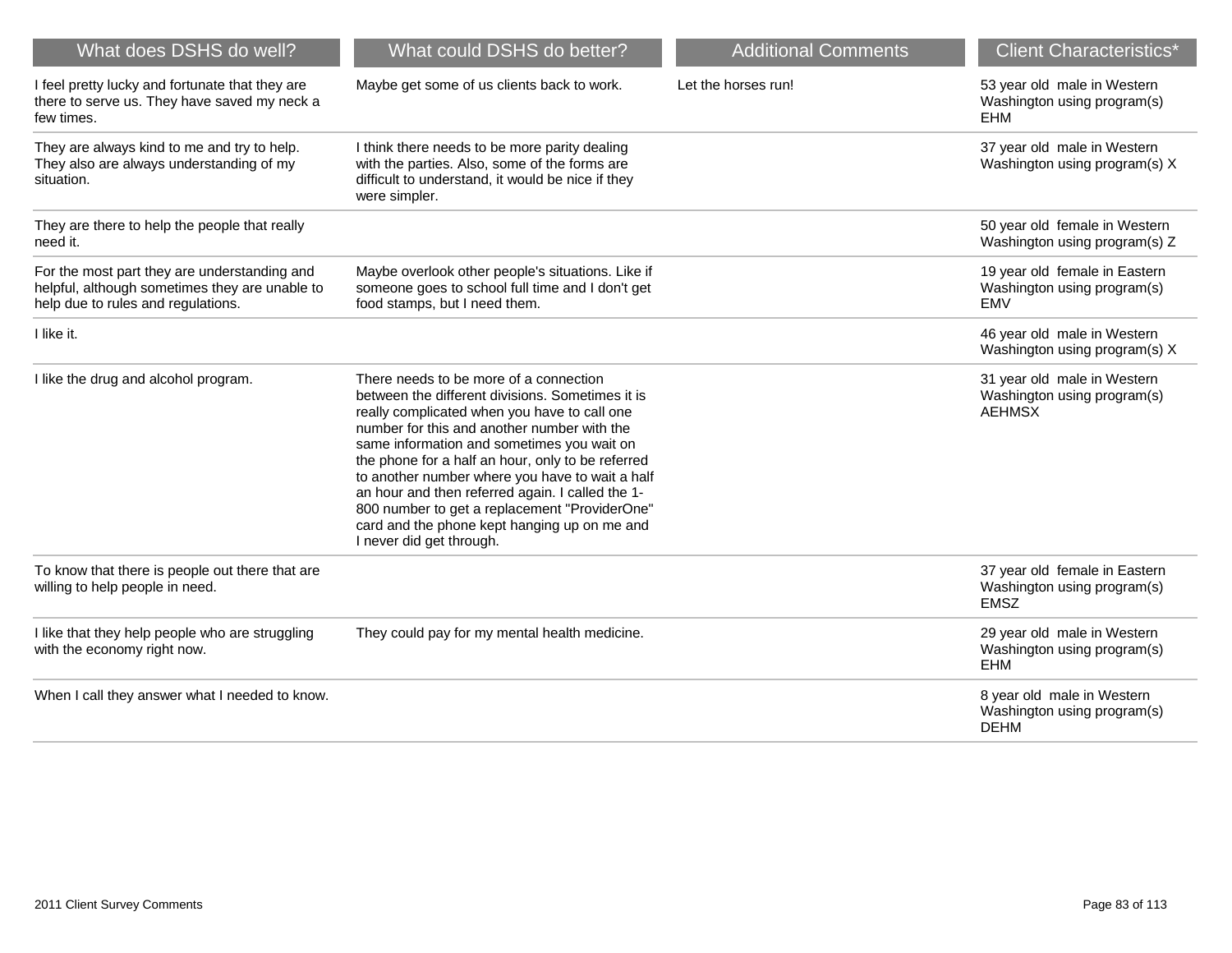| What does DSHS do well?                                                                                                                                                                                          | What could DSHS do better?                                                                                                                                                                                                                                                                                                                | <b>Additional Comments</b>                                                                                                                                                                                                                                                                                                                                                                   | <b>Client Characteristics*</b>                                              |
|------------------------------------------------------------------------------------------------------------------------------------------------------------------------------------------------------------------|-------------------------------------------------------------------------------------------------------------------------------------------------------------------------------------------------------------------------------------------------------------------------------------------------------------------------------------------|----------------------------------------------------------------------------------------------------------------------------------------------------------------------------------------------------------------------------------------------------------------------------------------------------------------------------------------------------------------------------------------------|-----------------------------------------------------------------------------|
| They actually help people, they help with jobs<br>and a training program.                                                                                                                                        | I had a domestic violence situation, and when I<br>worked with domestic violence counselor [he or<br>she] did not communicate with my DSHS<br>caseworker, so my TANF grant was greatly<br>reduced because of this. I had to work through<br>the lengthy process to get my full grant back. So<br>communication could be greatly improved. | The doctor I saw about 1 year ago at<br>Centralia, [name redacted], her nurse had<br>me weighed and I weighed too much for her<br>scale and she made rude comments to me. I<br>went back to see a different doctor because I<br>didn't want to see that nurse again a month<br>and a half later, but found out that the nurse<br>who made the comments had been let go.<br>I'm not sure why. | 33 year old female in Western<br>Washington using program(s)<br><b>EHMZ</b> |
| Medical coverage and stuff like that.                                                                                                                                                                            |                                                                                                                                                                                                                                                                                                                                           |                                                                                                                                                                                                                                                                                                                                                                                              | 39 year old male in Western<br>Washington using program(s) HM               |
| DSHS has been a lifesaver for me. Without the<br>medical assistance that I get, I don't think I<br>would be here today. They have been a<br>financial help with prescriptions! It's a wonderful<br>organization! |                                                                                                                                                                                                                                                                                                                                           | DSHS is a first class operation. They do an<br>excellent job with the resources that they<br>have. I give them a clap on the back - they<br>are great.                                                                                                                                                                                                                                       | 64 year old female in Western<br>Washington using program(s)<br><b>EHM</b>  |
| I like my CSO, I think they have excellently<br>trained staff that are mostly friendly. Office is<br>very clean.                                                                                                 | Just the horrible wait time when you call. The<br>new automated phone system is very frustrating<br>as well.                                                                                                                                                                                                                              |                                                                                                                                                                                                                                                                                                                                                                                              | 33 year old female in Western<br>Washington using program(s)<br><b>EHMZ</b> |
| I like that CPS, except for the initial contact with<br>their agency about 4 years ago, I appreciated<br>the workers with CPS, the workers were very<br>good and supportive.                                     | The rules for eligibility for going to school to<br>receive food stamps and child care are too<br>restrictive (i.e., work requirements, etc.).                                                                                                                                                                                            |                                                                                                                                                                                                                                                                                                                                                                                              | 12 year old male in Western<br>Washington using program(s)<br><b>CEHM</b>   |
| I like the fact that they help us, since we have a<br>job that doesn't provide medical insurance.                                                                                                                |                                                                                                                                                                                                                                                                                                                                           |                                                                                                                                                                                                                                                                                                                                                                                              | 0 year old male in Western<br>Washington using program(s) EM                |
| The Medicaid card is a good idea.                                                                                                                                                                                | That they are state government is ripping off the<br>tax payers.                                                                                                                                                                                                                                                                          |                                                                                                                                                                                                                                                                                                                                                                                              | 47 year old male in Eastern<br>Washington using program(s)<br><b>AHMX</b>   |
| I like that I don't have to deal w/DSHS, I just<br>send my check in. Anytime I have dealt with<br>them they have been fine to deal with.                                                                         |                                                                                                                                                                                                                                                                                                                                           |                                                                                                                                                                                                                                                                                                                                                                                              | 54 year old male in Western<br>Washington using program(s) X                |
| I like that they give me help.                                                                                                                                                                                   |                                                                                                                                                                                                                                                                                                                                           |                                                                                                                                                                                                                                                                                                                                                                                              | 76 year old female in Eastern<br>Washington using program(s)<br><b>EHM</b>  |
| I think that they do offer good services for<br>families in need and they have really helped me<br>in my time of need to get back on my feet.                                                                    | Make a bigger parking lot and add more staff<br>especially in the EBT room. I need to get my<br>EBT card replaced, but the lines have been<br>crazy and it's hard for me to just sit in the<br>waiting room!                                                                                                                              |                                                                                                                                                                                                                                                                                                                                                                                              | 40 year old female in Western<br>Washington using program(s)<br><b>EHMZ</b> |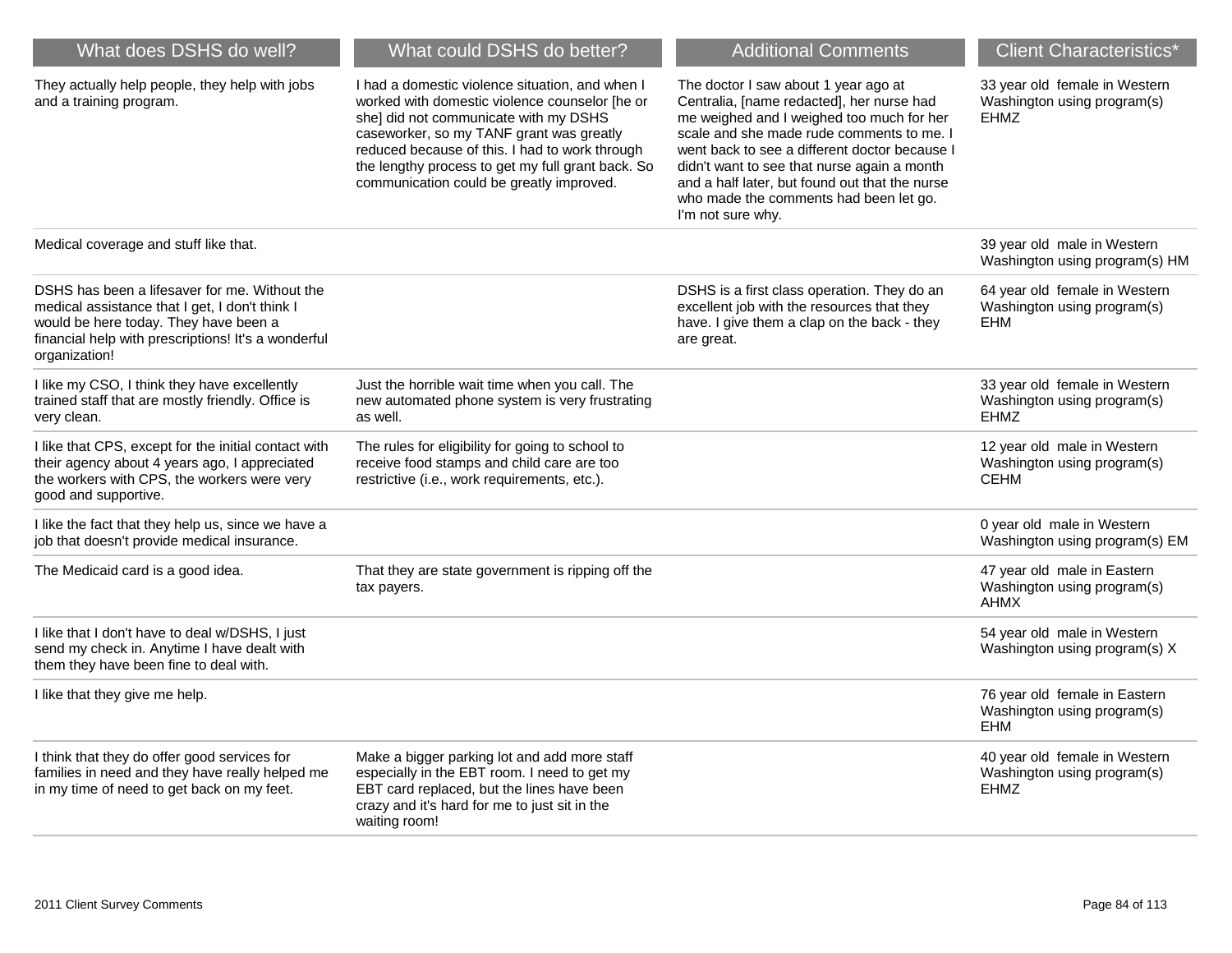| What does DSHS do well?                                                                                                                                     | What could DSHS do better?                                                                                                                                                                                                                                                                                                                                       | <b>Additional Comments</b> | <b>Client Characteristics*</b>                                             |
|-------------------------------------------------------------------------------------------------------------------------------------------------------------|------------------------------------------------------------------------------------------------------------------------------------------------------------------------------------------------------------------------------------------------------------------------------------------------------------------------------------------------------------------|----------------------------|----------------------------------------------------------------------------|
| The hours they are open.                                                                                                                                    | Returning phone calls.                                                                                                                                                                                                                                                                                                                                           |                            | 31 year old male in Eastern<br>Washington using program(s)<br><b>EMSX</b>  |
| They provide good services.                                                                                                                                 | It is hard to get through sometimes because you<br>have to go through all this automated stuff.                                                                                                                                                                                                                                                                  |                            | 5 year old male in Eastern<br>Washington using program(s) EM               |
| They provide services.                                                                                                                                      | They could have nice and more respectable<br>staff. They tend to look at you with judgment.                                                                                                                                                                                                                                                                      |                            | 9 year old male in Eastern<br>Washington using program(s) EM               |
| People are pretty cool and it is a quick process.                                                                                                           | Make them more accessible. When I called in I<br>was unable to get a hold of someone.                                                                                                                                                                                                                                                                            |                            | 21 year old male in Western<br>Washington using program(s) E               |
| I'm grateful that they are there to help as a non-<br>needy grant for my grandchild.                                                                        |                                                                                                                                                                                                                                                                                                                                                                  |                            | 43 year old female in Eastern<br>Washington using program(s) EZ            |
| I absolutely have had no problems. The big part<br>of it is knowing what you need and having a<br>knowledgeable caseworker - my caseworker is<br>WONDERFUL! | The timeframe to get a change takes a long<br>time. Mothers have a lot of help, but fathers<br>don't have as many services and they feel that<br>they don't know what questions to ask and<br>where to look. Helping both parents would be<br>beneficial to the children. Many fathers just feel<br>like they can't get the same help and may just<br>disappear. |                            | 55 year old female in Western<br>Washington using program(s) Z             |
|                                                                                                                                                             | Hire more black people.                                                                                                                                                                                                                                                                                                                                          |                            | 59 year old male in Western<br>Washington using program(s)<br><b>EMSX</b>  |
| They've been very helpful for the past 15 years<br>when I had very small children.                                                                          | I think they are isolating a huge population of<br>people with the cutbacks and they are helping<br>the wrong cross-section of people. They are<br>talking about not helping the drug addiction<br>group of people who are the ones who need it<br>most. Also cutting back with parents who have<br>small children who need the drug help will be<br>affected.   |                            | 47 year old female in Western<br>Washington using program(s)<br><b>EMS</b> |
| I like that they don't discriminate and help all<br>people and they are very helpful.                                                                       | Possibly expand their office or have more<br>workers for when they are really busy. First time<br>I went in there I waited an hour for my<br>scheduled appointment.                                                                                                                                                                                              |                            | 20 year old female in Western<br>Washington using program(s) ES            |
|                                                                                                                                                             | Doing the surveys that you are doing.                                                                                                                                                                                                                                                                                                                            |                            | 23 year old male in Eastern<br>Washington using program(s) X               |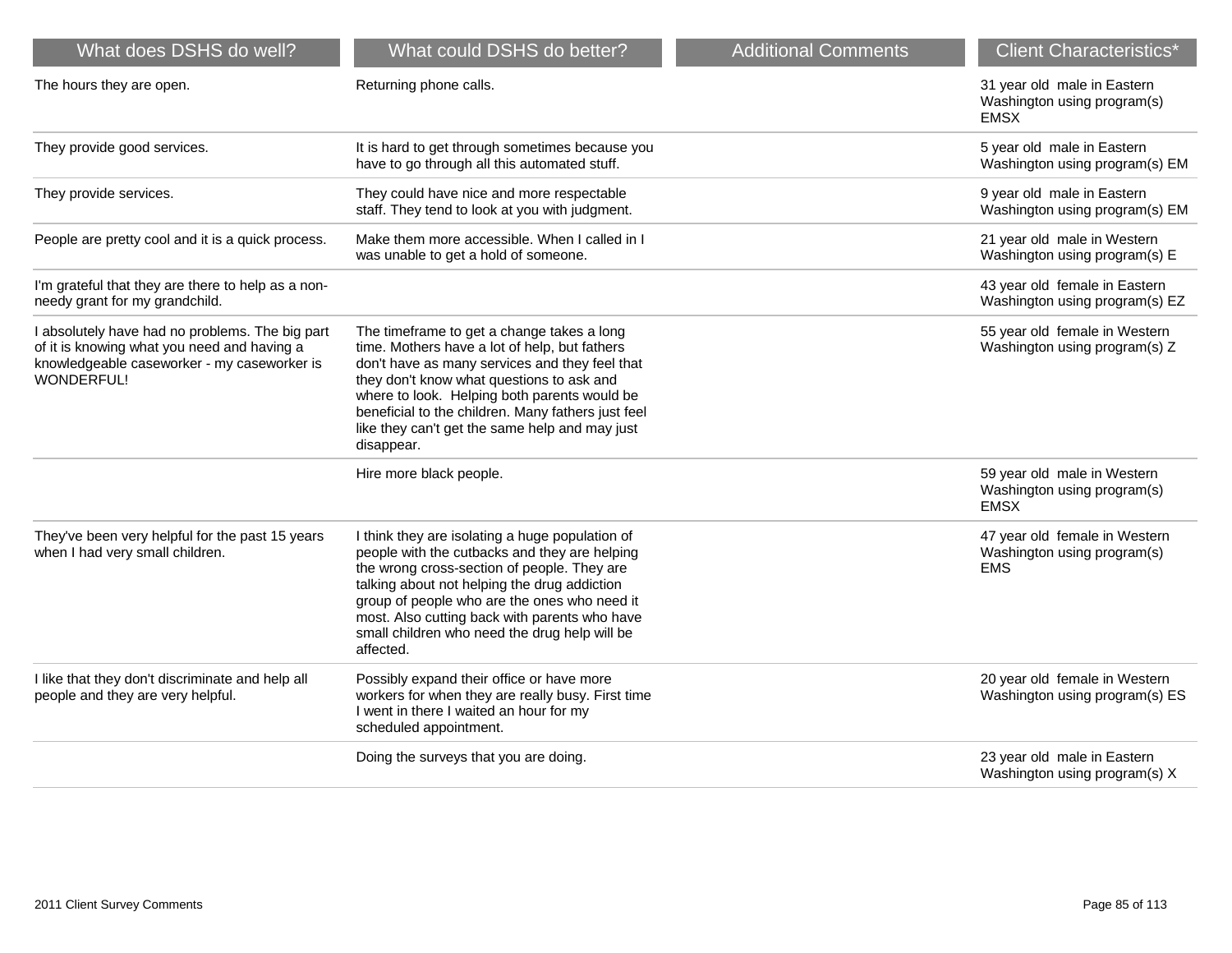| What does DSHS do well?                                                                                                                                                                                                                         | What could DSHS do better?                                                                                                                                                                                                                                                                                                                                                                                                                                                                                                   | <b>Additional Comments</b>                                                                                                                                                                                                                                                   | <b>Client Characteristics*</b>                                              |
|-------------------------------------------------------------------------------------------------------------------------------------------------------------------------------------------------------------------------------------------------|------------------------------------------------------------------------------------------------------------------------------------------------------------------------------------------------------------------------------------------------------------------------------------------------------------------------------------------------------------------------------------------------------------------------------------------------------------------------------------------------------------------------------|------------------------------------------------------------------------------------------------------------------------------------------------------------------------------------------------------------------------------------------------------------------------------|-----------------------------------------------------------------------------|
| When you do need help they help the best that<br>they can. The have provided me with medical<br>services and food stamps.                                                                                                                       | They are understaffed and ever since the<br>budget cut they have not been good about<br>mailing stuff out in time. If you only receive food<br>stamps you do not have a worker and therefore<br>there is no one to talk to when you need to.<br>They also need to provide dental and vision<br>coverage again.                                                                                                                                                                                                               | Nope, that will be all.                                                                                                                                                                                                                                                      | 26 year old female in Western<br>Washington using program(s)<br><b>EMZ</b>  |
| The worker is nice to talk to, and they keep track<br>of the support collected.                                                                                                                                                                 | Nothing.                                                                                                                                                                                                                                                                                                                                                                                                                                                                                                                     | Nope.                                                                                                                                                                                                                                                                        | 38 year old female in Western<br>Washington using program(s) Z              |
| They have been there for me when I have<br>needed them.                                                                                                                                                                                         | Nothing.                                                                                                                                                                                                                                                                                                                                                                                                                                                                                                                     | Nope, [not] at this time.                                                                                                                                                                                                                                                    | 45 year old male in Western<br>Washington using program(s)<br><b>EMS</b>    |
| They are consistent.                                                                                                                                                                                                                            | They could take the perspective from the child's<br>point of view rather than just the custodial<br>parent. I was out of work for 2 years, my<br>girlfriend at the time was paying child support<br>and I was emptying my 401K. I inquired with<br>DCS to see if I could adjust my child support<br>and they said nothing was changed, because<br>they were looking at my previous years income.<br>They did not consider that part of the income<br>was unemployment and that I was withdrawing<br>from my 401K to survive. | I am kind of puzzled by, when I first started<br>paying child support, I asked the Guardian ad<br>Litem and others if I could ask the custodial<br>parent to be accountable for money received<br>to see where spent. And this was not<br>something they said they could do. | 48 year old male in Western<br>Washington using program(s) X                |
|                                                                                                                                                                                                                                                 |                                                                                                                                                                                                                                                                                                                                                                                                                                                                                                                              | I just want to know something. I had<br>problems with my breathing in 2008 - can I<br>get help from Medicaid?                                                                                                                                                                | 8 year old female in Eastern<br>Washington using program(s) EM              |
| The treatment and food stamps.                                                                                                                                                                                                                  | Increase the amount of food stamps offered.                                                                                                                                                                                                                                                                                                                                                                                                                                                                                  |                                                                                                                                                                                                                                                                              | 39 year old male in Eastern<br>Washington using program(s)<br><b>EHMSX</b>  |
| Nothing.                                                                                                                                                                                                                                        | They needed to listen to the client a little closer<br>and understand the needs necessary.                                                                                                                                                                                                                                                                                                                                                                                                                                   | No.                                                                                                                                                                                                                                                                          | 61 year old male in Eastern<br>Washington using program(s) C                |
| They have provided me with help in supporting<br>the children.                                                                                                                                                                                  | Patience with the clients.                                                                                                                                                                                                                                                                                                                                                                                                                                                                                                   | No, I don't think so.                                                                                                                                                                                                                                                        | 29 year old male in Western<br>Washington using program(s) X                |
| I'm grateful for the state helping me.                                                                                                                                                                                                          | They could put soap and toilet paper in their<br>bathrooms.                                                                                                                                                                                                                                                                                                                                                                                                                                                                  |                                                                                                                                                                                                                                                                              | 53 year old female in Western<br>Washington using program(s)<br><b>EHMS</b> |
| Division of Child Support understood my<br>financial situation and they were really good<br>working with me. When I contacted them about<br>reducing the amount they cut it in half and they<br>take it out of my SSA disability automatically. | The workers at CSO were very rude to us when<br>we went in to apply for food stamp services<br>when my wife was out on medical leave from<br>work, and they treated us like we were just there<br>to ask for a handout and were very rude.                                                                                                                                                                                                                                                                                   |                                                                                                                                                                                                                                                                              | 53 year old male in Eastern<br>Washington using program(s)<br>EMX           |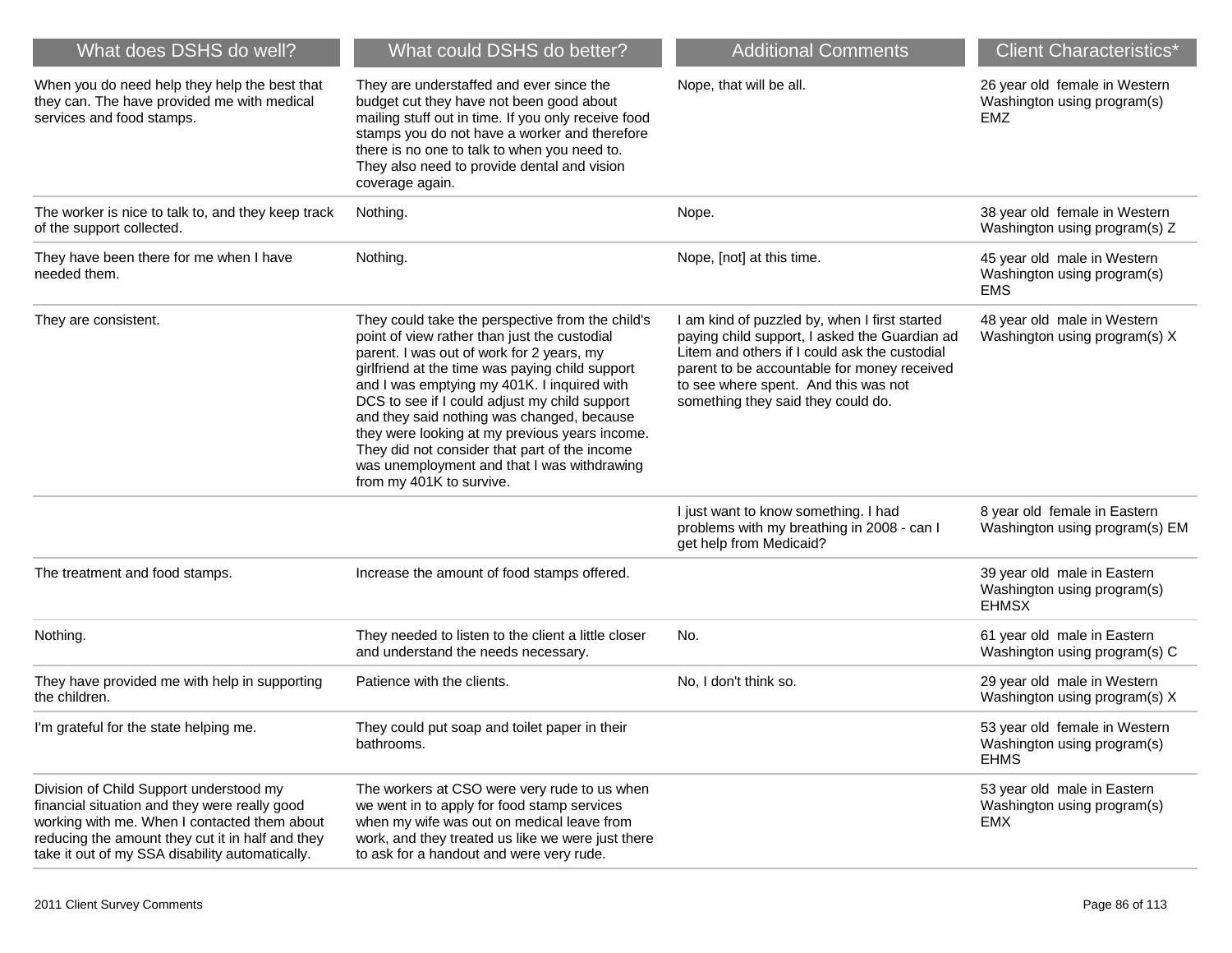| What does DSHS do well?                                                                                                                                          | What could DSHS do better?                                                                                                                                                                                                                                                                                                                                                                                                                                                                                                                                                                                                                                                                                                                                                                                                                                                                                                                                         | <b>Additional Comments</b> | <b>Client Characteristics*</b>                                              |
|------------------------------------------------------------------------------------------------------------------------------------------------------------------|--------------------------------------------------------------------------------------------------------------------------------------------------------------------------------------------------------------------------------------------------------------------------------------------------------------------------------------------------------------------------------------------------------------------------------------------------------------------------------------------------------------------------------------------------------------------------------------------------------------------------------------------------------------------------------------------------------------------------------------------------------------------------------------------------------------------------------------------------------------------------------------------------------------------------------------------------------------------|----------------------------|-----------------------------------------------------------------------------|
| They are timely and courteous.                                                                                                                                   | Give more information.                                                                                                                                                                                                                                                                                                                                                                                                                                                                                                                                                                                                                                                                                                                                                                                                                                                                                                                                             |                            | 49 year old male in Western<br>Washington using program(s) X                |
| They have helped me when times are bad and I<br>have needed it. They have also provided me<br>with medical care.                                                 | Nothing.                                                                                                                                                                                                                                                                                                                                                                                                                                                                                                                                                                                                                                                                                                                                                                                                                                                                                                                                                           | Nope.                      | 47 year old female in Western<br>Washington using program(s) HM             |
| They are easy to deal with.                                                                                                                                      | Nothing.                                                                                                                                                                                                                                                                                                                                                                                                                                                                                                                                                                                                                                                                                                                                                                                                                                                                                                                                                           | I don't.                   | 25 year old male in Eastern<br>Washington using program(s) X                |
| They are there to help and are very informative.                                                                                                                 |                                                                                                                                                                                                                                                                                                                                                                                                                                                                                                                                                                                                                                                                                                                                                                                                                                                                                                                                                                    |                            | 42 year old male in Western<br>Washington using program(s) EX               |
| I don't like dealing with DSHS. If I didn't need<br>them I wouldn't go to them.                                                                                  | The workers are very rude, they don't care<br>about your time, they need to be more speedy.                                                                                                                                                                                                                                                                                                                                                                                                                                                                                                                                                                                                                                                                                                                                                                                                                                                                        | Nope.                      | 28 year old male in Western<br>Washington using program(s) EX               |
| They are honest and very helpful and, if you<br>qualify for their services, they are right on it.                                                                |                                                                                                                                                                                                                                                                                                                                                                                                                                                                                                                                                                                                                                                                                                                                                                                                                                                                                                                                                                    |                            | 53 year old female in Western<br>Washington using program(s)<br><b>CEMZ</b> |
| The accountability of the support payments that<br>are paid.                                                                                                     | Nothing.                                                                                                                                                                                                                                                                                                                                                                                                                                                                                                                                                                                                                                                                                                                                                                                                                                                                                                                                                           | No, I don't.               | 43 year old male in Western<br>Washington using program(s) X                |
| I like the service they give. They will give you<br>services you need. I have a small child and they<br>gave me food stamp services that day.                    | I cannot get ahold of my DCS caseworker. I<br>called her to let her know that I got a job, she<br>did not return my call to discuss the amount to<br>deduct, and they automatically deducted 1/2 my<br>paycheck. I had to call her again and was upset<br>about it. It did get squared away. I am upset with<br>the whole system as with the economic situation<br>people are behind in their own household and it<br>is extremely hard to pay our own bills, especially<br>when 1/2 your check is taken away by child<br>support. They call it child support services, all<br>they do is take my money for child support, but<br>my ex won't let me see my children. The<br>workers are powerless in this situation. They tell<br>me that I have to get a lawyer, and I cannot<br>afford a lawyer. Since they are an agent of the<br>court, I think they should be able to stop the<br>child support if he is not compliant with the court<br>ordered visitation. |                            | 36 year old female in Western<br>Washington using program(s) EX             |
| When I would go there, I got to talk to someone<br>right away. When I had to get help when I got<br>my granddaughter, they helped me and were<br>very courteous. |                                                                                                                                                                                                                                                                                                                                                                                                                                                                                                                                                                                                                                                                                                                                                                                                                                                                                                                                                                    |                            | 63 year old female in Western<br>Washington using program(s) CZ             |
| They are really helpful and quick. They help with<br>whatever you need immediately. Port Angeles<br>office.                                                      |                                                                                                                                                                                                                                                                                                                                                                                                                                                                                                                                                                                                                                                                                                                                                                                                                                                                                                                                                                    |                            | 69 year old female in Western<br>Washington using program(s) CZ             |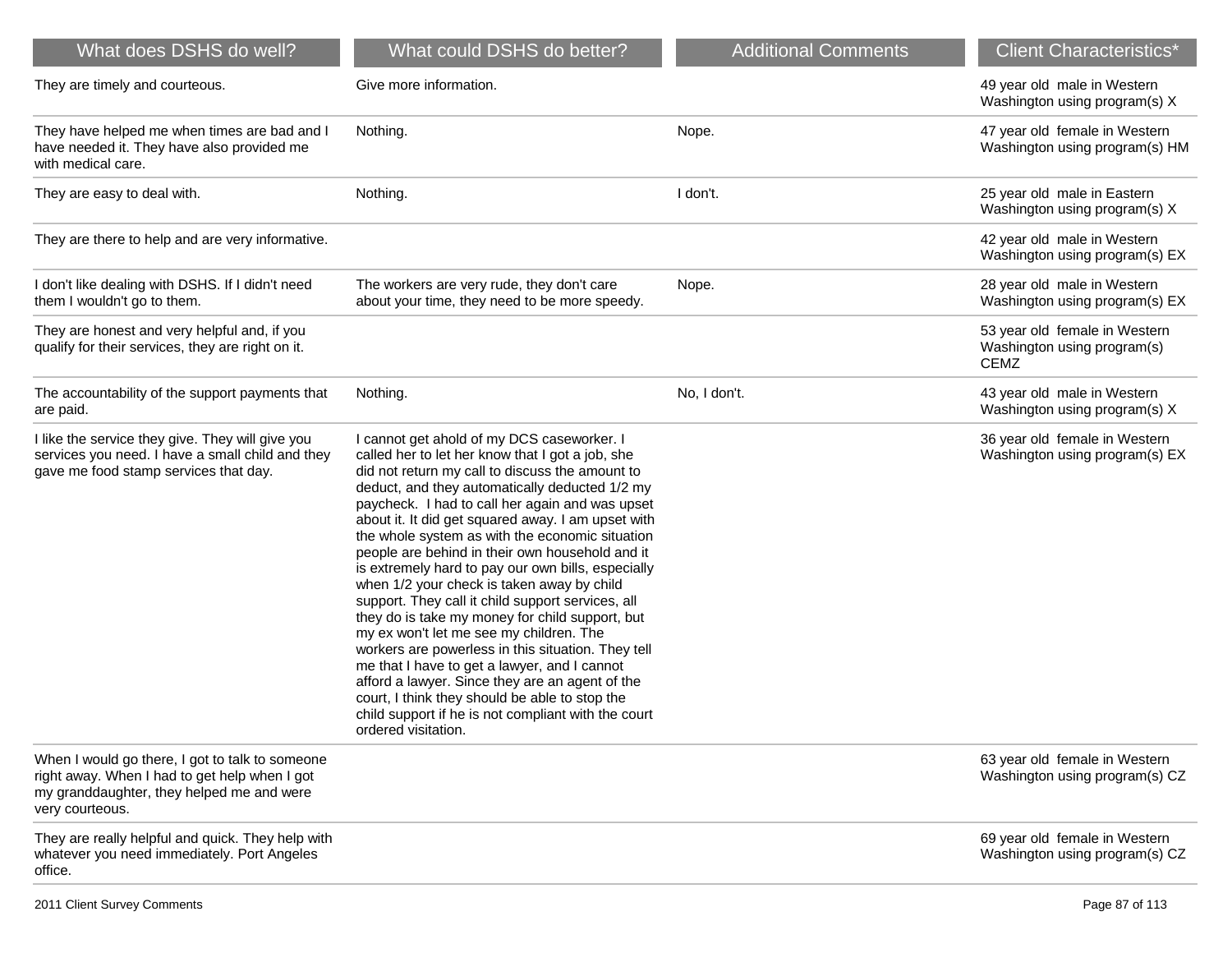| What does DSHS do well?                                                                                                                                                              | What could DSHS do better?                                                                                                                                                                                                                                                                                                                                                                                                     | <b>Additional Comments</b>                        | <b>Client Characteristics*</b>                                               |
|--------------------------------------------------------------------------------------------------------------------------------------------------------------------------------------|--------------------------------------------------------------------------------------------------------------------------------------------------------------------------------------------------------------------------------------------------------------------------------------------------------------------------------------------------------------------------------------------------------------------------------|---------------------------------------------------|------------------------------------------------------------------------------|
|                                                                                                                                                                                      | Redo the child support payment schedule and<br>update it for current times.                                                                                                                                                                                                                                                                                                                                                    | I think it's a good idea that you do this survey. | 52 year old male in Western<br>Washington using program(s) X                 |
| They try to help me with my needs.                                                                                                                                                   |                                                                                                                                                                                                                                                                                                                                                                                                                                |                                                   | 53 year old female in Western<br>Washington using program(s)<br><b>EHM</b>   |
| I like them to understand the people and their<br>circumstances.                                                                                                                     | They could be more understanding. If you don't<br>have a job it is hard to pay the child support and<br>your own personal bills. The women or mothers<br>abuse the privilege of being the custodial parent<br>as they try to get as much money as possible<br>and do not put the child's interest first. The<br>women in these cases are given much more<br>power in this country, it should be equal with<br>men and fathers. |                                                   | 58 year old male in Western<br>Washington using program(s) X                 |
| They are persistent.                                                                                                                                                                 | They could have customer service. I would like<br>to see a little more compassion. I understand it<br>is a difficult situation, but often the reps lack<br>compassion.                                                                                                                                                                                                                                                         |                                                   | 49 year old male in Western<br>Washington using program(s) EX                |
| If you are in an emergency situation they<br>definitely help you. I lost my job a few weeks<br>ago and they have definitely helped me with<br>medical and food stamps.               | Honestly they are doing the best they can.                                                                                                                                                                                                                                                                                                                                                                                     |                                                   | 7 year old female in Western<br>Washington using program(s)<br><b>CEHM</b>   |
| They are quick help and friendly and they have<br>provided my parents with medical and food<br>stamp needs.                                                                          | Nothing. They are doing a good job.                                                                                                                                                                                                                                                                                                                                                                                            | Not really.                                       | 71 year old male in Western<br>Washington using program(s) EM                |
| I don't like anything.                                                                                                                                                               | Bring back all the services that have been cut<br>like dental and vision.                                                                                                                                                                                                                                                                                                                                                      | No.                                               | 3 year old female in Western<br>Washington using program(s) EM               |
| It's a really reliable resource.                                                                                                                                                     | I am satisfied.                                                                                                                                                                                                                                                                                                                                                                                                                |                                                   | 38 year old female in Western<br>Washington using program(s)<br><b>CEHMZ</b> |
| I like that they are there to help my daughter. I<br>like that when I call and talk to a person they are<br>actually trying to help me rather than pass me<br>on to the next person. | Returning phone messages should be more<br>important. Not necessarily with their dealings<br>with us - they should be more considerate of the<br>client schedules and their needs. We observed<br>a lot that was going on around us.                                                                                                                                                                                           |                                                   | 4 year old female in Western<br>Washington using program(s) EM               |
| The fact that they are up front about the<br>program and how much paperwork and what<br>your benefits might be. They are very good at<br>explaining.                                 | Those of us who barely hit the poverty line - we<br>qualify for nothing or very little. Medical<br>coverage would be helpful - we are not seniors<br>and have no kids so it's hard to qualify.                                                                                                                                                                                                                                 |                                                   | 28 year old female in Eastern<br>Washington using program(s) EZ              |
|                                                                                                                                                                                      | I feel DSHS should have more money and<br>dental coverage.                                                                                                                                                                                                                                                                                                                                                                     |                                                   | 42 year old female in Eastern<br>Washington using program(s) MS              |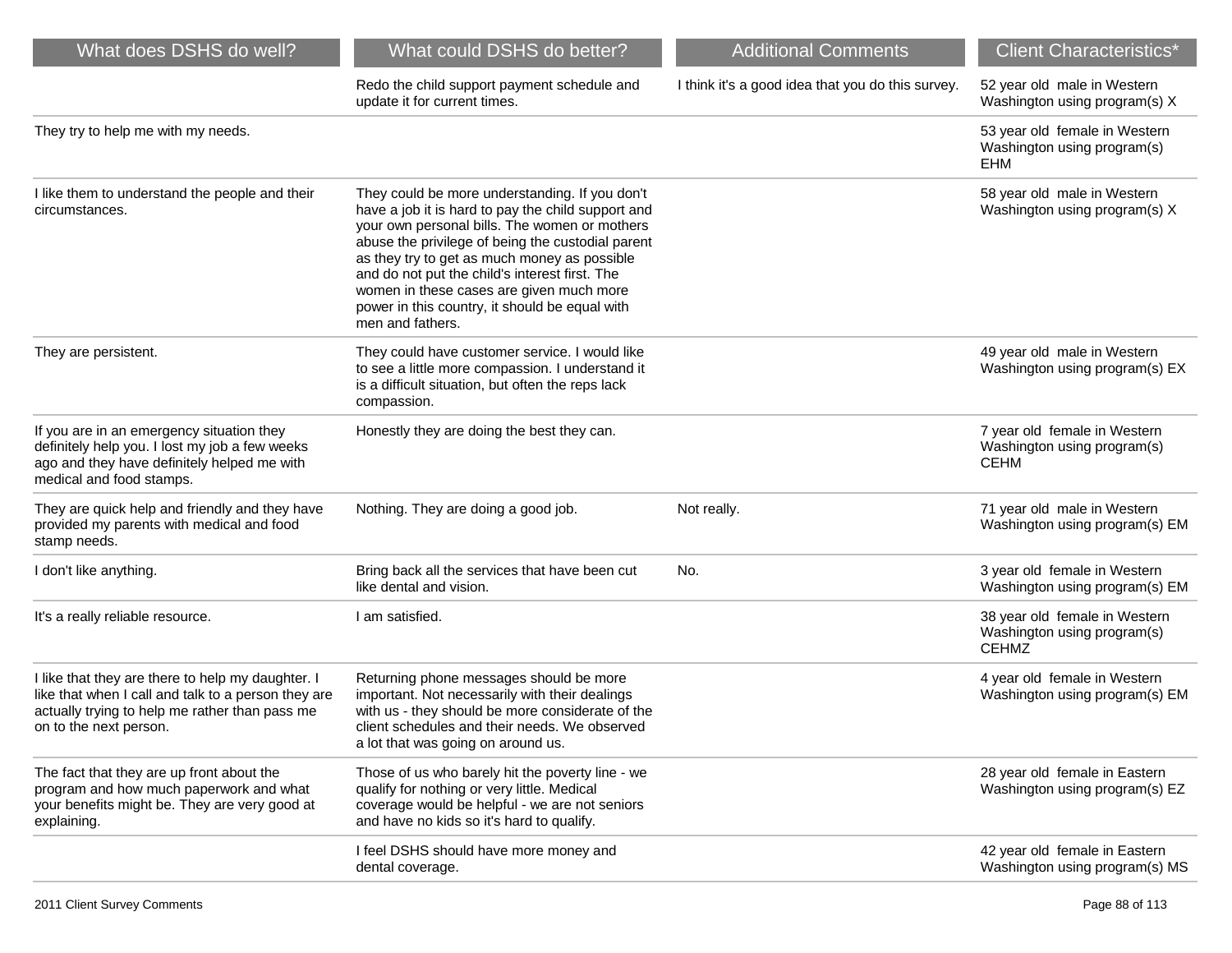| What does DSHS do well?                                                  | What could DSHS do better?                                                                                                                                                                                                                                                                                                                               | <b>Additional Comments</b> | <b>Client Characteristics*</b>                                               |
|--------------------------------------------------------------------------|----------------------------------------------------------------------------------------------------------------------------------------------------------------------------------------------------------------------------------------------------------------------------------------------------------------------------------------------------------|----------------------------|------------------------------------------------------------------------------|
| The convenience. They always get back to me<br>in a timely manner.       |                                                                                                                                                                                                                                                                                                                                                          |                            | 32 year old male in Western<br>Washington using program(s) SX                |
| Getting access to inpatient drug/alcohol<br>treatment.                   | Convince the Governor to give DSHS more<br>money.                                                                                                                                                                                                                                                                                                        |                            | 42 year old male in Western<br>Washington using program(s)<br><b>EHMS</b>    |
| The promptness that they deal with me.                                   | The front desk lady could be a lot friendlier.                                                                                                                                                                                                                                                                                                           |                            | 46 year old female in Eastern<br>Washington using program(s)<br><b>EMZ</b>   |
|                                                                          | They could focus more on what people need<br>and take care of their needs instead of doing<br>what they think that person needs.                                                                                                                                                                                                                         |                            | 27 year old male in Western<br>Washington using program(s)<br><b>CEX</b>     |
| They have been really helpful for me. I applied<br>for SSI through them. | On medical, the requirements to get certain<br>procedures is unrealistic, i.e., Medicaid now<br>pays for weight loss surgery, but you have to<br>need knee surgery to get weight loss surgery. It<br>seems it would be cheaper for the state to get<br>one needed surgery. It just does not make<br>sense to me.                                         |                            | 39 year old female in Eastern<br>Washington using program(s)<br><b>EHMZ</b>  |
|                                                                          | Try not to be so bloody politically correct and be<br>more focused on the child's welfare and not the<br>biological parent. It pisses me off how the<br>system treats a lot of the foster children, it<br>probably has something to do with the individual<br>caseworker. There are some very good case<br>workers and there are some questionable ones. |                            | 60 year old male in Western<br>Washington using program(s) C                 |
| They were very friendly, knowledgeable and<br>helpful.                   | Extend their hours for employed persons.                                                                                                                                                                                                                                                                                                                 |                            | 42 year old male in Western<br>Washington using program(s) C                 |
| I think they are helpful if you ask the right<br>questions.              | They could be more forthcoming with<br>information, possibly information mail outs, i.e.,<br>my daughter turns 18 in a few weeks and I'm<br>not sure how the support works with the<br>continuing education.                                                                                                                                             |                            | 36 year old female in Western<br>Washington using program(s) Z               |
| There is nothing that I like about it.                                   | Shorter waiting times, and also an increase in<br>food stamps.                                                                                                                                                                                                                                                                                           | Nope.                      | 59 year old female in Western<br>Washington using program(s)<br><b>EMZ</b>   |
| They have provided me with food stamps and<br>medical.                   | They need to investigate the applications and<br>the clients that are applying for assistance<br>better. They need to investigate what other<br>people report and follow up on the results.                                                                                                                                                              | Nope.                      | 53 year old female in Western<br>Washington using program(s)<br><b>AEHMS</b> |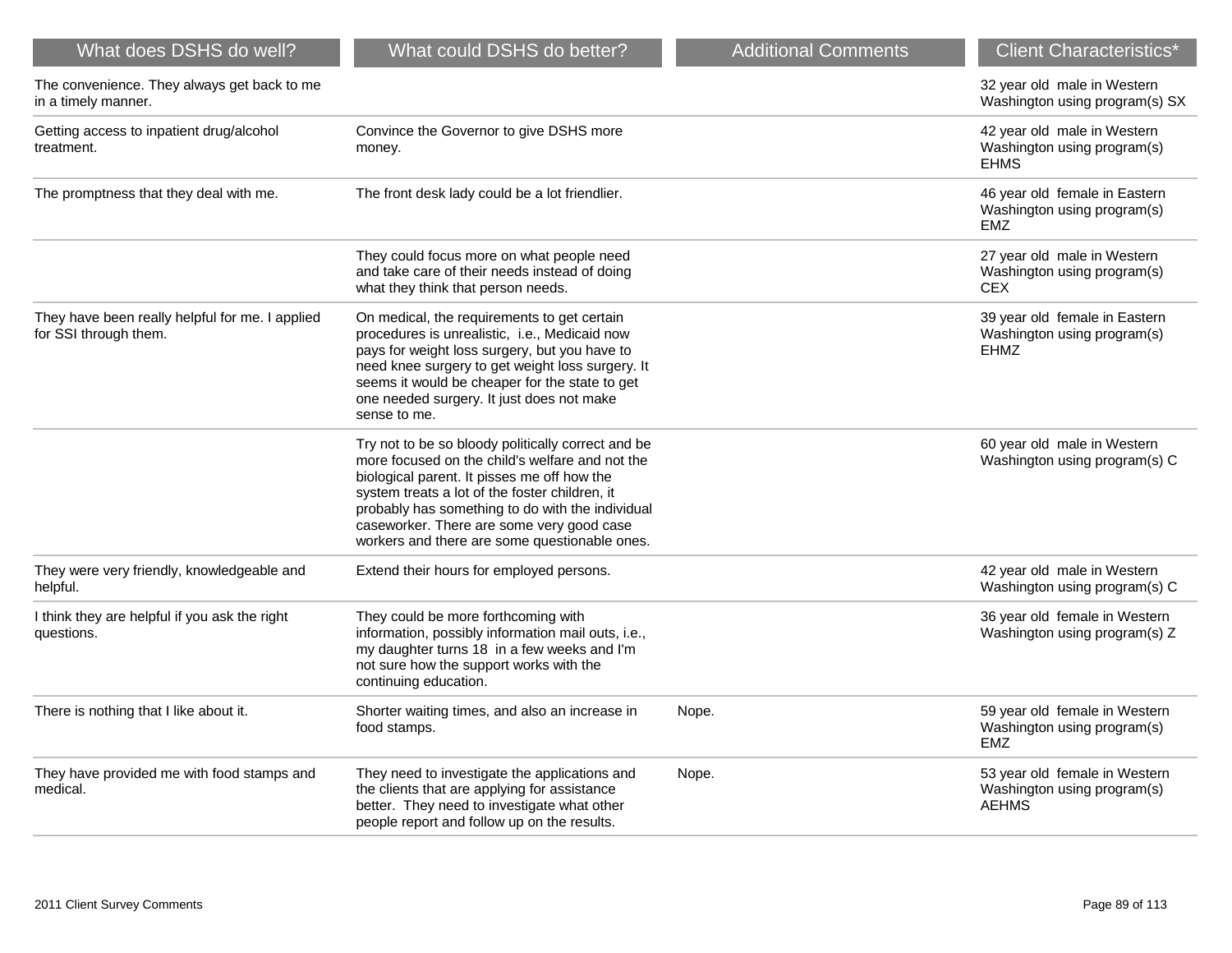| What does DSHS do well?                                                                                                                                                                                                 | What could DSHS do better?                                                                                                                                                                                                                                                           | <b>Additional Comments</b>                                                                                          | <b>Client Characteristics*</b>                                               |
|-------------------------------------------------------------------------------------------------------------------------------------------------------------------------------------------------------------------------|--------------------------------------------------------------------------------------------------------------------------------------------------------------------------------------------------------------------------------------------------------------------------------------|---------------------------------------------------------------------------------------------------------------------|------------------------------------------------------------------------------|
| I don't know.                                                                                                                                                                                                           | I don't know. I have always lived in the state of<br>Oregon and only pay child support because my<br>ex-<br>girlfriend live in the State of Washington.                                                                                                                              | Nope.                                                                                                               | 44 year old male in Western<br>Washington using program(s) X                 |
| The help.                                                                                                                                                                                                               | To be more responsive on the phone and with<br>the paperwork process.                                                                                                                                                                                                                | Have quicker responses to client's needs.<br>The CSO is slightly slow.                                              | 29 year old female in Western<br>Washington using program(s)<br><b>EHMSZ</b> |
| I like to get the help I need when I need it, like a<br>doctor when I need it. I like to get food stamps<br>and medical.                                                                                                |                                                                                                                                                                                                                                                                                      |                                                                                                                     | 53 year old male in Western<br>Washington using program(s)<br><b>EHM</b>     |
| You get some things solved through them. They<br>pretty much tell you what you need to know.                                                                                                                            |                                                                                                                                                                                                                                                                                      |                                                                                                                     | 40 year old female in Western<br>Washington using program(s) X               |
|                                                                                                                                                                                                                         | Making the application process easier would be<br>nice.                                                                                                                                                                                                                              |                                                                                                                     | 56 year old female in Western<br>Washington using program(s) S               |
|                                                                                                                                                                                                                         | When I call DSHS about child care it is very<br>difficult to get through and I am on hold for over<br>30 minutes.                                                                                                                                                                    |                                                                                                                     | 3 year old male in Western<br>Washington using program(s) EM                 |
| The fact that I can get service.                                                                                                                                                                                        | Make it easier to contact the CSO staff on the<br>phone.                                                                                                                                                                                                                             |                                                                                                                     | 9 year old male in Western<br>Washington using program(s) EM                 |
| They have provided me with help like food<br>stamps and medical.                                                                                                                                                        | Provide more information about the services<br>that are available to the client.                                                                                                                                                                                                     | No, I don't.                                                                                                        | 37 year old male in Western<br>Washington using program(s)<br><b>EMX</b>     |
| You can get help when you really need it.                                                                                                                                                                               | There are some people who take advantage of<br>the system and don't take care of their family<br>with the benefits that they receive and this is not<br>right. There are also people who really need the<br>benefits but can't get any assistance. This<br>needs to be checked into. | Nope.                                                                                                               | 36 year old male in Western<br>Washington using program(s) X                 |
| They provide you with complete customer<br>satisfaction. They also provide complete<br>accountability of the support that I receive and<br>that is very helpful.                                                        | Nothing.                                                                                                                                                                                                                                                                             | No. I am satisfied.                                                                                                 | 50 year old male in Western<br>Washington using program(s) CZ                |
| It has been great having child support each<br>month. They have been accountable for the<br>amount paid and the amount due and that is<br>very helpful. They make it easier to receive it<br>when you are out of state. | Return calls faster.                                                                                                                                                                                                                                                                 | Thank you for calling and doing the survey<br>because that shows that you care and want<br>to correct any problems. | 35 year old female in Western<br>Washington using program(s) Z               |
| They have provided me with super excellent<br>service with my child support.                                                                                                                                            | Nothing.                                                                                                                                                                                                                                                                             | Thank you for making this phone call.                                                                               | 45 year old male in Western<br>Washington using program(s) X                 |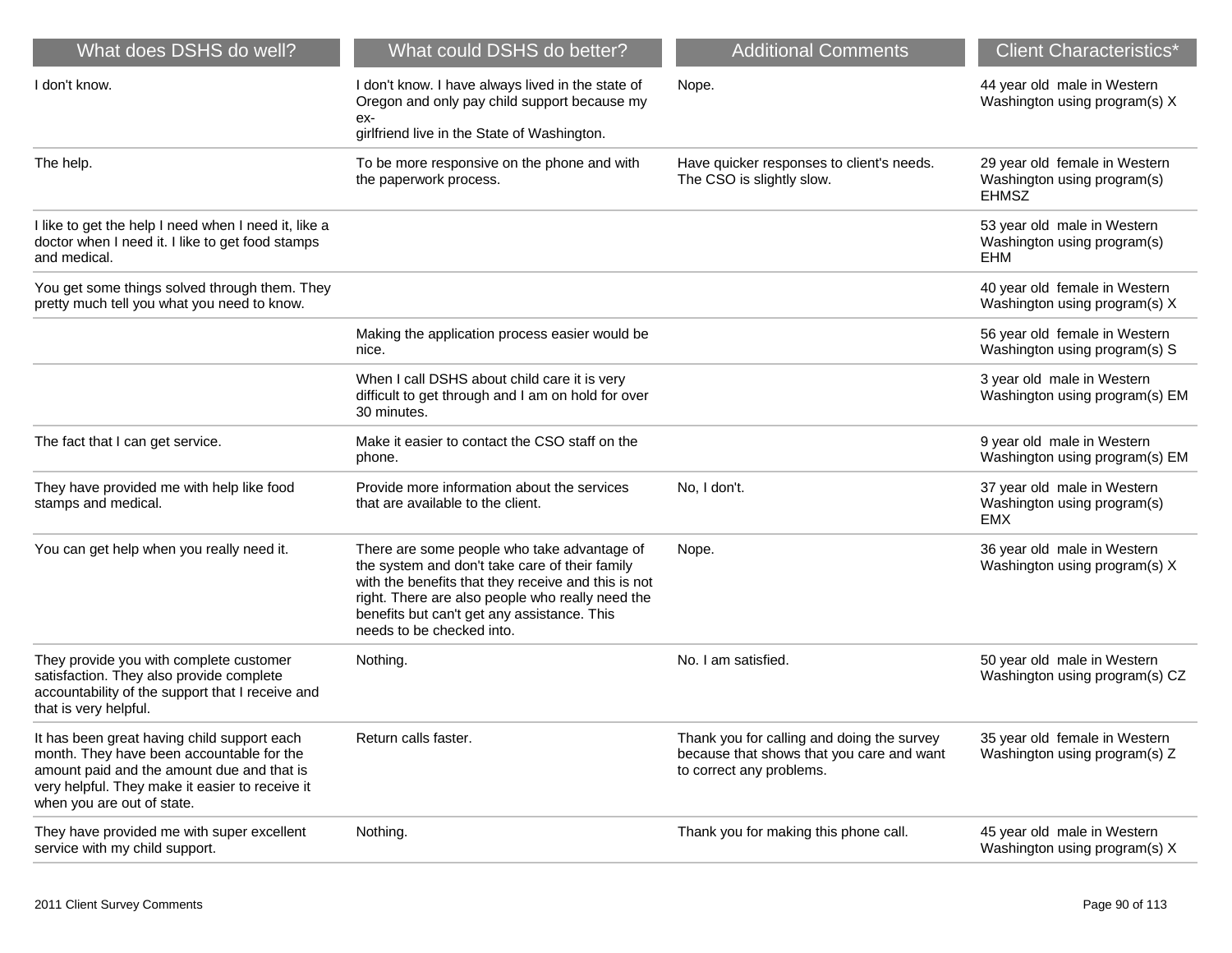| What does DSHS do well?                                                                                                                                    | What could DSHS do better?                                                                                                                                                                                                                                                                                                                                                                                                                                                                    | <b>Additional Comments</b>                                                    | <b>Client Characteristics*</b>                                            |
|------------------------------------------------------------------------------------------------------------------------------------------------------------|-----------------------------------------------------------------------------------------------------------------------------------------------------------------------------------------------------------------------------------------------------------------------------------------------------------------------------------------------------------------------------------------------------------------------------------------------------------------------------------------------|-------------------------------------------------------------------------------|---------------------------------------------------------------------------|
| They have provided medical for my children.                                                                                                                | Nothing.                                                                                                                                                                                                                                                                                                                                                                                                                                                                                      | Nope. I don't think so.                                                       | 32 year old female in Western<br>Washington using program(s) M            |
| It is easy to get the services that I need.                                                                                                                | The website needs to be easier to understand.                                                                                                                                                                                                                                                                                                                                                                                                                                                 | Nope. I think we are good.                                                    | 10 year old male in Western<br>Washington using program(s) M              |
| The medical services that are provided for me<br>and my family.                                                                                            | Nothing. Everything is fine.                                                                                                                                                                                                                                                                                                                                                                                                                                                                  | I think not. Everything is great.                                             | 13 year old male in Eastern<br>Washington using program(s) M              |
| That they provided me with medical for my<br>children.                                                                                                     | Provide dental and vision. That they don't treat<br>you like dirt when you go into the office. They<br>need to understand what you are there for and<br>that you need the assistance that you are asking<br>for. They should not judge people when they<br>walk into the office. The people that are trying to<br>make ends meet need to be treated with more<br>consideration than the people that are not trying<br>and are just receiving everything available but<br>don't appreciate it. | No, I think that's it.                                                        | 8 year old male in Eastern<br>Washington using program(s) EM              |
| A place to sit for a while.                                                                                                                                | ESA should be more proactive in clearing up<br>financial issues. I did not get much in food<br>assistance last summer. DSHS provided only \$6<br>in food stamps all summer. DSHS retroactively<br>paid me back for the food assistance I missed!                                                                                                                                                                                                                                              | For the most part, DSHS is doing the best<br>they can.                        | 54 year old male in Western<br>Washington using program(s) E              |
| It all depends on location. Downtown Seattle is<br>horrible and seems understaffed. Whereas,<br>Ballard is helpful, courteous and efficient in and<br>out. | Some staff seem overworked and act like they<br>don't want to be there - which sometimes makes<br>it hard when asking for help, mostly with alcohol<br>and drug needs.                                                                                                                                                                                                                                                                                                                        | Just thanks for being there and doing a great<br>service for your fellow man. | 26 year old male in Western<br>Washington using program(s)<br><b>EHMS</b> |
| That they have covered everything for my son's<br>medical needs and they help out a lot with the<br>medication.                                            | Continue the same coverage - it's very important<br>for my son's health.                                                                                                                                                                                                                                                                                                                                                                                                                      |                                                                               | 14 year old male in Western<br>Washington using program(s) M              |
|                                                                                                                                                            | Update information that I provide and<br>information within their own systems.                                                                                                                                                                                                                                                                                                                                                                                                                |                                                                               | 34 year old male in Eastern<br>Washington using program(s) X              |
| Nothing.                                                                                                                                                   |                                                                                                                                                                                                                                                                                                                                                                                                                                                                                               |                                                                               | 51 year old male in Western<br>Washington using program(s) E              |
| The attention that they provide to me.                                                                                                                     | Up to this point I have no complaints, and I am<br>satisfied with services so far.                                                                                                                                                                                                                                                                                                                                                                                                            |                                                                               | 30 year old female in Eastern<br>Washington using program(s) M            |
| It was easy to apply - it's pretty straightforward.                                                                                                        | The assistance is available and we are eligible<br>for Basic Health. But, there are so many people<br>on it that there is no open enrollment.                                                                                                                                                                                                                                                                                                                                                 |                                                                               | 54 year old male in Eastern<br>Washington using program(s) E              |
| They help me when I really need it.                                                                                                                        | There is way too much paperwork that I submit<br>on time and it takes DSHS too long to process.                                                                                                                                                                                                                                                                                                                                                                                               |                                                                               | 28 year old male in Western<br>Washington using program(s) EV             |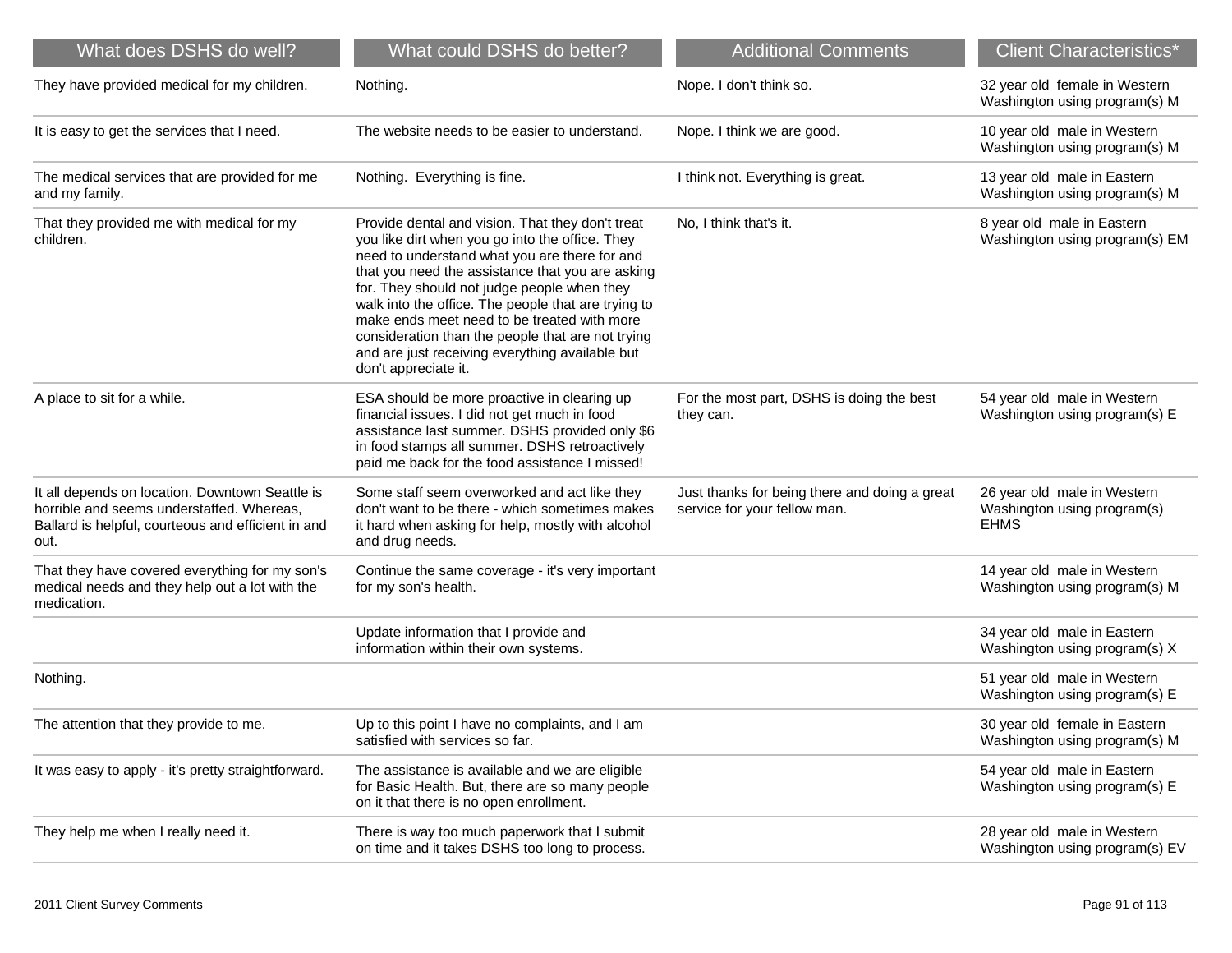| What does DSHS do well?                                                                                                                                              | What could DSHS do better?                                                                                                                                                                           | <b>Additional Comments</b>                                                                                                                                                                                           | <b>Client Characteristics*</b>                                             |
|----------------------------------------------------------------------------------------------------------------------------------------------------------------------|------------------------------------------------------------------------------------------------------------------------------------------------------------------------------------------------------|----------------------------------------------------------------------------------------------------------------------------------------------------------------------------------------------------------------------|----------------------------------------------------------------------------|
| Most times you guys are pretty reasonable.<br>Each office is somewhat different.                                                                                     |                                                                                                                                                                                                      |                                                                                                                                                                                                                      | 54 year old male in Western<br>Washington using program(s) E               |
| The people that we dealt with have been<br>outstanding and helpful.                                                                                                  | I really don't have an answer for that one. We've<br>had a very positive experience with all the staff<br>and the organization as a whole.                                                           | We had a GREAT experience with DSHS -<br>adopting our son, who is a special needs<br>child, was the best thing we've ever done.<br>We thank all the staff who helped us through<br>the process, they were wonderful. | 47 year old male in Western<br>Washington using program(s) C               |
| They have provided medical services for my<br>children.                                                                                                              | Nothing.                                                                                                                                                                                             | Nope.                                                                                                                                                                                                                | 11 year old male in Western<br>Washington using program(s) M               |
| They have helped me with the medical that I<br>have needed for my children.                                                                                          | Nothing. Everything is OK.                                                                                                                                                                           | No.                                                                                                                                                                                                                  | 2 year old male in Eastern<br>Washington using program(s) EM               |
| They do respond quickly to you when you<br>request assistance.                                                                                                       | It is very hard to be able to talk to a real person<br>when you call on the phone. All you get is the<br>recording and sometimes it takes over 45<br>minutes to even get an answer.                  | No, that's good.                                                                                                                                                                                                     | 35 year old male in Western<br>Washington using program(s) E               |
| They are redoing the office and it is getting less<br>crowded.                                                                                                       |                                                                                                                                                                                                      |                                                                                                                                                                                                                      | 24 year old female in Western<br>Washington using program(s) E             |
| They are very helpful and have provided us with<br>excellent services with our medical needs.<br>When we were really down and out the state<br>was there to help us. | It would be nice to have direct deposit for my<br>checks from the state. These checks are for the<br>reimbursement of my health insurance<br>premiums that are deducted from my retirement<br>check. | Nope. It is all running good.                                                                                                                                                                                        | 62 year old male in Eastern<br>Washington using program(s) E               |
| They explain a lot of things to me.                                                                                                                                  | They could give me more food stamps. They cut<br>it from \$230 a month to \$16 a month when<br>Social Security started.                                                                              |                                                                                                                                                                                                                      | 52 year old female in Eastern<br>Washington using program(s)<br><b>EMS</b> |
| They are there to help those that need help<br>when times get bad. I am grateful that I can get<br>medical for my children and food stamps.                          | They need to have a bigger waiting room and a<br>place where children can go to be entertained.                                                                                                      | Nope, that's about it.                                                                                                                                                                                               | 8 year old female in Western<br>Washington using program(s) E              |
| The service is very fast and great. I am grateful<br>to receive food stamps.                                                                                         | Nothing.                                                                                                                                                                                             | I don't.                                                                                                                                                                                                             | 59 year old female in Eastern<br>Washington using program(s) E             |
| They are concise. You go in, get what you need,<br>and you are gone.                                                                                                 | Maybe have more people on staff because on<br>occasion there are long waits.                                                                                                                         |                                                                                                                                                                                                                      | 25 year old male in Western<br>Washington using program(s) E               |
| They are providing me with food stamps, and I<br>am very grateful for that.                                                                                          | More medical options for people and dental<br>services.                                                                                                                                              | Nope.                                                                                                                                                                                                                | 26 year old female in Western<br>Washington using program(s) E             |
| The good information they give you, and they<br>are reliable.                                                                                                        | Maybe return phone calls.                                                                                                                                                                            |                                                                                                                                                                                                                      | 5 year old male in Western<br>Washington using program(s) E                |
| They are very friendly and compassionate.                                                                                                                            | Shorten the waiting time in the lobby to be seen<br>by a worker. It shouldn't take hours.                                                                                                            | No. It was very interesting and it nice to know<br>that they are there for us.                                                                                                                                       | 69 year old female in Western<br>Washington using program(s) E             |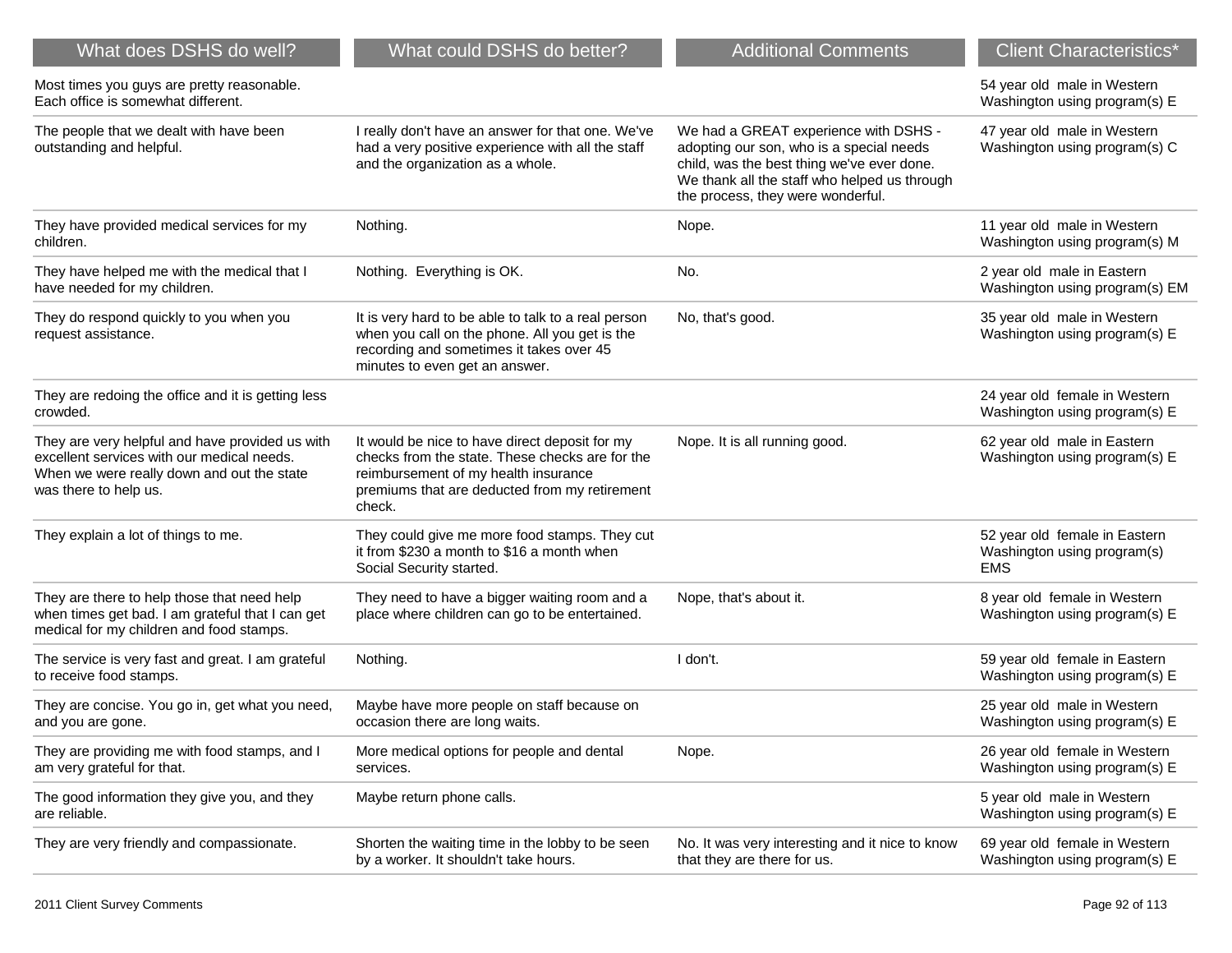| What does DSHS do well?                                                                                                                                                                                                                                                                                     | What could DSHS do better?                                                                                                                                                                                                                                                                                                                                                                                                                                                                                                                                                                                                                                                                                                                                                                                                                                                                                                       | <b>Additional Comments</b>                                                                                                                                                                                                                                           | <b>Client Characteristics*</b>                                  |
|-------------------------------------------------------------------------------------------------------------------------------------------------------------------------------------------------------------------------------------------------------------------------------------------------------------|----------------------------------------------------------------------------------------------------------------------------------------------------------------------------------------------------------------------------------------------------------------------------------------------------------------------------------------------------------------------------------------------------------------------------------------------------------------------------------------------------------------------------------------------------------------------------------------------------------------------------------------------------------------------------------------------------------------------------------------------------------------------------------------------------------------------------------------------------------------------------------------------------------------------------------|----------------------------------------------------------------------------------------------------------------------------------------------------------------------------------------------------------------------------------------------------------------------|-----------------------------------------------------------------|
| I like it when you are in need they help you.                                                                                                                                                                                                                                                               | They could have more Spanish interpreters, the<br>office only has one.                                                                                                                                                                                                                                                                                                                                                                                                                                                                                                                                                                                                                                                                                                                                                                                                                                                           |                                                                                                                                                                                                                                                                      | 47 year old male in Eastern<br>Washington using program(s) E    |
| They were reasonably quick getting benefits to<br>you after the initial interview.                                                                                                                                                                                                                          | You get somebody in the CSO, and you call<br>back and get someone else and their answers<br>are always different. It is very confusing.<br>Computer program for DSHS info/app is very<br>confusing as it takes a while to figure out and to<br>get where you want to go.                                                                                                                                                                                                                                                                                                                                                                                                                                                                                                                                                                                                                                                         |                                                                                                                                                                                                                                                                      | 37 year old female in Western<br>Washington using program(s) E  |
| When I can get through to someone, I do get a<br>hold of a live person who can answer my<br>questions, alleviate me having to go to the<br>office. And I can avoid going to the office by<br>using the computer at times. Also, phone<br>interviews are helpful in lieu of having to go into<br>the office. | My one daughter has autism, and they only<br>allow 20 psychologist visits a year and she<br>needs a lot more than that. I am trying to find<br>out how I can get her opened up on an "open"<br>coupon where she could see her doctor<br>unlimited times during the year. It frustrates me<br>that there are so many people out there that<br>work so hard and get some services, and there<br>are so many that live off the system and get<br>services like food stamps and end up selling<br>them. The child care, when I was working, I was<br>insanely (almost ridiculously) jumping the hoops<br>they had you jump through just to get child care.<br>Then they cut off my child care, I'm not sure if<br>my income exceeded their limits, so then I had<br>to quit work as I could not afford childcare. I<br>can't have just anyone watch my autistic<br>daughter, and she is in and out of the doctors'<br>offices often. | DSHS does not let people who get jobs get<br>on their feet before they cut your support<br>totally off. They seem to cut you off as soon<br>as they find out you have a job, which sets<br>them up for failure, and they are right back<br>needing support services. | 5 year old female in Eastern<br>Washington using program(s) EM  |
| They have been very helpful to me. They give<br>me medical and food stamps each month.                                                                                                                                                                                                                      | It would be nice to have more food stamps.                                                                                                                                                                                                                                                                                                                                                                                                                                                                                                                                                                                                                                                                                                                                                                                                                                                                                       | No, I think that's all.                                                                                                                                                                                                                                              | 82 year old female in Western<br>Washington using program(s) EM |
| Their service has improved over the years. I<br>have gone to the CSO in Tumwater and they<br>have streamlined the services. The wait time<br>has significantly shortened over past 2 years.                                                                                                                 | I think the last time I took any exception to the<br>services, when I renewed at the 6 month review,<br>and the computer could not update the<br>information timely. Technical support in this<br>instance was not up to par.                                                                                                                                                                                                                                                                                                                                                                                                                                                                                                                                                                                                                                                                                                    |                                                                                                                                                                                                                                                                      | 33 year old male in Western<br>Washington using program(s) E    |
| I like that they help just about anybody. They<br>really helped us when we needed it.                                                                                                                                                                                                                       | They need a bigger parking place at the CSO on<br>Edison in Kennewick.                                                                                                                                                                                                                                                                                                                                                                                                                                                                                                                                                                                                                                                                                                                                                                                                                                                           |                                                                                                                                                                                                                                                                      | 23 year old male in Eastern<br>Washington using program(s) E    |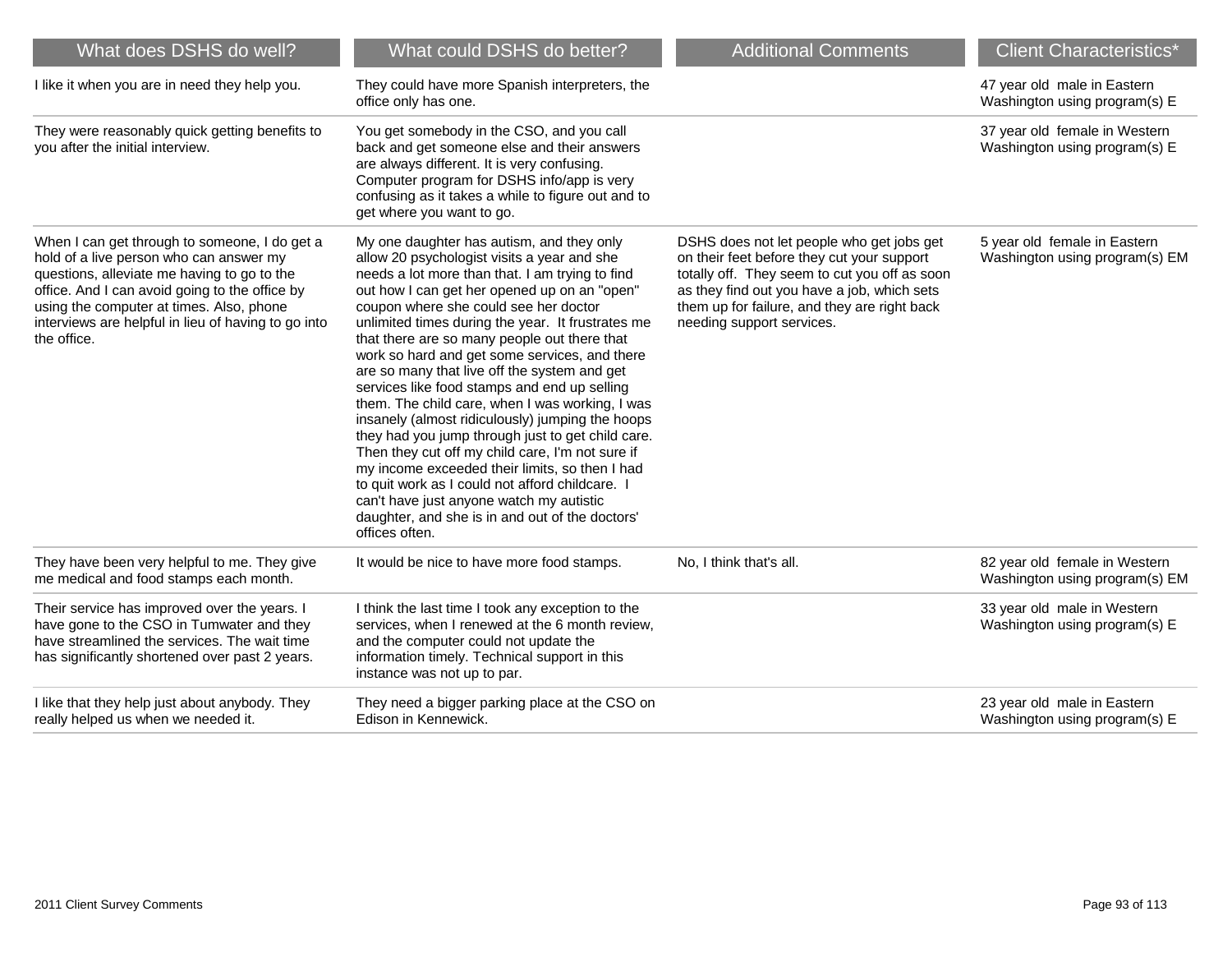| What does DSHS do well?                                                                                                | What could DSHS do better?                                                                                                                                                                                                                                                                                                                                                                                                                                   | <b>Additional Comments</b>                                                | <b>Client Characteristics*</b>                                 |
|------------------------------------------------------------------------------------------------------------------------|--------------------------------------------------------------------------------------------------------------------------------------------------------------------------------------------------------------------------------------------------------------------------------------------------------------------------------------------------------------------------------------------------------------------------------------------------------------|---------------------------------------------------------------------------|----------------------------------------------------------------|
| I like that you can call in and find out your<br>balance on your EBT card.                                             | They could be more supportive of working<br>people, and have hours where those clients can<br>either get into the office or contact someone by<br>phone. I changed jobs within the same school<br>district and the CSO is requesting employment<br>information, and I am very frustrated as nothing<br>has changed and I didn't have a work stoppage,<br>but my benefits have stopped. I feel like they are<br>asking for information that is not necessary. |                                                                           | 9 year old male in Western<br>Washington using program(s) E    |
| I like the person that I worked with - they were<br>very understanding.                                                | Maybe have different times available to come in<br>for the interviews - before 8:00 am and after<br>5:00 pm would be very nice, maybe even<br>weekends. I had to take time off work to actually<br>do the interview at the CSO.                                                                                                                                                                                                                              |                                                                           | 21 year old male in Western<br>Washington using program(s) E   |
| I like the fact that you can get help when you<br>need it.                                                             | I was not successful on their website and it kept<br>shutting down before I got the form completed<br>and I would have to start over again, so I just<br>went to the office.                                                                                                                                                                                                                                                                                 |                                                                           | 62 year old female in Western<br>Washington using program(s) E |
| I like that they offered me help with food when I<br>needed it.                                                        |                                                                                                                                                                                                                                                                                                                                                                                                                                                              |                                                                           | 37 year old female in Western<br>Washington using program(s) E |
| The coverage for the children is great. I've<br>always gotten referrals to specialists when<br>needed.                 | I was unable to find a doctor in the Renton area.<br>It would be nice to get better help when calling<br>for assistance or questions.                                                                                                                                                                                                                                                                                                                        |                                                                           | 9 year old female in Western<br>Washington using program(s) M  |
| The medical for the children.                                                                                          | Simplify paperwork.                                                                                                                                                                                                                                                                                                                                                                                                                                          |                                                                           | 38 year old male in Western<br>Washington using program(s) E   |
| It is easy and they are receptive.                                                                                     | They could reduce us from having to come to<br>the office for interviews.                                                                                                                                                                                                                                                                                                                                                                                    |                                                                           | 22 year old male in Western<br>Washington using program(s) E   |
| They provide me with the services that I need.                                                                         | Nothing.                                                                                                                                                                                                                                                                                                                                                                                                                                                     | Not at this time.                                                         | 26 year old female in Western<br>Washington using program(s) E |
| They are very helpful. If I didn't have them then I<br>would not be able to work and have day care for<br>my children. | They need to check into the people that are<br>taking advantage of the system and should not<br>be getting assistance because they are not<br>telling the truth and that is taking away the<br>benefits from the people that really need them.                                                                                                                                                                                                               | No. That's it.                                                            | 30 year old male in Western<br>Washington using program(s) E   |
| The worker and staff do not look down on the<br>people coming in for benefits.                                         | It would help greatly for budgeting to be able to<br>have 30 days notice of an increase or decrease<br>in assistance because of income change.                                                                                                                                                                                                                                                                                                               | No, but I want to say that we appreciate the<br>services that we receive. | 33 year old female in Western<br>Washington using program(s) E |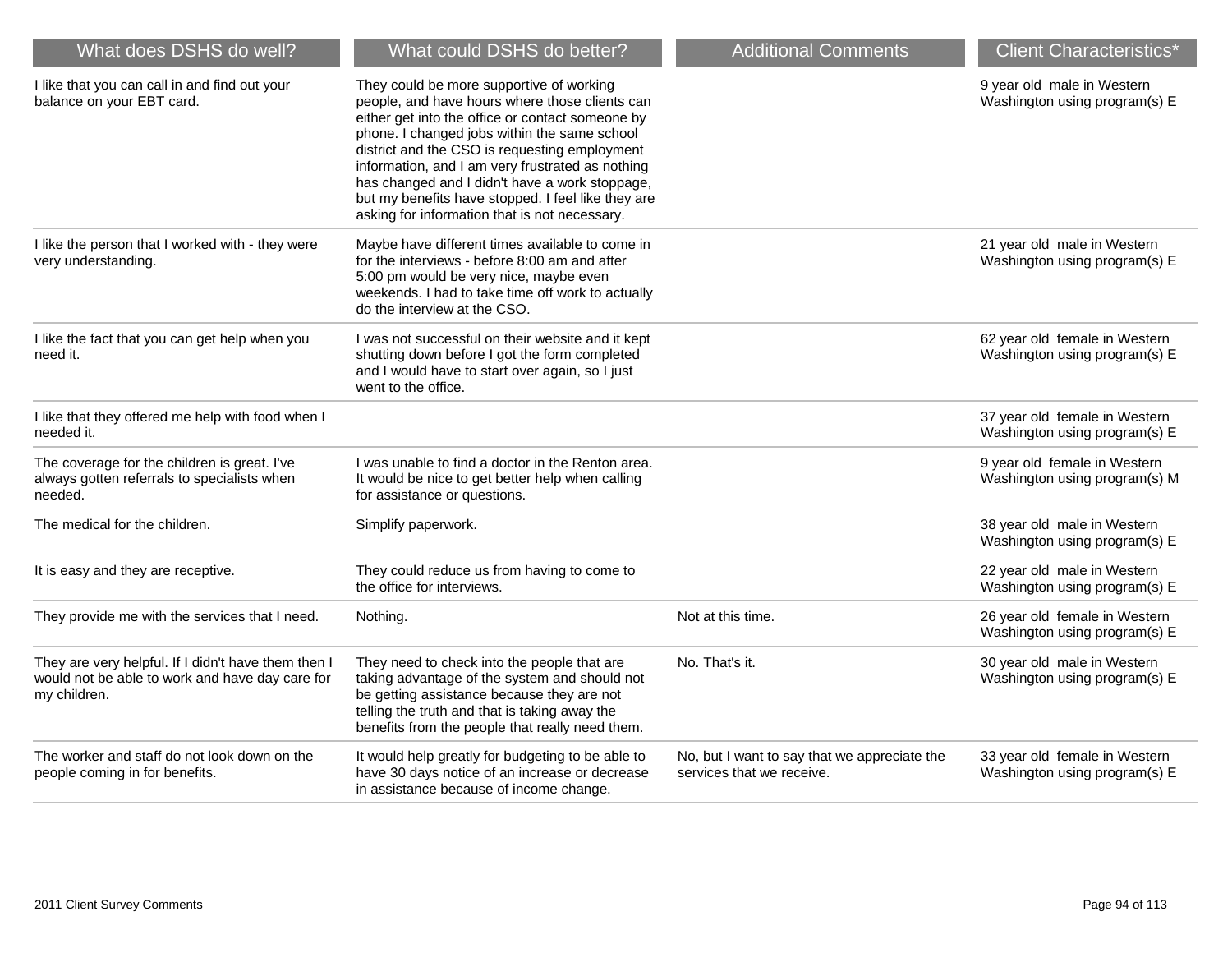| What does DSHS do well?                                                                                                                                                                                                                                                                                                                                                                | What could DSHS do better?                                                                                                                                                                                                                                                                                                                                                                                                                                                                                                                                                                                                                                            | <b>Additional Comments</b>                                                                                                                                                                                                                                                                                                                                                                                                                                                              | <b>Client Characteristics*</b>                                 |
|----------------------------------------------------------------------------------------------------------------------------------------------------------------------------------------------------------------------------------------------------------------------------------------------------------------------------------------------------------------------------------------|-----------------------------------------------------------------------------------------------------------------------------------------------------------------------------------------------------------------------------------------------------------------------------------------------------------------------------------------------------------------------------------------------------------------------------------------------------------------------------------------------------------------------------------------------------------------------------------------------------------------------------------------------------------------------|-----------------------------------------------------------------------------------------------------------------------------------------------------------------------------------------------------------------------------------------------------------------------------------------------------------------------------------------------------------------------------------------------------------------------------------------------------------------------------------------|----------------------------------------------------------------|
| Nothing. Going through the whole process of<br>getting services is miserable! Waiting to talk to<br>someone in the CSO takes several hours and<br>there is no child care, so there are many<br>miserable people waiting for long periods of time<br>in the waiting room. Waiting to hear about<br>services, waiting on paperwork, etc. - I wish this<br>whole process could be faster! | Letting me know when my 6 month period is<br>coming up. I have absolutely no idea when that<br>time is up. How can I get that information before<br>my six months is over to reapply and not have a<br>lapse in getting my food stamps? I don't know<br>when I need to go into the office or if I just need<br>to fill out a paper and send it in. It's so confusing<br>and I need to make arrangements for someone<br>to take me into town to the CSO. I wish there<br>was just better communication about what I'm<br>expected to do - it seems like there's always<br>something more to do. I really need the food<br>stamps, but it sure takes a lot to get them. |                                                                                                                                                                                                                                                                                                                                                                                                                                                                                         | 49 year old female in Western<br>Washington using program(s) E |
| People are friendly and give good advice and<br>services.                                                                                                                                                                                                                                                                                                                              | Streamline the amount of paperwork that is<br>involved in an application.                                                                                                                                                                                                                                                                                                                                                                                                                                                                                                                                                                                             | Nope.                                                                                                                                                                                                                                                                                                                                                                                                                                                                                   | 58 year old male in Western<br>Washington using program(s) E   |
| They have been very helpful in providing<br>services for us and food stamps.                                                                                                                                                                                                                                                                                                           | Nothing. We are happy with the service that we<br>receive.                                                                                                                                                                                                                                                                                                                                                                                                                                                                                                                                                                                                            | No, I don't think so.                                                                                                                                                                                                                                                                                                                                                                                                                                                                   | 83 year old female in Eastern<br>Washington using program(s) E |
| They have helped me with my alcohol and drug<br>treatment.                                                                                                                                                                                                                                                                                                                             | Nothing. Everything is good.                                                                                                                                                                                                                                                                                                                                                                                                                                                                                                                                                                                                                                          | I don't.                                                                                                                                                                                                                                                                                                                                                                                                                                                                                | 22 year old male in Western<br>Washington using program(s) S   |
| They have provided medical and food stamps<br>when needed.                                                                                                                                                                                                                                                                                                                             | More direct line to be able to talk to your worker.<br>The left hand does not know what the right hand<br>is doing. On Disability Lifeline the MRI is needed<br>to be approved, and not have the client get the<br>run around when medical is needed.                                                                                                                                                                                                                                                                                                                                                                                                                 | Nope. Everything is fine, except for the cut in<br>the grant down to \$197.00 You cannot live on<br>that.                                                                                                                                                                                                                                                                                                                                                                               | 52 year old male in Eastern<br>Washington using program(s) E   |
| Thanks to the US government for the help and<br>support that they have given my family and my<br>parents.                                                                                                                                                                                                                                                                              | Nothing.                                                                                                                                                                                                                                                                                                                                                                                                                                                                                                                                                                                                                                                              | I don't.                                                                                                                                                                                                                                                                                                                                                                                                                                                                                | 51 year old male in Western<br>Washington using program(s) E   |
| That the help is available.                                                                                                                                                                                                                                                                                                                                                            | Treat people with integrity. It's not always their<br>fault that they are in need. It's very important for<br>the workers at DSHS to remember that they can<br>themselves be in our same shoes. It is not our<br>fault that my husband was laid off from his job<br>and, although he's been looking for a new job<br>for over a year now, he has not been able to find<br>one. The times are difficult right now, but he's<br>trying.                                                                                                                                                                                                                                 | I am very happy that you're doing this<br>research because we have a chance to have<br>a voice and let you know when things need to<br>be looked into. It would be nice to be able to<br>have a phone number that the clients could<br>call when situations like mine occur. It was<br>frightening and I physically got worse<br>because of the stress from that manager<br>yelling at me and threatening us. Thank you<br>for doing this survey, I wish it could happen<br>more often. | 32 year old male in Western<br>Washington using program(s) EM  |
| They helped me when I needed it.                                                                                                                                                                                                                                                                                                                                                       | Provide medical for elderly people who are not<br>eligible for Medicare.                                                                                                                                                                                                                                                                                                                                                                                                                                                                                                                                                                                              | No.                                                                                                                                                                                                                                                                                                                                                                                                                                                                                     | 64 year old female in Eastern<br>Washington using program(s) E |
| They have provided me with the co-pay for my<br>medical.                                                                                                                                                                                                                                                                                                                               | Get your records up to date.                                                                                                                                                                                                                                                                                                                                                                                                                                                                                                                                                                                                                                          | Nope.                                                                                                                                                                                                                                                                                                                                                                                                                                                                                   | 13 year old male in Western<br>Washington using program(s) M   |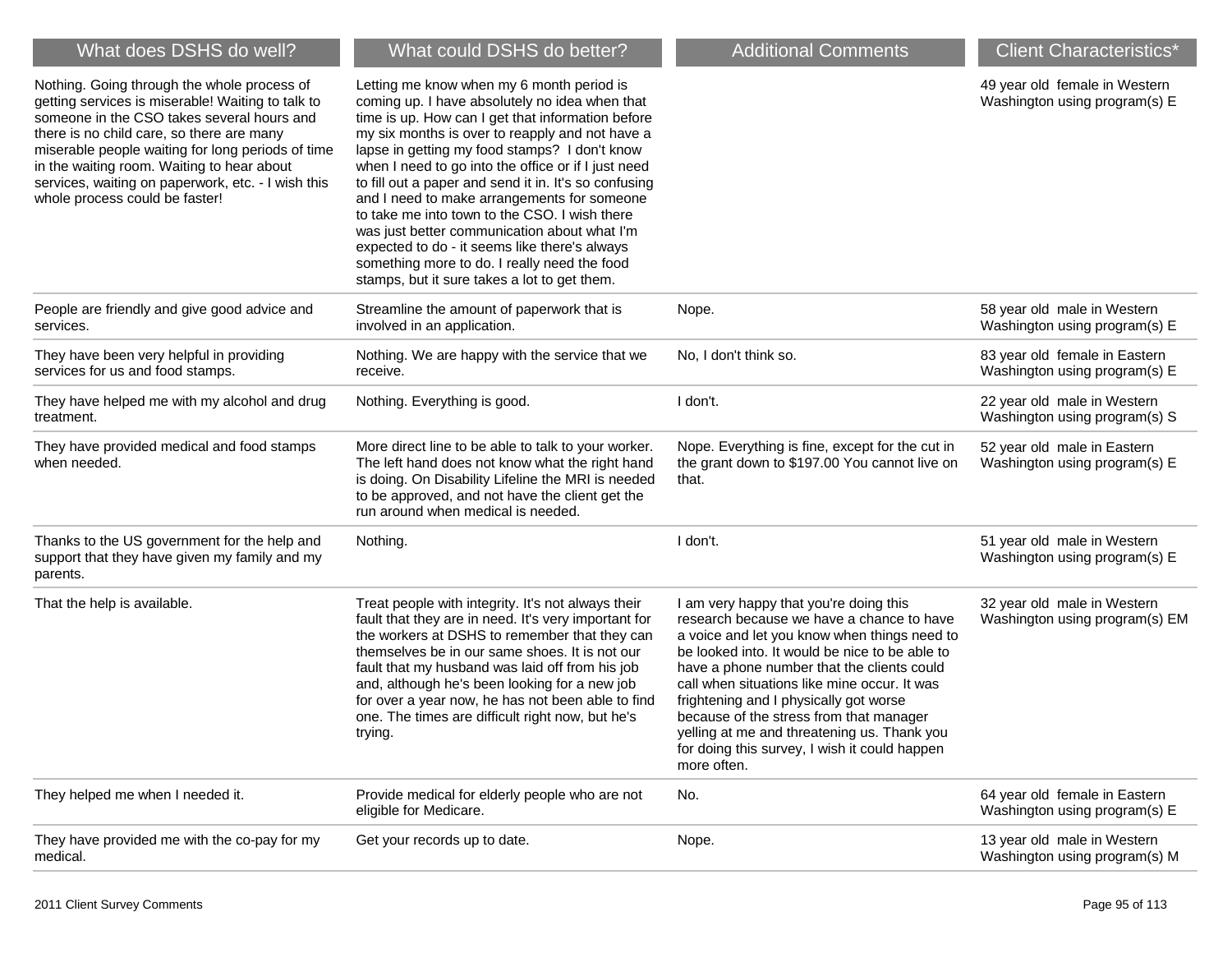| What does DSHS do well?                                                                                                                                                                                                                                                                                                                             | What could DSHS do better?                                                                                                                                                                                                                                                                                                                             | <b>Additional Comments</b>                                                                                                                                                                                                      | <b>Client Characteristics*</b>                                               |
|-----------------------------------------------------------------------------------------------------------------------------------------------------------------------------------------------------------------------------------------------------------------------------------------------------------------------------------------------------|--------------------------------------------------------------------------------------------------------------------------------------------------------------------------------------------------------------------------------------------------------------------------------------------------------------------------------------------------------|---------------------------------------------------------------------------------------------------------------------------------------------------------------------------------------------------------------------------------|------------------------------------------------------------------------------|
| It is nice to have the services of food stamps<br>and medical and child care.                                                                                                                                                                                                                                                                       | Nothing. I have been very happy with the<br>service.                                                                                                                                                                                                                                                                                                   | No, I don't think so.                                                                                                                                                                                                           | 1 year old male in Western<br>Washington using program(s) EM                 |
| They are very supportive of her when she goes<br>in to get services and it is helpful for her to<br>receive food stamps.                                                                                                                                                                                                                            | Nothing. They can keep doing what they are<br>doing now.                                                                                                                                                                                                                                                                                               | Nope.                                                                                                                                                                                                                           | 46 year old female in Western<br>Washington using program(s) E               |
| They help me with my food for the family.                                                                                                                                                                                                                                                                                                           | Answer their phones in more timely matter, and<br>return call to the client in more timely matter.                                                                                                                                                                                                                                                     | No, this will be all.                                                                                                                                                                                                           | 4 year old male in Western<br>Washington using program(s) EM                 |
| When I have a good caseworker that is great to<br>deal with but I have had a few who don't fully<br>understand the rules/regulations and have<br>actually been told that I HAD to quit-claim my<br>house to keep my benefits. Not true. And I think<br>things are too complicated for caseworkers and<br>clients to know all the rules/regulations. | Simplify and improve online services. DSHS<br>website is not user-friendly. It needs to be<br>updated and easier to navigate, i.e., when<br>putting in a search term such as "change of<br>circumstance", I would LOVE to get a link to<br>both the form to complete and the online<br>version. I only got the "Rules & Regulations" in<br>my results. | Please correct my son's name on this study.<br>The last five digit name after hyphen should<br>not be there. I have made calls in the past<br>regarding this and it hasn't been entered into<br>the system. Also, he is a male. | 12 year old male in Western<br>Washington using program(s) EM                |
|                                                                                                                                                                                                                                                                                                                                                     | Listen better.                                                                                                                                                                                                                                                                                                                                         |                                                                                                                                                                                                                                 | 30 year old female in Western<br>Washington using program(s)<br><b>AEHMS</b> |
| I like my worker. I like the Career Path services<br>thru DSHS.                                                                                                                                                                                                                                                                                     | I think they should take into consideration<br>people that have mental illness. It is difficult for<br>me to follow through on the DSHS programs<br>and my caseworker pretty much said she didn't<br>care. Maybe they should consider cutting back<br>the hour requirement, but I think we should do<br>something for receiving assistance.            | I think my original caseworker is on some<br>pillsshe acts that way and talks that waya<br>pill pumper. Her name is [name redacted].                                                                                            | 4 year old female in Eastern<br>Washington using program(s) EM               |
| They work fastthey are efficient.                                                                                                                                                                                                                                                                                                                   | Probably have more staff to answer phones.                                                                                                                                                                                                                                                                                                             |                                                                                                                                                                                                                                 | 9 year old female in Eastern<br>Washington using program(s) EM               |
| Most of the time it is pretty quick.                                                                                                                                                                                                                                                                                                                | Sometimes it is difficult to get an appointment<br>and sometimes it is difficult to deal with CSO<br>staff and it is unclear as to what I am expected<br>to do.                                                                                                                                                                                        |                                                                                                                                                                                                                                 | 12 year old male in Eastern<br>Washington using program(s) EM                |
| I just want to say I like it a lot because they are<br>helping with the children.                                                                                                                                                                                                                                                                   |                                                                                                                                                                                                                                                                                                                                                        |                                                                                                                                                                                                                                 | 6 year old female in Eastern<br>Washington using program(s) EM               |
| They can be helpful.                                                                                                                                                                                                                                                                                                                                | Have more material about their programs<br>available for clients.                                                                                                                                                                                                                                                                                      | I think DSHS needs to get their personnel<br>more training just in general area of what<br>they are doing.                                                                                                                      | 44 year old female in Western<br>Washington using program(s)<br><b>ACEMZ</b> |
| Well, so far I am fine with all of DSHS services.<br>DSHS gives many services and I am very<br>pleased.                                                                                                                                                                                                                                             |                                                                                                                                                                                                                                                                                                                                                        |                                                                                                                                                                                                                                 | 11 year old male in Eastern<br>Washington using program(s) M                 |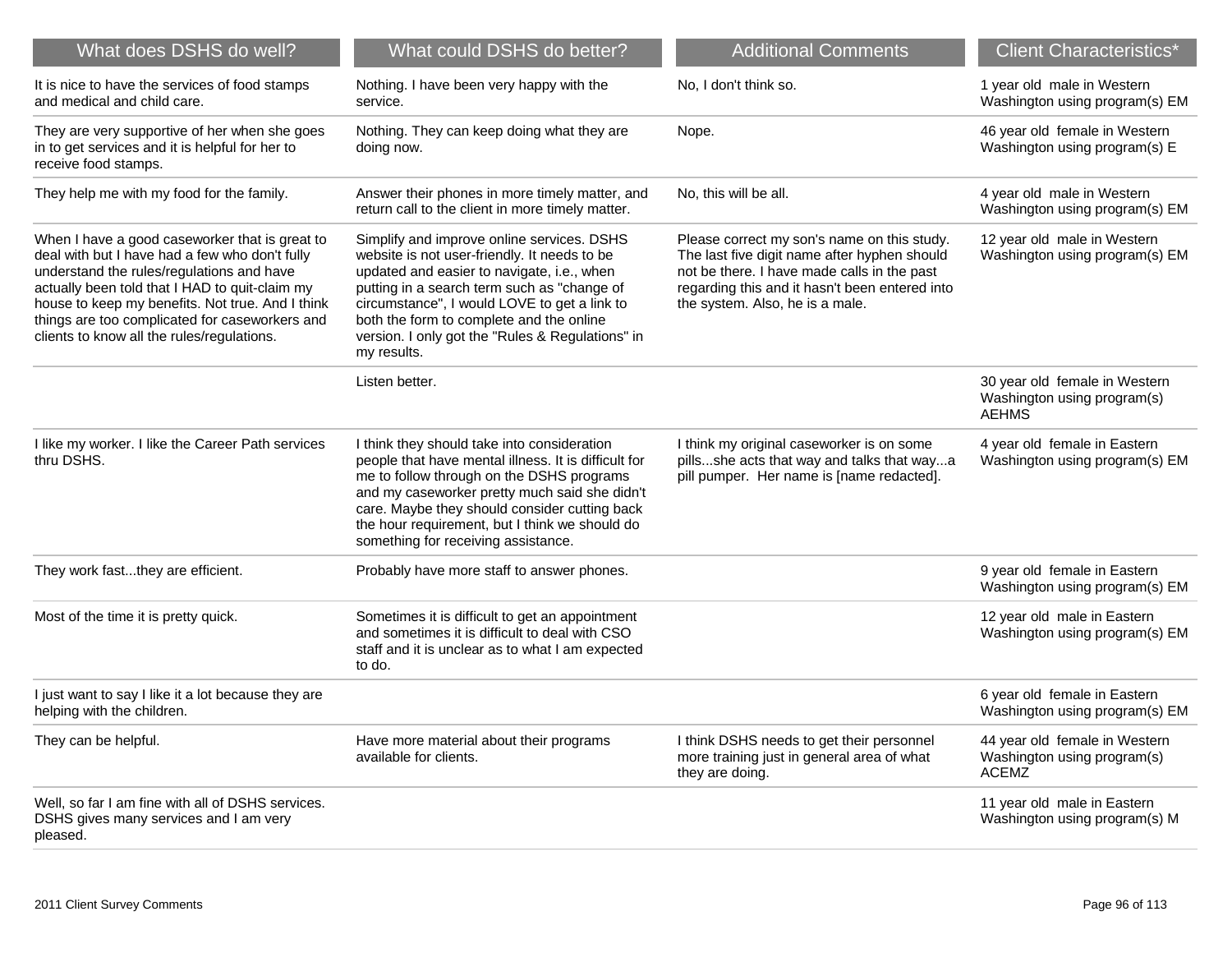| What does DSHS do well?                                                                                                                                                                                            | What could DSHS do better?                                                                                                                        | <b>Additional Comments</b> | <b>Client Characteristics*</b>                                              |
|--------------------------------------------------------------------------------------------------------------------------------------------------------------------------------------------------------------------|---------------------------------------------------------------------------------------------------------------------------------------------------|----------------------------|-----------------------------------------------------------------------------|
| Some of the staff are very helpful.                                                                                                                                                                                | Listen to the clients more.                                                                                                                       |                            | 40 year old female in Western<br>Washington using program(s)<br><b>CEX</b>  |
| Nothing.                                                                                                                                                                                                           | No comment.                                                                                                                                       |                            | 65 year old male in Western<br>Washington using program(s)<br><b>CEM</b>    |
| I am very happy that DSHS is there for me.                                                                                                                                                                         | I would like help with dental work and eye<br>issues. I wish there was a clinic in Silverdale<br>that would accept my Medicaid card for services. |                            | 61 year old female in Western<br>Washington using program(s)<br><b>CEHM</b> |
| When I had to deal with them, they pretty much<br>answered our questions.                                                                                                                                          |                                                                                                                                                   |                            | 59 year old female in Western<br>Washington using program(s) C              |
| I think it is good coverage and they help out our<br>familymedical assistance.                                                                                                                                     | We are farmers - it is difficult to re-qualify<br>annually since we don't have monthly income - it<br>is an annual based income.                  |                            | 14 year old male in Eastern<br>Washington using program(s) M                |
| They are nice to me and help me understand<br>things in the whole process.                                                                                                                                         | I cannot think of anything.                                                                                                                       |                            | 20 year old female in Western<br>Washington using program(s) V              |
| The money that DSHS provides for low income<br>people that need it the most.                                                                                                                                       | Answer the phone calls within 24 hours.                                                                                                           |                            | 47 year old female in Western<br>Washington using program(s) CX             |
| The quick response when I applied for food<br>assistance I got it almost immediately.                                                                                                                              | Make more reminder phone calls to clients<br>regarding appointments.                                                                              |                            | 38 year old male in Western<br>Washington using program(s) E                |
| Every time I go to the DSHS office, they are<br>really friendly and have helped us out a lot.                                                                                                                      |                                                                                                                                                   |                            | 16 year old female in Western<br>Washington using program(s) EM             |
| I think the staff has genuine interest at heart in<br>their job. I feel like they enjoy the work that they<br>do and they truly want to help people in spite of<br>the events and circumstances in people's lives. | Provide child care when the client has to go to<br>training. Less wait time in the office for<br>scheduled appointments and for walk-in visits.   |                            | 36 year old female in Western<br>Washington using program(s) C              |
| The services that they supply.                                                                                                                                                                                     | Social workers should have smaller caseloads.                                                                                                     |                            | 63 year old male in Eastern<br>Washington using program(s) C                |
| Friendly customer service.                                                                                                                                                                                         | Extend evening operating hours.                                                                                                                   |                            | 49 year old female in Western<br>Washington using program(s) C              |
| I like everything, especially the medication.                                                                                                                                                                      |                                                                                                                                                   |                            | 1 year old female in Western<br>Washington using program(s) M               |
| It has been very simple and straightforward so<br>far.                                                                                                                                                             |                                                                                                                                                   |                            | 26 year old male in Eastern<br>Washington using program(s) CX               |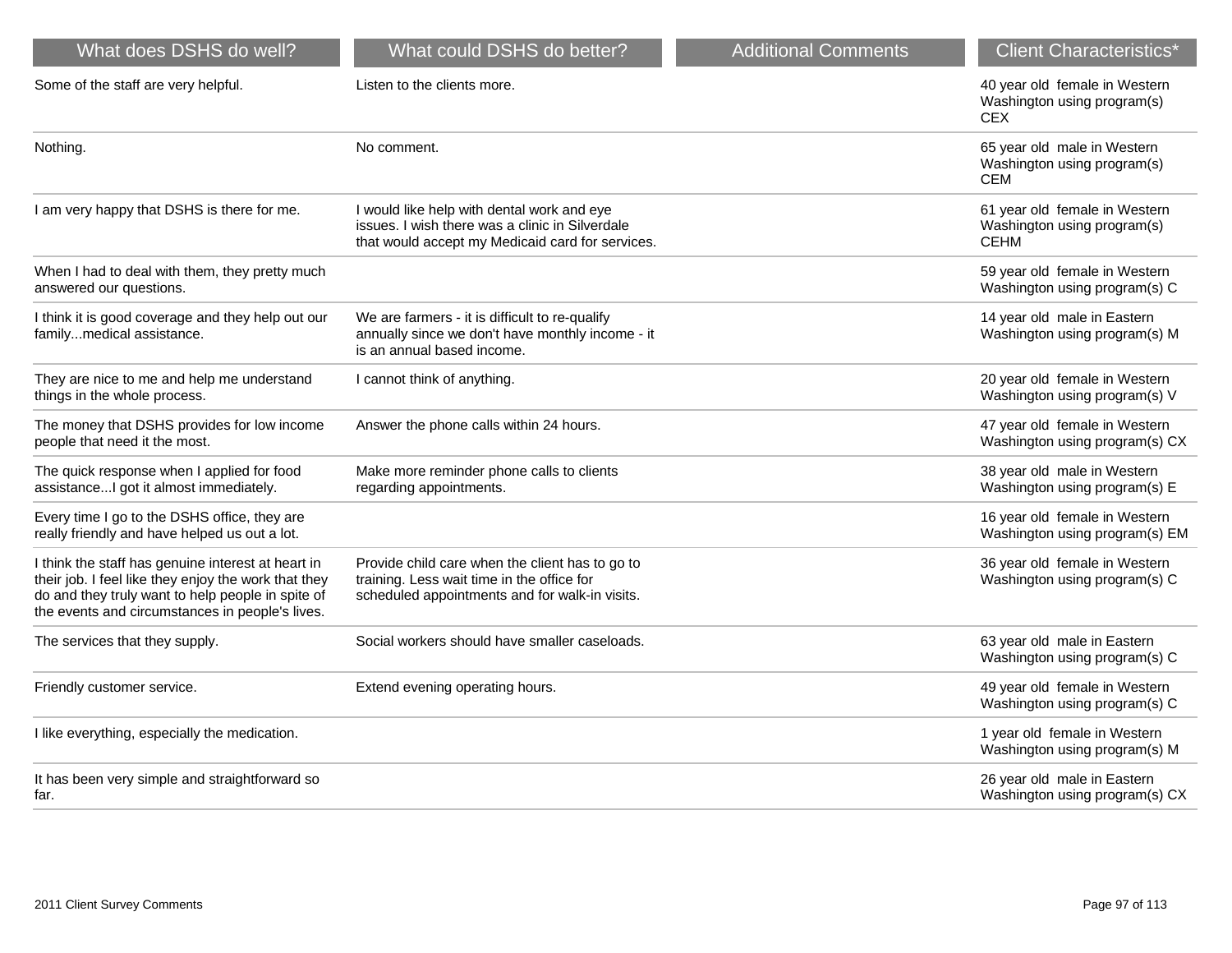| What does DSHS do well?                                                                                                                                    | What could DSHS do better?                                                                                                                                                                                                                                                                                                                                                                                                                        | <b>Additional Comments</b>                                                                                                                                                                                                                  | <b>Client Characteristics*</b>                                             |
|------------------------------------------------------------------------------------------------------------------------------------------------------------|---------------------------------------------------------------------------------------------------------------------------------------------------------------------------------------------------------------------------------------------------------------------------------------------------------------------------------------------------------------------------------------------------------------------------------------------------|---------------------------------------------------------------------------------------------------------------------------------------------------------------------------------------------------------------------------------------------|----------------------------------------------------------------------------|
| That there is assistance available for services<br>that I couldn't otherwise afford. Also, there are<br>specialists available to help with child adoption. | If there was a caseworker that I was in regular<br>contact with, I wouldn't feel like we were on our<br>own navigating the bureaucratic jungle! But,<br>the caseworker contact was sporadic at best,<br>and it made me feel like I had to be the squeaky<br>wheel to get service. I didn't like getting the 10<br>copies of paperwork which basically threatens to<br>stop providing service unless they are<br>completed and submitted properly. | Just that if there is any way to simplify the<br>process and make the contact with DSHS<br>more personal - I would be in favor of that.                                                                                                     | 51 year old male in Eastern<br>Washington using program(s) C               |
| I like getting my needs met whatever I need at<br>the time - financial needs and assistance.                                                               | I think it would be good that when I visit the<br>DSHS office regarding an overpayment and I<br>was supposed to get a call back and never did.<br>It would be nice to have a reference number for<br>the transaction so I could call and get it resolved.                                                                                                                                                                                         |                                                                                                                                                                                                                                             | 39 year old female in Western<br>Washington using program(s) CZ            |
| They are very helpful. They will check on issues<br>and call me back within 24 hours if they don't<br>have an answer on the spot.                          |                                                                                                                                                                                                                                                                                                                                                                                                                                                   | The people that I came into contact with at<br>DSHS were very courteous. If I had a<br>question, they always made sure they got the<br>proper answer for it.                                                                                | 59 year old female in Eastern<br>Washington using program(s) M             |
| The thing I like best - I don't know.                                                                                                                      | I say that they take a lot of time in the office or<br>on the phone to help out the person. They take<br>too much time to get the information. The client<br>has to wait a very long time.                                                                                                                                                                                                                                                        |                                                                                                                                                                                                                                             | 28 year old female in Eastern<br>Washington using program(s) EM            |
| They help my family.                                                                                                                                       | Everything is good.                                                                                                                                                                                                                                                                                                                                                                                                                               |                                                                                                                                                                                                                                             | 5 year old male in Western<br>Washington using program(s) M                |
| I don't know.                                                                                                                                              | I think better telephone services - it takes<br>forever to get a hold of anyone. It's important to<br>have live communication with clients rather than<br>a computerized voice.                                                                                                                                                                                                                                                                   |                                                                                                                                                                                                                                             | 57 year old female in Western<br>Washington using program(s)<br><b>EMS</b> |
| I like the fact that I don't have to deal with DSHS<br>anymore.                                                                                            | I would say more oversight on the claims<br>managers to ensure that they are treating<br>people respectfully. I never had overdue support<br>and I was called deadbeat Dad, etc. to my face,<br>and nothing was done about it after I<br>complained.                                                                                                                                                                                              | I would like to reiterate that my last claims<br>manager was professional and helpful but<br>the one previous was very bad. L&I doesn't<br>communicate with DSHS and that resulted in<br>an overpayment to my ex which I cannot<br>recover. | 40 year old male in Western<br>Washington using program(s) X               |
| They were open to communicate with them -<br>easy to talk to.                                                                                              | Have a better system to return calls and get<br>back to the clients, especially when we have<br>questions.                                                                                                                                                                                                                                                                                                                                        |                                                                                                                                                                                                                                             | 36 year old male in Eastern<br>Washington using program(s) S               |
| I didn't want to deal with DSHS but did anyway.                                                                                                            | I think they need to do mandatory unexpected<br>drug tests for all clients applying any service!                                                                                                                                                                                                                                                                                                                                                  | I think it's a good thing that you are doing this<br>survey. Drug testing is a must and should be<br>done!                                                                                                                                  | 49 year old female in Eastern<br>Washington using program(s)<br>CEMZ       |
| They are very willing to let my son see outside<br>specialists.                                                                                            | Maybe help to clarify what services are covered<br>on the website.                                                                                                                                                                                                                                                                                                                                                                                |                                                                                                                                                                                                                                             | 3 year old male in Western<br>Washington using program(s) M                |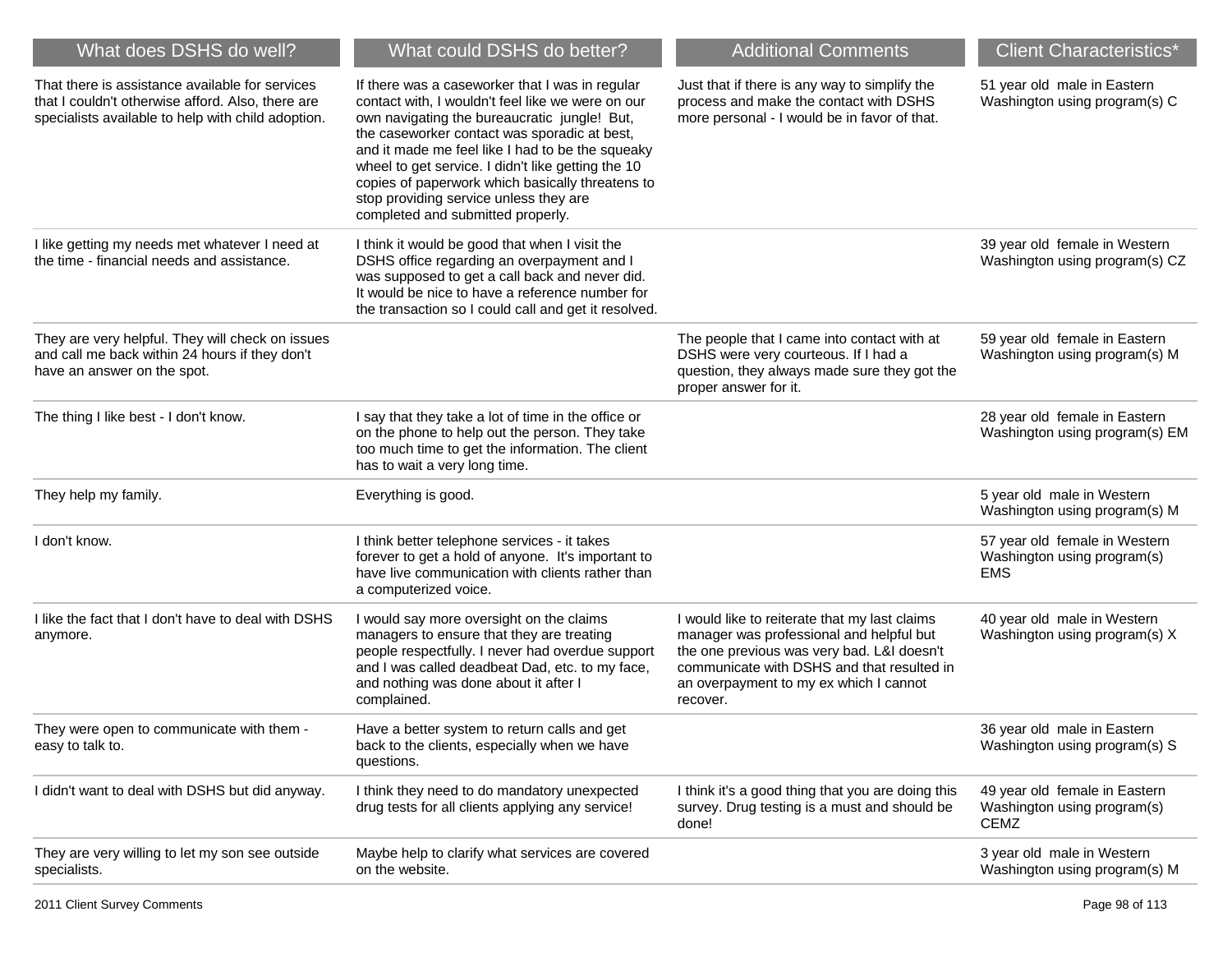| What does DSHS do well?                                                                                                            | What could DSHS do better?                                                                                                                                                                                                                    | <b>Additional Comments</b>                          | <b>Client Characteristics*</b>                                           |
|------------------------------------------------------------------------------------------------------------------------------------|-----------------------------------------------------------------------------------------------------------------------------------------------------------------------------------------------------------------------------------------------|-----------------------------------------------------|--------------------------------------------------------------------------|
| They have been very helpful, and provided me<br>with food stamps.                                                                  | Better communications with the clients. Better<br>protection against who is issued ETB cards and<br>who isn't and who has the right to use these<br>cards.                                                                                    | No. You were very helpful and I appreciate<br>that. | 45 year old female in Western<br>Washington using program(s) E           |
| They have provided me with food stamps.                                                                                            | Give me more food stamps.                                                                                                                                                                                                                     | No.                                                 | 38 year old male in Western<br>Washington using program(s) EX            |
| I like that they have helped me when I needed it<br>with food stamps.                                                              | Nothing.                                                                                                                                                                                                                                      | Nope.                                               | 12 year old male in Eastern<br>Washington using program(s) EM            |
| The overall service has been great, and the<br>accountability of the support has been excellent.                                   | Nothing.                                                                                                                                                                                                                                      | No. Thank you.                                      | 46 year old male in Eastern<br>Washington using program(s) X             |
| They treat me good when I call, and they have<br>accountability of the support payments being<br>made.                             | Nothing.                                                                                                                                                                                                                                      | No.                                                 | 23 year old male in Eastern<br>Washington using program(s) X             |
| They care about me, and provide me with the<br>food stamps and medical as quickly as possible.                                     | Make it easier to call someone on the phone. It<br>usually takes 15-20 minutes to get to a person<br>and talk to them.                                                                                                                        | No I don't. Thank you.                              | 27 year old female in Western<br>Washington using program(s) EM          |
| The people always seem really nice.                                                                                                | Make their telephone system a little easier to<br>understand and user friendly.                                                                                                                                                               |                                                     | 42 year old male in Western<br>Washington using program(s) E             |
| I like the fact that when you bring your<br>paperwork in, they get started on it right away.                                       | When they make appointments, if they could<br>keep appointments more timely, instead of<br>having you wait over an hour or more.                                                                                                              |                                                     | 27 year old male in Western<br>Washington using program(s) E             |
| They are there to help when you need it.                                                                                           | The employees need to be a little more<br>sympathetic to the clients' situations. I was<br>physically ill and they did not want to help me<br>'cause I was sick, from anxieties, but that was<br>why I was in their office applying for help. |                                                     | 4 year old female in Eastern<br>Washington using program(s) EM           |
| It's pretty black and white, so you pretty much<br>just have to follow instructions.                                               | Keeping better track of the custodial parents.                                                                                                                                                                                                |                                                     | 40 year old male in Western<br>Washington using program(s) X             |
| You get the answer that you need that day,<br>whether or not you qualify for any programs.<br>You don't have to wait for a letter. | Their wait time is too long, especially if you have<br>young children.                                                                                                                                                                        |                                                     | 34 year old male in Eastern<br>Washington using program(s)<br><b>CEX</b> |
| I like to have medical for my child.                                                                                               | It took 2 to 3 months to renew my child's<br>medical, it would be nice if it did not take so long.                                                                                                                                            |                                                     | 4 year old male in Western<br>Washington using program(s) M              |
| They do a very good job, even though they have<br>a huge clientele and a lot of demands.                                           |                                                                                                                                                                                                                                               |                                                     | 39 year old male in Eastern<br>Washington using program(s) E             |
| I think they do an awesome job to try and<br>protect the kids.                                                                     | They have such a heavy caseload, they need to<br>expand caseworkers. Ours had 45 cases she<br>was dealing with, which affected her ability to<br>help us when we needed it.                                                                   |                                                     | 51 year old female in Western<br>Washington using program(s) C           |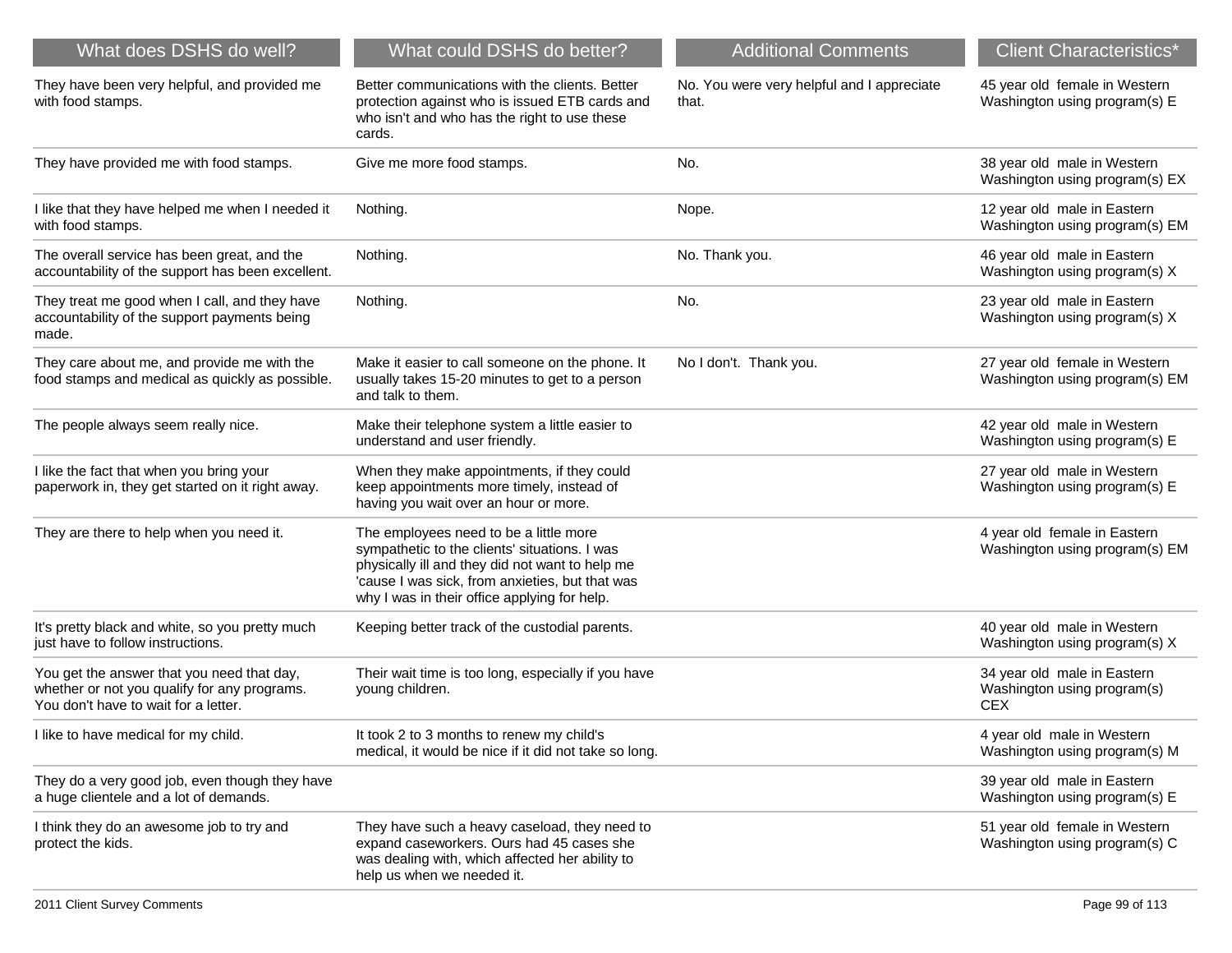| What does DSHS do well?                                                                                       | What could DSHS do better?                                                                                                                                                                                                                                                       | <b>Additional Comments</b>                                           | <b>Client Characteristics*</b>                                  |
|---------------------------------------------------------------------------------------------------------------|----------------------------------------------------------------------------------------------------------------------------------------------------------------------------------------------------------------------------------------------------------------------------------|----------------------------------------------------------------------|-----------------------------------------------------------------|
| I have always had a good experience here in<br>Spokane.                                                       | It would be nice to have extended office hours<br>for those of us who work. They do not appear to<br>have good coverage on the noon hour, between<br>noon and 1pm.                                                                                                               |                                                                      | 36 year old female in Eastern<br>Washington using program(s) E  |
| I really haven't had many dealings.                                                                           | I really don't have an opinion.                                                                                                                                                                                                                                                  |                                                                      | 55 year old male in Western<br>Washington using program(s) C    |
| Job coach is great!                                                                                           |                                                                                                                                                                                                                                                                                  | admire DSHS for helping us all these years<br>and I am really happy. | 29 year old female in Western<br>Washington using program(s) DM |
| They go after the child support for me.                                                                       | Be more available at DCS when we call their<br>office.                                                                                                                                                                                                                           |                                                                      | 41 year old female in Western<br>Washington using program(s) Z  |
| They are there to help you, and I strongly feel<br>that most of time they have helped me gratefully.          | Needs to shorten the waiting time in order to get<br>services.                                                                                                                                                                                                                   | No. Keep doing a good job.                                           | 21 year old male in Eastern<br>Washington using program(s) E    |
| They have provided me with food stamps and<br>medical for my husband and I am grateful.                       | It would be great if they would cover the dental<br>services that are needed. It would be great if the<br>Medicaid services were available for adults that<br>had medical problems when the children are<br>over 18.                                                             | Nope. Thank you.                                                     | 22 year old female in Western<br>Washington using program(s) E  |
| They have provided me with the services that I<br>have needed, like medical for my children.                  | The workers need to do their work in a timely<br>matter, and prioritize.                                                                                                                                                                                                         | Nope. I think that's it.                                             | 27 year old female in Western<br>Washington using program(s) E  |
| When I need help they are there to help me.                                                                   | Nothing.                                                                                                                                                                                                                                                                         | Nope. Everything is good.                                            | 48 year old female in Eastern<br>Washington using program(s) E  |
| They help people that are in need.                                                                            | Verify the information that is claimed in order to<br>receive assistance.                                                                                                                                                                                                        | No, not really.                                                      | 23 year old female in Western<br>Washington using program(s) E  |
| They have helped me receive the help that I<br>needed.                                                        | The workers in the office need to be more<br>customer-service oriented, and deal with the<br>public in a courteous matter.                                                                                                                                                       | No. I think everything is OK.                                        | 28 year old female in Western<br>Washington using program(s) E  |
| They are there to help me with food stamps and<br>medical for my children.                                    | Let the clients know about any other resources<br>that are available for them.                                                                                                                                                                                                   | Nope. That's it.                                                     | 41 year old female in Western<br>Washington using program(s) E  |
| They have helped me and my son with food<br>stamps.                                                           | They need to have an evening where the clients<br>that are employed and can't get off work are<br>able to come into the office. Also if they do a<br>phone interview with someone that is working, it<br>needs to be in the early evening hours so that<br>they can complete it. | Nope.                                                                | 25 year old male in Western<br>Washington using program(s) E    |
| They provide medical coupons for my children,<br>and the fact that if we need food stamps we can<br>get them. | It would be nice to have people in the office that<br>want to help you and try to find solutions for you<br>whenever there is a problem. If we go to the<br>office it is because we need it and not just<br>because we want to go there.                                         | No.                                                                  | 54 year old male in Eastern<br>Washington using program(s) EM   |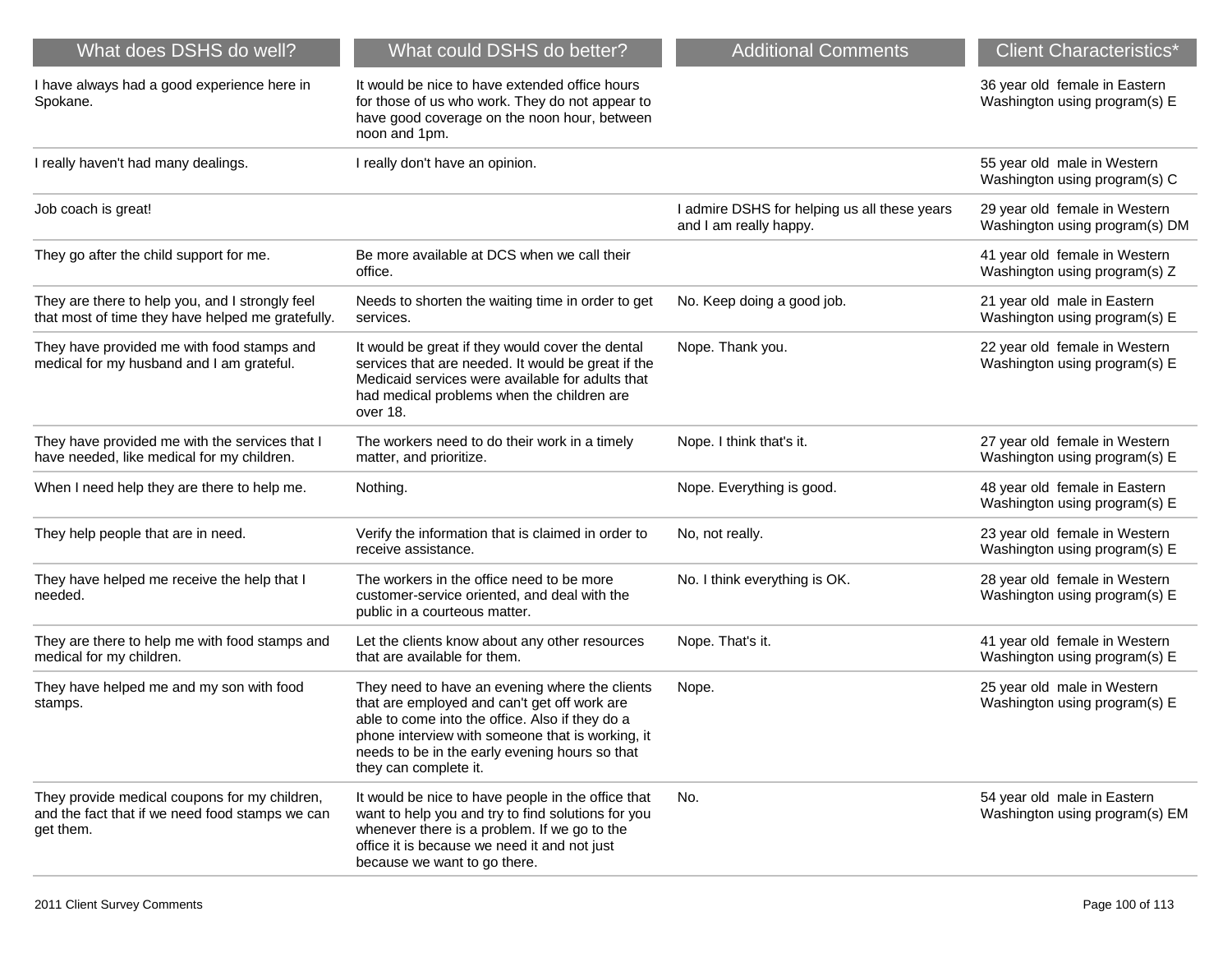| What does DSHS do well?                                                                                                     | What could DSHS do better?                                                                                                                                                                                                                                                                                                                                                                                                                                                                                                                                                           | <b>Additional Comments</b>                                                                                                                                                             | <b>Client Characteristics*</b>                                              |
|-----------------------------------------------------------------------------------------------------------------------------|--------------------------------------------------------------------------------------------------------------------------------------------------------------------------------------------------------------------------------------------------------------------------------------------------------------------------------------------------------------------------------------------------------------------------------------------------------------------------------------------------------------------------------------------------------------------------------------|----------------------------------------------------------------------------------------------------------------------------------------------------------------------------------------|-----------------------------------------------------------------------------|
|                                                                                                                             | Probably communicate among the employees<br>better. It seems like one hand doesn't know<br>what the other is doing sometimes.                                                                                                                                                                                                                                                                                                                                                                                                                                                        |                                                                                                                                                                                        | 33 year old male in Eastern<br>Washington using program(s) E                |
| It is a bit of a drive, but I get to see somebody<br>once I get there.                                                      |                                                                                                                                                                                                                                                                                                                                                                                                                                                                                                                                                                                      |                                                                                                                                                                                        | 28 year old male in Eastern<br>Washington using program(s) E                |
| They are very friendly and understanding.                                                                                   |                                                                                                                                                                                                                                                                                                                                                                                                                                                                                                                                                                                      | It would be fantastic if food stamps would be<br>allowed to cover toilet tissue, napkins, and<br>the like. People need that type of thing even<br>though food stamps won't cover them! | 17 year old female in Eastern<br>Washington using program(s) E              |
| Not going there.                                                                                                            | Have more one time deals like getting my teeth<br>fixed so I can apply for retail jobs. I am a single<br>male and can't get much DSHS service.                                                                                                                                                                                                                                                                                                                                                                                                                                       |                                                                                                                                                                                        | 45 year old male in Eastern<br>Washington using program(s) E                |
| It's the best. I love it. I don't have enough money<br>to pay for the food and when they helped me out<br>it was very good. |                                                                                                                                                                                                                                                                                                                                                                                                                                                                                                                                                                                      |                                                                                                                                                                                        | 53 year old female in Western<br>Washington using program(s) E              |
| Having everything online.                                                                                                   | I haven't received child support for four months<br>and have not received any phone calls or letters<br>from DCS why or anything about that.                                                                                                                                                                                                                                                                                                                                                                                                                                         |                                                                                                                                                                                        | 39 year old female in Western<br>Washington using program(s) Z              |
| Well, when they do their job, they do a good job.                                                                           | Improve their quality of service to out-of-state<br>children. I've been very frustrated with the fact<br>that my DCS worker here in lowa has tried and<br>tried to get an answer from the WA State DCS<br>worker and nothing! I haven't gotten any child<br>support since October 2010 and I'm desperately<br>in need of that money for my daughter. My<br>daughter deserves the same consideration that<br>a WA resident would - her father should be held<br>accountable for what the courts have ordered,<br>but we need the co-operation from WA workers<br>to make that happen. |                                                                                                                                                                                        | 42 year old female in Western<br>Washington using program(s) Z              |
| Nothing.                                                                                                                    |                                                                                                                                                                                                                                                                                                                                                                                                                                                                                                                                                                                      |                                                                                                                                                                                        | 51 year old female in Western<br>Washington using program(s) Z              |
| Their services.                                                                                                             | Help a lot more children with daycare, etc.                                                                                                                                                                                                                                                                                                                                                                                                                                                                                                                                          | The services are really good, especially in<br>helping care for my great-niece. They did a<br>good job.                                                                                | 43 year old female in Western<br>Washington using program(s)<br><b>CEMZ</b> |
| I just appreciate the support that they give as a<br>third party that collects the support money.                           | I think they change Support Enforcement<br>officers too often. If you call, you have to leave a<br>voicemail - I wish someone would just pick up<br>the phone.                                                                                                                                                                                                                                                                                                                                                                                                                       | When I got the survey in the mail, I thought it<br>was for Social Security and I didn't respond<br>since I have no problems with them.                                                 | 34 year old female in Western<br>Washington using program(s) Z              |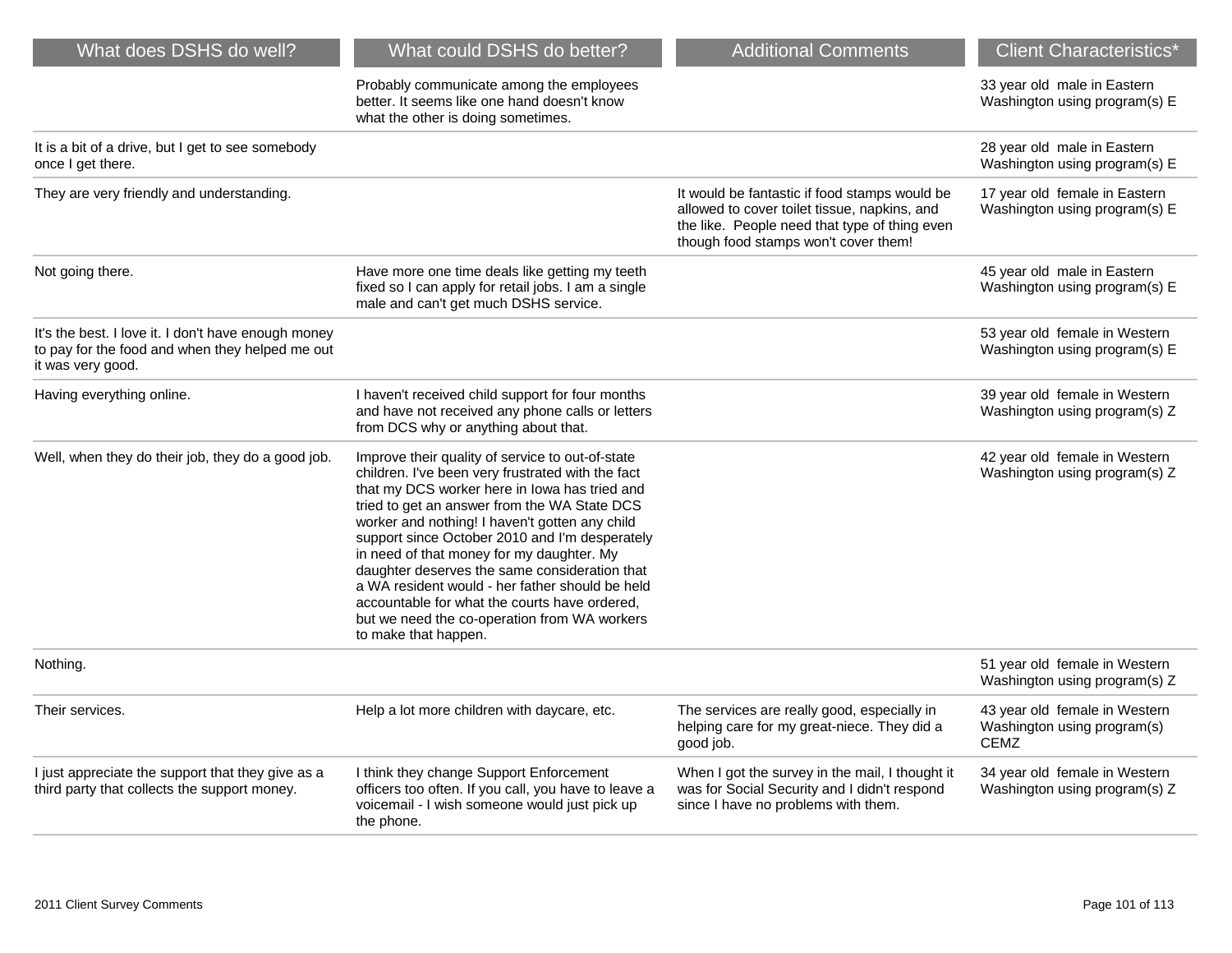| What does DSHS do well?                                                                               | What could DSHS do better?                                                                                                                                                                                                                                                                                                                                                                                                                                                       | <b>Additional Comments</b> | <b>Client Characteristics*</b>                                             |
|-------------------------------------------------------------------------------------------------------|----------------------------------------------------------------------------------------------------------------------------------------------------------------------------------------------------------------------------------------------------------------------------------------------------------------------------------------------------------------------------------------------------------------------------------------------------------------------------------|----------------------------|----------------------------------------------------------------------------|
| They have helped me and been very good to<br>me since I lost my leg.                                  | Not much.                                                                                                                                                                                                                                                                                                                                                                                                                                                                        | No. Thank you.             | 63 year old male in Western<br>Washington using program(s)<br><b>CEM</b>   |
| That they are there when I need the services.                                                         | Shorten the time that you have to wait when you<br>are on the phone.                                                                                                                                                                                                                                                                                                                                                                                                             | Nope.                      | 43 year old female in Western<br>Washington using program(s) E             |
| I like the fact that I get the medical care and<br>food stamps that I need.                           | Nothing.                                                                                                                                                                                                                                                                                                                                                                                                                                                                         | Nope.                      | 55 year old male in Western<br>Washington using program(s)<br>EHM          |
| They are kind and they are there when you need<br>them. They are not rude.                            | They need to extend the length of time that a<br>client gets assistance that has a baby because<br>they need to stay home with the child and not go<br>out and look for work. The babies are too little to<br>go to daycare at the age of newborns.                                                                                                                                                                                                                              | No.                        | 51 year old female in Western<br>Washington using program(s)<br><b>EHM</b> |
| They give me medical and food stamps.                                                                 | Nothing.                                                                                                                                                                                                                                                                                                                                                                                                                                                                         | No. Things are great.      | 61 year old male in Western<br>Washington using program(s)<br><b>CEM</b>   |
| They keep accountability of the support being<br>paid.                                                | The out-of-state support needs to be corrected if<br>they are deducting every two weeks for support<br>because there are 26 weeks in a year and the<br>support is for only 24 weeks. This messes up<br>the pay to the receipt because support has to be<br>refunded back to the client for the two overpaid<br>weeks. It needs to be corrected by taking the<br>total support owing each month times 12 and<br>then dividing it by 26 and have this amount<br>deducted and sent. | No, that's it.             | 31 year old female in Western<br>Washington using program(s) Z             |
| They provide food stamps and medical for my<br>family.                                                | When we go into the local office they need to be<br>a lot nicer to us. The waiting time needs to be<br>improved.                                                                                                                                                                                                                                                                                                                                                                 | Nope.                      | 6 year old male in Eastern<br>Washington using program(s) EM               |
| They have provided me with medical and food<br>stamps for my family when I have needed them.          | They can be a little nicer in CSO (Oak Harbor<br>Office). They don't have to be rude.                                                                                                                                                                                                                                                                                                                                                                                            | Nope, that should be good. | 9 year old male in Western<br>Washington using program(s) EM               |
| They will help you to the best that they can do.                                                      | They need to consider the net income of the<br>client when budgeting for assistance instead of<br>the gross income. They should also consider the<br>amount of medical premiums that are deducted<br>from paychecks in order to have medical for the<br>family. Or a portion of it or something.                                                                                                                                                                                 | No, I think I am good.     | 14 year old female in Eastern<br>Washington using program(s) EM            |
| The help with the child care is really grateful.<br>Also the food stamps and medical is very helpful. | Phone service needs to be improved. It takes<br>too long to get a real person on the phone, and I<br>have spent my whole lunch hour waiting on the<br>phone.                                                                                                                                                                                                                                                                                                                     | No I don't.                | 3 year old female in Western<br>Washington using program(s) EM             |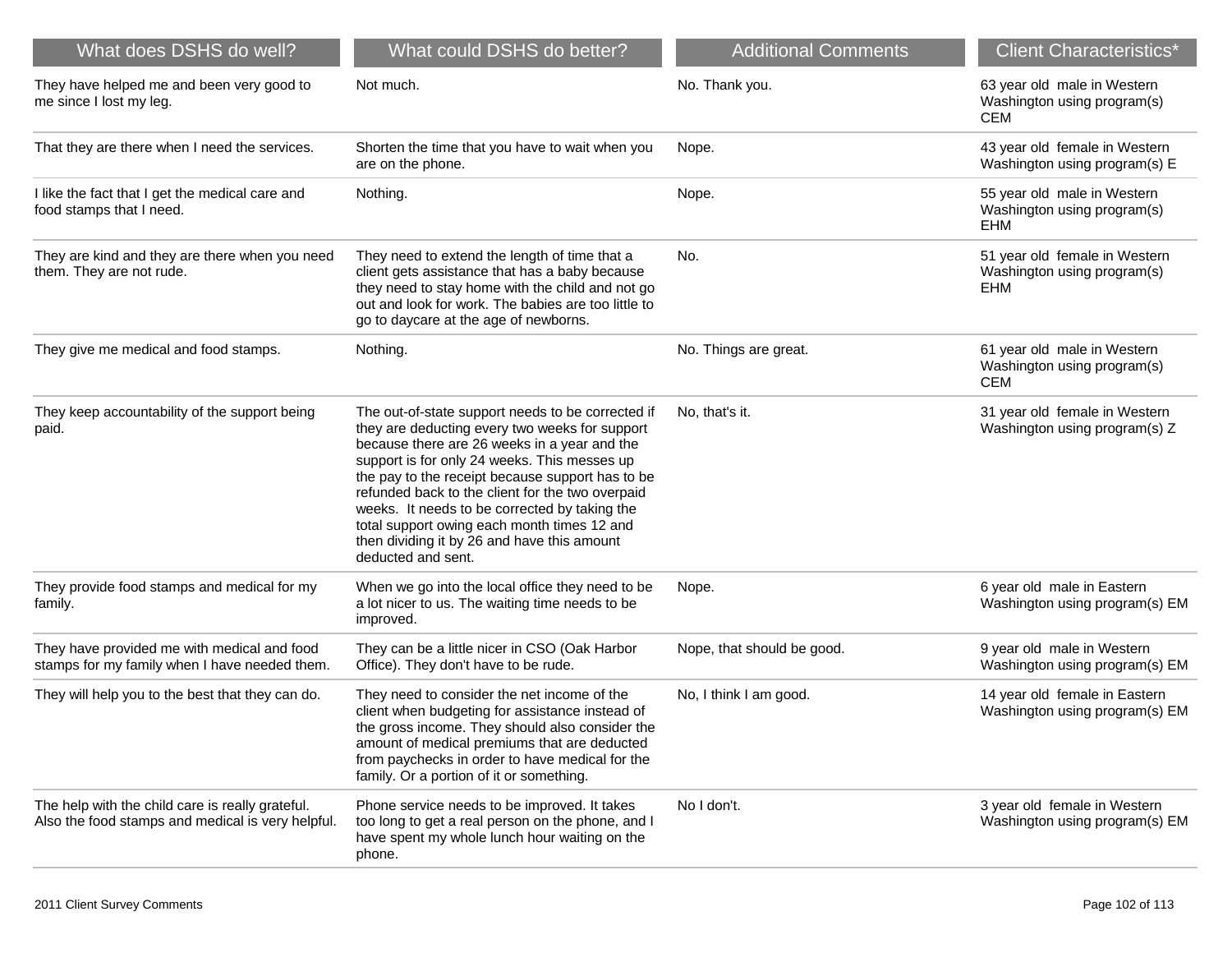| What does DSHS do well?                                                                                                                                                                                                                                                                                      | What could DSHS do better?                                                                                                                                                                                                                                                                                                                                                                                           | <b>Additional Comments</b>                                     | <b>Client Characteristics*</b>                                             |
|--------------------------------------------------------------------------------------------------------------------------------------------------------------------------------------------------------------------------------------------------------------------------------------------------------------|----------------------------------------------------------------------------------------------------------------------------------------------------------------------------------------------------------------------------------------------------------------------------------------------------------------------------------------------------------------------------------------------------------------------|----------------------------------------------------------------|----------------------------------------------------------------------------|
| The worker that I had was very helpful in<br>explaining everything that I needed to know<br>about my case. I had only one worker and this<br>helped, and I only got food stamps. It was<br>grateful that I could do my application online and<br>interview on phone and not have to come into<br>the office. | Excessive paperwork is not necessary when you<br>request termination and still get many letters<br>following asking for information and saying that<br>you failed to provide information when you really<br>had already requested termination of the food<br>stamps. This is very wasteful and costs money<br>not necessary to be spent.                                                                             | No, but I am glad that I did this. Hope that it<br>is helpful. | 56 year old female in Western<br>Washington using program(s) E             |
| They have provided me with food stamps and I<br>am grateful for that.                                                                                                                                                                                                                                        | Nothing.                                                                                                                                                                                                                                                                                                                                                                                                             | Nope, that's it.                                               | 56 year old male in Western<br>Washington using program(s) E               |
| I like the services that they provide.                                                                                                                                                                                                                                                                       | More people to talk with the clients over the<br>phone.                                                                                                                                                                                                                                                                                                                                                              | I don't.                                                       | 24 year old female in Western<br>Washington using program(s) E             |
|                                                                                                                                                                                                                                                                                                              | Train their staff to provide uniform answers to<br>my questions.                                                                                                                                                                                                                                                                                                                                                     |                                                                | 32 year old male in Western<br>Washington using program(s) E               |
| I think it is a strong part of our community.                                                                                                                                                                                                                                                                | Shorter waiting timemaybe appointments!                                                                                                                                                                                                                                                                                                                                                                              | Thanks for the help!                                           | 21 year old male in Western<br>Washington using program(s) ES              |
| The new Internet application was easy, and it<br>answered a lot of my questions.                                                                                                                                                                                                                             | When you go into the CSO, it takes forever and<br>I was there all day!                                                                                                                                                                                                                                                                                                                                               |                                                                | 43 year old male in Eastern<br>Washington using program(s) E               |
| The understanding people that work there.                                                                                                                                                                                                                                                                    | More staff so they could accommodate more<br>people.                                                                                                                                                                                                                                                                                                                                                                 |                                                                | 51 year old male in Western<br>Washington using program(s) E               |
|                                                                                                                                                                                                                                                                                                              | I think they need to find out more information<br>about each case before assuming the worst. I<br>was paying my ex in cash, and then changed<br>jobs and then they contacted my new job and I<br>told him that I had been paying in cash, and<br>they started taking out additional monies until<br>they contacted my ex and she confirmed that I<br>had been paying. The worker was very rude and<br>inappropriate. |                                                                | 42 year old male in Western<br>Washington using program(s) X               |
| They are usually very friendly and helpful, and<br>they have a very good WorkSource program.                                                                                                                                                                                                                 | They could verify more information, i. e., my ex<br>was getting services for our children, and they<br>never asked for verification that he actually had<br>them, as he did not have them, like school<br>statements, etc.                                                                                                                                                                                           |                                                                | 31 year old female in Western<br>Washington using program(s)<br><b>EMX</b> |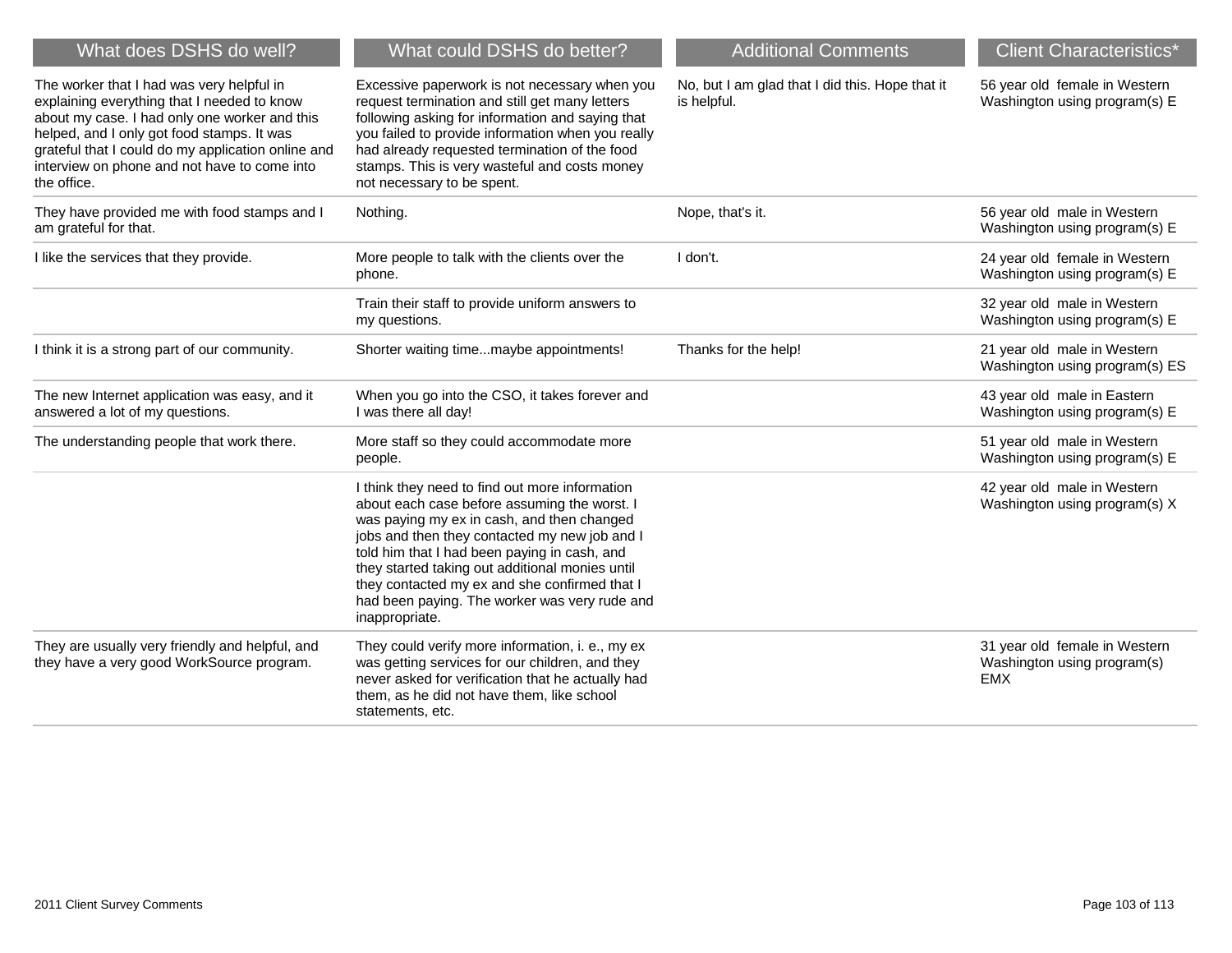| What does DSHS do well?                                                                                    | What could DSHS do better?                                                                                                                                                                                                                                                                                                                                                                                                                                                  | <b>Additional Comments</b> | <b>Client Characteristics*</b>                                             |
|------------------------------------------------------------------------------------------------------------|-----------------------------------------------------------------------------------------------------------------------------------------------------------------------------------------------------------------------------------------------------------------------------------------------------------------------------------------------------------------------------------------------------------------------------------------------------------------------------|----------------------------|----------------------------------------------------------------------------|
| There are some people who work for DSHS that<br>are good people.                                           | They need to have more consistency and more<br>follow-up. People seem to get passed on<br>through the system. You may get a new person<br>each time and have to explain the entire<br>situation over again and again, it is hard to<br>establish a trusted relationship when you have<br>several workers through a process. If for some<br>reason, you are not working well with a worker,<br>you should be able to get another worker,<br>without any repercussion to you. |                            | 35 year old male in Western<br>Washington using program(s) C               |
| It is simple and direct. The services are fast and<br>efficient when you get to your turn in line.         | If you need income verification, etc., the sitting<br>around time and waiting in the waiting room is<br>long. And waiting to hear about verification<br>received.                                                                                                                                                                                                                                                                                                           |                            | 59 year old male in Western<br>Washington using program(s)<br>EHM          |
|                                                                                                            | Better communication with other states, i.e., I<br>pay child support through Oregon, but<br>Washington started to collect as well. I had to<br>call them, they verified and reimbursed me.                                                                                                                                                                                                                                                                                  |                            | 42 year old male in Western<br>Washington using program(s) X               |
| When I had custody of my granddaughter, they<br>were very helpful.                                         | They could have a little more resources for<br>grandparents who have their grandchildren, i.e.,<br>community resources. I had to learn on my own<br>what programs would be helpful to me. They did<br>not offer any advice about resources.                                                                                                                                                                                                                                 |                            | 55 year old male in Western<br>Washington using program(s) CZ              |
| I feel like where I live we have a very good<br>service with DSHS.                                         | There is only a few clinics that accept DSHS, it<br>would be nice to have more. And nobody close<br>accepts DSHS for dental.                                                                                                                                                                                                                                                                                                                                                |                            | 17 year old female in Western<br>Washington using program(s) M             |
| Answering their phone quickly.                                                                             | Get bigger envelopes when they require copies<br>sent in.                                                                                                                                                                                                                                                                                                                                                                                                                   |                            | 41 year old female in Western<br>Washington using program(s) E             |
|                                                                                                            | Answer their phone.                                                                                                                                                                                                                                                                                                                                                                                                                                                         |                            | 17 year old female in Eastern<br>Washington using program(s) EM            |
| They work really well because they understand<br>[name redacted]'s needs, and they are<br>straightforward. | They should have person-centered planning,<br>used to help persons with disabilities make their<br>own decisions.                                                                                                                                                                                                                                                                                                                                                           |                            | 23 year old male in Western<br>Washington using program(s)<br><b>DHMV</b>  |
| They help me sometimes when I feel bad, and<br>then I feel better.                                         | Sometimes I call them and they try to make<br>appointment for 1/2 hr to 1 hour.                                                                                                                                                                                                                                                                                                                                                                                             |                            | 46 year old male in Western<br>Washington using program(s) V               |
| The consideration they give, and they are fair.                                                            | Have more staff, so people don't have to wait so<br>long.                                                                                                                                                                                                                                                                                                                                                                                                                   |                            | 26 year old male in Western<br>Washington using program(s) EV              |
| I like their attention, and how they help me with<br>their services.                                       |                                                                                                                                                                                                                                                                                                                                                                                                                                                                             |                            | 42 year old female in Eastern<br>Washington using program(s)<br><b>CEZ</b> |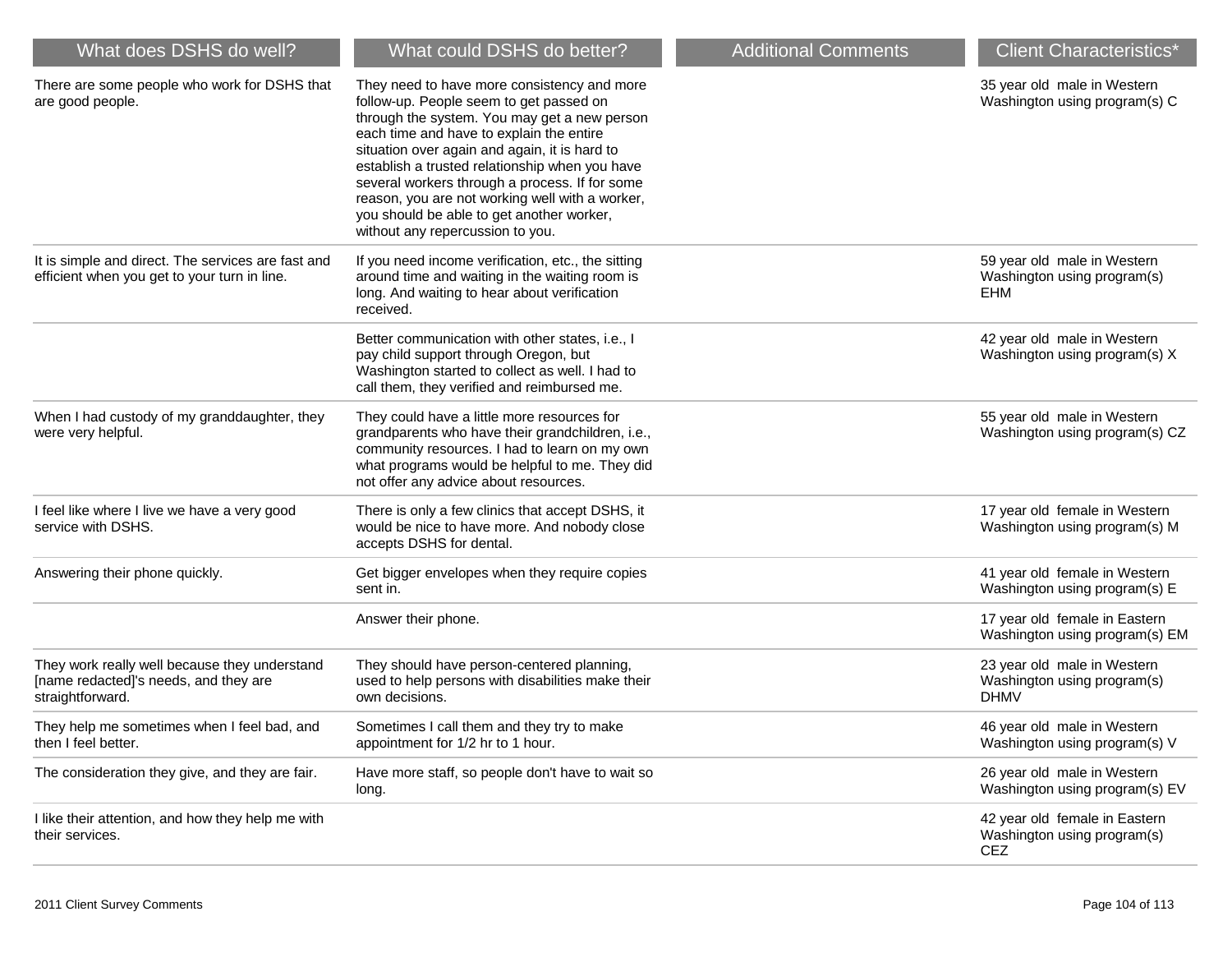| What does DSHS do well?                                                                                                                                          | What could DSHS do better?                                                                                                                                                                                                                                                                                                                                                                                                                                                     | <b>Additional Comments</b> | <b>Client Characteristics*</b>                                               |
|------------------------------------------------------------------------------------------------------------------------------------------------------------------|--------------------------------------------------------------------------------------------------------------------------------------------------------------------------------------------------------------------------------------------------------------------------------------------------------------------------------------------------------------------------------------------------------------------------------------------------------------------------------|----------------------------|------------------------------------------------------------------------------|
| That they helped me to complete the adoption<br>quickly.                                                                                                         |                                                                                                                                                                                                                                                                                                                                                                                                                                                                                |                            | 26 year old female in Western<br>Washington using program(s) C               |
|                                                                                                                                                                  | I think interstate communication could be a lot<br>better. We have a problem with her medical<br>expiring every year even though we have a<br>contract through her age of 18, they continue to<br>cancel it where we live in Oregon every year,<br>then we have the hassle of getting it reinstated<br>every year.                                                                                                                                                             |                            | 41 year old female in Eastern<br>Washington using program(s) C               |
| I love the new Internet, which eliminates long<br>phone hold times and long office wait times.<br>EBT cards are well automated now.                              | Not lose paperwork. I have an adult disabled<br>child and I've sent in school verification in<br>November and they have not found it. I sent<br>another in December. I have gone to the office<br>in February and handed another in and I have<br>still not heard from them. DDD services, I have<br>dealt with them over 18 years, I have a vast<br>experience with these agencies, and DDD has<br>the most caring, information-consistent workers<br>than any other workers. |                            | 22 year old female in Eastern<br>Washington using program(s)<br><b>ACDEM</b> |
| They're friendly.                                                                                                                                                | I don't know.                                                                                                                                                                                                                                                                                                                                                                                                                                                                  |                            | 34 year old male in Western<br>Washington using program(s) C                 |
|                                                                                                                                                                  | Lengthen hours that they are open.                                                                                                                                                                                                                                                                                                                                                                                                                                             |                            | 21 year old female in Western<br>Washington using program(s) CE              |
| They are nice and they are very helpful<br>whenever I have needed anything. They have<br>provided me with medical and food stamps and<br>mental health services. | Nothing. I have no idea.                                                                                                                                                                                                                                                                                                                                                                                                                                                       | No.                        | 48 year old female in Western<br>Washington using program(s)<br>EHM          |
| I don't have to go after my ex-husband and that<br>is helpful.                                                                                                   | They need to answer my questions in a way of<br>not just protecting him but giving me information<br>that I need. The workers need not to be rude.                                                                                                                                                                                                                                                                                                                             | Nope.                      | 34 year old female in Western<br>Washington using program(s) Z               |
| To get the food stamps has been a Godsend to<br>me. To have enough money after paying bills to<br>feed my kids is important.                                     | I'm really not sure. I really don't have any<br>complaints.                                                                                                                                                                                                                                                                                                                                                                                                                    |                            | 37 year old female in Western<br>Washington using program(s) E               |
| They were always helpful.                                                                                                                                        | Up the child support that a family can get if<br>needed.                                                                                                                                                                                                                                                                                                                                                                                                                       |                            | 50 year old female in Western<br>Washington using program(s) Z               |
| They seem to be pretty good at putting things<br>together, according to my treatment.                                                                            | There is a big waiting line for services.                                                                                                                                                                                                                                                                                                                                                                                                                                      |                            | 34 year old male in Western<br>Washington using program(s) HM                |
| They are usually fast to figure out what you<br>need and get the services to you pretty quickly,<br>and they are usually pretty helpful.                         | Not let the client sit forever to call you back to<br>see someone, I have waited for 2 hours before.                                                                                                                                                                                                                                                                                                                                                                           |                            | 23 year old female in Eastern<br>Washington using program(s)<br><b>CEM</b>   |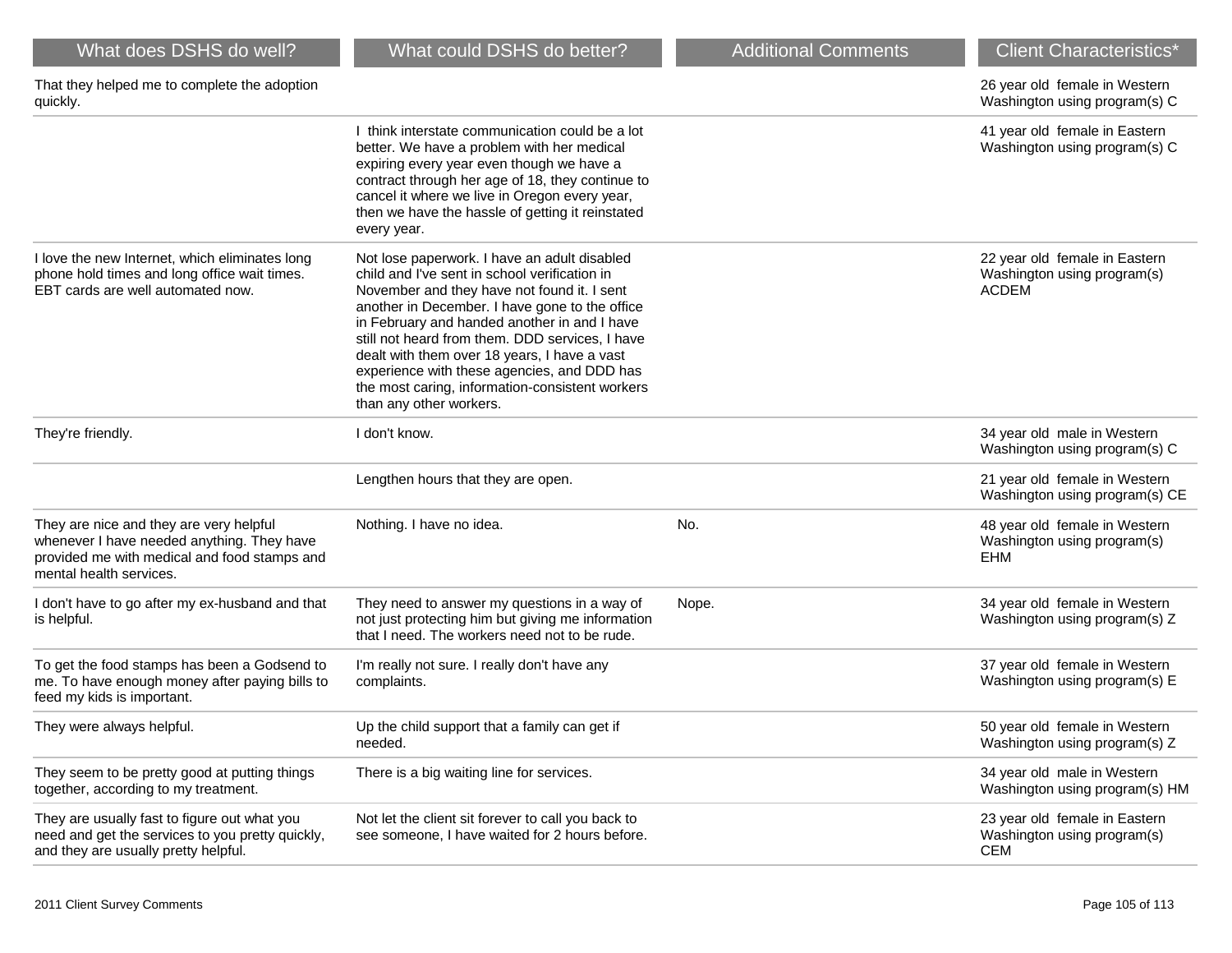| What does DSHS do well?                                                                                | What could DSHS do better?                                                                                                                                                      | <b>Additional Comments</b>                                                                                                                               | <b>Client Characteristics*</b>                                               |
|--------------------------------------------------------------------------------------------------------|---------------------------------------------------------------------------------------------------------------------------------------------------------------------------------|----------------------------------------------------------------------------------------------------------------------------------------------------------|------------------------------------------------------------------------------|
| They were helpful when we needed it.                                                                   | I think it might nice to have the same treatment<br>and some minorities.                                                                                                        |                                                                                                                                                          | 30 year old male in Western<br>Washington using program(s) E                 |
| I like the medical program, we can go to almost<br>any doctor.                                         |                                                                                                                                                                                 |                                                                                                                                                          | 46 year old male in Western<br>Washington using program(s) CE                |
| I like that they're there to help when people are<br>in need - desperate need sometimes.               | Be more open to their client's issues.                                                                                                                                          | I hope that they don't cut out the important<br>programs for people that are in need. I really<br>can't make it without the help I receive from<br>DSHS. | 37 year old female in Eastern<br>Washington using program(s)<br><b>EMSVZ</b> |
| They provide me with the services that I need<br>like food stamps and alcohol treatment.               | When you call on the phone you get a live<br>person instead of the recorder and having to<br>wait 20-30 minutes to get to a live person.                                        | I don't. Thank you.                                                                                                                                      | 33 year old male in Western<br>Washington using program(s) E                 |
| They have kept [track] of the support payments<br>that I pay.                                          | I don't know.                                                                                                                                                                   | Nope. Nice talking to you.                                                                                                                               | 48 year old male in Western<br>Washington using program(s) X                 |
| The accountable of the funds being paid to me.                                                         | Make it easier for the client to get direct deposit<br>and the DCS card.                                                                                                        | Nope.                                                                                                                                                    | 42 year old female in Western<br>Washington using program(s) Z               |
| They are pretty fast in providing services and<br>information.                                         | Different answers from different people and the<br>answers need to be the same. There needs to<br>be better access to medical health services.                                  | No, but thank you. You are been very nice.                                                                                                               | 18 year old male in Eastern<br>Washington using program(s) CM                |
| They have provided medical and food stamps.                                                            | Not have to wait so long on the phone when you<br>call in.                                                                                                                      | Nope.                                                                                                                                                    | 3 year old male in Western<br>Washington using program(s)<br><b>DEM</b>      |
| They have provide me the service that I needed<br>when I needed it.                                    | Explain in more detail of why my assistance<br>stop. Make it easier to place a phone call to<br>where you do not have to wait 20-30 minutes to<br>get a real person to talk to. | No.                                                                                                                                                      | 3 year old male in Western<br>Washington using program(s) DM                 |
| They helped me with whatever I needed like<br>medical, food stamps, and alcohol and drug<br>treatment. | Don't change anything. Everything worked out<br>great for me.                                                                                                                   | Nope. I don't think so.                                                                                                                                  | 28 year old male in Eastern<br>Washington using program(s)<br><b>EMS</b>     |
| I like it that sometimes there are people who<br>speak Spanish.                                        | They could do better, for instance, something<br>that has happened to me. The receptionists at<br>the front desk do not treat you very well.                                    | The receptionist didn't treat us well at all.                                                                                                            | 39 year old male in Eastern<br>Washington using program(s) E                 |
| When I needed medical they provided it. They<br>treat you well.                                        |                                                                                                                                                                                 |                                                                                                                                                          | 59 year old male in Western<br>Washington using program(s) E                 |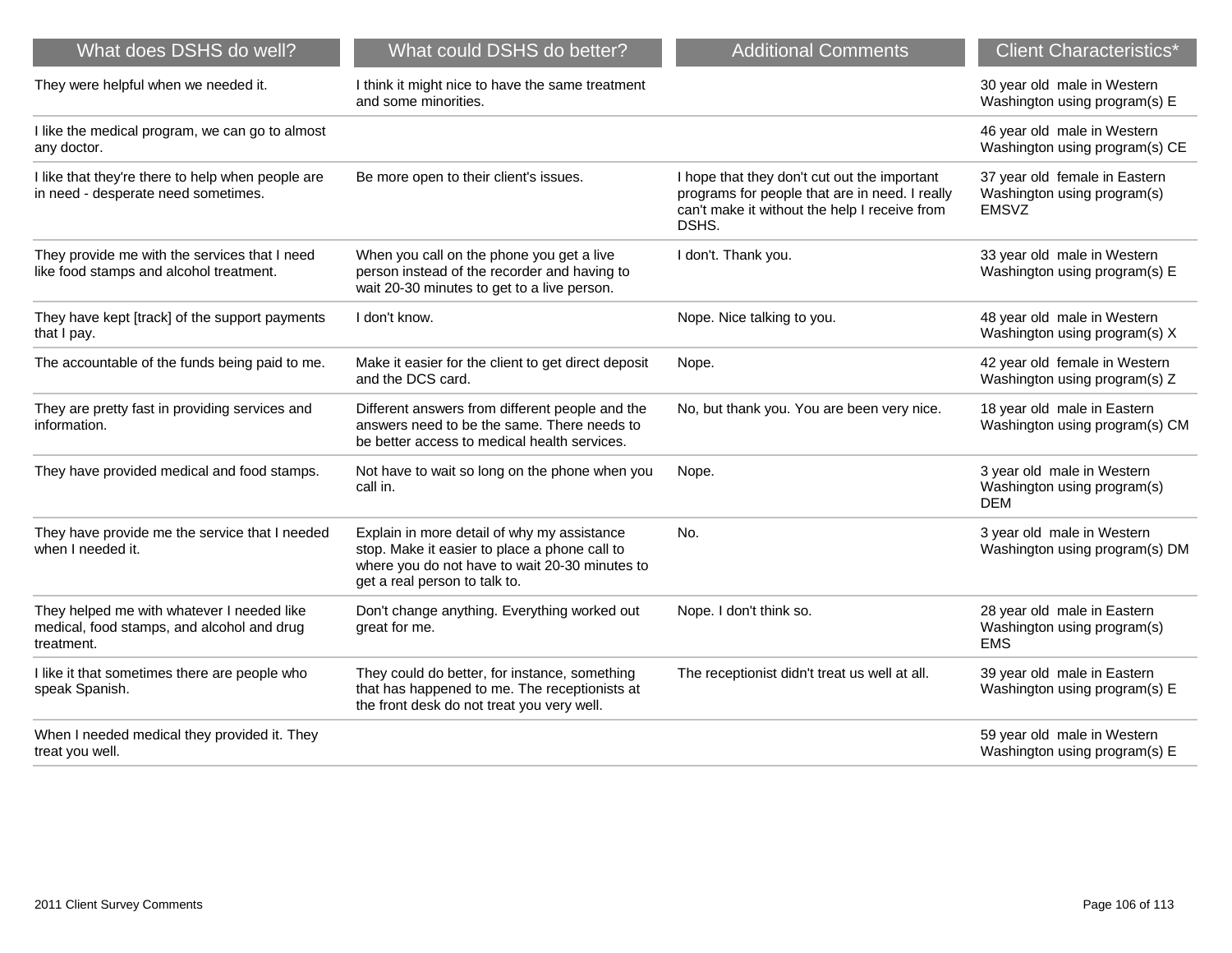| What does DSHS do well?                                                                                                                                               | What could DSHS do better?                                                                                                                                                                                                                                                                                                                                                                                                                                                                                                                                                                                                                                                                                                                                                                                                                                                                                                                                                   | <b>Additional Comments</b>                                                                                   | <b>Client Characteristics*</b>                                            |
|-----------------------------------------------------------------------------------------------------------------------------------------------------------------------|------------------------------------------------------------------------------------------------------------------------------------------------------------------------------------------------------------------------------------------------------------------------------------------------------------------------------------------------------------------------------------------------------------------------------------------------------------------------------------------------------------------------------------------------------------------------------------------------------------------------------------------------------------------------------------------------------------------------------------------------------------------------------------------------------------------------------------------------------------------------------------------------------------------------------------------------------------------------------|--------------------------------------------------------------------------------------------------------------|---------------------------------------------------------------------------|
| The fact that they exist at all, I am very grateful<br>for. I believe they make excellent attempts to<br>improve their customer services, they make a<br>good effort. | I have great regard for WASHCAP as it makes<br>getting services for my son effortless. BHR is<br>incompetent, the counselor assigned to my son<br>did not address his needs as stated in the<br>intake, specifically my son and I asked for help<br>with assertiveness and boundary setting. The<br>counselor ignored this and instead focused on<br>visualization. I requested a consultation with a<br>psychiatrist, as his parent, to evaluate my son<br>for ADHD, and the counselor refused as she<br>stated she did not believe in medication for<br>ADHD. My son's Medicaid provider made his<br>medical experiences unbelievably easy and<br>good. We followed him when he graduated from<br>the Providence St. Peter family practice<br>program. I was unable to locate any physicians<br>in the area that would take Medicaid outside of<br>SEAMAR. I feel that if my son did not have this<br>provider, his Medicaid experience and health<br>would be a disaster. | If anyone from DSHS would like to contact<br>me about any of these comments I welcome<br>that.               | 29 year old male in Western<br>Washington using program(s)<br><b>EMSV</b> |
|                                                                                                                                                                       | It's hard to get through on the phone, my<br>husband has to take time off work to go into the<br>office.                                                                                                                                                                                                                                                                                                                                                                                                                                                                                                                                                                                                                                                                                                                                                                                                                                                                     | The workers at the CSO are very loud so that<br>everyone can hear your business and that is<br>embarrassing. | 4 year old female in Western<br>Washington using program(s) EM            |
| The different programs.                                                                                                                                               |                                                                                                                                                                                                                                                                                                                                                                                                                                                                                                                                                                                                                                                                                                                                                                                                                                                                                                                                                                              |                                                                                                              | 57 year old male in Eastern<br>Washington using program(s)<br><b>EMS</b>  |
|                                                                                                                                                                       | Tailor services a little more to the individual,<br>than to the courts.                                                                                                                                                                                                                                                                                                                                                                                                                                                                                                                                                                                                                                                                                                                                                                                                                                                                                                      |                                                                                                              | 42 year old male in Western<br>Washington using program(s) S              |
| They have provided care and medical for my<br>mother.                                                                                                                 | Answer the phone and be able to talk to my<br>caseworker when I need to.                                                                                                                                                                                                                                                                                                                                                                                                                                                                                                                                                                                                                                                                                                                                                                                                                                                                                                     | Nope. But thank you for being so nice and<br>talking to me.                                                  | 88 year old female in Western<br>Washington using program(s)<br>AEM       |
| Nothing.                                                                                                                                                              | Give us back the medical and dental and talk to<br>the worker so that they are not so rude and the<br>assistance is not coming out of their pocket.                                                                                                                                                                                                                                                                                                                                                                                                                                                                                                                                                                                                                                                                                                                                                                                                                          | Nope.                                                                                                        | 27 year old male in Eastern<br>Washington using program(s)<br><b>EMZ</b>  |
| They were friendly and understanding about<br>helping me and my brother getting into a safe<br>home.                                                                  | They need to follow-up better with their clients of<br>where they are located and how to locate them<br>and follow-up with the situation of case.                                                                                                                                                                                                                                                                                                                                                                                                                                                                                                                                                                                                                                                                                                                                                                                                                            | Nope, that is just fine.                                                                                     | 23 year old female in Western<br>Washington using program(s) C            |
| Nothing.                                                                                                                                                              | Don't call me so many times.                                                                                                                                                                                                                                                                                                                                                                                                                                                                                                                                                                                                                                                                                                                                                                                                                                                                                                                                                 | Nope, I don't think so.                                                                                      | 22 year old male in Western<br>Washington using program(s) X              |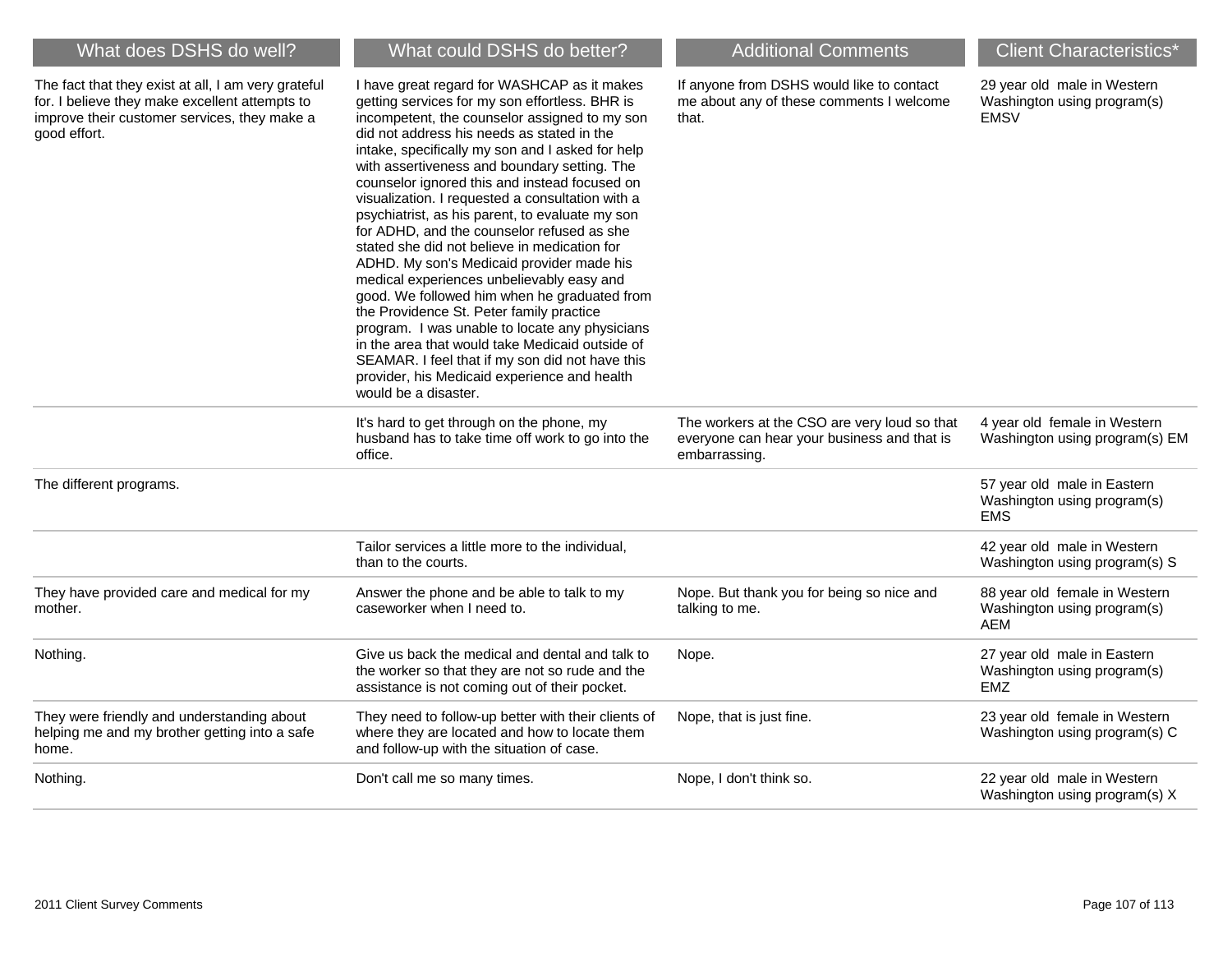I think they should verify circumstances more, since I have had custody of my daughter more than 1/2 the time, and I'm required to pay child

## 40 year old male in Western Washington using program(s) X

|                                                                       | support. They block you into a corner to where<br>you have to pay 2000 to 3000 dollars to even<br>address any issues like this by having to get an<br>attorney. I am all about being fair, I truly would<br>not want my daughter to go without anything. I<br>even went to go to see an attorney, but she told<br>me that if we got the wrong judge, usually<br>women or mothers end up winning the case. I<br>feel kind of stuck. The rule is now that if the<br>absent parent (myself) if he has medical he<br>must carry the child on it, I do not have medical<br>on my job. I pay \$800 a month child support and<br>if I had medical and had to pay more for medical<br>for my daughter. When I was on unemployment,<br>they took \$800 out of that income for a year and<br>a half. I think there should be verification<br>managed decision awarded to DCS by the court<br>to be a legal liaison or mediator to enable them<br>to make changes on support within weeks of<br>receiving verification of income/circumstance<br>changes. It is impossible with the current system<br>to get an attorney when you income stops or<br>reduces to have changes/reduction of support.<br>They need to also make sure that there are no<br>repercussions from reduction of child support,<br>i.e. like stopping visitation etc. My ex said that |                                                                             |
|-----------------------------------------------------------------------|--------------------------------------------------------------------------------------------------------------------------------------------------------------------------------------------------------------------------------------------------------------------------------------------------------------------------------------------------------------------------------------------------------------------------------------------------------------------------------------------------------------------------------------------------------------------------------------------------------------------------------------------------------------------------------------------------------------------------------------------------------------------------------------------------------------------------------------------------------------------------------------------------------------------------------------------------------------------------------------------------------------------------------------------------------------------------------------------------------------------------------------------------------------------------------------------------------------------------------------------------------------------------------------------------------------------------------------------------|-----------------------------------------------------------------------------|
|                                                                       | someone from the state (DCS)? redid support<br>and it was raised from 400 to 800 per month. My<br>ex lied to say I was not helping pay child care<br>one time. There should be a mediator who gets<br>information/verification from both parents and<br>reviews what child support should be without<br>huge legal fees.                                                                                                                                                                                                                                                                                                                                                                                                                                                                                                                                                                                                                                                                                                                                                                                                                                                                                                                                                                                                                         |                                                                             |
| When we used adoption process it went<br>extremely smooth.            | After using foster care program, I'm not sure if<br>placing children in their extended family is in the<br>best interest of the child. Some of the folks in<br>the office to get foster care licenses seemed<br>primarily interested in another means of income<br>rather than helping the children.                                                                                                                                                                                                                                                                                                                                                                                                                                                                                                                                                                                                                                                                                                                                                                                                                                                                                                                                                                                                                                             | 37 year old male in Western<br>Washington using program(s) C                |
| They helped when my husband wasn't<br>cooperating with child support. |                                                                                                                                                                                                                                                                                                                                                                                                                                                                                                                                                                                                                                                                                                                                                                                                                                                                                                                                                                                                                                                                                                                                                                                                                                                                                                                                                  | 25 year old female in Western<br>Washington using program(s)<br><b>DEMV</b> |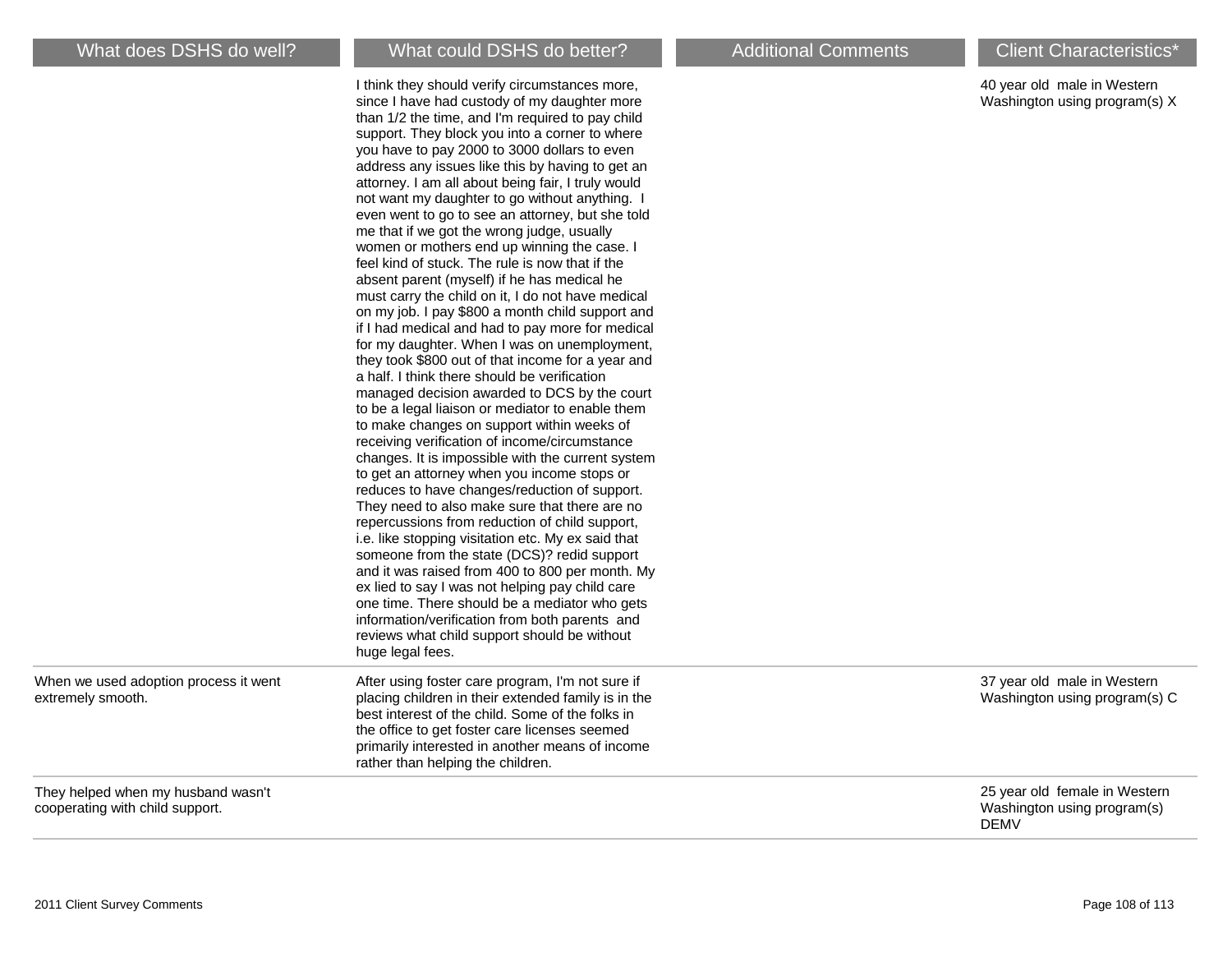| What does DSHS do well?                                                                                                                                                                                   | What could DSHS do better?                                                                                                                                                                                                                                                                                                                                                                                                                         | <b>Additional Comments</b>                                                                                                                                                                                                | <b>Client Characteristics*</b>                                             |
|-----------------------------------------------------------------------------------------------------------------------------------------------------------------------------------------------------------|----------------------------------------------------------------------------------------------------------------------------------------------------------------------------------------------------------------------------------------------------------------------------------------------------------------------------------------------------------------------------------------------------------------------------------------------------|---------------------------------------------------------------------------------------------------------------------------------------------------------------------------------------------------------------------------|----------------------------------------------------------------------------|
| I like how they find out what you need.                                                                                                                                                                   |                                                                                                                                                                                                                                                                                                                                                                                                                                                    |                                                                                                                                                                                                                           | 24 year old male in Western<br>Washington using program(s)<br><b>EMV</b>   |
| The availability, that they are there and willing to<br>help with someone needs it.                                                                                                                       | They could have more workers so you can see<br>a worker when you need to.                                                                                                                                                                                                                                                                                                                                                                          |                                                                                                                                                                                                                           | 13 year old female in Eastern<br>Washington using program(s) EM            |
| They help people, and they help me in my time<br>of need.                                                                                                                                                 |                                                                                                                                                                                                                                                                                                                                                                                                                                                    | You could probably get ahold of people<br>easier if you did not have call blocking, it<br>says "restricted" on caller ID when you call<br>and usually I won't answer those calls and I<br>don't think others will either. | 22 year old male in Western<br>Washington using program(s) E               |
| That they sometimes help people when they<br>need it.                                                                                                                                                     | The attitude at the front desk, they are just rude.                                                                                                                                                                                                                                                                                                                                                                                                |                                                                                                                                                                                                                           | 42 year old female in Western<br>Washington using program(s) E             |
| They were always available and very helpful, in<br>finding doctors and dentists and that kind of<br>thing. They send out good literature.                                                                 |                                                                                                                                                                                                                                                                                                                                                                                                                                                    |                                                                                                                                                                                                                           | 19 year old male in Western<br>Washington using program(s) DM              |
| I was satisfied with some of it, but not 100<br>percent.                                                                                                                                                  | They need to have someone who can<br>communicate with American Sign Language.                                                                                                                                                                                                                                                                                                                                                                      |                                                                                                                                                                                                                           | 57 year old male in Western<br>Washington using program(s) V               |
| That I can find a doctor, dentist, etc., when I<br>need to.                                                                                                                                               |                                                                                                                                                                                                                                                                                                                                                                                                                                                    |                                                                                                                                                                                                                           | 13 year old male in Eastern<br>Washington using program(s) M               |
| I like that some of their (DD) employees are<br>highly skilled in working with individuals like my<br>daughter. I like the benefits that she receives<br>enhance her quality of life through DD services. | However, I felt that DVR could be improved for<br>individuals such as with my daughter's<br>disabilities. The lack of follow-up on services on<br>clients with developmental disabilities needs to<br>be addressed because there weren't any. There<br>is need to take into consideration the<br>developmental capabilities of clients to follow<br>through in a timely manner, because these<br>clients just can't do that, they need extra care. |                                                                                                                                                                                                                           | 25 year old female in Western<br>Washington using program(s)<br><b>DMV</b> |
| They don't waste a lot of my time.                                                                                                                                                                        |                                                                                                                                                                                                                                                                                                                                                                                                                                                    |                                                                                                                                                                                                                           | 50 year old male in Western<br>Washington using program(s) X               |
| They are very persistent.                                                                                                                                                                                 | Be less persistent.                                                                                                                                                                                                                                                                                                                                                                                                                                |                                                                                                                                                                                                                           | 30 year old male in Western<br>Washington using program(s) X               |
| Nothing.                                                                                                                                                                                                  | Increase the medical standards.                                                                                                                                                                                                                                                                                                                                                                                                                    | Nope.                                                                                                                                                                                                                     | 55 year old male in Western<br>Washington using program(s) SX              |
| They helped me with food stamps and drug and<br>alcohol treatment.                                                                                                                                        | Nothing.                                                                                                                                                                                                                                                                                                                                                                                                                                           | No I don't.                                                                                                                                                                                                               | 34 year old male in Eastern<br>Washington using program(s)<br><b>EMSX</b>  |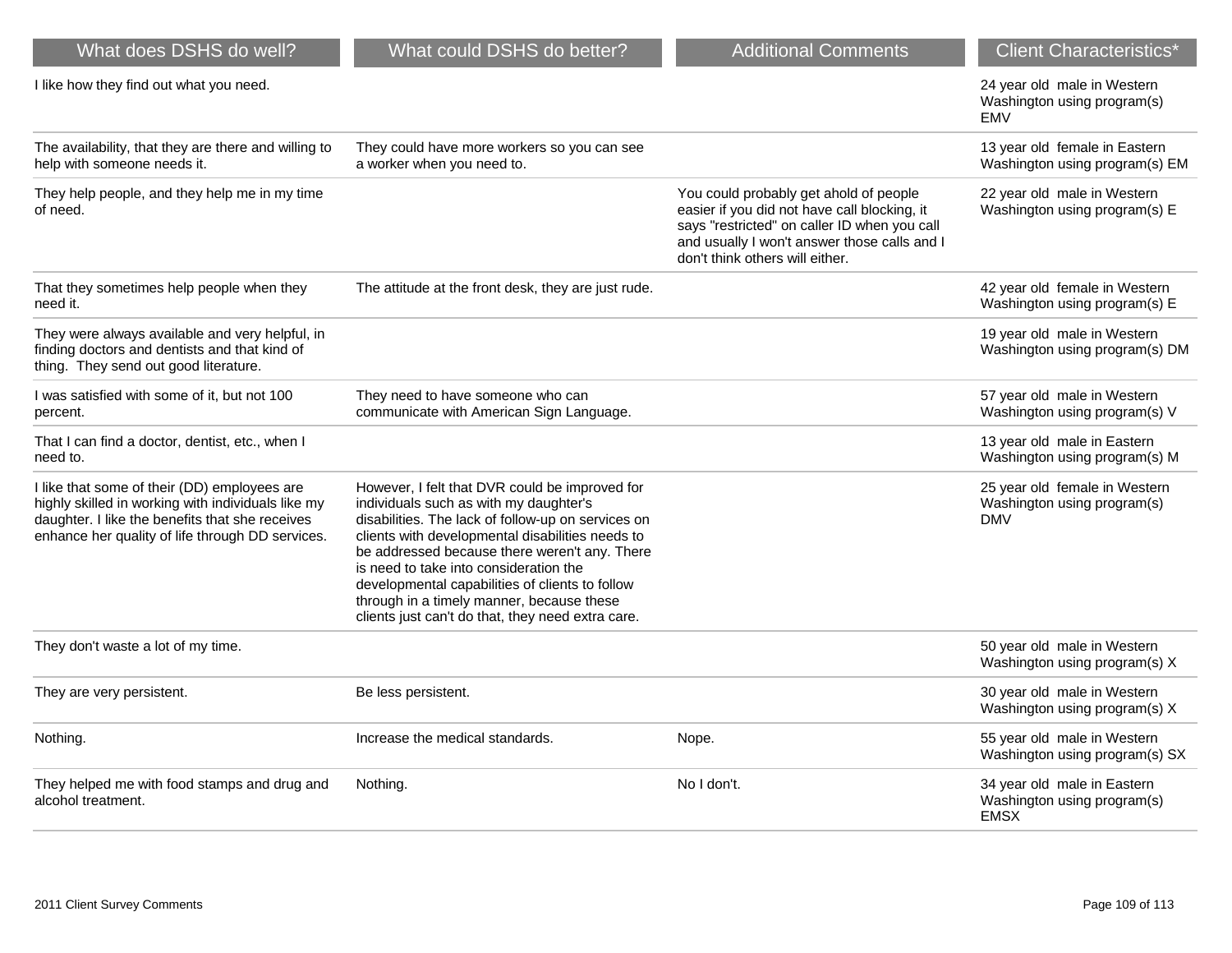| What does DSHS do well?                                                                                                                                                                                                                            | What could DSHS do better?                                                                                                                                                                                                                                                                                                                                                                                                                                                                                  | <b>Additional Comments</b>                                                       | <b>Client Characteristics*</b>                                                |
|----------------------------------------------------------------------------------------------------------------------------------------------------------------------------------------------------------------------------------------------------|-------------------------------------------------------------------------------------------------------------------------------------------------------------------------------------------------------------------------------------------------------------------------------------------------------------------------------------------------------------------------------------------------------------------------------------------------------------------------------------------------------------|----------------------------------------------------------------------------------|-------------------------------------------------------------------------------|
| They have provided me with help when I have<br>needed it, like food stamps, medical, mental<br>health and drug and alcohol treatment services.                                                                                                     | Have more workers in their offices.                                                                                                                                                                                                                                                                                                                                                                                                                                                                         | No. Not at all.                                                                  | 27 year old female in Eastern<br>Washington using program(s)<br><b>CEHMSZ</b> |
| They have helped me for over 10 years for<br>anything that I have needed.                                                                                                                                                                          | Nothing.                                                                                                                                                                                                                                                                                                                                                                                                                                                                                                    | Nope. Sounds good.                                                               | 45 year old male in Eastern<br>Washington using program(s)<br><b>EHMSX</b>    |
| The benefits that they provide.                                                                                                                                                                                                                    | Increase staffing so that the wait time is not so<br>long.                                                                                                                                                                                                                                                                                                                                                                                                                                                  | No.                                                                              | 43 year old female in Western<br>Washington using program(s) ES               |
| There is nothing really good about them.                                                                                                                                                                                                           | Having a live person to talk to you when you can<br>and that will answer the phone when you call<br>instead of you having to wait 2-3 weeks to get<br>ahold of your worker. Treat you like you a<br>human being.                                                                                                                                                                                                                                                                                            | Nope.                                                                            | 10 year old male in Western<br>Washington using program(s)<br><b>DEHM</b>     |
| It helped me with my family.                                                                                                                                                                                                                       | More communication.                                                                                                                                                                                                                                                                                                                                                                                                                                                                                         | I would like to express great appreciation to<br>the man completing this survey. | 57 year old male in Western<br>Washington using program(s) X                  |
|                                                                                                                                                                                                                                                    | Online access is good, and should be improved.                                                                                                                                                                                                                                                                                                                                                                                                                                                              |                                                                                  | 43 year old female in Western<br>Washington using program(s) Z                |
| My worker, Candice Spencer - she is always<br>helpful and is very good at her job. I also<br>appreciate that DSHS didn't try to help me with<br>things, when I didn't ask for the help. I don't like<br>it when people get pushy about helping me. | I'd like to see them incorporate a template<br>system - all vision help available, all hearing<br>help available and etc. where services are listed<br>in one place. For example, it would make it so<br>much easier if clients only have to look at a list<br>where ALL the programs are listed for vision.<br>Also, have tips available that have worked for<br>other people with disabilities - i.e. take a picture<br>of the bulletin board so you can see the jobs<br>listed at home on your computer. |                                                                                  | 31 year old male in Eastern<br>Washington using program(s) V                  |
| The people are pretty cool.                                                                                                                                                                                                                        | They could get rid of the computers.                                                                                                                                                                                                                                                                                                                                                                                                                                                                        |                                                                                  | 27 year old male in Eastern<br>Washington using program(s)<br>EHM             |
| They help my family out in my time of need.                                                                                                                                                                                                        | The call center helps out if you can't make it<br>over there. The TANF has you work 30 hours a<br>week and they only pay you 300 dollars.<br>Besides earnings, they need to raise the TANF<br>benefits.                                                                                                                                                                                                                                                                                                     |                                                                                  | 21 year old female in Western<br>Washington using program(s)<br><b>EMS</b>    |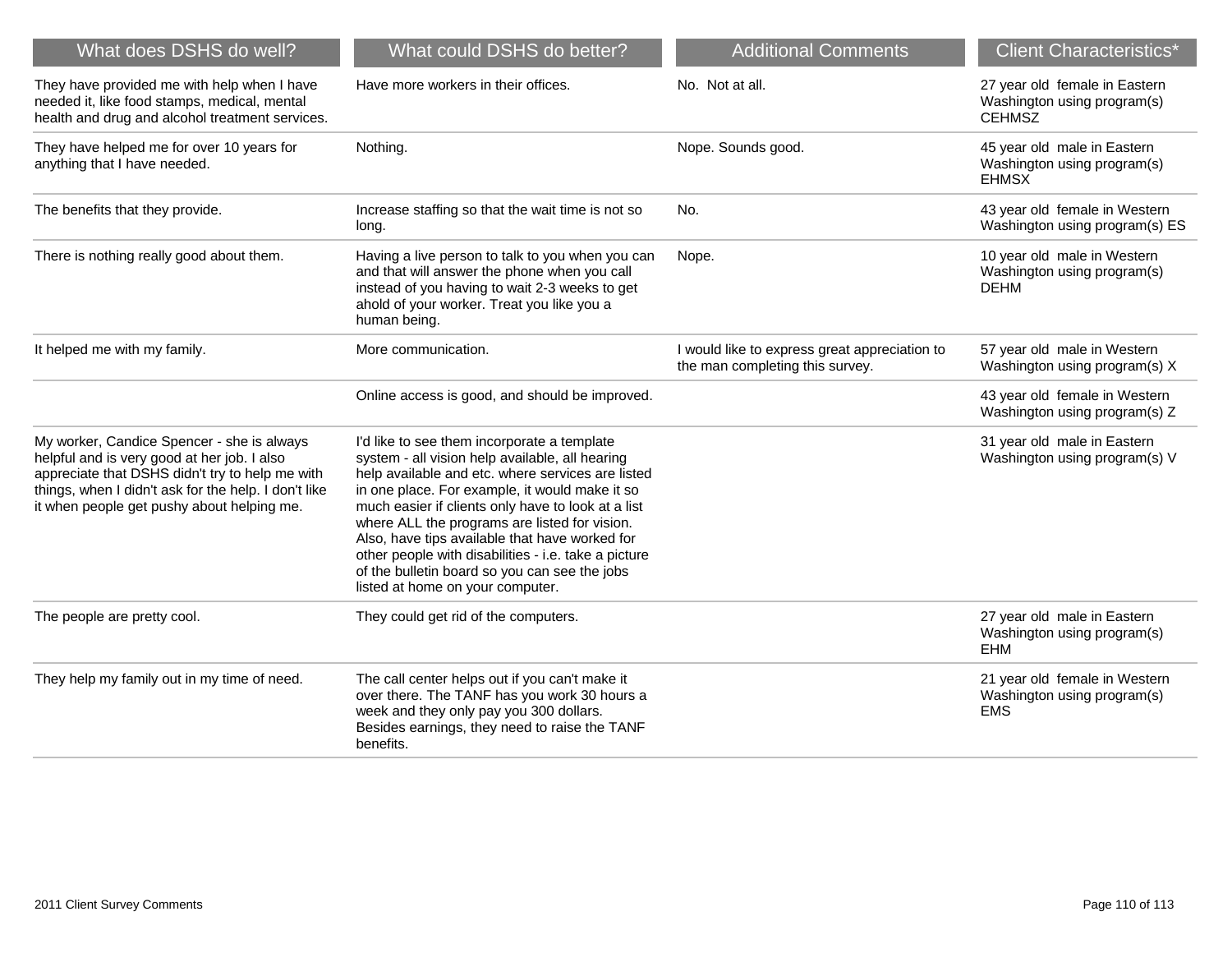| What does DSHS do well?                                                                                                | What could DSHS do better?                                                                                                                                                                                                                                                                                                                                                                                                          | <b>Additional Comments</b>                    | <b>Client Characteristics*</b>                                               |
|------------------------------------------------------------------------------------------------------------------------|-------------------------------------------------------------------------------------------------------------------------------------------------------------------------------------------------------------------------------------------------------------------------------------------------------------------------------------------------------------------------------------------------------------------------------------|-----------------------------------------------|------------------------------------------------------------------------------|
| I like my mental health case manager.                                                                                  | If there was some kind of a checklist that the<br>people are going to help you with services, that<br>they could show to you, and tell you that you<br>may be eligible for these services, you could<br>look at the checklist together to make sure you<br>get all the services you are eligible for. I was<br>eligible for food stamps back in 1993, but I was<br>not aware of this so I did not start getting them<br>until 2008. |                                               | 48 year old male in Western<br>Washington using program(s)<br><b>EHM</b>     |
| That they have provided me with medical and<br>food stamps.                                                            | Provide dental and vision services for adults.                                                                                                                                                                                                                                                                                                                                                                                      | No. Have yourself a great day, and thank you. | 52 year old female in Western<br>Washington using program(s)<br>CEMZ         |
| They have provided me with food stamps and<br>medical.                                                                 | Get new caseworkers.                                                                                                                                                                                                                                                                                                                                                                                                                | Nope.                                         | 49 year old female in Western<br>Washington using program(s)<br><b>EHMSZ</b> |
| They have provided me with services when I<br>needed them.                                                             | Get some more English-speaking workers in the<br>office.                                                                                                                                                                                                                                                                                                                                                                            | Nope.                                         | 28 year old male in Western<br>Washington using program(s)<br><b>CEMSZ</b>   |
| I like the location, hours, and the staff of the<br>office that I go to.                                               | They need to schedule the appointment better.                                                                                                                                                                                                                                                                                                                                                                                       | Nope.                                         | 46 year old female in Western<br>Washington using program(s) E               |
| They help when you need food stamps and stuff.                                                                         | They could give a little more food stamps.                                                                                                                                                                                                                                                                                                                                                                                          |                                               | 37 year old female in Eastern<br>Washington using program(s)<br>CEMZ         |
| They have helped my daughter out.                                                                                      |                                                                                                                                                                                                                                                                                                                                                                                                                                     |                                               | 50 year old female in Eastern<br>Washington using program(s) ES              |
| That you can apply on-line. They provide much<br>needed services, and if you truly need them,<br>they are easy to get. | The office hours are difficult if you work during<br>the day. If they could improve their phone<br>communication at all, would be good.                                                                                                                                                                                                                                                                                             |                                               | 25 year old female in Western<br>Washington using program(s) E               |
|                                                                                                                        | Most of the people I have dealt with, the workers<br>don't have enough time to deal with you<br>individually, they have to open your file to know<br>what is going on with you. A lot of the time, you<br>get letters mailed automatically sent to you, and<br>it takes several days to get ahold of someone<br>who may finally tell you just to ignore it, it was a<br>mistake.                                                    |                                               | 38 year old male in Eastern<br>Washington using program(s)<br><b>EMX</b>     |
| I think just the fact that they are available when<br>we need them is excellent.                                       | I think having more courteous and sympathetic<br>staff. I understand that they see a lot of people<br>every day, but it would be nice to be treated as a<br>person and not a case number.                                                                                                                                                                                                                                           |                                               | 36 year old female in Western<br>Washington using program(s) E               |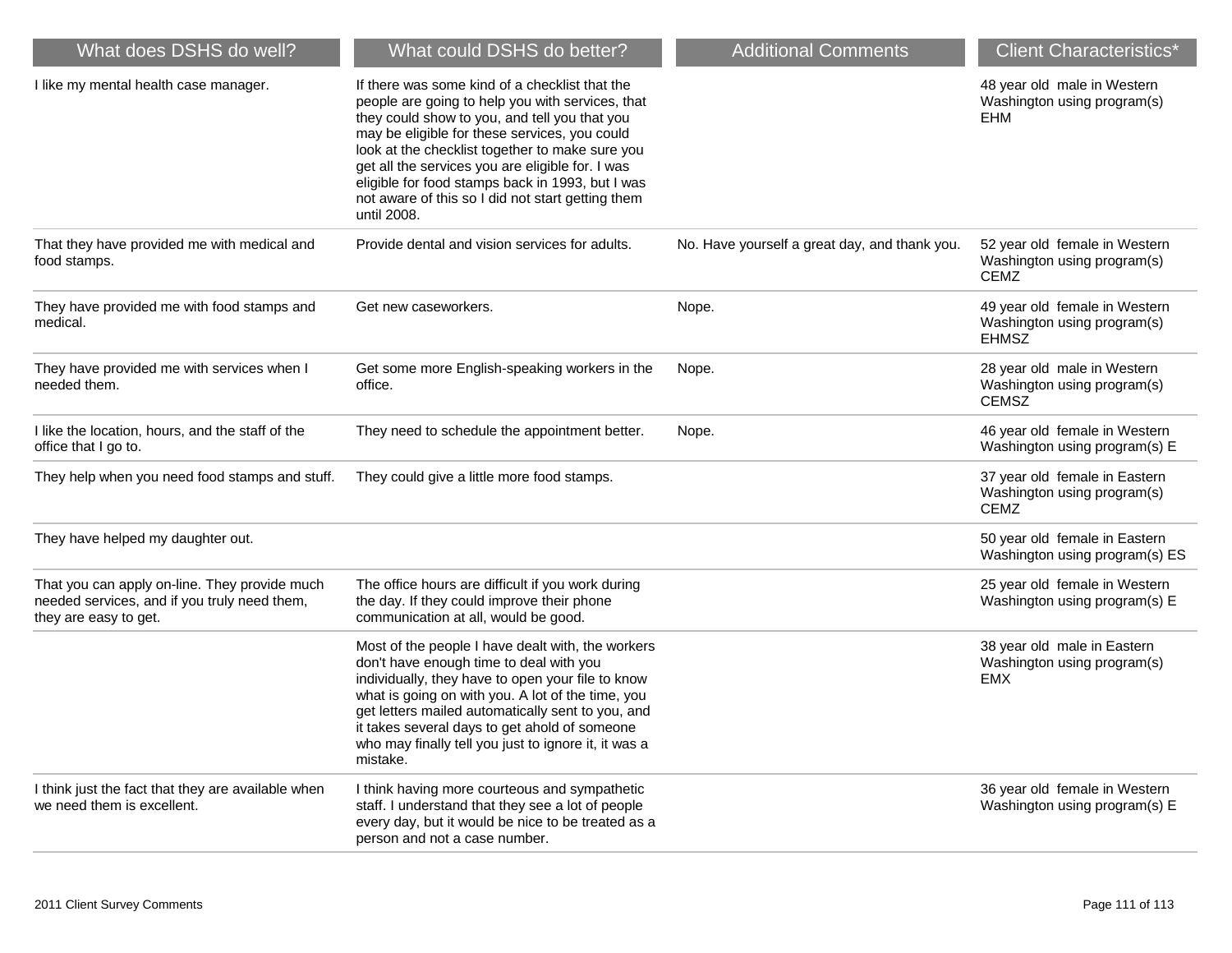| What does DSHS do well?                                                                                                                                      | What could DSHS do better?                                                                                                                                                                                                                                                                                                                                                                                                                                                                                                                                                                                                                                       | <b>Additional Comments</b> | <b>Client Characteristics*</b>                                             |
|--------------------------------------------------------------------------------------------------------------------------------------------------------------|------------------------------------------------------------------------------------------------------------------------------------------------------------------------------------------------------------------------------------------------------------------------------------------------------------------------------------------------------------------------------------------------------------------------------------------------------------------------------------------------------------------------------------------------------------------------------------------------------------------------------------------------------------------|----------------------------|----------------------------------------------------------------------------|
| I don't like anything about dealing with DSHS.                                                                                                               | They need to have a few more workers to help<br>service the clients.                                                                                                                                                                                                                                                                                                                                                                                                                                                                                                                                                                                             | Nope.                      | 7 year old male in Western<br>Washington using program(s)<br>CEHM          |
| They have helped me with food stamps and<br>medical for my children.                                                                                         | More information about the services that they<br>offer. The worker does not have to be rude with<br>me.                                                                                                                                                                                                                                                                                                                                                                                                                                                                                                                                                          | Nope. That's it.           | 8 year old male in Western<br>Washington using program(s) EM               |
| They provided me with food stamps.                                                                                                                           | Nothing.                                                                                                                                                                                                                                                                                                                                                                                                                                                                                                                                                                                                                                                         | Nope.                      | 27 year old male in Eastern<br>Washington using program(s) E               |
| They help people in need,. They help people<br>with addiction problems, instead of sending<br>them to prison, which does not help people with<br>addictions. | When I talked to DCS, they said they couldn't<br>help me, that I needed to go through tribal<br>services, they did not work together and don't<br>communicate with each other. I was labeled a<br>"deadbeat" dad and I did not even know I had a<br>child until she was 13 years old and I am not a<br>"dead beat" dad. They placed her, not in her<br>Indian heritage family, but in a Mexican family,<br>then to a white family and then back to a<br>Hispanic family, and when I finally talked to her<br>she said I don't want to be an Indian, I want to<br>be a Hispanic. This was not right, a child should<br>be placed with a family of their heritage. |                            | 47 year old male in Eastern<br>Washington using program(s) SX              |
| They are really open to hear what you have to<br>say and are willing to work with you.                                                                       |                                                                                                                                                                                                                                                                                                                                                                                                                                                                                                                                                                                                                                                                  |                            | 33 year old male in Western<br>Washington using program(s) X               |
| I am grateful to receive the help that I can get<br>with medical and drug and alcohol treatment.                                                             | Nothing.                                                                                                                                                                                                                                                                                                                                                                                                                                                                                                                                                                                                                                                         | Nope.                      | 48 year old male in Western<br>Washington using program(s)<br><b>EMS</b>   |
| I like the fact the services are there for me when<br>I need them.                                                                                           | They need to allow more time for the client to be<br>off work when they have a baby. Three months<br>is not long enough and the baby is still little.<br>Most daycares will not accept the child until they<br>are 6 months old.                                                                                                                                                                                                                                                                                                                                                                                                                                 | Nope.                      | 19 year old female in Western<br>Washington using program(s)<br><b>EHM</b> |
| The people in this office are very pleasant. I feel<br>better going in and seeing the worker face-to-<br>face rather than over the phone.                    | Everybody being on the same page, one time<br>you go in, a worker tells you one thing, the next<br>time a different worker tells you something<br>different. Doctors don't know what is covered<br>now. They have cut hours you can see your<br>worker, so it is hard to be able to talk to your<br>worker face-to-face. I live in Goldendale, WA,<br>but had to have my baby in The Dalles, OR. I<br>had to continue going there for aftercare, but my<br>newborn I had to take to Goldendale which was<br>not convenient to go two separate places.                                                                                                            |                            | 27 year old female in Eastern<br>Washington using program(s)<br><b>EMZ</b> |